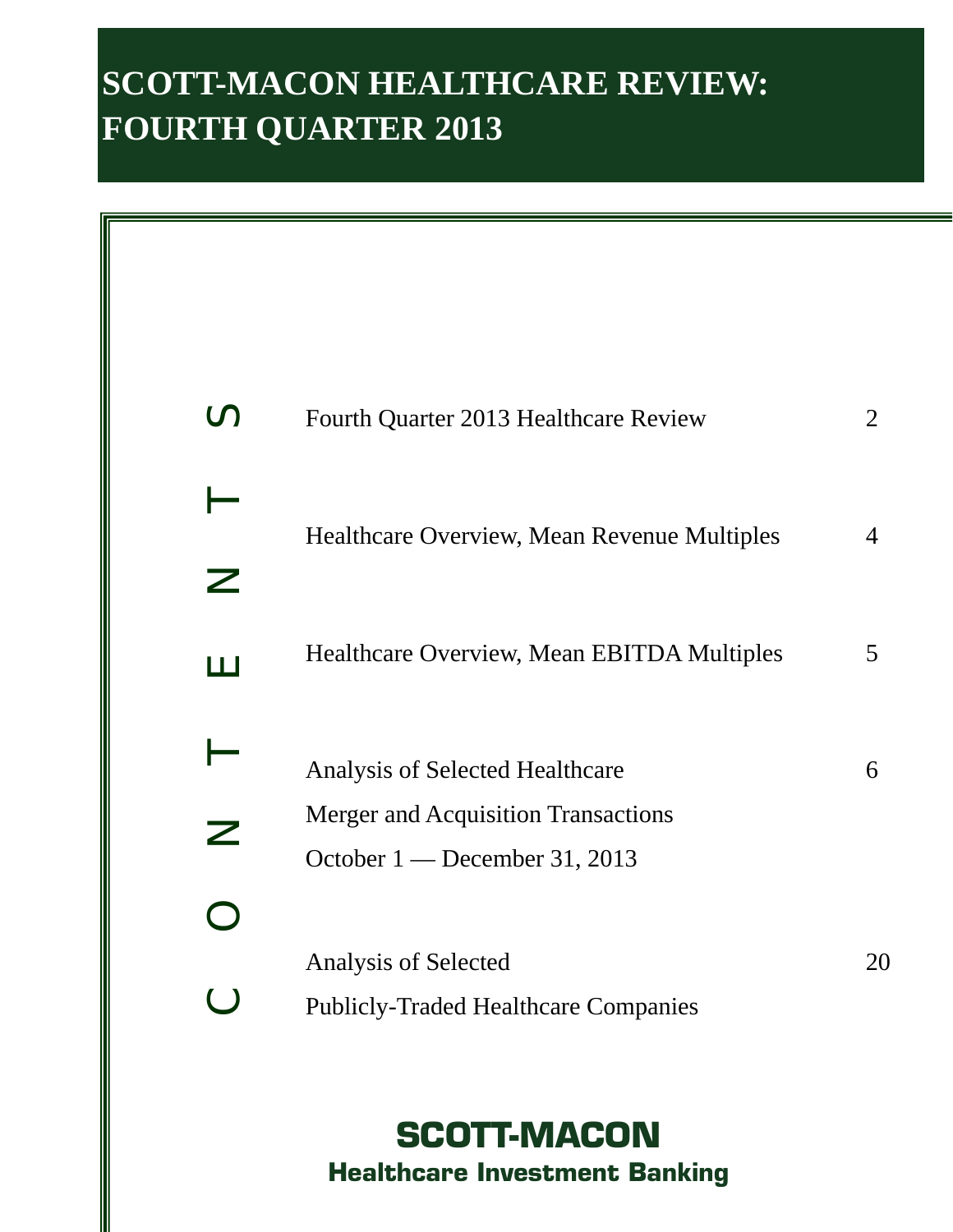# **FOURTH QUARTER 2013 HEALTHCARE REVIEW**

Dear Clients and Friends,

 $\equiv$  2

Scott-Macon is pleased to present our quarterly Healthcare Review covering the fourth quarter of 2013. If you haven't done so already, please email me at ncortright@scott-macon.com to automatically continue receiving our publications in the future as we are transitioning to space. Magellan also jumped into the PBM fray with its digital publishing with email distribution.

Pages four and five represent a visual snapshot of the average multiples for all of the healthcare, medical and pharmaceutical transactions that either closed or were announced during the fourth quarter, along with the average multiples for the major publicly-traded healthcare, medical and pharmaceutical companies.

 Starting on page 6, we present information on the quarter's mergers and acquisitions activity. In the Insurance segment, Aetna, Centene and Blues giant Health Care Service Corp. all announced acquisitions. In the Technology sector, the two largest deals were both provider-focused: Experian's acquisition of Passport for \$850 million, or an astounding 7.0x revenue, and Vitera's (the renamed Sage's) acquisition of Greenway for \$632 million, or 4.7x revenues. Perennial acquirors Advisory Board, McKesson and WebMD also closed or announced

acquisitions in the fourth quarter. In the Outsourcing segment, the largest transaction based on publicly-disclosed prices was Catamaran's \$409 million deal for Restat, further consolidating the Pharmacy Benefit Management acquisition of Partners Rx for \$100 million, and Centene further diversified with its \$293 million purchase of U.S. Medical Management, representing 1.8x revenues.

Turning to Providers starting on page 9, Fresenius, Lab Corp. and Quest all closed deals in the lab space. The largest deal for the Home Health & Hospice segment was the acquisition of Coram by CVS Caremark for \$2.1 billion, further expanding its specialty pharmacy operations. The Long-Term Care segment saw the acquisition of a 52 property portfolio of senior housing properties for a price north of \$1 billion by Newcastle Investment. Another group of properties comprising 25 independent living facilities was acquired by National Health Investors for \$491 million. In addition, Gentiva acquired Harden for \$408 million. In the Acute segment, the quarter saw Tenet Healthcare's acquisition of Vanguard Health Systems close for \$4.3 billion, equal to 0.7x revenues and 8.2x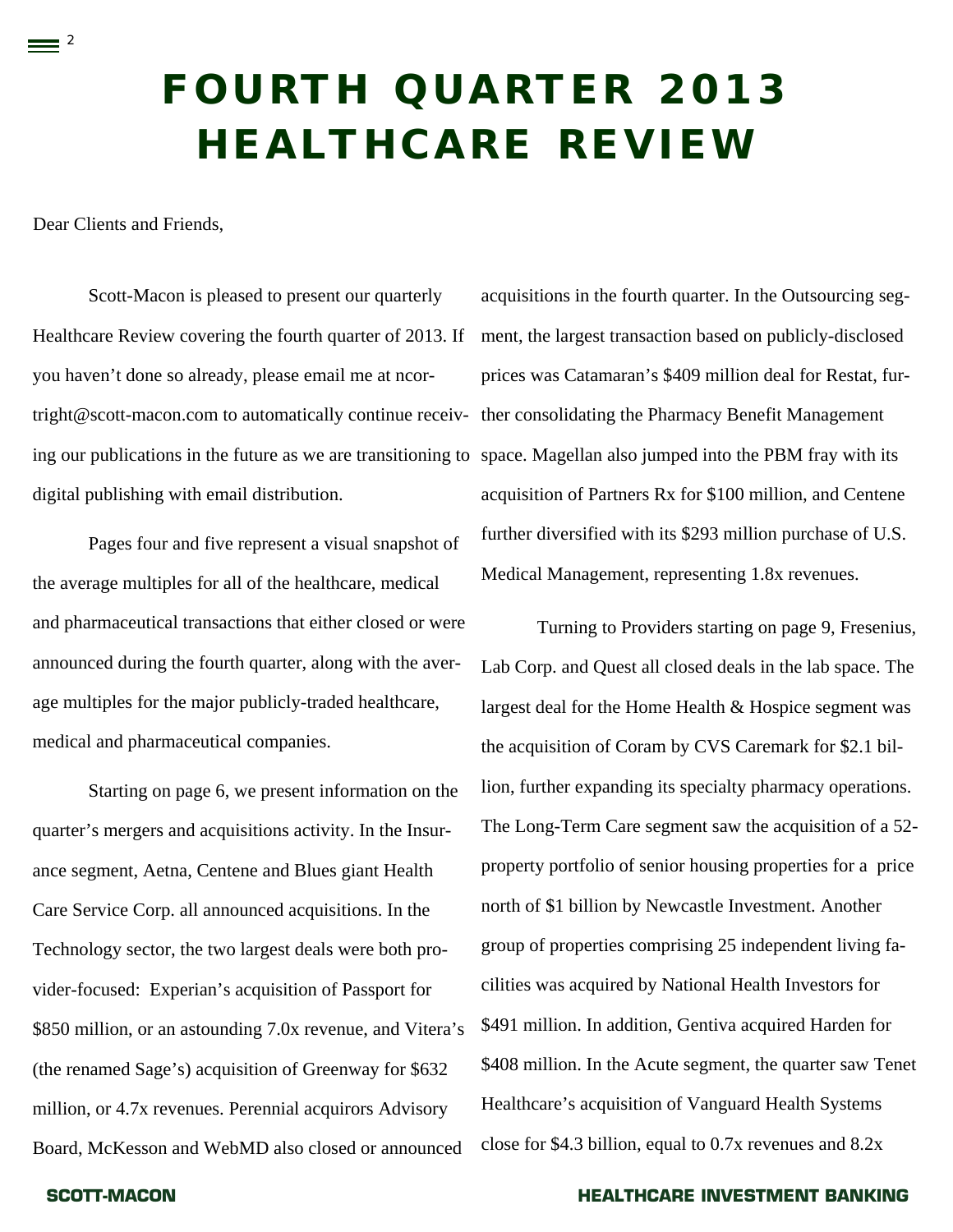EBITDA, as hospitals continue their consolidation parade. we present an analysis of publicly-traded Services, Pro-

In the Products area beginning on page 14, the sector saw twelve deals that exceeded \$1 billion. The first two in Clinical Devices are the announcement of the \$1.7 billion bid for Novartis' Blood Transfusion Diagnostics Unit by Gribols at 3.0x revenues. Following that deal was Stryker's acquisition of MAKO Surgical for \$1.5 billion or an eye-popping 13.2x revenues. Next in Commercial is the announcement to acquire Patheon by JLL Partners and Koninkijke for \$1.9 billion. In the Pharmaceutical segment there are four billion-dollar plus deals; Actavis' acquisition of Warner Chilcott for \$8.4 billion or 3.4x revenues, the announcement by AstraZenena to acquire Global Diabetes for \$7.0 billion, Mylan's December purchase of Agila Specialties for \$1.8 billion, and Endo Health announcing a \$1.5 billion bid for Paladin Labs. The Biotech segment garnered another four billion-dollar deals: Amgen's announced acquisition of Onyx Pharmaceuticals for \$9.3 billion or 18.0x revenue, Shire's announcement to acquire ViroPharma for \$3.6 billion, Salix Pharmaceuticals' announcing a \$2.0 billion bid for Santarus, and Madison Dearborn's announced acquisition of Ikaria for \$1.6 billion. The Distribution segment witnessed the second largest multi-billion deal announced by McKesson in its failed \$9.2 billion bid for Celesio, representing 0.3x revenue and 15.5x EBITDA.

Following the mergers and acquisitions analysis,

viders, and Products companies by sector. Mean EBITDA multiples for Services companies ended the quarter at 11.4x (up from 11.0x in Q3 2013); Providers at 10.4x (up from 9.8x in Q3 2013); and Products at 12.0x (up from 11.2x in Q3 2013). Technology services companies ended the quarter at an average EBITDA multiple of 13.4x times (up from 12.7x in Q2 in 2013), while Outsourcing services companies traded at 12.9x times EBITDA (up from 12.3x in Q3 2013). The Insurance segment EBITDA multiple came in at 7.9x times (down from 8.6x in Q3 2013).

Finally, contact information for the Scott-Macon Healthcare Investment Banking Group Professionals appears on the back cover. We welcome your call or email to discuss your thoughts on this article. Sincerely yours,

Nate Cortright

Nathan D. Cortright *Managing Director Group Head – Healthcare Investment Banking*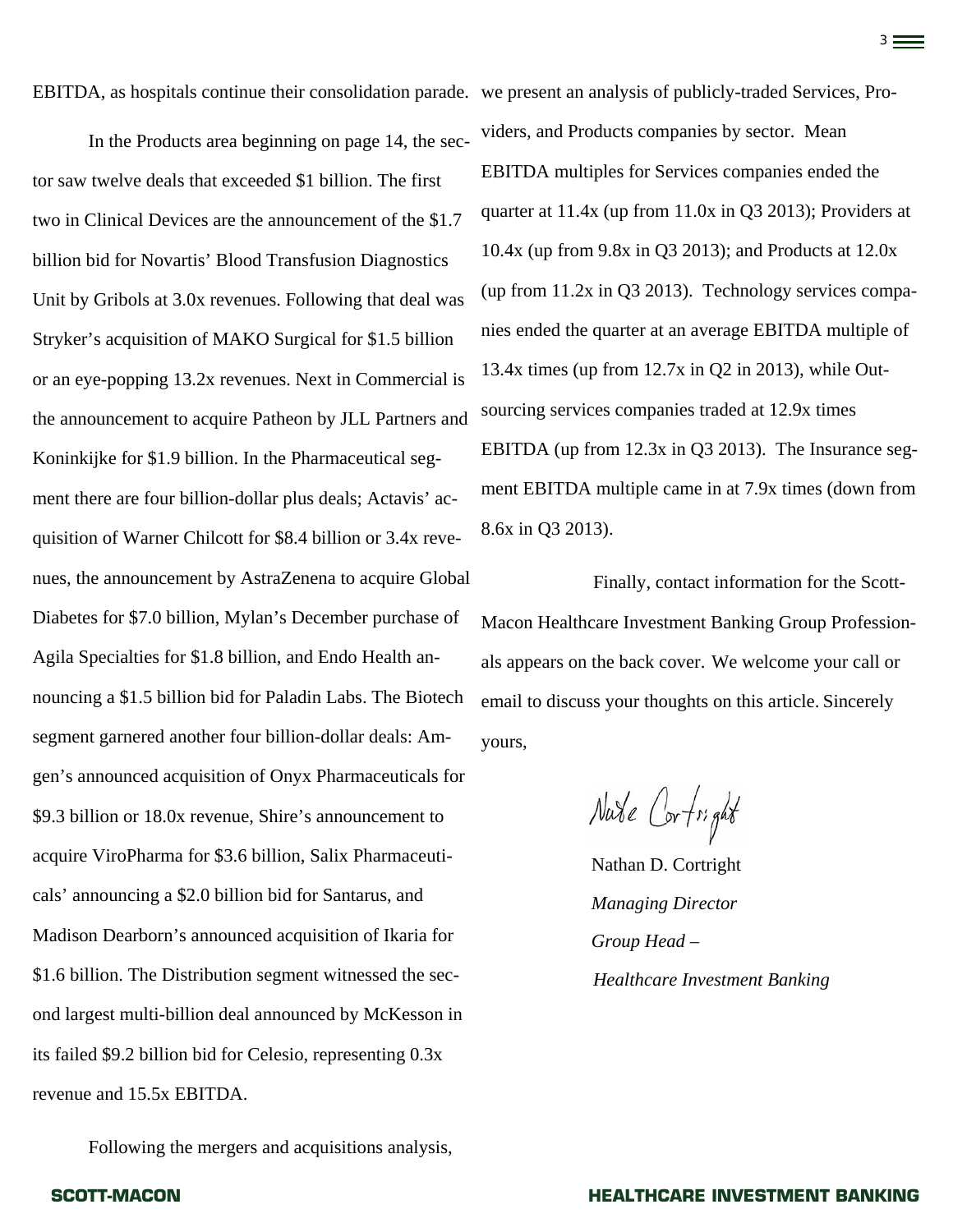# **HEALTHCARE OVERVIEW**

# **MEAN REVENUE MULTIPLES**

### **OVERALL: Revenue Multiple**



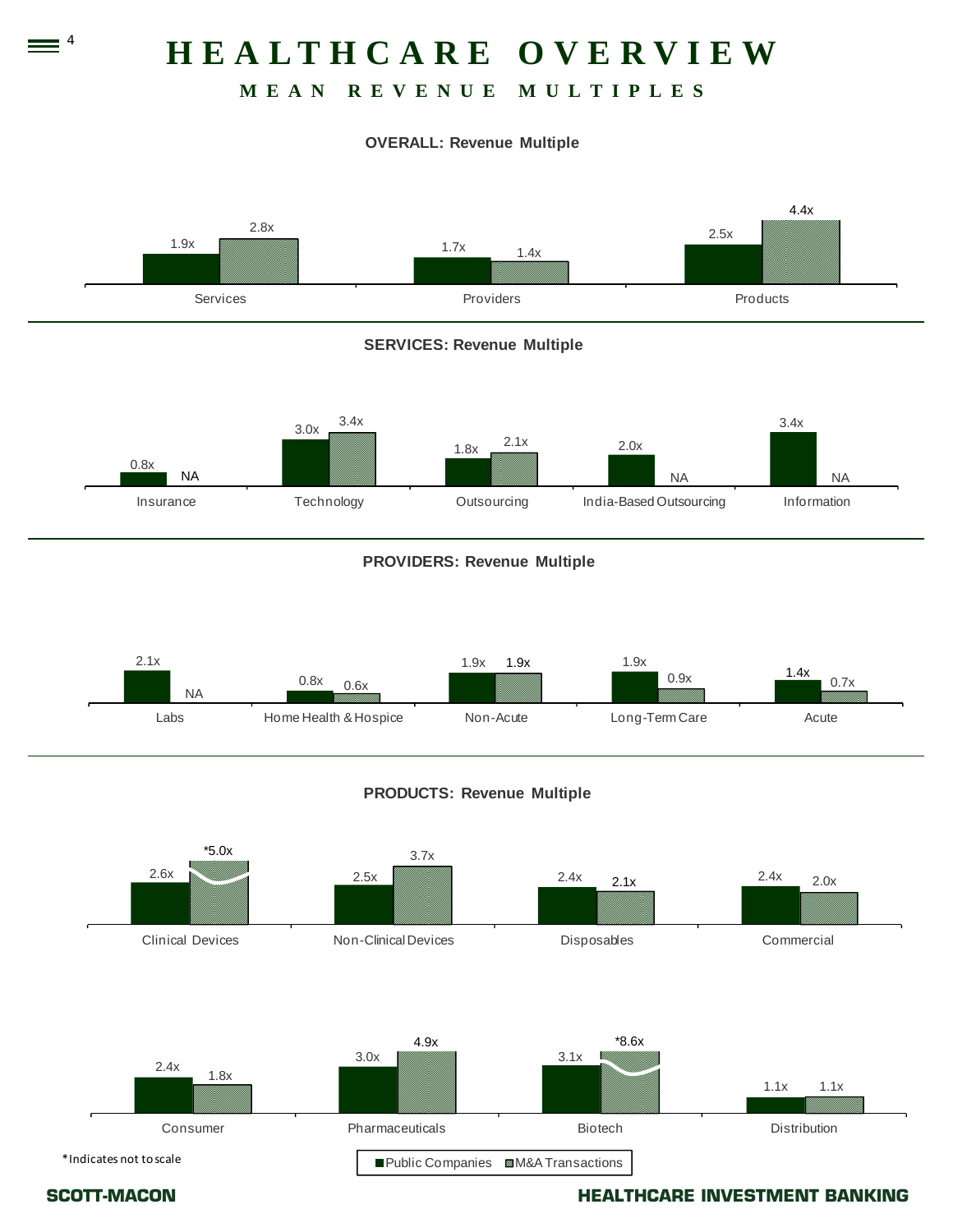# 5 **HEALTHCARE OVERVIEW**

# **MEAN EBITDA MULTIPLES**

# **OVERALL: EBITDA Multiple**



### **SERVICES: EBITDA Multiple**



### **PROVIDERS: EBITDA Multiple**



## **PRODUCTS: EBITDA Multiple**



\*Indicates not toscale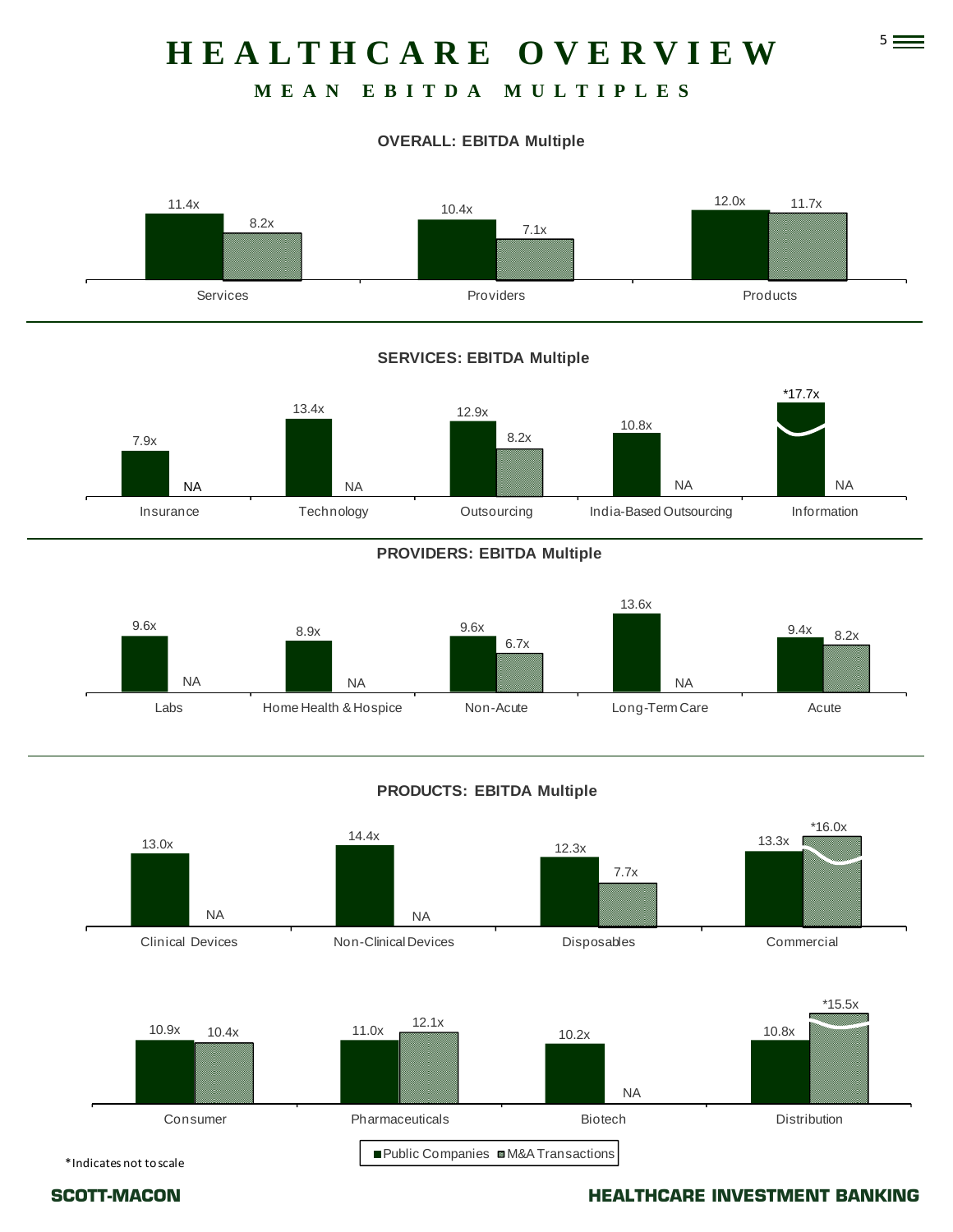# **EXECTED HEALTHCARE MERGER & ACQUISITION TRANSACTIONS<sup>1</sup> FOURTH QUARTER (OCTOBER 1—DECEMBER 31, 2013)**

### **(\$ millions Except Per Share Data)**

| Date                                                 | <b>Acquirer / Target</b>                                                                                  | Price     | <b>Target</b><br>Revenue | <b>Target</b><br>EBITDA <sup>2</sup> | Price/<br>Revenue      | Price/<br>EBITDA <sup>2</sup> | <b>Target Description</b>                                                                                                                                                                                                                         |
|------------------------------------------------------|-----------------------------------------------------------------------------------------------------------|-----------|--------------------------|--------------------------------------|------------------------|-------------------------------|---------------------------------------------------------------------------------------------------------------------------------------------------------------------------------------------------------------------------------------------------|
|                                                      |                                                                                                           |           |                          | <b>SERVICES - INSURANCE</b>          |                        |                               |                                                                                                                                                                                                                                                   |
| Announced                                            | Aetna Inc. (NYSE:AET) /<br>InterGlobal Insurance Company Limited                                          | <b>NA</b> | <b>NA</b>                | <b>NA</b>                            | <b>NA</b>              | NA.                           | Provides international health/private medical insurance<br>products.                                                                                                                                                                              |
| Announced                                            | Centene Corp. (NYSE:CNC) /<br>Fidelis SecureCare of Michigan, Inc.                                        | <b>NA</b> | <b>NA</b>                | <b>NA</b>                            | <b>NA</b>              | <b>NA</b>                     | Develops and offers Medicare insurance health plans.                                                                                                                                                                                              |
| Announced                                            | HCSC Group /<br>Lovelace Health Plan; Lovelace Insurance Company                                          | <b>NA</b> | <b>NA</b>                | <b>NA</b>                            | <b>NA</b>              | <b>NA</b>                     | Offers HMO for employees who receive their care from health<br>care providers.                                                                                                                                                                    |
| <b>MEAN (INSURANCE)</b><br><b>MEDIAN (INSURANCE)</b> |                                                                                                           |           |                          |                                      | <b>NA</b><br><b>NA</b> | <b>NA</b><br><b>NA</b>        |                                                                                                                                                                                                                                                   |
|                                                      |                                                                                                           |           |                          | <b>SERVICES - TECHNOLOGY</b>         |                        |                               |                                                                                                                                                                                                                                                   |
| 12/9/2013                                            | Accelrys Inc. (NasdaqGS:ACCL) /<br>QUMAS. Limited                                                         | \$47.8    | \$19.3                   | <b>NA</b>                            | 2.5x                   |                               | NA Provides enterprise compliance management solutions for<br>biotech and biopharma, pharmaceutical, and medical device<br>manufacturing, and financial institution markets.                                                                      |
| 10/29/2013                                           | Advisory Board Company (NasdaqGS:ABCO) /<br>Care Team Connect, Inc.                                       | <b>NA</b> | <b>NA</b>                | <b>NA</b>                            | <b>NA</b>              | <b>NA</b>                     | Designs and develops technology platforms to coordinate<br>care between hospitals, community providers, family<br>members, and patients.                                                                                                          |
| 11/21/2013                                           | AMN Healthcare Services Inc. (NYSE:AHS) /<br>ShiftWise, Inc.                                              | <b>NA</b> | <b>NA</b>                | <b>NA</b>                            | <b>NA</b>              | <b>NA</b>                     | Provides healthcare-specific Software-as-a-Service that<br>enables hospitals and staffing agencies to procure and<br>manage contingent healthcare workers.                                                                                        |
| 11/18/2013                                           | BiologicTx, Inc. /<br>Silverstone Solutions, Inc.                                                         | <b>NA</b> | <b>NA</b>                | <b>NA</b>                            | <b>NA</b>              | <b>NA</b>                     | Develops a kidney paired donation software application.                                                                                                                                                                                           |
| Announced                                            | Biosign Technologies Inc. (OTCPK:BITK.F) /<br>IBL-Internet Business Logic Inc.                            | \$1.8     | <b>NA</b>                | <b>NA</b>                            | <b>NA</b>              | NA.                           | Develops integrated clinic management software on a cloud-<br>based 'software as a service' platform.                                                                                                                                             |
| 11/22/2013                                           | Brightree, LLC /<br>MedAct LLC                                                                            | <b>NA</b> | <b>NA</b>                | <b>NA</b>                            | <b>NA</b>              | <b>NA</b>                     | Comprises software for patient intake and purchasing to<br>inventory management, delivery and billing.                                                                                                                                            |
| 12/17/2013                                           | British United Provident Association Limited /<br>Highway to Health, Inc.                                 | <b>NA</b> | <b>NA</b>                | <b>NA</b>                            | <b>NA</b>              | <b>NA</b>                     | Provides information, mobile/online tools, assistance<br>services, and insurance programs.                                                                                                                                                        |
| 12/31/2013                                           | Constellation Software Inc. (TSX:CSU) /<br>Total Specific Solutions (TSS) B.V.                            | \$330.3   | \$235.9                  | <b>NA</b>                            | 1.4x                   | <b>NA</b>                     | Provides IT consulting and database management services.                                                                                                                                                                                          |
| 11/07/2013                                           | Dice Holdings, Inc. (NYSE:DHX) /<br>OnTargetJobs, Inc.                                                    | \$52.7    | \$38.0                   | <b>NA</b>                            | 1.4x                   | <b>NA</b>                     | Offers online recruitment solutions for healthcare, life<br>sciences, hospitality, and local markets.                                                                                                                                             |
| Announced                                            | DMH International, Inc. (OTCBB:DMHI) /<br>Virtual Physician's Network, Inc.                               | <b>NA</b> | <b>NA</b>                | <b>NA</b>                            | <b>NA</b>              | <b>NA</b>                     | Provides a virtual connection that assists surgeons to<br>improve financial and clinical outcomes.                                                                                                                                                |
| 10/21/2013                                           | DrugDev Inc./<br>CFS Clinical, LLC                                                                        | <b>NA</b> | <b>NA</b>                | <b>NA</b>                            | <b>NA</b>              | NA.                           | Provides business and financial management solutions for<br>clinical trial sponsors, medical device companies, and<br>CRO <sub>s</sub> .                                                                                                          |
| 11/21/2013                                           | Experian plc (LSE:EXPN) /<br>Passport Health Communications, Inc.                                         | \$850.0   | \$121.4                  | <b>NA</b>                            | 7.0x                   | <b>NA</b>                     | Provides software and solutions for hospitals and health care<br>providers.                                                                                                                                                                       |
| 11/4/2013                                            | Francisco Partners Management LLC /<br>McKesson Automation Inc.                                           | \$52.0    | <b>NA</b>                | <b>NA</b>                            | <b>NA</b>              | <b>NA</b>                     | Provides integrated solutions to automate the supply and<br>medication-use processes in community and university<br>hospitals, and integrated delivery networks.                                                                                  |
| Announced                                            | Francisco Partners Management LLC /<br>NexTech Systems, Inc.                                              | <b>NA</b> | <b>NA</b>                | <b>NA</b>                            | <b>NA</b>              | <b>NA</b>                     | Develops medical practice management, marketing, and<br>electronic medical records software for plastic surgeons,<br>dermatologists, medical spas, refractive surgeons,<br>gastroenterologists, urologists, and bariatric surgeons.               |
| 12/4/2013                                            | Harris D. McKinney, Inc. /<br>Zoomedia, Inc.                                                              | <b>NA</b> | <b>NA</b>                | <b>NA</b>                            | <b>NA</b>              | <b>NA</b>                     | Provides interactive media solutions to the life science<br>industry.                                                                                                                                                                             |
| 11/13/2013                                           | HealthcareScene.com /<br>HealthcarelTCentral.com; HealthcarelTToday.com                                   | <b>NA</b> | <b>NA</b>                | <b>NA</b>                            | <b>NA</b>              | <b>NA</b>                     | Represents combined operations that comprise a workforce<br>and career development destination, helps in accessing<br>healthcare IT jobs, healthcare IT employers, candidate<br>resumes, employment resources, and provides blogging<br>services. |
| 10/28/2013                                           | Illumina Inc. (NasdaqGS:ILMN) /<br>NextBio, Inc.                                                          | <b>NA</b> | <b>NA</b>                | <b>NA</b>                            | <b>NA</b>              |                               | NA Provides a scientific platform that enables life science<br>researchers to search, discover, and share knowledge<br>locked within public and proprietary data.                                                                                 |
| 10/22/2013                                           | IOD Incorporated /<br>ApeniMED, Inc.                                                                      | <b>NA</b> | <b>NA</b>                | <b>NA</b>                            | <b>NA</b>              | <b>NA</b>                     | Provides health data platforms that enable information<br>exchange.                                                                                                                                                                               |
| 12/9/2013                                            | Laboratory Supply Company, Inc. /<br>J&S Medical Associates, Inc.                                         | <b>NA</b> | <b>NA</b>                | <b>NA</b>                            | <b>NA</b>              | <b>NA</b>                     | A software developer, distributor, and service company which<br>sells laboratory information systems software, diagnostic<br>instruments, equipment, service, and diagnostic products to<br>physicians' offices, laboratories, and hospitals.     |
| 10/3/2013                                            | Lexmark International Inc. (NYSE:LXK) /<br>PACSGEAR, Inc.                                                 | \$54.0    | <b>NA</b>                | <b>NA</b>                            | <b>NA</b>              | <b>NA</b>                     | Provides image connectivity solutions for medical image<br>management and electronic health record systems to<br>hospitals, healthcare networks, and imaging facilities<br>worldwide.                                                             |
| 12/19/2013                                           | Logibec Groupe Informatique Ltee /<br><b>QHR Corporation, Enterprise Management Solutions</b><br>Division | \$18.8    | <b>NA</b>                | <b>NA</b>                            | <b>NA</b>              | <b>NA</b>                     | Develops management software for healthcare, social<br>services, and public safety environments.                                                                                                                                                  |
| Announced                                            | McKesson Corporation (NYSE:MCK) /<br>GesuCon GmbH                                                         | <b>NA</b> | <b>NA</b>                | <b>NA</b>                            | <b>NA</b>              | <b>NA</b>                     | Operates as an IT and consulting company that provides<br>pharmacy replenishment solutions for the pharmacists.                                                                                                                                   |
| 10/30/2013                                           | MedSeek Inc./<br>SymphonyCare                                                                             | <b>NA</b> | <b>NA</b>                | <b>NA</b>                            | <b>NA</b>              | NA.                           | Offers an online platform for population health and care<br>management.                                                                                                                                                                           |
| 11/19/2013                                           | Micro Development Services, Inc. /<br><b>EHRsolutions, LLC</b>                                            | <b>NA</b> | <b>NA</b>                | <b>NA</b>                            | <b>NA</b>              | NA                            | Provides implementing services for electronic health record<br>solutions to physician practices.                                                                                                                                                  |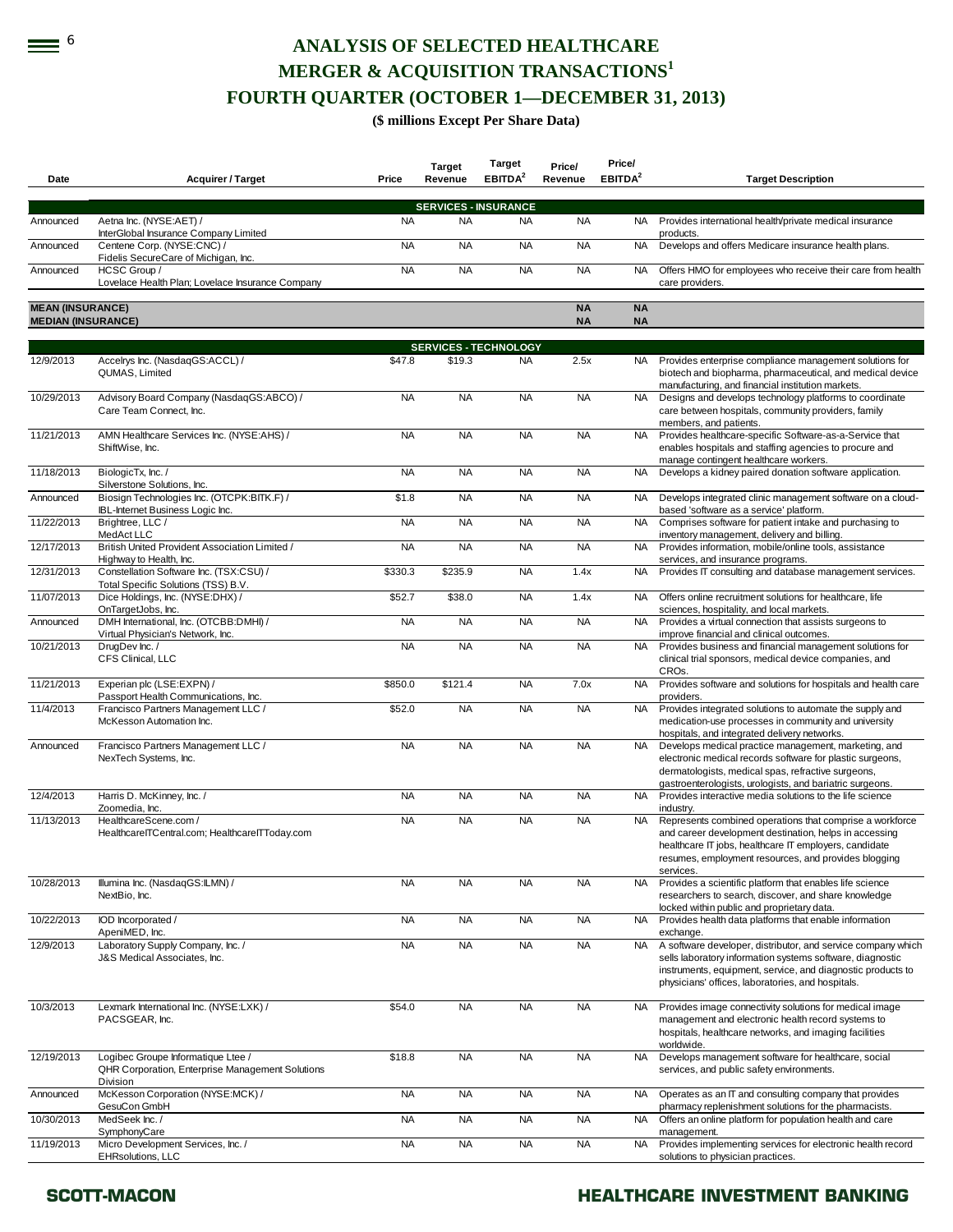| Date                     | <b>Acquirer / Target</b>                                                                                              | Price     | <b>Target</b><br>Revenue      | Target<br>EBITDA <sup>2</sup> | Price/<br>Revenue | Price/<br>EBITDA <sup>2</sup> | <b>Target Description</b>                                                                                                                                                                                                                                                                        |
|--------------------------|-----------------------------------------------------------------------------------------------------------------------|-----------|-------------------------------|-------------------------------|-------------------|-------------------------------|--------------------------------------------------------------------------------------------------------------------------------------------------------------------------------------------------------------------------------------------------------------------------------------------------|
| 12/9/2013                | Publicis Groupe SA (ENXTPA:PUB) /<br>Verilogue, Inc.                                                                  | <b>NA</b> | <b>NA</b>                     | <b>NA</b>                     | <b>NA</b>         | NA.                           | Provides a technology system that captures information at the<br>point-of-practice and enables physicians to digitally record<br>conversations with select patients.                                                                                                                             |
| 11/8/2013                | QualMetrix, LLC /                                                                                                     | <b>NA</b> | <b>NA</b>                     | <b>NA</b>                     | <b>NA</b>         | NA                            | Comprises healthcare analytics platform.                                                                                                                                                                                                                                                         |
| 12/4/2013                | Visual Intelligence, LLC, Healthcare Analytics Platform<br>RxAdvance Corporation /<br>SentiCare, Inc.                 | <b>NA</b> | <b>NA</b>                     | <b>NA</b>                     | <b>NA</b>         | NA                            | Develops medication adherence systems for individuals on<br>complex medication regimens to self administer their<br>prescriptions.                                                                                                                                                               |
| 12/11/2013               | Spectrio, LLC /<br>Vericom Corporation                                                                                | <b>NA</b> | <b>NA</b>                     | <b>NA</b>                     | <b>NA</b>         | <b>NA</b>                     | Provides audio and visual communications solutions for<br>hospitals, health systems, managed care, and physician<br>practices.                                                                                                                                                                   |
| 11/4/2013                | Vitera Healthcare Solutions, LLC /<br>Greenway Medical Technologies, Inc.                                             | \$632.4   | \$134.8                       | <b>NM</b>                     | 4.7x              | NM                            | Provides integrated information technology solutions and<br>managed business services to healthcare providers.                                                                                                                                                                                   |
| 10/29/2013               | WebMD Health Corp. (NasdaqGS:WBMD) /<br>Avado, Inc.                                                                   | <b>NA</b> | <b>NA</b>                     | <b>NA</b>                     | <b>NA</b>         | <b>NA</b>                     | Provides a cloud-based patient relationship management<br>system for healthcare providers and patients.                                                                                                                                                                                          |
| 10/24/2013               | Wellness Network, Inc./<br><b>LOGICARE Corporation</b>                                                                | <b>NA</b> | <b>NA</b>                     | <b>NA</b>                     | <b>NA</b>         | NA.                           | Provides software and services for emergency departments,<br>patient educators, clinics, and hospitals.                                                                                                                                                                                          |
| 10/22/2013               | WellTok Inc. /<br>IncentOne Inc.                                                                                      | <b>NA</b> | <b>NA</b>                     | <b>NA</b>                     | <b>NA</b>         | NA.                           | Provides incentive administration solutions to the healthcare<br>industry.                                                                                                                                                                                                                       |
| 11/1/2013                | Wescom Solutions /<br>Meal Metrics Inc.                                                                               | <b>NA</b> | <b>NA</b>                     | <b>NA</b>                     | <b>NA</b>         | <b>NA</b>                     | Develops nutritional management software for long-term<br>care                                                                                                                                                                                                                                   |
| 12/11/2013               | WestView Capital Partners /<br>APEX Print Technologies, LLC                                                           | <b>NA</b> | <b>NA</b>                     | <b>NA</b>                     | <b>NA</b>         | <b>NA</b>                     | Develops document and payment solutions for health care<br>and financial institutions.                                                                                                                                                                                                           |
| <b>MEAN (TECHNOLOGY)</b> | <b>MEDIAN (TECHNOLOGY)</b>                                                                                            |           |                               |                               | 3.4x<br>2.5x      | <b>NA</b><br><b>NA</b>        |                                                                                                                                                                                                                                                                                                  |
|                          |                                                                                                                       |           | <b>SERVICES - OUTSOURCING</b> |                               |                   |                               |                                                                                                                                                                                                                                                                                                  |
| 12/13/2013               | Accelera Innovations, Inc. /<br>All Staffing Services, LLC; At Home Health Services LLC                               | \$1.4     | <b>NA</b>                     | <b>NA</b>                     | <b>NA</b>         | NA.                           | Represents combined operations which offer staffing<br>services for industrial and clerical positions and also offer<br>home health care services for mental health, seniors,<br>children, skilled nursing, therapists, wellness education,<br>physical assistance, and special care situations. |
| 12/9/2013                | Accountable Healthcare Holdings Corp./<br>HRN Services Inc.                                                           | <b>NA</b> | <b>NA</b>                     | <b>NA</b>                     | <b>NA</b>         | <b>NA</b>                     | Engages in recruiting and providing supplemental healthcare<br>staff recruited nationwide.                                                                                                                                                                                                       |
| 10/25/2013               | Agility Health Holdings, Inc. /<br>Work-Fit(TM), LLC                                                                  | \$7.3     | \$4.7                         | <b>NA</b>                     | 1.6x              | <b>NA</b>                     | Delivers cost-containment solutions to leading employers<br>through an array of worksite-based injury prevention and<br>management programs.                                                                                                                                                     |
| 10/9/2013                | Almost Family Inc. (NasdaqGS:AFAM) /<br>Imperium Health Management, LLC                                               | \$9.4     | <b>NA</b>                     | <b>NA</b>                     | <b>NA</b>         | <b>NA</b>                     | Offers healthcare services.                                                                                                                                                                                                                                                                      |
| Announced                | Apax Partners LLP /<br>Align Networks, Inc.                                                                           | <b>NA</b> | <b>NA</b>                     | <b>NA</b>                     | <b>NA</b>         | NA                            | Operates a workers' compensation physical medicine<br>program that provides payers, providers, and injured workers<br>a set of tools and geographic coverage on the delivery of<br>medically necessary care in the workers' compensation<br>industry.                                            |
| 11/27/2013               | Apax Partners LLP /<br>One Call Care Management, Inc.                                                                 | <b>NA</b> | <b>NA</b>                     | <b>NA</b>                     | <b>NA</b>         | <b>NA</b>                     | Manages workers' compensation claims by providing<br>connections to diagnostic radiology and neurodiagnostics<br>providers.                                                                                                                                                                      |
| 11/18/2013               | Apollo Global Management, LLC (NYSE:APO) /<br>MidCap Financial, LLC                                                   | <b>NA</b> | <b>NA</b>                     | <b>NA</b>                     | <b>NA</b>         | <b>NA</b>                     | Provides debt solutions to the middle market health care<br>companies.                                                                                                                                                                                                                           |
| 10/30/2013               | Ares Management LLC /<br>OB Hospitalist Group, Inc.                                                                   | <b>NA</b> | <b>NA</b>                     | <b>NA</b>                     | <b>NA</b>         | <b>NA</b>                     | Engages in developing, staffing, and managing hospital-<br>based obstetrics and gynecology practices.                                                                                                                                                                                            |
| 12/19/2013               | Arsenal Capital Partners /<br>Certara, L.P.                                                                           | <b>NA</b> | <b>NA</b>                     | <b>NA</b>                     | <b>NA</b>         | NA                            | Provides predictive science and informatics solutions that<br>enable cross-disciplinary and translational approaches to<br>drug development.                                                                                                                                                     |
| 11/6/2013                | Arthur J Gallagher & Co. (NYSE:AJG) /<br>Employee Benefits Analysis Corporation, Inc.                                 | <b>NA</b> | <b>NA</b>                     | <b>NA</b>                     | <b>NA</b>         | NA                            | Engages in the design, implementation, and administration of<br>employee benefits programs.                                                                                                                                                                                                      |
| 12/19/2013               | Arthur J Gallagher & Co. (NYSE:AJG) /<br><b>Longfellow Benefits</b>                                                   | <b>NA</b> | <b>NA</b>                     | <b>NA</b>                     | <b>NA</b>         | <b>NA</b>                     | Offers life and health; long and short term disability; medical<br>and dental; group and executive benefit; employee<br>compensation; retirement; and estate planning insurance<br>services.                                                                                                     |
| 11/4/2013                | Arthur J Gallagher & Co. (NYSE:AJG) /<br>Parks Johnson Agency, LLC                                                    | <b>NA</b> | <b>NA</b>                     | <b>NA</b>                     | <b>NA</b>         | <b>NA</b>                     | Provides life insurance, health insurance, and wealth<br>management plans for groups, individuals, and families.                                                                                                                                                                                 |
| 10/3/2013                | Arthur J Gallagher & Co. (NYSE:AJG) /<br>RJDutton, Inc.                                                               | <b>NA</b> | <b>NA</b>                     | <b>NA</b>                     | <b>NA</b>         | NA                            | Provides employee benefits design and consultation services<br>to corporations and healthcare institutions.                                                                                                                                                                                      |
| 12/10/2013               | Caprock Healthplans Inc. /<br>Employee Benefit Services of San Antonio, Third Party<br><b>Administration Division</b> | <b>NA</b> | <b>NA</b>                     | <b>NA</b>                     | <b>NA</b>         | <b>NA</b>                     | Comprises the division that offers third party administration<br>services to the self-funded employer health plans.                                                                                                                                                                              |
| Announced                | CareMetx, LLC /<br>Pharma Dynamics, Inc.                                                                              | <b>NA</b> | <b>NA</b>                     | <b>NA</b>                     | <b>NA</b>         | NA                            | Provides new product launch support and call center services<br>for drug manufacturers.                                                                                                                                                                                                          |
| 10/1/2013                | Catamaran Corporation (TSX:CCT) /<br>Restat, LLC                                                                      | \$409.5   | <b>NA</b>                     | <b>NA</b>                     | <b>NA</b>         | NA                            | Operates as a pharmacy benefits management company.                                                                                                                                                                                                                                              |
| 11/1/2013                | CBRE Group, Inc. (NYSE:CBG) /<br>KLMK Group, Inc.                                                                     | <b>NA</b> | <b>NA</b>                     | <b>NA</b>                     | <b>NA</b>         | NA                            | Provides healthcare facility solutions for the healthcare<br>industry.                                                                                                                                                                                                                           |
| Announced                | Centene Corp. (NYSE:CNC) /<br>U.S. Medical Management, LLC                                                            | \$293.3   | \$162.0                       | <b>NA</b>                     | 1.8x              | <b>NA</b>                     | Provides multi-line healthcare programs and services.                                                                                                                                                                                                                                            |
| 10/15/2013               | Clinlogix, LLC /<br>ikfe CRO GmbH                                                                                     | <b>NA</b> | <b>NA</b>                     | <b>NA</b>                     | <b>NA</b>         | NA                            | Provides clinical contract research services.                                                                                                                                                                                                                                                    |
| Announced                | Crohns And Colitis Foundation Of America, Inc. /<br>Broad Medical Research Program                                    | <b>NA</b> | <b>NA</b>                     | <b>NA</b>                     | <b>NA</b>         | NA                            | Funds early stage research for inflammatory bowel diseases.                                                                                                                                                                                                                                      |
| 12/2/2013                | Cross Country Healthcare, Inc. (NasdaqGS:CCRN) /<br>Allied Healthcare Staffing Division                               | \$28.7    | \$39.5                        | <b>NA</b>                     | 0.7x              | NA.                           | Comprises staffing division which provides nurse, allied, and<br>physician staffing services.                                                                                                                                                                                                    |
| 10/15/2013               | Crowe Horwath International /<br><b>CHAN Healthcare Auditors</b>                                                      | <b>NA</b> | <b>NA</b>                     | <b>NA</b>                     | <b>NA</b>         | NA                            | Provides internal audit services to the healthcare industry.                                                                                                                                                                                                                                     |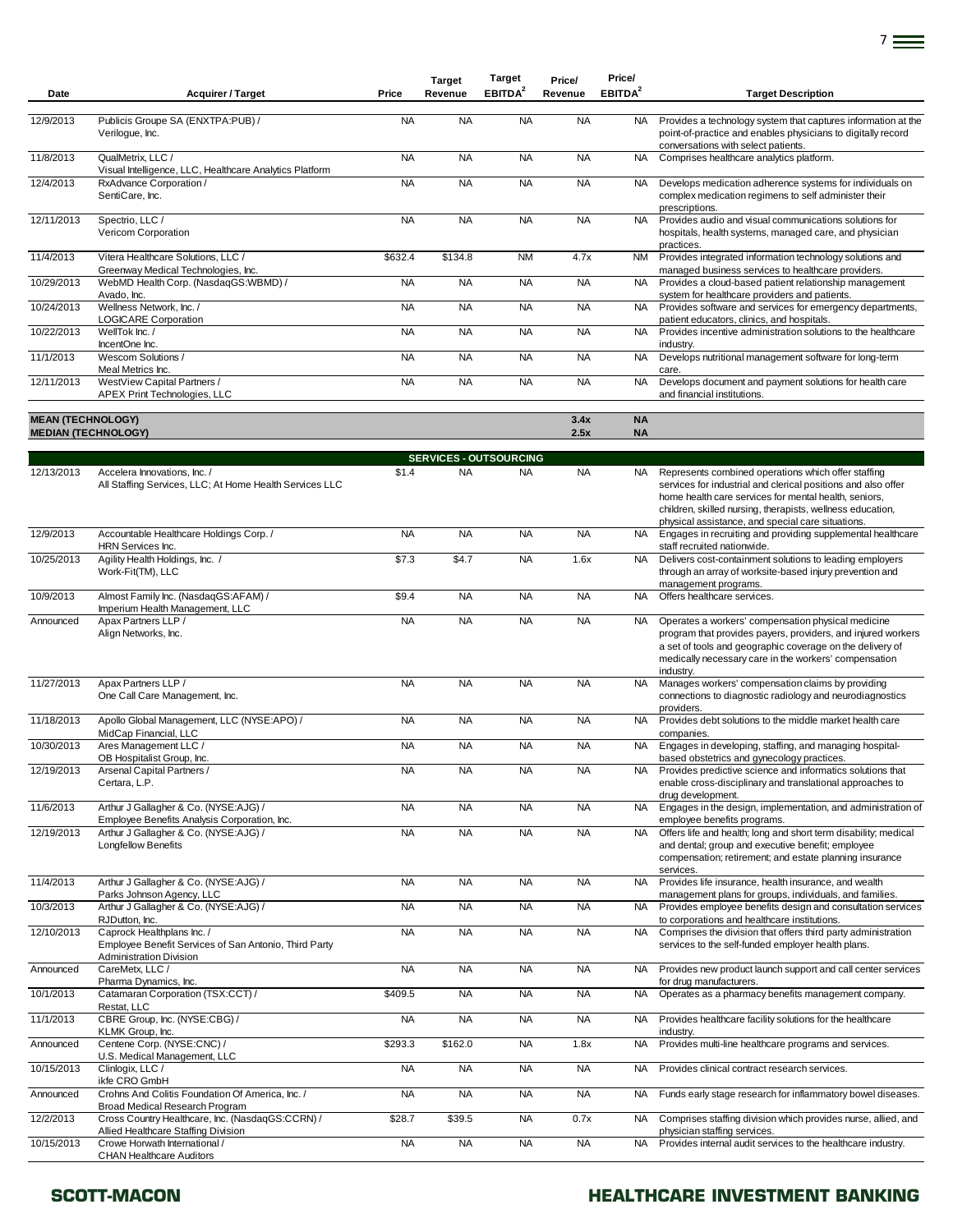| Date       | <b>Acquirer / Target</b>                                                                                           | Price     | <b>Target</b><br>Revenue | Target<br>EBITDA <sup>2</sup> | Price/<br>Revenue | Price/<br>EBITDA <sup>2</sup> | <b>Target Description</b>                                                                                                                                                                                                                                                                 |
|------------|--------------------------------------------------------------------------------------------------------------------|-----------|--------------------------|-------------------------------|-------------------|-------------------------------|-------------------------------------------------------------------------------------------------------------------------------------------------------------------------------------------------------------------------------------------------------------------------------------------|
| 11/21/2013 | Cumberland Consulting Group, LLC /<br>Mindlance Inc., Mindlance Life Sciences Consulting<br>Division               | <b>NA</b> | <b>NA</b>                | <b>NA</b>                     | <b>NA</b>         | NA.                           | Comprises life sciences consulting division.                                                                                                                                                                                                                                              |
| 10/1/2013  | Group Management Services, Inc. /<br>Ogden Benefits Administration, Inc.                                           | <b>NA</b> | <b>NA</b>                | <b>NA</b>                     | <b>NA</b>         | <b>NA</b>                     | Offers services in the areas of self funded medical, dental,<br>vision, Rx, and short term disability with specific and<br>aggregate stop-loss.                                                                                                                                           |
| 10/11/2013 | Hangzhou Tigermed Consulting Co. (SZSE:300347) /<br>Tigermed-BDM Inc.                                              | \$3.9     | <b>NA</b>                | <b>NA</b>                     | <b>NA</b>         | <b>NA</b>                     | A contract research organization which specializes in<br>biostatistics, SAS programming, and data management.                                                                                                                                                                             |
| 11/4/2013  | Hawes Financial Group, Inc. /<br>Eligibility Plus, Inc.                                                            | <b>NA</b> | <b>NA</b>                | <b>NA</b>                     | <b>NA</b>         | NA.                           | Provides eligibility and payment methods solutions for<br>patients and hospitals.                                                                                                                                                                                                         |
| 12/5/2013  | HCA Holdings, Inc. (NYSE:HCA) /<br>Clinical Development Group, LLC                                                 | <b>NA</b> | <b>NA</b>                | <b>NA</b>                     | <b>NA</b>         | NA.                           | Provides expert drug development support services to<br>industry, academic, and research organizations.                                                                                                                                                                                   |
| 10/15/2013 | Health Systems International, LLC /<br>Reclaim Group LLC                                                           | <b>NA</b> | <b>NA</b>                | <b>NA</b>                     | <b>NA</b>         | <b>NA</b>                     | Provides facility claims auditing services.                                                                                                                                                                                                                                               |
| 12/9/2013  | Healthcare Technology Holdings, Inc. /<br>Pygargus AB                                                              | <b>NA</b> | <b>NA</b>                | <b>NA</b>                     | <b>NA</b>         | NA.                           | A life sciences advisory and analytics company.                                                                                                                                                                                                                                           |
| 11/20/2013 | HealthSmart Holdings, Inc. /<br>Mutual Assurance Administrators, Inc.                                              | <b>NA</b> | <b>NA</b>                | <b>NA</b>                     | <b>NA</b>         | NA                            | A third-party administrator which provides claims<br>administration services for self-funded benefit plans.                                                                                                                                                                               |
| Announced  | Huron Consulting Group Inc. (NasdaqGS:HURN) /<br>Frankel Group LLC                                                 | <b>NA</b> | <b>NA</b>                | <b>NA</b>                     | <b>NA</b>         | <b>NA</b>                     | Provides strategic management consulting services to the life<br>science industry.                                                                                                                                                                                                        |
| Announced  | Imagen Radiomagnetica, S De R. L/<br>Comprehensive Behavioral Care, Inc.                                           | <b>NA</b> | <b>NA</b>                | <b>NA</b>                     | <b>NA</b>         | <b>NA</b>                     | Provides managed behavioral health, substance abuse, and<br>employee assistance programs to members across<br>Medicaid, commercial, employer group, governmental<br>agencies, and Medicare.                                                                                               |
| Announced  | Incumaker, Inc. (OTCPK:QMKR) /<br>Wellness Centers of America, Inc.                                                | <b>NA</b> | <b>NA</b>                | <b>NA</b>                     | <b>NA</b>         | <b>NA</b>                     | Provides weight loss, nutritional, exercise, and stress<br>management needs with an individualized Lifestyle<br>Management Program which is provided by professionals<br>and chiropractic doctors.                                                                                        |
| 12/20/2013 | Interpreters Unlimited, Inc. /<br>Albors & Associates, Inc.                                                        | <b>NA</b> | <b>NA</b>                | <b>NA</b>                     | <b>NA</b>         | <b>NA</b>                     | Offers non-emergency medical transportation services,<br>medical interpretation services; and medical and legal<br>translation services.                                                                                                                                                  |
| 12/12/2013 | IPC The Hospitalist Company, Inc. (NasdaqGS:IPCM) /<br>Four Affiliated Park Avenue Companies                       | <b>NA</b> | <b>NA</b>                | <b>NA</b>                     | <b>NA</b>         | <b>NA</b>                     | Represents combined operations which provides third-party<br>healthcare services to long-term and rehabilitative care<br>facilities and also provides physician, nurse practitioner, and<br>other medical services to skilled nursing, assisted living, and<br>long-term care facilities. |
| 10/14/2013 | iVantage Health Analytics, Inc. /<br>Professional Data Services Inc.                                               | <b>NA</b> | <b>NA</b>                | <b>NA</b>                     | <b>NA</b>         | <b>NA</b>                     | Offers managed care analytics and internal and external<br>payment benchmarking to support payor negotiations and<br>strategic planning.                                                                                                                                                  |
| 11/25/2013 | iVantage Health Analytics, Inc. /<br>Xylem Consulting, LLC                                                         | <b>NA</b> | <b>NA</b>                | <b>NA</b>                     | <b>NA</b>         | <b>NA</b>                     | Offers managed care contract analysis and negotiations,<br>strategy development, including advancement of bundled<br>payment and risk-based solutions, and pricing of health<br>services.                                                                                                 |
| 12/1/2013  | Jackson Healthcare, LLC /<br>Tyler & Company                                                                       | <b>NA</b> | <b>NA</b>                | <b>NA</b>                     | <b>NA</b>         | <b>NA</b>                     | Provides healthcare executive recruitment services.                                                                                                                                                                                                                                       |
| 10/1/2013  | Maetrics, LLC /<br>High Edge Consulting Ltd.                                                                       | <b>NA</b> | <b>NA</b>                | <b>NA</b>                     | <b>NA</b>         | NA                            | Offers consultancy services to the medical device industry<br>and their suppliers.                                                                                                                                                                                                        |
| 10/1/2013  | Magellan Health Services Inc. (NasdaqGS:MGLN) /<br>Partners Rx Management, LLC                                     | \$100.0   | <b>NA</b>                | <b>NA</b>                     | <b>NA</b>         | <b>NA</b>                     | Operates as a pharmacy benefit management company.                                                                                                                                                                                                                                        |
| 10/24/2013 | MedRisk, Inc./<br><b>Medical Diagnostic Associates</b>                                                             | <b>NA</b> | <b>NA</b>                | <b>NA</b>                     | <b>NA</b>         | NA.                           | Offers network diagnostic imaging and electrodiagnostic<br>services.                                                                                                                                                                                                                      |
| 11/19/2013 | MedSolutions Holdings Inc. /<br>Triad Healthcare, Inc.                                                             | <b>NA</b> | <b>NA</b>                | <b>NA</b>                     | <b>NA</b>         | <b>NA</b>                     | Provides musculoskeletal and pain management solutions to<br>health plans, insurance carriers, employer groups, unions,<br>and government entities.                                                                                                                                       |
| 10/14/2013 | MedTech National, Inc. /<br>Camber Health Partners, Inc., Medical Billing And Practice<br><b>Management Assets</b> | <b>NA</b> | <b>NA</b>                | <b>NA</b>                     | <b>NA</b>         | <b>NA</b>                     | Comprises medical billing and practice management<br>technology.                                                                                                                                                                                                                          |
| 12/20/2013 | Milliman, Inc. /<br>McGinn Actuaries Ltd.                                                                          | <b>NA</b> | <b>NA</b>                | <b>NA</b>                     | <b>NA</b>         | <b>NA</b>                     | Provides professional actuarial consulting services for<br>retirement plan systems, health care trust funds, and plan<br>administrators.                                                                                                                                                  |
| Announced  | MMARS, Inc. /<br>Quantum Health and Wellness, LLC                                                                  | <b>NA</b> | <b>NA</b>                | <b>NA</b>                     | <b>NA</b>         | <b>NA</b>                     | Provides wellness programs and health coaching for<br>individuals, corporate, and communities.                                                                                                                                                                                            |
| 11/21/2013 | Moelis & Company L.P./<br>OmniSYS, LLC                                                                             | <b>NA</b> | <b>NA</b>                | <b>NA</b>                     | <b>NA</b>         | <b>NA</b>                     | Provides Medicare Part B and Medicaid processing<br>solutions for pharmacies, DME companies, retiree health<br>plans, and DME benefit management organizations.                                                                                                                           |
| 12/6/2013  | Nautic Partners, LLC /<br>QoL meds, LLC                                                                            | <b>NA</b> | <b>NA</b>                | <b>NA</b>                     | <b>NA</b>         | NA.                           | Operates behavioral health specialty pharmacies in<br>community mental health centers and federally qualified<br>health centers.                                                                                                                                                          |
| 12/6/2013  | On Assignment Inc. (NYSE:ASGN) /<br>CyberCoders, Inc.                                                              | \$105.0   | <b>NA</b>                | <b>NA</b>                     | <b>NA</b>         | <b>NA</b>                     | Offers positions in technology, healthcare, education, finance,<br>manufacturing, and biotech industries.                                                                                                                                                                                 |
| 12/2/2013  | On Assignment Inc. (NYSE:ASGN) /<br>Whitaker Medical, Ltd.                                                         | \$22.5    | <b>NA</b>                | <b>NA</b>                     | <b>NA</b>         | NA                            | Provides professional staffing solutions for healthcare<br>professionals and facilities.                                                                                                                                                                                                  |
| Announced  | Pegasus Emergency Group RTR LLC /<br>Island Medical Management Holdings, LLC                                       | <b>NA</b> | <b>NA</b>                | <b>NA</b>                     | <b>NA</b>         | <b>NA</b>                     | Provides emergency department services through contracts<br>with hospitals.                                                                                                                                                                                                               |
| Announced  | PRA Holdings Inc. /<br>Lifetree Clinical Research, L.C.                                                            | <b>NA</b> | <b>NA</b>                | <b>NA</b>                     | <b>NA</b>         | <b>NA</b>                     | Provides multi-therapeutic clinical research in phase 1-4<br>clinical trials for biopharmaceutical and device companies.                                                                                                                                                                  |
| 10/15/2013 | ProScan Imaging, LLC /<br>WorldCare Clinical, LLC                                                                  | <b>NA</b> | <b>NA</b>                | <b>NA</b>                     | <b>NA</b>         | <b>NA</b>                     | Operates as a contract research organization for<br>biopharmaceutical and medical device companies<br>worldwide.                                                                                                                                                                          |
| 11/18/2013 | Sheridan Healthcare, Inc. /<br>Medical Anesthesia Consultants Medical Group, Inc.                                  | <b>NA</b> | <b>NA</b>                | <b>NA</b>                     | <b>NA</b>         | <b>NA</b>                     | Provides anesthesiology and pain management services.                                                                                                                                                                                                                                     |
| 12/16/2013 | Sinfonía HealthCare Corp./<br>University of Arizona College of Pharmacy, Medication<br>Management Center           | <b>NA</b> | <b>NA</b>                | <b>NA</b>                     | <b>NA</b>         | NA                            | Comprises a business unit which provides medication<br>therapy management services to more than 1,000,000<br>Medicare beneficiaries nationwide.                                                                                                                                           |
|            |                                                                                                                    |           |                          |                               |                   |                               |                                                                                                                                                                                                                                                                                           |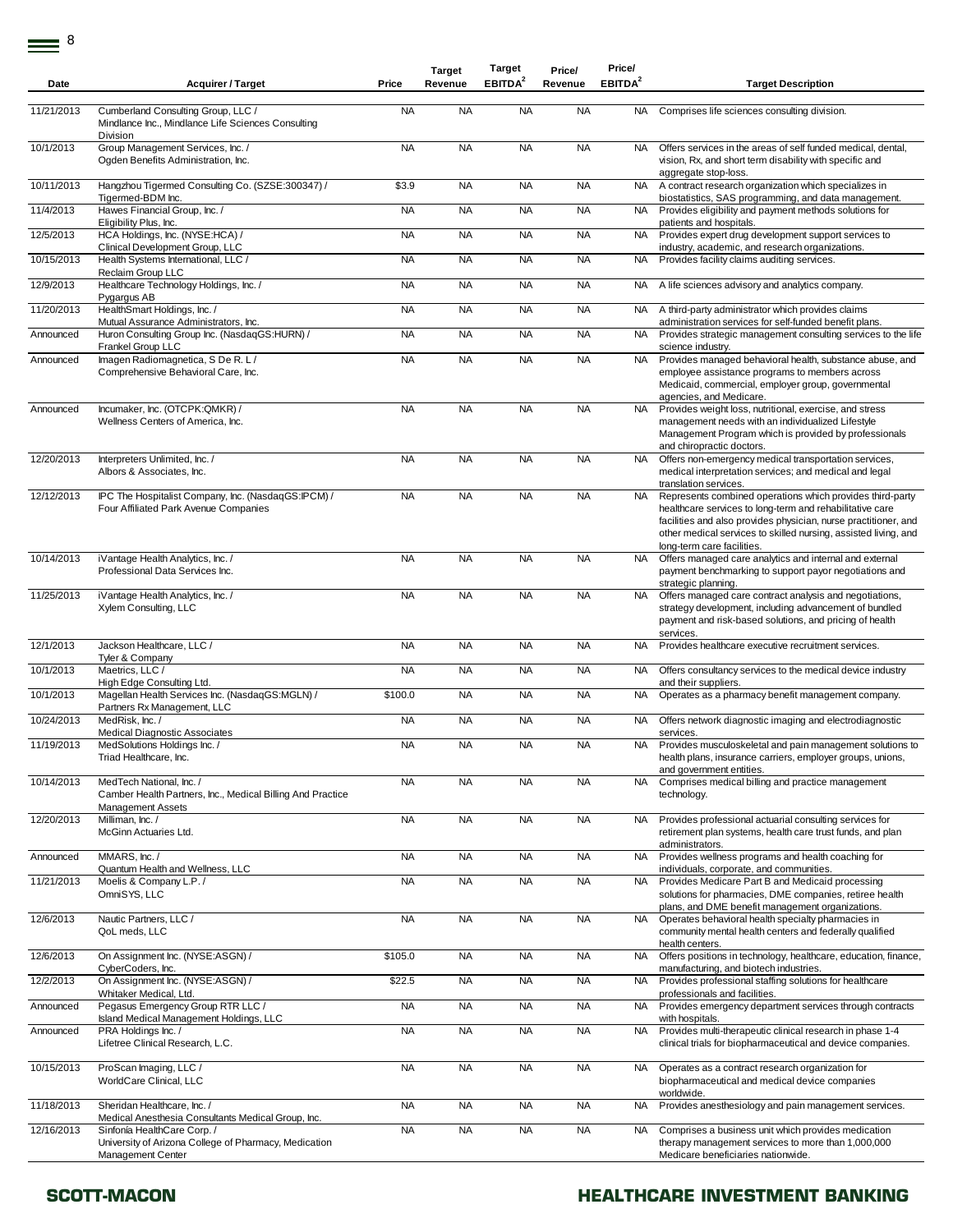| Date       | <b>Acquirer / Target</b>                                                                                      | Price     | <b>Target</b><br>Revenue | Target<br>EBITDA <sup>2</sup> | Price/<br>Revenue | Price/<br>EBITDA <sup>2</sup> | <b>Target Description</b>                                                                                                                                                      |
|------------|---------------------------------------------------------------------------------------------------------------|-----------|--------------------------|-------------------------------|-------------------|-------------------------------|--------------------------------------------------------------------------------------------------------------------------------------------------------------------------------|
|            |                                                                                                               |           |                          |                               |                   |                               |                                                                                                                                                                                |
| 10/3/2013  | Solar Capital Partners, LLC; Solar Senior Capital Ltd.<br>(NasdaqGS:SUNS) /<br>Gemino Healthcare Finance, LLC | <b>NA</b> | <b>NA</b>                | <b>NA</b>                     | <b>NA</b>         | <b>NA</b>                     | Provides senior loans to healthcare service providers.                                                                                                                         |
| Announced  | Sterigenics U.S., LLC /<br>Food Technology Service Inc. (NasdaqCM:VIFL)                                       | \$17.5    | \$4.2                    | \$2.1                         | 4.2x              | 8.2x                          | Owns and operates an irradiation facility that uses gamma<br>radiation to provide contract sterilization services to the<br>medical device, surgical, pharmaceutical, and food |
| 10/22/2013 | StoneRiver Group, L.P./<br>PMSI, Inc.                                                                         | <b>NA</b> | <b>NA</b>                | <b>NA</b>                     | <b>NA</b>         | <b>NA</b>                     | Provides clinically based pharmacy, medical services and<br>equipment, and settlement solutions for the workers'<br>compensation and liability markets.                        |
| 12/2/2013  | Superior Vision Services, Inc. /<br>Block Vision Inc.                                                         | <b>NA</b> | <b>NA</b>                | <b>NA</b>                     | <b>NA</b>         | <b>NA</b>                     | Manages vision care and eye health programs.                                                                                                                                   |
| 10/15/2013 | Team Health Holdings, Inc. (NYSE:TMH) /<br><b>MESA Medical Group</b>                                          | <b>NA</b> | <b>NA</b>                | <b>NA</b>                     | <b>NA</b>         | <b>NA</b>                     | Offers emergency medicine, hospital medicine, and risk<br>management programs.                                                                                                 |
| 12/20/2013 | Team Health Holdings, Inc. (NYSE:TMH) /<br>Professional Anesthesia Services, LLP                              | <b>NA</b> | <b>NA</b>                | <b>NA</b>                     | <b>NA</b>         | <b>NA</b>                     | Offers anesthesia management services to hospitals and<br>ambulatory care centers.                                                                                             |
| 11/8/2013  | Team Health Holdings, Inc. (NYSE:TMH) /<br>Wolverine Anesthesia Consultants MD, PA                            | <b>NA</b> | <b>NA</b>                | <b>NA</b>                     | <b>NA</b>         | <b>NA</b>                     | Provides anesthesia and pain management services to<br>patients.                                                                                                               |
| 12/16/2013 | Town Total Nutrition. Inc. /<br>Special Design Health Care                                                    | <b>NA</b> | <b>NA</b>                | <b>NA</b>                     | <b>NA</b>         | <b>NA</b>                     | Provides administration, education, infusion therapy,<br>injectable education, nursing, and pharmaceutical support<br>services.                                                |
| Announced  | University of Michigan /<br>Allegiance Health Services, Inc.                                                  | <b>NA</b> | <b>NA</b>                | <b>NA</b>                     | <b>NA</b>         | <b>NA</b>                     | Provides administrative and processing services to the<br>healthcare industry, insurance industry, and self-insured<br>companies.                                              |
|            |                                                                                                               |           |                          |                               |                   |                               |                                                                                                                                                                                |

### **MEAN (OUTSOURCING) 2.1x 8.2x MEDIAN (OUTSOURCING) 1.7x 8.2x**

|                           |                                                                                       |           | <b>SERVICES - INFORMATION</b> |           |                        |                        |                                                                                                                                                                             |
|---------------------------|---------------------------------------------------------------------------------------|-----------|-------------------------------|-----------|------------------------|------------------------|-----------------------------------------------------------------------------------------------------------------------------------------------------------------------------|
| 11/21/2013                | Advice Media, LLC /<br><b>Everyday Doctors</b>                                        | <b>NA</b> | <b>NA</b>                     | <b>NA</b> | <b>NA</b>              | <b>NA</b>              | Provides online health information solutions.                                                                                                                               |
| 10/10/2013                | ALPHAEON Corporation /<br>Fusion Global, Inc.                                         | <b>NA</b> | <b>NA</b>                     | <b>NA</b> | <b>NA</b>              | <b>NA</b>              | Provides a solution for medical practices that take patients<br>visually through a consultation with photos, videos, and<br>education.                                      |
| 12/9/2013                 | Health Elements, LLC /<br>WellnessFX, Inc.                                            | <b>NA</b> | <b>NA</b>                     | <b>NA</b> | <b>NA</b>              | <b>NA</b>              | Provides an online service that allows people to understand<br>and improve their health.                                                                                    |
| 12/2/2013                 | HealthPort Incorporated /<br>CM Information Specialists, Inc.                         | <b>NA</b> | <b>NA</b>                     | <b>NA</b> | <b>NA</b>              | <b>NA</b>              | Offers medical records release of information services to the<br>health care providers and healthcare related industries.                                                   |
| Announced                 | Hearst Corporation /<br>Homecare Homebase, LLC                                        | <b>NA</b> | <b>NA</b>                     | <b>NA</b> | <b>NA</b>              | <b>NA</b>              | Provides solutions for homecare and hospice industry.                                                                                                                       |
| 10/25/2013                | inVentiv Group Holdings, Inc. /<br>Catalina Health Resource, LLC                      | <b>NA</b> | <b>NA</b>                     | <b>NA</b> | <b>NA</b>              | <b>NA</b>              | Operates a personalized health media network.                                                                                                                               |
| 12/3/2013                 | Kitara Media Corp. (OTCBB:KITM) /<br>Health Guru Media, Inc.                          | \$16.7    | <b>NA</b>                     | <b>NA</b> | <b>NA</b>              | <b>NA</b>              | Provides an online destination for health videos on the Web.                                                                                                                |
| 12/1/2013                 | Modern Medical Modalities Corporation /<br>Brooklyn Health Information Exchange, Inc. | <b>NA</b> | <b>NA</b>                     | <b>NA</b> | <b>NA</b>              | <b>NA</b>              | Operates as a regional health information organization.                                                                                                                     |
| 11/25/2013                | PatientPoint, Inc. /<br>American Hospitals Publishing Group International Inc.        | <b>NA</b> | <b>NA</b>                     | <b>NA</b> | <b>NA</b>              | <b>NA</b>              | Publishes patient information guides, healthcare resource<br>quides, and physician directories for the medical community.                                                   |
| 12/4/2013                 | Vendome Group, LLC /<br>Institute for Health Technology Transformation                | <b>NA</b> | <b>NA</b>                     | <b>NA</b> | <b>NA</b>              | <b>NA</b>              | Provides programs that drive innovation, educate, and<br>provide an understanding of technology applications,<br>solutions, and devices related to the healthcare industry. |
| <b>MEAN (INFORMATION)</b> | <b>MEDIAN (INFORMATION)</b>                                                           |           |                               |           | <b>NA</b><br><b>NA</b> | <b>NA</b><br><b>NA</b> |                                                                                                                                                                             |
| <b>MEAN (SERVICES)</b>    |                                                                                       |           |                               |           | 2.8x                   | 8.2x                   |                                                                                                                                                                             |

**MEDIAN (SERVICES) 1.8x 8.2x**

|                      |                                                                                                                                  |           | <b>PROVIDERS - LABS</b> |           |           |           |                                                                                                                                                                 |
|----------------------|----------------------------------------------------------------------------------------------------------------------------------|-----------|-------------------------|-----------|-----------|-----------|-----------------------------------------------------------------------------------------------------------------------------------------------------------------|
| 11/14/2013           | Fresenius Medical Care AG & Co. KGAA (DB:FME) /<br>Shiel Medical Laboratory, Inc.                                                | <b>NA</b> | <b>NA</b>               | <b>NA</b> | <b>NA</b> | NA.       | Engages in the operation of clinical laboratories.                                                                                                              |
| 10/22/2013           | Health Diagnostic Laboratory, Inc. /<br>Oncimmune USA, LLC                                                                       | <b>NA</b> | <b>NA</b>               | <b>NA</b> | <b>NA</b> | NA.       | Provides clinical testing services for cancer detection.                                                                                                        |
| 10/3/2013            | Laboratory Corp. of America Holdings (NYSE:LH) /<br>Impact Genetics Inc.                                                         | <b>NA</b> | <b>NA</b>               | <b>NA</b> | <b>NA</b> | NA.       | Provides genetic testing services for rare diseases.                                                                                                            |
| 11/13/2013           | Levine Leichtman Capital Partners /<br>Genova Diagnostics, Inc.                                                                  | <b>NA</b> | <b>NA</b>               | <b>NA</b> | <b>NA</b> | NA.       | Provides medical diagnostic testing services for physicians<br>and healthcare providers.                                                                        |
| 10/22/2013           | Miraca Holdings Inc. (TSE:4544) /<br>PLUS Diagnostics, Inc.                                                                      | <b>NA</b> | <b>NA</b>               | <b>NA</b> | <b>NA</b> | <b>NA</b> | Provides services in the areas of genitourinary pathology,<br>gastrointestinal pathology, dermatopathology,<br>hematopathology, and breast pathology.           |
| 10/7/2013            | Quest Diagnostics Inc. (NYSE:DGX) /<br>ConVerge Diagnostic Services, LLC                                                         | <b>NA</b> | <b>NA</b>               | <b>NA</b> | <b>NA</b> | <b>NA</b> | Provides diagnostic laboratory services.                                                                                                                        |
| 12/10/2013           | ViraCor Laboratories, L.L.C. /<br>Mendez National Institute of Transplantation, Serology And<br><b>HLA Laboratory Operations</b> | <b>NA</b> | <b>NA</b>               | <b>NA</b> | <b>NA</b> | NA.       | Comprises serology and HLA laboratory operations including<br>serology testing on donor blood to determine the<br>acceptability of a donor's organs and tissue. |
| <b>MEAN (LABS)</b>   |                                                                                                                                  |           |                         |           | <b>NA</b> | <b>NA</b> |                                                                                                                                                                 |
| <b>MEDIAN (LABS)</b> |                                                                                                                                  |           |                         |           | <b>NA</b> | <b>NA</b> |                                                                                                                                                                 |

| <b>PROVIDERS - HOME HEALTH &amp; HOSPICE</b> |                                                            |           |           |           |           |     |                                              |  |  |  |  |
|----------------------------------------------|------------------------------------------------------------|-----------|-----------|-----------|-----------|-----|----------------------------------------------|--|--|--|--|
| 12/6/2013                                    | Addus HomeCare Corporation (NasdaqGM:ADUS) /               | <b>NA</b> | <b>NA</b> | <b>NA</b> | <b>NA</b> | NA. | Offers home healthcare services to patients. |  |  |  |  |
|                                              | Coordinated Home Health Care, Inc.                         |           |           |           |           |     |                                              |  |  |  |  |
| Announced                                    | Addus HomeCare Corporation (NasdaqGM:ADUS) /               | <b>NA</b> | <b>NA</b> | <b>NA</b> | <b>NA</b> |     | NA Provides home healthcare services.        |  |  |  |  |
|                                              | Medical Services of America, Inc., Private Duty operations |           |           |           |           |     |                                              |  |  |  |  |
|                                              | of the Medi Home Private Care Division                     |           |           |           |           |     |                                              |  |  |  |  |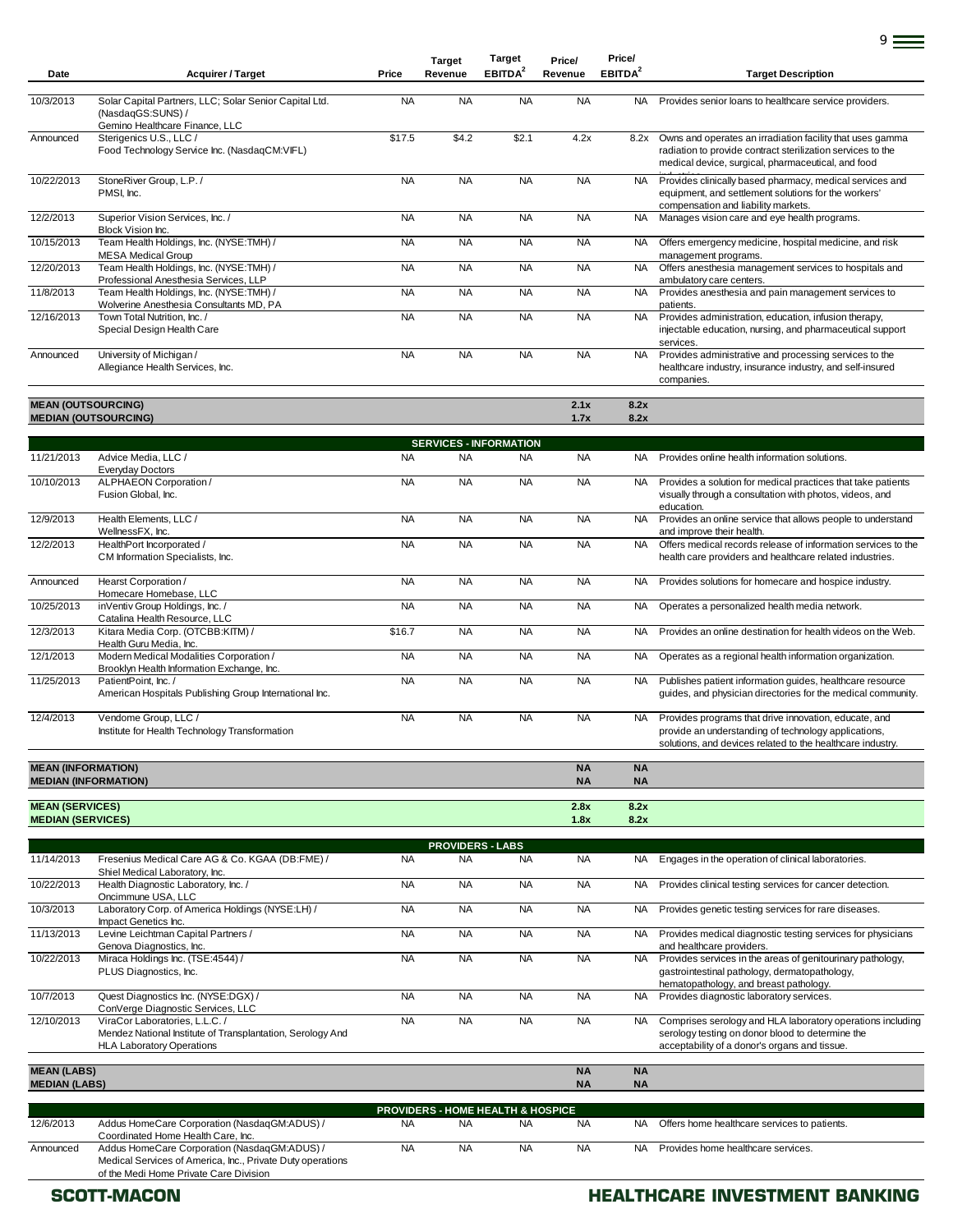| Date       | <b>Acquirer / Target</b>                                                                                                                                                                                     | Price     | <b>Target</b><br>Revenue     | <b>Target</b><br>EBITDA <sup>2</sup> | Price/<br>Revenue | Price/<br>EBITDA <sup>2</sup> | <b>Target Description</b>                                                                                                                                                                                    |
|------------|--------------------------------------------------------------------------------------------------------------------------------------------------------------------------------------------------------------|-----------|------------------------------|--------------------------------------|-------------------|-------------------------------|--------------------------------------------------------------------------------------------------------------------------------------------------------------------------------------------------------------|
| 12/9/2013  | Almost Family Inc. (NasdaqGS:AFAM) /<br>SunCrest Healthcare, Inc.                                                                                                                                            | \$75.5    | \$150.5                      | <b>NA</b>                            | 0.5x              | NA.                           | Provides home health care services.                                                                                                                                                                          |
| Announced  | American HomePatient, Inc. /<br>Wellstar Health System, WellStar HME & Infusion Division                                                                                                                     | <b>NA</b> | <b>NA</b>                    | <b>NA</b>                            | <b>NA</b>         | <b>NA</b>                     | Comprises home medical equipment and home infusion<br>services business division.                                                                                                                            |
| 11/5/2013  | AxelaCare Health Solutions. LLC /<br>SCP Specialty Infusion, LLC                                                                                                                                             | <b>NA</b> | <b>NA</b>                    | <b>NA</b>                            | <b>NA</b>         | <b>NA</b>                     | Provides home infusion therapy services.                                                                                                                                                                     |
| 10/4/2013  | Clearview Capital, LLC /<br>St. Croix Hospice, LLC                                                                                                                                                           | <b>NA</b> | <b>NA</b>                    | <b>NA</b>                            | <b>NA</b>         | <b>NA</b>                     | Provides hospice programs for patients, families, and<br>primary caregivers.                                                                                                                                 |
| Announced  | CVS Caremark Corporation (NYSE:CVS) /<br>Coram, Inc.                                                                                                                                                         | \$2.100.0 | <b>NA</b>                    | <b>NA</b>                            | <b>NA</b>         | <b>NA</b>                     | Provides home infusion and specialty pharmacy distribution<br>services.                                                                                                                                      |
| Announced  | IRB Medical Equipment, LLC /<br>Genesys Health System, Genesys Health Equipment<br>Durable Medical Equipments Operation                                                                                      | <b>NA</b> | <b>NA</b>                    | <b>NA</b>                            | <b>NA</b>         | <b>NA</b>                     | Comprises durable medical equipment including home<br>medical supplies such as hospital beds, portable oxygen<br>systems, diabetic products, knee braces, commodes,<br>walkers, and blood pressure monitors. |
| 12/2/2013  | Kindred Healthcare Inc. (NYSE:KND) /<br>Senior Home Care, Inc.                                                                                                                                               | \$95.0    | \$143.0                      | <b>NA</b>                            | 0.7x              | <b>NA</b>                     | Provides home health care services for seniors.                                                                                                                                                              |
| 12/10/2013 | Oncologix Tech, Inc. (OTCPK:OCLG) /<br>Amian Health Services, L.L.C.                                                                                                                                         | \$0.1     | <b>NA</b>                    | <b>NA</b>                            | <b>NA</b>         | NA.                           | Provides home healthcare services for seniors.                                                                                                                                                               |
|            | <b>MEAN (HOME HEALTH &amp; HOSPICE)</b><br><b>MEDIAN (HOME HEALTH &amp; HOSPICE)</b>                                                                                                                         |           |                              |                                      | 0.6x<br>0.6x      | <b>NA</b><br><b>NA</b>        |                                                                                                                                                                                                              |
|            |                                                                                                                                                                                                              |           | <b>PROVIDERS - NON-ACUTE</b> |                                      |                   |                               |                                                                                                                                                                                                              |
| 10/15/2013 | Advanced Dermatology & Cosmetic Surgery Inc. /<br>Dermatology & Cosmetic Center, P.A.                                                                                                                        | <b>NA</b> | <b>NA</b>                    | <b>NA</b>                            | <b>NA</b>         | NA.                           | Engaged in the in the prevention, detection, and treatment of<br>skin cancer.                                                                                                                                |
| 12/2/2013  | Advanced Dermatology & Cosmetic Surgery Inc. /<br>Dermatology Associates of Northeast Florida, PA                                                                                                            | <b>NA</b> | <b>NA</b>                    | <b>NA</b>                            | <b>NA</b>         | <b>NA</b>                     | Provides dermatology services.                                                                                                                                                                               |
| 11/22/2013 | Adventist Health /<br>Gresham Station Surgery Center, LLC                                                                                                                                                    | <b>NA</b> | <b>NA</b>                    | <b>NA</b>                            | <b>NA</b>         | <b>NA</b>                     | Operates as a surgical facility that offers procedures for<br>orthopedics, urology, gynecology, pain management, plastic,<br>and general surgery.                                                            |
| 11/11/2013 | Agility Health, Inc. (TSXV:AHI) /<br>Babar Enterprises, LLC                                                                                                                                                  | \$3.1     | \$5.6                        | <b>NA</b>                            | 0.5x              | <b>NA</b>                     | Provides physical therapy and athletic enhancement<br>services.                                                                                                                                              |
| Announced  | Align Networks, Inc. /<br><b>Providian Companies</b>                                                                                                                                                         | <b>NA</b> | <b>NA</b>                    | <b>NA</b>                            | <b>NA</b>         | <b>NA</b>                     | Provides physical therapy and functional capacity evaluation<br>services.                                                                                                                                    |
| Announced  | Alliance Healthcare Services, Inc. (NasdaqGM:AIQ) /<br>Pine Hurst Surgical Clinic PA, Imaging Department                                                                                                     | <b>NA</b> | <b>NA</b>                    | <b>NA</b>                            | <b>NA</b>         | <b>NA</b>                     | Comprises outpatient diagnostic imaging department.                                                                                                                                                          |
| 12/9/2013  | ATI Holdings, LLC /<br><b>Bedford Physical Therapy</b>                                                                                                                                                       | <b>NA</b> | <b>NA</b>                    | <b>NA</b>                            | <b>NA</b>         | <b>NA</b>                     | Provides physical therapy services.                                                                                                                                                                          |
| 12/6/2013  | ATI Holdings, LLC /<br>Dwight Orthopedic Rehabilitation Company                                                                                                                                              | <b>NA</b> | <b>NA</b>                    | <b>NA</b>                            | <b>NA</b>         | <b>NA</b>                     | Provides physical and occupational therapy services in the<br>outpatient setting.                                                                                                                            |
| 10/7/2013  | Aurora Health Care, Inc. /<br>Manitowoc Surgery Center                                                                                                                                                       | <b>NA</b> | <b>NA</b>                    | <b>NA</b>                            | <b>NA</b>         | <b>NA</b>                     | Operates as a joint replacement and outpatient surgery<br>centre.                                                                                                                                            |
| 11/5/2013  | Behavioral Health Group, Inc. /<br>Midsouth Treatment Center                                                                                                                                                 | <b>NA</b> | <b>NA</b>                    | <b>NA</b>                            | <b>NA</b>         | <b>NA</b>                     | Provides opioid addiction treatment services.                                                                                                                                                                |
| 10/16/2013 | Campbell Clinic Inc. /<br>Midtown Surgery Center, L.P.                                                                                                                                                       | <b>NA</b> | <b>NA</b>                    | <b>NA</b>                            | <b>NA</b>         | <b>NA</b>                     | Owns and operates an ambulatory surgery center with four<br>operating rooms.                                                                                                                                 |
| 11/23/2013 | Cape Cod Healthcare, Inc. /<br>Emerald Physicians, Inc.                                                                                                                                                      | <b>NA</b> | <b>NA</b>                    | <b>NA</b>                            | <b>NA</b>         | <b>NA</b>                     | Provides healthcare services.                                                                                                                                                                                |
| 11/20/2013 | Cleveland Clinic Foundation /                                                                                                                                                                                | <b>NA</b> | <b>NA</b>                    | <b>NA</b>                            | <b>NA</b>         | <b>NA</b>                     | Operates as a cancer treatment center.                                                                                                                                                                       |
| 10/24/2013 | Ohio Cancer Specialists, Inc.<br>Cleveland Eye Clinic, Inc. /                                                                                                                                                | <b>NA</b> | <b>NA</b>                    | <b>NA</b>                            | <b>NA</b>         |                               | NA Provides laser refractive surgery services.                                                                                                                                                               |
| 10/1/2013  | Jacobs Eye Center, Ltd.<br>Corporate Divestiture, Terms Not Disclosed /<br>U.S. Physical Therapy, Inc., Remaining Piece of                                                                                   | <b>NA</b> | \$2.5                        | <b>NA</b>                            | <b>NA</b>         | <b>NA</b>                     | Comprises remaining piece of discontinued physician<br>services business.                                                                                                                                    |
| Announced  | Discontinued Physician Services Business<br>CRC Health Group, Inc. /                                                                                                                                         | <b>NA</b> | <b>NA</b>                    | <b>NA</b>                            | <b>NA</b>         | <b>NA</b>                     | Provides treatment and assistance services for opiate-                                                                                                                                                       |
| 12/11/2013 | Habit OPCO, Inc.<br>DermOne Inc./                                                                                                                                                                            | <b>NA</b> | <b>NA</b>                    | <b>NA</b>                            | <b>NA</b>         | <b>NA</b>                     | dependent individuals.<br>Owns and operates a dermatology clinic.                                                                                                                                            |
| 11/1/2013  | James R Wall PC Dermatology<br>Dignity Health /                                                                                                                                                              | <b>NA</b> | <b>NA</b>                    | <b>NA</b>                            | <b>NA</b>         | <b>NA</b>                     | Operates an occupational healthcare and urgent care center.                                                                                                                                                  |
| 11/22/2013 | <b>Urgent Medical Care</b><br>Dutra Enterprises, Inc. /<br>PAR Fremont LLC, 12,645-Square-Foot Building at 39199<br>Liberty Street in Fremont                                                                | \$4.6     | <b>NA</b>                    | <b>NA</b>                            | <b>NA</b>         | <b>NA</b>                     | Comprises medical facility spread over an area of<br>approximately 12,645-square-foot.                                                                                                                       |
| 12/18/2013 | Elements Behavioral Health, Inc. /<br>Journey Healing Centers                                                                                                                                                | <b>NA</b> | <b>NA</b>                    | <b>NA</b>                            | <b>NA</b>         | <b>NA</b>                     | Operates a drug and alcohol rehab center that specializes in<br>dual-diagnosis addiction treatment and recovery.                                                                                             |
| Announced  | Firelands Regional Medical Center /<br>Giving Tree, Inc.                                                                                                                                                     | <b>NA</b> | <b>NA</b>                    | <b>NA</b>                            | <b>NA</b>         | <b>NA</b>                     | Provides mental health, alcohol/drug addiction recovery,<br>employment, and prevention services.                                                                                                             |
| Announced  | Gemoscan Canada, Inc. (BAYB:1GE) /                                                                                                                                                                           | <b>NA</b> | <b>NA</b>                    | <b>NA</b>                            | <b>NA</b>         | <b>NA</b>                     | Offers multidisciplinary health and wellness services.                                                                                                                                                       |
| 11/6/2013  | Physiomed Yorkdale Inc.<br>Going Private Transaction, Minority Shareholder Increasing<br>Ownership Stake, Cash Merger, Individual Investors<br>Participated, Management Participated /<br>Opmedic Group Inc. | \$43.5    | \$18.7                       | \$5.5                                | 2.3x              | 7.9x                          | Provides healthcare related services.                                                                                                                                                                        |
| 12/31/2013 | Harrison Street Real Estate Capital, LLC; Sanders Trust /<br>Braintree Rehabilitation Hospital; New England<br>Rehabilitation Hospital, Inc.;                                                                | \$90.0    | <b>NA</b>                    | <b>NA</b>                            | <b>NA</b>         | <b>NA</b>                     | Represents the combined operations which comprises two<br>rehabilitation hospitals.                                                                                                                          |
| 10/14/2013 | HCA Holdings, Inc. (NYSE:HCA) /<br>Heart of America Surgery Center LLC                                                                                                                                       | <b>NA</b> | <b>NA</b>                    | <b>NA</b>                            | <b>NA</b>         | <b>NA</b>                     | Operates as a multi-specialty ambulatory surgery center.                                                                                                                                                     |
| Announced  | HealthPartners, Inc. /<br>Amery Regional Medical Center, Inc.                                                                                                                                                | <b>NA</b> | <b>NA</b>                    | <b>NA</b>                            | <b>NA</b>         | <b>NA</b>                     | Operates a community hospital that provides healthcare<br>services for patients.                                                                                                                             |
| Announced  | Heartland Dental Care, LLC /<br>My Dentist Holdings, L.L.C.                                                                                                                                                  | <b>NA</b> | <b>NA</b>                    | <b>NA</b>                            | <b>NA</b>         | <b>NA</b>                     | Offers dentistry services.                                                                                                                                                                                   |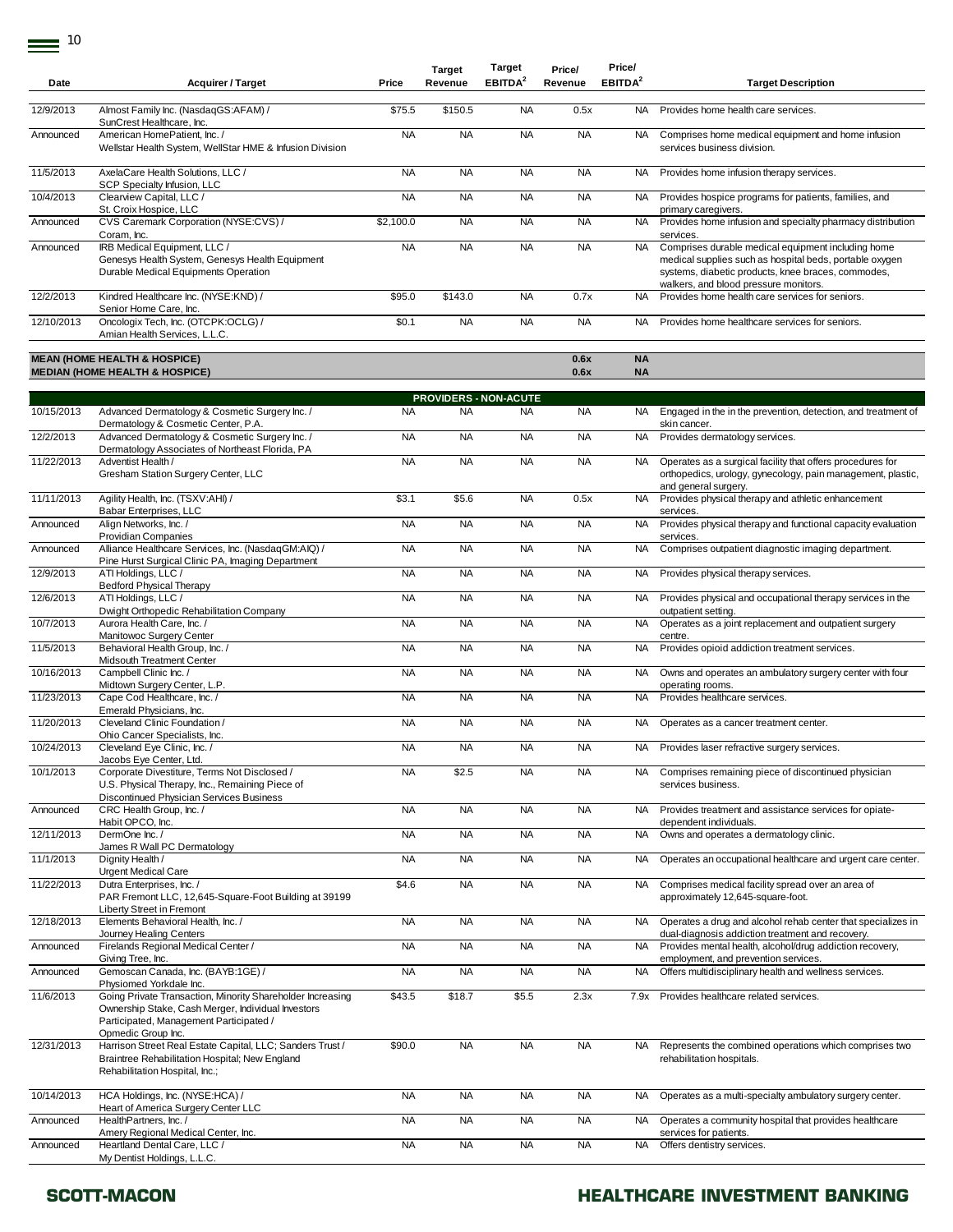| Date                                                 | <b>Acquirer / Target</b>                                                                                                              | Price             | <b>Target</b><br>Revenue | Target<br>EBITDA <sup>2</sup> | Price/<br>Revenue | Price/<br>EBITDA <sup>2</sup> | <b>Target Description</b>                                                                                                                         |
|------------------------------------------------------|---------------------------------------------------------------------------------------------------------------------------------------|-------------------|--------------------------|-------------------------------|-------------------|-------------------------------|---------------------------------------------------------------------------------------------------------------------------------------------------|
| 12/19/2013                                           | IPC The Hospitalist Company, Inc. (NasdaqGS:IPCM) /<br>Allen Trager DO PC; Bruce G. Johnson Do, PC; Victor                            | <b>NA</b>         | <b>NA</b>                | <b>NA</b>                     | <b>NA</b>         | <b>NA</b>                     | Comprises three medical practices.                                                                                                                |
| 10/7/2013                                            | Toledano, M.D., PA<br>IPC The Hospitalist Company, Inc. (NasdaqGS:IPCM) /                                                             | <b>NA</b>         | <b>NA</b>                | <b>NA</b>                     | <b>NA</b>         | NA.                           | Provides hospitalist care services.                                                                                                               |
| 11/01/2013                                           | Greater Orlando Hospitalists, P.A.<br>Johnson County OB/GYN Chartered /                                                               | <b>NA</b>         | <b>NA</b>                | <b>NA</b>                     | <b>NA</b>         | <b>NA</b>                     | Provides obstetrics and gynecology services.                                                                                                      |
| Announced                                            | Women's Care, P.A.<br>Johnson County OB/GYN Chartered /                                                                               | <b>NA</b>         | <b>NA</b>                | <b>NA</b>                     | <b>NA</b>         | <b>NA</b>                     | Provides obstetrics, gynecological, and infertility services.                                                                                     |
| Announced                                            | Women's Clinic of Johnson County PA<br>Johnson County OB/GYN Chartered /                                                              | <b>NA</b>         | <b>NA</b>                | <b>NA</b>                     | <b>NA</b>         | NA.                           | Operates an obstetrics and gynecology medical practice.                                                                                           |
| Announced                                            | Women's Health Associates, P.A.<br>Kindred Healthcare Inc. (NYSE:KND) /                                                               | \$83.0            | <b>NM</b>                | <b>NA</b>                     | <b>NM</b>         | NA                            | Comprises nine nursing facilities.                                                                                                                |
| 10/3/2013                                            | Nine Nursing Centers<br>Lifepoint Hospitals Inc. (NasdaqGS:LPNT) /<br>Eastern Utah Surgical Center                                    | <b>NA</b>         | <b>NA</b>                | <b>NA</b>                     | <b>NA</b>         | NA.                           | Operates a surgical centre that specializes in pediatric<br>dentistry, dentistry, ophthalmology and oculoplastics surgical                        |
| 10/7/2013                                            | MEDNAX, Inc. (NYSE:MD) /                                                                                                              | <b>NA</b>         | <b>NA</b>                | <b>NA</b>                     | <b>NA</b>         | <b>NA</b>                     | services.<br>Provides pediatric care services.                                                                                                    |
| 12/19/2013                                           | Dayton Newborn Care Specialists, Inc.<br>MEDNAX, Inc. (NYSE:MD) /                                                                     | <b>NA</b>         | <b>NA</b>                | <b>NA</b>                     | <b>NA</b>         | <b>NA</b>                     | Offers neonatal intensive care, transport, maternal,                                                                                              |
|                                                      | Neonatology Center of Winchester, P.C.                                                                                                |                   |                          |                               |                   |                               | emergency room, and newborn nursery consulting services.                                                                                          |
| 12/6/2013                                            | Minority Shareholder Increasing Ownership Stake,<br>Management Participated /<br>Concord Medical Services Holdings Limited (NYSE:CCM) | \$458.2           | \$142.8                  | \$59.4                        | 3.2x              | 7.7x                          | Operates a network of radiotherapy and diagnostic imaging<br>centers.                                                                             |
| 10/3/2013                                            | North Vista Medical Partners, LLC /<br><b>Boulder Family Medicine PC</b>                                                              | <b>NA</b>         | <b>NA</b>                | <b>NA</b>                     | <b>NA</b>         | <b>NA</b>                     | Provides healthcare services.                                                                                                                     |
| Announced                                            | Northstar Healthcare Inc. (TSX:NHC) /<br>Former Brown Hand Center Outpatient Surgery Center<br>Near Phoenix                           | \$0.5             | <b>NA</b>                | <b>NA</b>                     | <b>NA</b>         | <b>NA</b>                     | Comprises an outpatient surgery center with four operating<br>rooms and 27,000 square feet of surgical, clinical and office<br>space.             |
| 11/6/2013                                            | NVISION Laser Eye Centers /<br>Capital Eye Medical Group                                                                              | <b>NA</b>         | <b>NA</b>                | <b>NA</b>                     | <b>NA</b>         | <b>NA</b>                     | Offers oculoplastic and cataract surgery.                                                                                                         |
| Announced                                            | OrthoCarolina, P.A. /<br>Orthopaedic Specialists of the Carolinas, P.A.                                                               | <b>NA</b>         | <b>NA</b>                | <b>NA</b>                     | <b>NA</b>         | NA.                           | Provides orthopedics services.                                                                                                                    |
| Announced                                            | Peak Vista Community Health Centers, Inc. /<br>Plains Medical Center, Inc.                                                            | <b>NA</b>         | <b>NA</b>                | <b>NA</b>                     | <b>NA</b>         | NA.                           | Provides medical, dental, and behavioral health services.                                                                                         |
| 12/24/2013                                           | Physician Partners of America, LLC /<br>Frisco Ambulatory Surgery Center, LLC                                                         | <b>NA</b>         | <b>NA</b>                | <b>NA</b>                     | <b>NA</b>         | <b>NA</b>                     | Provides ambulatory surgical services.                                                                                                            |
| 11/22/2013                                           | Physicians Realty Trust (NYSE:DOC) /<br>Remington Medical Commons Property; Valley West<br>Hospital Medical Office Building           | \$8.1             | <b>NA</b>                | <b>NA</b>                     | <b>NA</b>         | <b>NA</b>                     | Comprises health care facilities and an office building.                                                                                          |
| 10/21/2013                                           | Private Investor /<br>South Bay Medical Arts                                                                                          | \$3.8             | <b>NA</b>                | <b>NA</b>                     | <b>NA</b>         | NA                            | Comprises a 32,123 square foot rehabilitation center.                                                                                             |
| 10/15/2013                                           | Prospira PainCare Holdings, LLC /<br>Neuro Pain Consultants, P.C.                                                                     | <b>NA</b>         | <b>NA</b>                | <b>NA</b>                     | <b>NA</b>         | NA.                           | Provides pain treatments and therapies for patients suffering<br>from chronic and intractable pain.                                               |
| Announced                                            | Quad/Graphics, Inc. (NYSE:QUAD) /<br>Novia CareClinics, LLC                                                                           | <b>NA</b>         | <b>NA</b>                | <b>NA</b>                     | <b>NA</b>         | NA.                           | Creates and manages employer sponsored on-site clinics<br>that provide primary care health services to employees, their<br>families, or others.   |
| 10/25/2013                                           | Radiation Therapy Services Holdings, Inc. /<br>OnCure Holdings, Inc.                                                                  | \$125.0           | \$101.1                  | \$26.9                        | 1.2x              | 4.7x                          | Operates radiation oncology treatment centers.                                                                                                    |
| 11/20/2013                                           | Shadow Mountain Recovery /<br>Desert Oasis Recovery LLC                                                                               | <b>NA</b>         | <b>NA</b>                | <b>NA</b>                     | <b>NA</b>         | <b>NA</b>                     | Operates a private recovery house for those persons wishing<br>to recover from addiction.                                                         |
| 11/13/2013                                           | Sound Inpatient Physicians, Inc. /<br>Inpatient Care Unified, Inc., Certain Assets                                                    | <b>NA</b>         | <b>NA</b>                | <b>NA</b>                     | ΝA                |                               | Certain assets for providing healthcare services.                                                                                                 |
| Announced                                            | Stairways Behavioral Health Inc. /<br>Beacon Light Behavioral Health Systems                                                          | <b>NA</b>         | <b>NA</b>                | <b>NA</b>                     | <b>NA</b>         | NA.                           | A private, not-for-profit, social service agency providing<br>quality, professional,<br>education and behavioral health services to young people. |
| Announced                                            | Sutter Medical Foundation /<br>Radiological Associates of Sacramento Medical Group,                                                   | <b>NA</b>         | <b>NA</b>                | <b>NA</b>                     | <b>NA</b>         | <b>NA</b>                     | Provides specialty healthcare services to patients through<br>multiple outpatient locations.                                                      |
| 10/9/2013                                            | Inc.<br>TLC Vision Corporation (OTCPK:TLCV.F) /                                                                                       | <b>NA</b>         | <b>NA</b>                | <b>NA</b>                     | <b>NA</b>         | <b>NA</b>                     | Provides laser eye care and cosmetic services.                                                                                                    |
| 12/3/2013                                            | Yonge Eglinton Laser Eye + Cosmetic Centre<br>Trihealth, Inc. /                                                                       | <b>NA</b>         | <b>NA</b>                | <b>NA</b>                     | <b>NA</b>         | <b>NA</b>                     | Provides healthcare services to women.                                                                                                            |
| 10/29/2013                                           | Associates in Ob-Gyn, Inc.<br>Trihealth, Inc. /<br>Pulmonary Consultants Inc.                                                         | <b>NA</b>         | <b>NA</b>                | <b>NA</b>                     | <b>NA</b>         | <b>NA</b>                     | Offers diagnosis and treatment in the field of Pulmonology<br>such as lung diseases, respiratory problems, and sleep                              |
| 10/16/2013                                           | Tri-State Imaging Consultants LLC /<br>Elite Imaging LLC, 5 Diagnostic Imaging Centers in Florida                                     | <b>NA</b>         | <b>NA</b>                | <b>NA</b>                     | <b>NA</b>         | <b>NA</b>                     | disorder.<br>Comprises five diagnostic imaging centers.                                                                                           |
| 10/16/2013                                           | Tri-State Imaging Consultants LLC /<br>Signet Diagnostic Imaging Services Group, LLC, 11<br>Diagnostic Imaging Centers in Florida     | <b>NA</b>         | <b>NA</b>                | <b>NA</b>                     | <b>NA</b>         | NA .                          | Consists of 11 diagnostic imaging centers.                                                                                                        |
| Announced                                            | University Medicine Foundation, Inc. /<br>Aquidneck Medical Associates, Inc.                                                          | <b>NA</b>         | <b>NA</b>                | <b>NA</b>                     | <b>NA</b>         | NA.                           | Provides multi-specialty private practices, including<br>physicians and support staff for medical treatment.                                      |
| Announced                                            | Unknown Buyer /<br>Greenestone Healthcare Corporation, Assets of Addiction<br>and Mental Health Business                              | $\overline{$}7.8$ | <b>NA</b>                | <b>NA</b>                     | <b>NA</b>         | <b>NA</b>                     | Comprises mental health and addiction treatment clinics.                                                                                          |
| 12/10/2013                                           | US Physical Therapy Inc. (NYSE:USPH) /<br>12-Clinic Physical Therapy Business                                                         | \$2.8             | \$6.4                    | <b>NA</b>                     | 0.4x              | NA.                           | Comprises 12 clinics that offer healthcare services to<br>approximately 75,000 patients per year.                                                 |
| 12/16/2013                                           | US Physical Therapy Inc. (NYSE:USPH) /<br>ARC Physical Therapy Plus, LP                                                               | \$40.0            | \$11.5                   | <b>NA</b>                     | 3.5x              | <b>NA</b>                     | Operates outpatient physical therapy clinics.                                                                                                     |
| <b>MEAN (NON-ACUTE)</b><br><b>MEDIAN (NON-ACUTE)</b> |                                                                                                                                       |                   |                          |                               | 1.9x<br>1.8x      | 6.7x<br>7.7x                  |                                                                                                                                                   |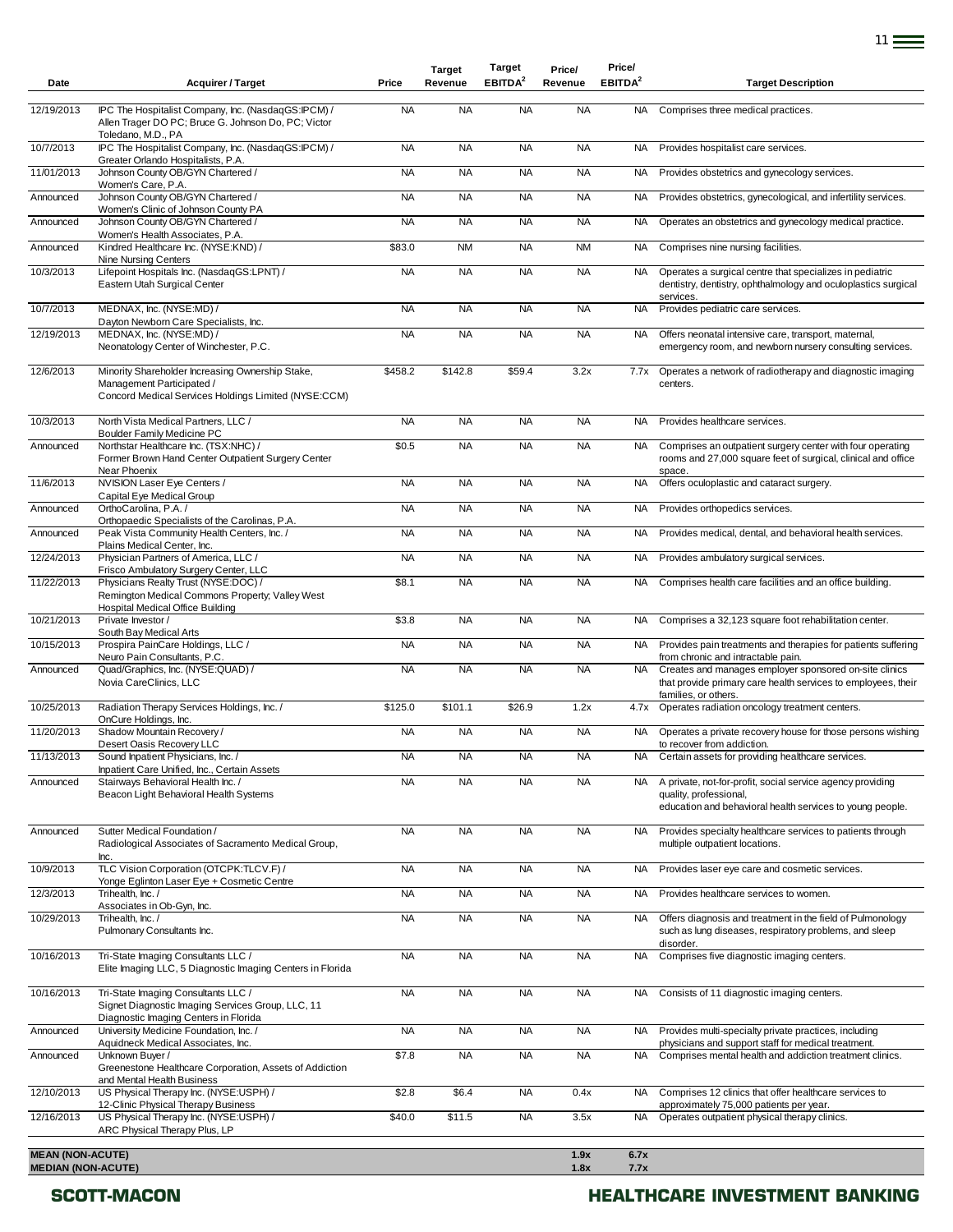| Date                           | <b>Acquirer / Target</b>                                                                                                                                | Price     | Target<br>Revenue                              | larget<br>EBITDA <sup>2</sup> | Price/<br>Revenue | <b>Price/</b><br>EBITDA <sup>2</sup> | <b>Target Description</b>                                                                                                                                                                          |
|--------------------------------|---------------------------------------------------------------------------------------------------------------------------------------------------------|-----------|------------------------------------------------|-------------------------------|-------------------|--------------------------------------|----------------------------------------------------------------------------------------------------------------------------------------------------------------------------------------------------|
|                                |                                                                                                                                                         |           |                                                |                               |                   |                                      |                                                                                                                                                                                                    |
| 11/27/2013                     | 4 West Holdings, Inc. /                                                                                                                                 | \$525.0   | <b>PROVIDERS - LONG-TERM CARE</b><br><b>NA</b> | <b>NA</b>                     | <b>NA</b>         | <b>NA</b>                            | Operates a chain of skilled nursing facilities that provide                                                                                                                                        |
|                                | New Ark Investment, Inc.                                                                                                                                |           |                                                |                               |                   |                                      | skilled nursing, assisted living, dementia care, and<br>rehabilitation services to patients.                                                                                                       |
| 10/4/2013                      | AG Parkland Senior Housing I, LLC /<br>Aston Gardens at Parkland Commons Senior Living Facility<br>in Broward County                                    | \$62.8    | <b>NA</b>                                      | <b>NA</b>                     | <b>NA</b>         | NA                                   | Comprises a 325 unit senior center which offers assisted<br>living services and memory care.                                                                                                       |
| 10/4/2013                      | American Realty Capital V, LLC /<br>Arbor Portfolio And Two Senior Housing Properties located<br>in North Carolina and Georgia                          | \$143.0   | <b>NA</b>                                      | <b>NA</b>                     | <b>NA</b>         | <b>NA</b>                            | Comprises six senior housing properties and one land<br>parcel.                                                                                                                                    |
| 10/1/2013                      | Aviv REIT, Inc. (NYSE:AVIV) /<br>Catholic Health Partners, Inc., Nursing Homes in<br>Mariemont, Hamilton, Dayton and Southern Indiana                   | \$35.9    | <b>NA</b>                                      | <b>NA</b>                     | <b>NA</b>         | <b>NA</b>                            | Comprises four nursing homes.                                                                                                                                                                      |
| 11/1/2013                      | Aviv REIT, Inc. (NYSE:AVIV) /<br>Five Post-Acute and Long-Term Care Skilled Nursing<br>Facilities in Ohio and Arkansas                                  | \$42.2    | <b>NA</b>                                      | <b>NA</b>                     | <b>NA</b>         | NA                                   | Comprises five post-acute and long-term care skilled nursing<br>facilities.                                                                                                                        |
| 12/23/2013                     | Aviv REIT, Inc. (NYSE:AVIV) /<br>Four Post Acute and Long Term Care Skilled Nursing<br>Facilities                                                       | \$20.0    | <b>NA</b>                                      | <b>NA</b>                     | <b>NA</b>         | <b>NA</b>                            | Comprises four post acute and long term care skilled nursing<br>facilities.                                                                                                                        |
| 12/5/2013                      | Aviv REIT, Inc. (NYSE:AVIV) /<br>Four Properties In Ohio And Indiana                                                                                    | \$44.9    | <b>NA</b>                                      | <b>NA</b>                     | <b>NA</b>         | NA                                   | Comprises four properties which include an assisted living<br>facility; a post-acute and long-term care skilled nursing<br>facility; a long-term acute care hospital; and a specialty<br>hospital. |
| 10/4/2013                      | Aviv REIT, Inc. (NYSE:AVIV) /                                                                                                                           | \$13.0    | <b>NA</b>                                      | <b>NA</b>                     | <b>NA</b>         | <b>NA</b>                            | Comprises three assisted living facilities.                                                                                                                                                        |
| $\overline{12}/\frac{4}{2013}$ | Three Assisted Living Facilities in Florida<br>Benchmark Senior Living LLC; Health Care REIT, Inc.<br>(NYSE:HCN)/                                       | \$63.2    | <b>NA</b>                                      | <b>NA</b>                     | <b>NA</b>         | NA.                                  | Comprises a senior-housing portfolio which includes a 79-<br>unit assisted living and memory care community on a 12-acre                                                                           |
| 10/2/2013                      | Inn at Robbins Brook and Forge Hill<br>Brookdale Senior Living Inc. (NYSE:BKD) /<br>Chartwell Retirement Residences, Seven Senior Living<br>Communities | \$80.9    | <b>NA</b>                                      | <b>NA</b>                     | <b>NA</b>         | <b>NA</b>                            | campus and a 97-unit facility.<br>Comprises seven seniors living communities with 613 suites.                                                                                                      |
| 12/26/2013                     | Capital Senior Living Corp. (NYSE:CSU) /<br>Four Senior Living Communities in Indiana and South<br>Carolina                                             | \$64.9    | <b>NA</b>                                      | <b>NA</b>                     | <b>NA</b>         | NA.                                  | Comprises four senior living communities that includes 388<br>units, consisting of 48 independent living units, 257 assisted<br>living units, and 83 memory care units.                            |
| 11/21/2013                     | Care Investment Trust LLC /<br>Three Seniors Housing Facilities Located in Pennsylvania<br>and New Jersey                                               | \$52.5    | <b>NA</b>                                      | <b>NA</b>                     | <b>NA</b>         | NA                                   | Comprises three seniors housing facilities.                                                                                                                                                        |
| 12/2/2013                      | CHP Partners LP /                                                                                                                                       | \$15.8    | <b>NA</b>                                      | <b>NA</b>                     | <b>NA</b>         | NA.                                  | Comprises a senior living community for the elderly.                                                                                                                                               |
| 12/2/2013                      | Arbor Place Senior Living Community Medford, Oregon<br>CHP Partners LP /<br>Bonaventure Place Retirement & Assisted Living<br>Community, LLC            | \$40.0    | <b>NA</b>                                      | <b>NA</b>                     | <b>NA</b>         | NA.                                  | Operates a senior living facility for senior citizens.                                                                                                                                             |
| Announced                      | CHP Partners LP /                                                                                                                                       | <b>NA</b> | <b>NA</b>                                      | <b>NA</b>                     | <b>NA</b>         | NA                                   | Comprises a seniors housing community with 80 units.                                                                                                                                               |
| Announced                      | Bryan AL Investors, LP, Isle at Watercrest in Bryan<br>CHP Partners LP /                                                                                | \$21.0    | <b>NA</b>                                      | <b>NA</b>                     | <b>NA</b>         | <b>NA</b>                            | Comprises a nursing home.                                                                                                                                                                          |
| 12/2/2013                      | Cedar Park AL Group, LP, Isle at Cedar Ridge<br>CHP Partners LP /<br>Five Rivers Assisted Living and Retirement Community,                              | \$16.7    | <b>NA</b>                                      | <b>NA</b>                     | <b>NA</b>         | <b>NA</b>                            | Comprise an 88 unit retirement and assisted living facility.                                                                                                                                       |
| 12/2/2013                      | LLC, Five Rivers Retirement & Assisted Living<br>CHP Partners LP /<br>Gresham Assisted Living, LLC, Huntington Terrace                                  | \$15.0    | <b>NA</b>                                      | <b>NA</b>                     | <b>NA</b>         | NA.                                  | Comprises a 66 unit assisted living community.                                                                                                                                                     |
|                                | Assisted Living Community, Gresham                                                                                                                      |           |                                                |                               |                   |                                      |                                                                                                                                                                                                    |
| Announced                      | CHP Partners LP /<br>Isle at Watercrest, Mansfield                                                                                                      | \$25.0    | <b>NA</b>                                      | <b>NA</b>                     | <b>NA</b>         |                                      | NA Owns and operates apartments for seniors.                                                                                                                                                       |
| Announced                      | CHP Partners LP /<br>Legacy Ranch Alzheimer's Special Care Center                                                                                       | \$11.5    | <b>NA</b>                                      | <b>NA</b>                     | <b>NA</b>         | NA                                   | Operates an Alzheimer's special care center for seniors.                                                                                                                                           |
| 12/2/2013                      | CHP Partners LP /<br>MWSH Beaverton, LLC, Beaverton Hills Assisted Living<br>Residence in Beaverton                                                     | \$12.9    | <b>NA</b>                                      | <b>NA</b>                     | <b>NA</b>         | <b>NA</b>                            | Comprises a 60 unit assisted living residence.                                                                                                                                                     |
| 12/2/2013                      | CHP Partners LP /<br>MWSH BEND LLC, High Desert Assisted Living<br><b>Community Bend</b>                                                                | \$13.6    | <b>NA</b>                                      | <b>NA</b>                     | <b>NA</b>         | <b>NA</b>                            | Comprises assisted living community consisting 68 units.                                                                                                                                           |
| 12/2/2013                      | CHP Partners LP /<br>MWSH Billings, LLC, Bonaventure of Billings Senior Living<br>Community                                                             | \$48.3    | <b>NA</b>                                      | <b>NA</b>                     | <b>NA</b>         | <b>NA</b>                            | Comprises a senior living community with 210 units.                                                                                                                                                |
| 12/2/2013                      | CHP Partners LP /<br>MWSH Idaho Falls, LLC, Bonaventure of Idaho Falls Senior<br>Living Community                                                       | \$44.4    | <b>NA</b>                                      | <b>NA</b>                     | <b>NA</b>         | <b>NA</b>                            | Comprise senior housing communities and includes 193<br>units.                                                                                                                                     |
| 12/2/2013                      | CHP Partners LP /<br>MWSH Sparks, LLC, Bonaventure of Sparks Senior Living<br><b>Community Sparks</b>                                                   | \$55.2    | <b>NA</b>                                      | <b>NA</b>                     | <b>NA</b>         | <b>NA</b>                            | Comprises a senior living community with 240 units.                                                                                                                                                |
| 12/2/2013                      | CHP Partners LP /<br>Orchard Heights Senior Community, LLC                                                                                              | \$17.8    | <b>NA</b>                                      | <b>NA</b>                     | <b>NA</b>         | <b>NA</b>                            | Owns and operates senior housing community,                                                                                                                                                        |
| Announced                      | CHP Partners LP/<br>Plainfield Care Group, LLC, The Park at Plainfield                                                                                  | \$26.5    | <b>NA</b>                                      | <b>NA</b>                     | <b>NA</b>         | NA                                   | Comprises assisted living and Alzheimer's and Dementia<br>care services for seniors.                                                                                                               |
| 12/2/2013                      | CHP Partners LP /<br>Southern Hills Assisted Living Community, LLC                                                                                      | \$12.9    | <b>NA</b>                                      | <b>NA</b>                     | <b>NA</b>         | NA                                   | Owns and operates an assisted living community.                                                                                                                                                    |
| Announced                      | CHP Partners LP /<br>Springs at San Angelo                                                                                                              | \$10.5    | <b>NA</b>                                      | <b>NA</b>                     | <b>NA</b>         | <b>NA</b>                            | Comprises an assisted living facility consisting of 66 units.                                                                                                                                      |
| 12/2/2013                      | CHP Partners LP/<br>Tualatin Assisted Living, LLC                                                                                                       | \$9.7     | <b>NA</b>                                      | <b>NA</b>                     | <b>NA</b>         | NA                                   | Owns and operates assisted living communities.                                                                                                                                                     |
| 10/4/2013                      | Cornerstone Core Properties REIT, Inc. /<br>Hamlet Health Investors, LLC, Hamlet House                                                                  | <b>NA</b> | <b>NA</b>                                      | <b>NA</b>                     | <b>NA</b>         | NA                                   | Comprises a 60 unit assisted living facility which offers single-<br>story, wood frame structures spread over an area of 34,638<br>square feet.                                                    |
| 10/4/2013                      | Cornerstone Core Properties REIT, Inc. /<br>Newport Health Investors LLC, Carteret House                                                                | <b>NA</b> | <b>NA</b>                                      | <b>NA</b>                     | <b>NA</b>         | <b>NA</b>                            | Comprises healthcare facility for adults with 64 adult care<br>home beds.                                                                                                                          |
|                                |                                                                                                                                                         |           |                                                |                               |                   |                                      |                                                                                                                                                                                                    |

**Target Target** 

**Price/**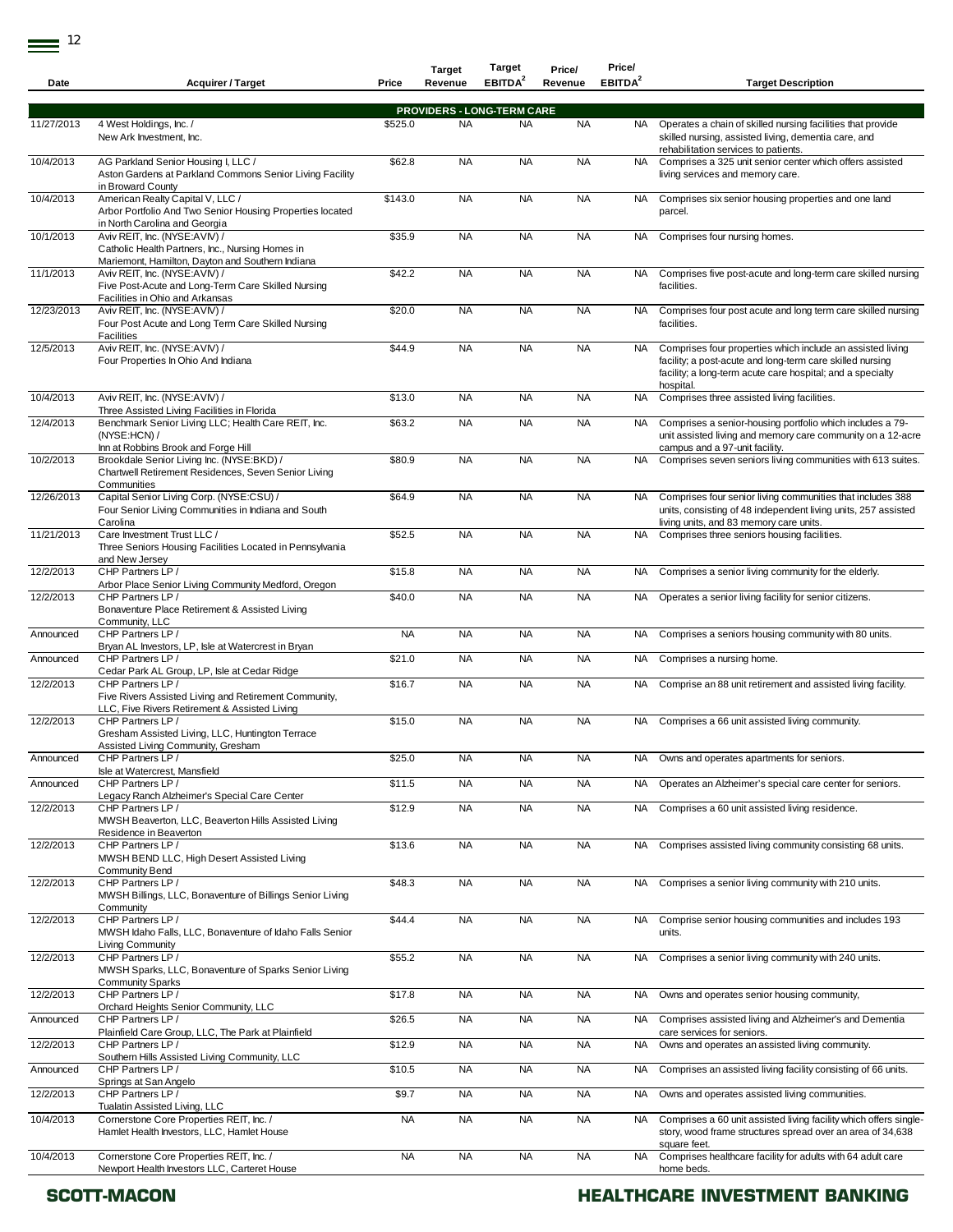| Date       | <b>Acquirer / Target</b>                                                                                                          | Price     | <b>Target</b><br>Revenue | Target<br>EBITDA <sup>2</sup> | Price/<br>Revenue | Price/<br>EBITDA <sup>2</sup> | <b>Target Description</b>                                                                                                                                                                                      |
|------------|-----------------------------------------------------------------------------------------------------------------------------------|-----------|--------------------------|-------------------------------|-------------------|-------------------------------|----------------------------------------------------------------------------------------------------------------------------------------------------------------------------------------------------------------|
| 10/7/2013  | Discovery Senior Living; Kayne Anderson Real Estate<br>Advisors /                                                                 | <b>NA</b> | <b>NA</b>                | <b>NA</b>                     | <b>NA</b>         | <b>NA</b>                     | Comprises a portfolio of six Class A properties with 1930<br>units of independent and assisted living units.                                                                                                   |
| 10/18/2013 | Aston Gardens Senior Housing Portfolio<br>Gentiva Health Services Inc. (NasdaqGS:GTIV) /                                          | \$408.8   | \$476.0                  | <b>NA</b>                     | 0.9x              | <b>NA</b>                     |                                                                                                                                                                                                                |
|            | Harden Healthcare, LLC                                                                                                            |           |                          |                               |                   |                               | Owns and operates senior care facilities.                                                                                                                                                                      |
| 10/09/2013 | Green Tree Assisted Living LLC /<br>Ann-Way Assisted Living Facility Inc.                                                         | <b>NA</b> | <b>NA</b>                | <b>NA</b>                     | <b>NA</b>         | <b>NA</b>                     | Provides assisted living services.                                                                                                                                                                             |
| 12/10/2013 | Halcyon Home Health, LLC /<br>Infinity Hospice of Aiken, LLC                                                                      | <b>NA</b> | <b>NA</b>                | <b>NA</b>                     | <b>NA</b>         | <b>NA</b>                     | Provides hospice and nursing services.                                                                                                                                                                         |
| 12/9/2013  | HealthLease Properties Real Estate Investment Trust<br>(TSX:HLP.UN) /                                                             | \$15.9    | <b>NA</b>                | <b>NA</b>                     | <b>NA</b>         | <b>NA</b>                     | Comprises a 100 unit seniors housing and care facility.                                                                                                                                                        |
| 10/25/2013 | Wellbrooke of Crawfordsville<br>HealthLease Properties Real Estate Investment Trust<br>(TSX:HLP.UN) /<br>Willows at Hamburg       | \$13.5    | <b>NA</b>                | <b>NA</b>                     | <b>NA</b>         | <b>NA</b>                     | Comprises a 123 unit healthcare facility which includes 54<br>units for skilled nursing, rehabilitation and therapy services,<br>34 units for assisted living and 35 units for memory care<br>assisted living. |
| 12/2/2013  | Leisureworld Senior Care Corp. (TSX:LW) /<br>Specialty Care Inc., Nine Properties in Ontario and<br><b>Management Business</b>    | <b>NA</b> | <b>NA</b>                | <b>NA</b>                     | <b>NA</b>         | <b>NA</b>                     | Comprises five long-term care homes, two retirement<br>residences, and two properties which include a long-term<br>care home and a retirement residence.                                                       |
| Announced  | Lester A. Drenk Behavioral Health Center Inc. /<br>Union Association Of The Children's Home Of Burlington<br>County               | <b>NA</b> | <b>NA</b>                | <b>NA</b>                     | <b>NA</b>         | <b>NA</b>                     | Children's home.                                                                                                                                                                                               |
| 11/21/2013 | Leveraged Buy Out, Cash Merger, Individual Investors<br>Participated /<br>Friendship Ridge                                        | \$37.5    | <b>NA</b>                | <b>NA</b>                     | <b>NA</b>         | NA                            | Provides short-term and long-term skilled nursing and<br>rehabilitative services.                                                                                                                              |
| 12/23/2013 | National Health Investors Inc. (NYSE:NHI) /                                                                                       | \$491.0   | <b>NA</b>                | <b>NA</b>                     | <b>NA</b>         | <b>NA</b>                     | Comprises 25 retirement communities.                                                                                                                                                                           |
| 12/24/2013 | 25 Independent Living Facilities Located In 12 States<br>Newcastle Investment Corp. (NYSE:NCT) /                                  | \$1,010.0 | <b>NA</b>                | <b>NA</b>                     | <b>NA</b>         | <b>NA</b>                     | Comprises 52 independent senior living properties with                                                                                                                                                         |
| 12/9/2013  | 52-Property Portfolio of Senior Housing Properties<br>OHI Asset. LLC /                                                            | \$13.5    | <b>NA</b>                | <b>NA</b>                     | <b>NA</b>         | <b>NA</b>                     | 5,885 units.<br>Owns and operates skilled nursing care facility.                                                                                                                                               |
| Announced  | Rainbow Health & Rehab Of Memphis, LLC<br>Personal Healthcare, LLC /                                                              | <b>NA</b> | <b>NA</b>                | <b>NA</b>                     | <b>NA</b>         | <b>NA</b>                     | Owns and operates a nursing home.                                                                                                                                                                              |
| 10/9/2013  | St. Joseph Nursing Home of Company of Utica, Inc.<br>Regal Lifestyle Communities Inc. (TSX:RLC) /                                 | \$93.4    | <b>NA</b>                | <b>NA</b>                     | <b>NA</b>         | <b>NA</b>                     | Comprises four retirement homes.                                                                                                                                                                               |
|            | Community Lifecare Inc., Four Retirement Homes in<br>Southern Ontario                                                             |           |                          |                               |                   |                               |                                                                                                                                                                                                                |
| Announced  | Senior Living Residences, LLC ; Sentio Healthcare<br>Properties, Inc /<br>Two Senior Living Residences                            | \$28.7    | <b>NA</b>                | <b>NA</b>                     | <b>NA</b>         | <b>NA</b>                     | Comprises one senior community which features 85 rental<br>apartments and another facility which includes 38 beds.                                                                                             |
| 10/21/2013 | Sentio Healthcare Properties, Inc. /<br><b>Woodbury Mews</b>                                                                      | \$39.0    | <b>NA</b>                | <b>NA</b>                     | <b>NA</b>         | <b>NA</b>                     | Comprises 129 unit independent living facility, a 98 unit<br>assisted living facility, and four undeveloped land parcels.                                                                                      |
| 10/8/2013  | Solterra of Arizona, LLC /<br>Solterra Subacute Services                                                                          | \$0.4     | <b>NA</b>                | <b>NA</b>                     | <b>NA</b>         | <b>NA</b>                     | Operates as a skilled nursing facility.                                                                                                                                                                        |
| 11/29/2013 | Southbridge Capital, Inc.; Yorkville Asset Management Inc. /<br>Country Village Health Care Centre                                | <b>NA</b> | <b>NA</b>                | <b>NA</b>                     | <b>NA</b>         | NA.                           | Operates a long-term care home.                                                                                                                                                                                |
| 10/30/2013 | St. Andrews Acquisitions, Inc. /<br>Remed Realty, L.P.                                                                            | <b>NA</b> | <b>NA</b>                | <b>NA</b>                     | <b>NA</b>         | NA                            | Provides rehabilitation and long-term care services for<br>people with acquired brain injury.                                                                                                                  |
| 11/6/2013  | UMH Properties Inc. (NYSE:UMH) /<br>200 Acres Five Manufactured Home Communities In Ohio<br>And New York                          | \$11.8    | <b>NA</b>                | <b>NA</b>                     | <b>NA</b>         | <b>NA</b>                     | Comprises five manufactured age communities with 519<br>developed home sites covering an area of 200 acres.                                                                                                    |
| 12/17/2013 | Zenith Care Health Group /<br>Maplewood Manor Nursing Home                                                                        | \$14.1    | <b>NA</b>                | <b>NA</b>                     | <b>NA</b>         | NA .                          | Owns and operates a nursing home.                                                                                                                                                                              |
|            | <b>MEAN (LONG-TERM CARE)</b><br><b>MEDIAN (LONG-TERM CARE)</b>                                                                    |           |                          |                               | 0.9x<br>0.9x      | <b>NA</b><br><b>NA</b>        |                                                                                                                                                                                                                |
|            |                                                                                                                                   |           | <b>PROVIDERS - ACUTE</b> |                               |                   |                               |                                                                                                                                                                                                                |
| 12/30/2013 | Allina Health System, Inc. /                                                                                                      | <b>NA</b> | <b>NA</b>                | <b>NA</b>                     | <b>NA</b>         |                               | NA Operates a hospital, nursing home, and assisted living and                                                                                                                                                  |
| Announced  | Regina Medical Center<br>Appalachian Regional Healthcare, Inc./                                                                   | <b>NA</b> | <b>NA</b>                | <b>NA</b>                     | <b>NA</b>         | NA                            | memory care center.<br>A 76-bed acute care facility.                                                                                                                                                           |
| Announced  | Williamson Memorial Hospital, LLC<br>Banner Health /                                                                              | <b>NA</b> | <b>NA</b>                | <b>NA</b>                     | <b>NA</b>         | <b>NA</b>                     | Operates as a community healthcare system.                                                                                                                                                                     |
| Announced  | Casa Grande Community Hospital<br>Catholic Health Initiatives; Highmark Inc. /                                                    | <b>NA</b> | <b>NA</b>                | <b>NA</b>                     | <b>NA</b>         | <b>NA</b>                     | Operates hospitals, physician practices, outpatient clinics,                                                                                                                                                   |
| Announced  | Mercy Hot Springs<br>Central DuPage Health, Inc. /                                                                                | <b>NA</b> | <b>NA</b>                | <b>NA</b>                     | <b>NA</b>         | <b>NA</b>                     | health plans, and related health and human services.<br>Owns and operates hospitals that provide healthcare                                                                                                    |
| 10/9/2013  | Rockford Health Systems, Inc.<br>College Health Enterprises, Inc. /                                                               |           |                          |                               |                   | <b>NA</b>                     | services.                                                                                                                                                                                                      |
|            | Healthsmart Pacific, Inc.                                                                                                         | <b>NA</b> | <b>NA</b>                | <b>NA</b>                     | <b>NA</b>         |                               | Operates as a for-profit, community teaching hospital.                                                                                                                                                         |
| Announced  | Duke University; Lifepoint Hospitals Inc (NasdaqGS:LPNT)<br>MedWest Health System, Inc.                                           | <b>NA</b> | <b>NA</b>                | <b>NA</b>                     | <b>NA</b>         | <b>NA</b>                     | Provides healthcare services.                                                                                                                                                                                  |
| 10/1/2013  | HCA Holdings, Inc. (NYSE:HCA) /<br>Memorial Hospital of Tampa, LP, Palms of Pasadena<br>Hospital LP, & Town & Country Hospital LP | \$63.1    | <b>NA</b>                | <b>NA</b>                     | <b>NA</b>         | NA                            | Represents combined operations which operate as<br>hospitals.                                                                                                                                                  |
| 11/20/2013 | IPC The Hospitalist Company, Inc. (NasdaqGS:IPCM) /<br>Neapolitan Inpatient Care, LLC; Venetian Hospitalist<br>Services, LLC      | <b>NA</b> | <b>NA</b>                | <b>NA</b>                     | <b>NA</b>         | <b>NA</b>                     | Represents combined which offer acute care hospitalist<br>practices and inpatient care services.                                                                                                               |
| 10/14/2013 | IPC The Hospitalist Company, Inc. (NasdaqGS:IPCM) /<br>THG The Hospitalist Group LP and The Hospitalist                           | <b>NA</b> | <b>NA</b>                | <b>NA</b>                     | <b>NA</b>         | NA                            | Operates acute care hospitals and post-acute care facilities.                                                                                                                                                  |
| Announced  | Management Group, LLC, and MD @ Home Ltd.<br>Lehigh Valley Health Network, Inc. /                                                 | <b>NA</b> | <b>NA</b>                | <b>NA</b>                     | <b>NA</b>         | NA                            | Operates as an acute care general hospital that provides                                                                                                                                                       |
|            | Westfield Hospital                                                                                                                |           |                          |                               |                   |                               | medical care services for patients.                                                                                                                                                                            |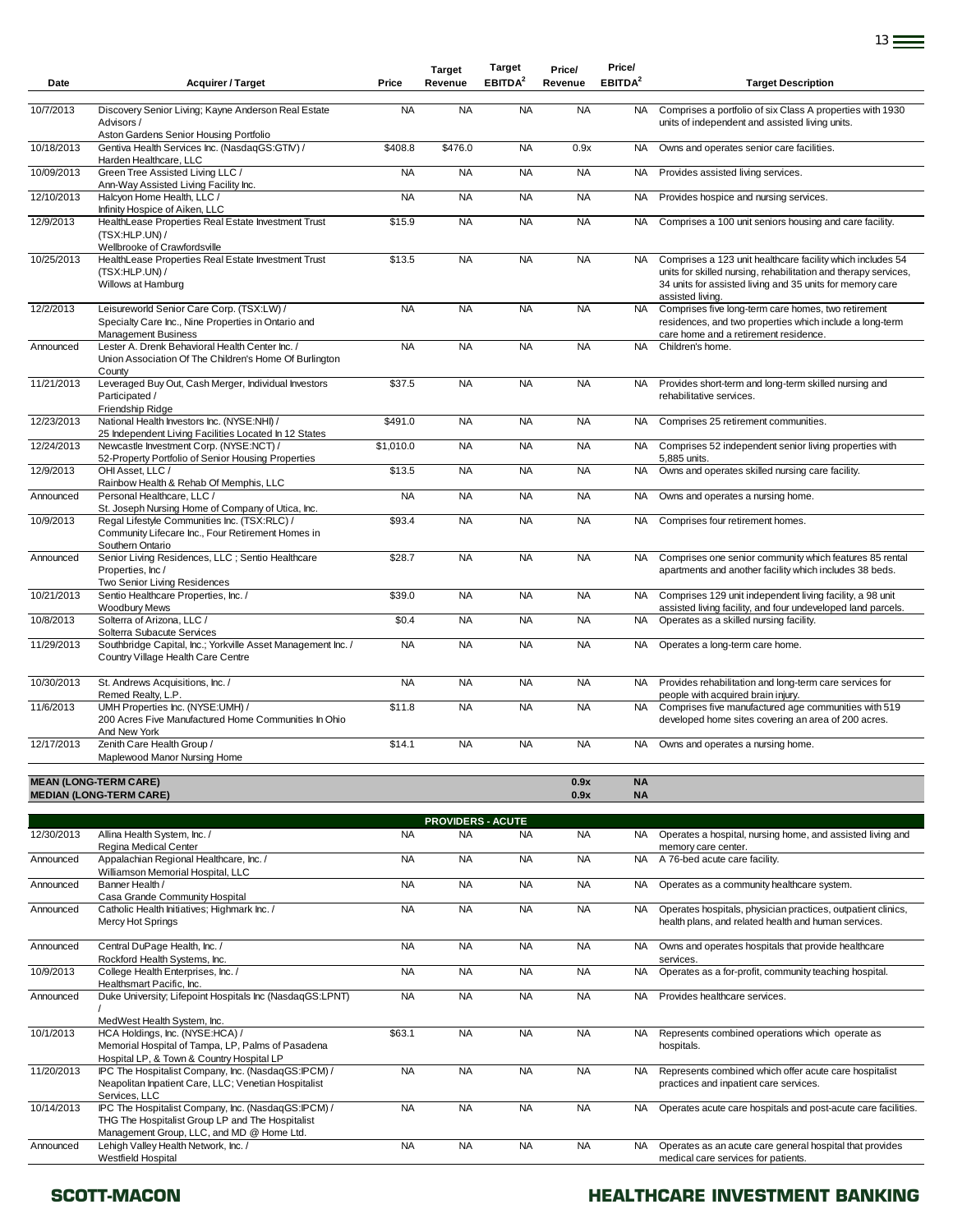| Date                                         | <b>Acquirer / Target</b>                                                                                                                          | Price     | <b>Target</b><br>Revenue                        | Target<br>EBITDA <sup>2</sup> | Price/<br>Revenue | Price/<br>EBITDA <sup>2</sup> | <b>Target Description</b>                                                                                                                                                                                                                                              |
|----------------------------------------------|---------------------------------------------------------------------------------------------------------------------------------------------------|-----------|-------------------------------------------------|-------------------------------|-------------------|-------------------------------|------------------------------------------------------------------------------------------------------------------------------------------------------------------------------------------------------------------------------------------------------------------------|
| 12/2/2013                                    | Lifepoint Hospitals Inc. (NasdaqGS:LPNT) /<br><b>Bell Hospital</b>                                                                                | <b>NA</b> | <b>NA</b>                                       | <b>NA</b>                     | <b>NA</b>         | NA.                           | Operates as a not-for-profit community and acute care<br>hospital that engages in providing and promoting health and<br>wellness services.                                                                                                                             |
| 12/30/2013                                   | McLaren Health Care Corporation /<br>Karmanos Cancer Institute                                                                                    | <b>NA</b> | <b>NA</b>                                       | <b>NA</b>                     | <b>NA</b>         | NA                            | Engages in the prevention, early detection, and eventual<br>eradication of cancer.                                                                                                                                                                                     |
| 11/4/2013                                    | Medical Mutual of Ohio /                                                                                                                          | <b>NA</b> | <b>NA</b>                                       | <b>NA</b>                     | <b>NA</b>         | <b>NA</b>                     | Operates as a neurosurgery hospital.                                                                                                                                                                                                                                   |
| 11/6/2013                                    | Ohio Neurosurgical Institute Inc.<br>Montefiore Health System, Inc. /<br>Sound Shore Health System, Inc.                                          | \$58.8    | <b>NA</b>                                       | <b>NA</b>                     | <b>NA</b>         | NA                            | Owns and operates healthcare centers.                                                                                                                                                                                                                                  |
| 10/1/2013                                    | Presbyterian Intercommunity Hospital, Inc. /<br>Downey Regional Medical Center, Inc.                                                              | \$9.9     | <b>NA</b>                                       | <b>NA</b>                     | <b>NA</b>         | <b>NA</b>                     | Operates as a hospital.                                                                                                                                                                                                                                                |
| 12/31/2013                                   | Prime Healthcare Services, Inc. /<br>Landmark Medical Center, Inc.                                                                                | \$43.3    | <b>NA</b>                                       | <b>NA</b>                     | <b>NA</b>         | NA                            | A non-profit acute care hospital which provides healthcare<br>services.                                                                                                                                                                                                |
| Announced                                    | Prime Healthcare Services, Inc. /<br>St. Mary Health Corporation                                                                                  | <b>NA</b> | <b>NA</b>                                       | <b>NA</b>                     | <b>NA</b>         | <b>NA</b>                     | Operates as a non-profit, community-based acute care<br>hospital.                                                                                                                                                                                                      |
| Announced                                    | Prime Healthcare Services, Inc. /<br>St. Mary's Hospital                                                                                          | \$30.0    | <b>NA</b>                                       | <b>NA</b>                     | <b>NA</b>         | <b>NA</b>                     | Operates as a non-profit tertiary medical center.                                                                                                                                                                                                                      |
| 10/22/2013                                   | Sabra Texas Holdings, L.P./<br>Forest Park Medical Center at Frisco, LLC                                                                          | \$119.8   | <b>NA</b>                                       | <b>NA</b>                     | <b>NA</b>         | <b>NA</b>                     | Operates as a hospital.                                                                                                                                                                                                                                                |
| 10/1/2013                                    | Tenet Healthcare Corp. (NYSE:THC) /<br>Vanguard Health Systems Inc.                                                                               | \$4,295.6 | \$5,936.7                                       | \$523.9                       | 0.7x              | 8.2x                          | Owns and operates general acute care and specialty<br>hospitals, and outpatient facilities in urban and suburban<br>markets.                                                                                                                                           |
| Announced                                    | UnityPoint Health - Finley Hospital - Dubuque /<br>Meriter Health Services, Inc.                                                                  | <b>NA</b> | <b>NA</b>                                       | <b>NA</b>                     | <b>NA</b>         | <b>NA</b>                     | Provides health care services.                                                                                                                                                                                                                                         |
| 12/9/2013                                    | University of Maryland /<br>University of Maryland Upper Chesapeake Health                                                                        | <b>NA</b> | <b>NA</b>                                       | <b>NA</b>                     | <b>NA</b>         | <b>NA</b>                     | Owns and operates hospitals that provide healthcare<br>services.                                                                                                                                                                                                       |
| <b>MEAN (ACUTE)</b><br><b>MEDIAN (ACUTE)</b> |                                                                                                                                                   |           |                                                 |                               | 0.7x<br>0.7x      | 8.2x<br>8.2x                  |                                                                                                                                                                                                                                                                        |
| <b>MEAN (PROVIDERS)</b>                      |                                                                                                                                                   |           |                                                 |                               | 1.4x              | 7.1x                          |                                                                                                                                                                                                                                                                        |
| <b>MEDIAN (PROVIDERS)</b>                    |                                                                                                                                                   |           |                                                 |                               | 0.8x              | 7.8x                          |                                                                                                                                                                                                                                                                        |
| 12/2/2013                                    | Apollo Endosurgery, Inc. /                                                                                                                        | \$110.0   | <b>PRODUCTS - CLINICAL DEVICES</b><br><b>NA</b> | <b>NA</b>                     | <b>NA</b>         | <b>NA</b>                     | Comprises the business operation which manufactures and                                                                                                                                                                                                                |
|                                              | Allergan Inc., Obesity Intervention Business                                                                                                      |           |                                                 |                               |                   |                               | markets adjustable gastric band system under the brand<br>name of LAP-BAND and intra-gastric balloon system under<br>the brand name of ORBERA.                                                                                                                         |
| 10/29/2013                                   | ARC Medical Devices Inc./<br>Brooklands Inc.                                                                                                      | <b>NA</b> | <b>NA</b>                                       | <b>NA</b>                     | <b>NA</b>         | <b>NA</b>                     | Manufactures a non-touch thermometer.                                                                                                                                                                                                                                  |
| 12/31/2013                                   | AtriCure, Inc. (NasdaqGM:ATRC) /<br>Endoscopic Technologies, Inc.                                                                                 | \$60.7    | <b>NA</b>                                       | <b>NA</b>                     | <b>NA</b>         | NA                            | Develops and markets cardiovascular medical devices.                                                                                                                                                                                                                   |
| Announced                                    | Beecken Petty O'Keefe & Company /<br>Paragon Medical, Inc.                                                                                        | <b>NA</b> | <b>NA</b>                                       | <b>NA</b>                     | <b>NA</b>         | NA                            | Designs, validates, and manufactures custom and standard<br>cases and trays, surgical instrumentation, and implantable<br>components for the medical device marketplace.                                                                                               |
| 11/1/2013                                    | Boston Scientific Corporation (NYSE:BSX) /<br>Bard Electrophysiology, Inc.                                                                        | \$275.0   | \$111.0                                         | <b>NA</b>                     | 2.5x              | NA                            | Manufactures and markets medical equipment, catheters and<br>accessories used in cardiac electrophysiology procedures.                                                                                                                                                 |
| Announced                                    | Brookhaven Medical Inc. /<br>Wound Management Technologies, Inc. (OTCPK:WNDM)                                                                     | <b>NA</b> | \$1.6                                           | <b>NM</b>                     | <b>NA</b>         | NM                            | Develops, markets, and distributes collagen-based wound<br>care products.                                                                                                                                                                                              |
| 11/6/2013                                    | Cantel Medical Corp. (NYSE:CMN) /<br>JetPrep Ltd.                                                                                                 | <b>NA</b> | <b>NA</b>                                       | <b>NA</b>                     | <b>NA</b>         |                               | Operates as a medical device company that will facilitate the<br>preparation and cleansing of the colon as part of the<br>colonoscopy procedure aiming for early diagnosis of colon                                                                                    |
| Announced                                    | Catalyst Capital Group Inc. /<br>Upfront Chromatography A/S, Assets and Associated<br>Business Related to Human Plasma Fractionation              | <b>NA</b> | <b>NA</b>                                       | <b>NA</b>                     | <b>NA</b>         | <b>NA</b>                     | cancer.<br>Comprises assets and associated business related to<br>human plasma.                                                                                                                                                                                        |
| 10/23/2013                                   | Corporate Divestiture, Cash Merger, Terms Not Disclosed /<br>FirstCall Innovations, LLC, Static Invasive Monitor                                  | <b>NA</b> | <b>NA</b>                                       | <b>NA</b>                     | <b>NA</b>         | NA                            | Comprises static invasive monitor manufacturing business<br>operations.                                                                                                                                                                                                |
| 10/1/2013                                    | CR Bard Inc. (NYSE:BCR) /<br>Medafor, Inc.                                                                                                        | \$280.0   | <b>NA</b>                                       | <b>NA</b>                     | <b>NA</b>         | NA.                           | Develops and markets haemostatic products based on<br>engineered biopolymeric microporous particles.                                                                                                                                                                   |
| Announced                                    | DENTSPLY International Inc. (NasdaqGS:XRAY) /<br><b>QAHR</b> ; Triodent Ltd                                                                       | <b>NA</b> | <b>NA</b>                                       | <b>NA</b>                     | <b>NA</b>         | NA                            | Represents combined operations which operate as a direct<br>dental selling company and also designs, manufactures, and<br>sells dental consumables used in restorative dentistry.                                                                                      |
| 12/23/2013                                   | Dilon Technologies, Inc. /<br>RMD Instruments Corporation, Navigator Gamma Medical<br>Probe Product Line                                          | <b>NA</b> | <b>NA</b>                                       | <b>NA</b>                     | <b>NA</b>         | NA.                           | Comprises Navigator Gamma Medical Probe product line.                                                                                                                                                                                                                  |
| 11/6/2013                                    | Eckert & Ziegler Strahlen & Medizintechnik AG<br>(XTRA:EUZ) /<br>Mick Radio-Nuclear Instruments, Inc.                                             | <b>NA</b> | <b>NA</b>                                       | <b>NA</b>                     | <b>NA</b>         | <b>NA</b>                     | Develops and markets brachytherapy applicators compatible<br>for use with CT and MRI.                                                                                                                                                                                  |
| 10/7/2013                                    | Firsthand Capital Management, Inc.; Firsthand Technology<br>Value Fund, Inc. (NasdaqGM:SVVC) /<br>Intraop Medical Corp., Substantially All Assets | \$18.3    | <b>NA</b>                                       | <b>NA</b>                     | <b>NA</b>         | NA.                           | Comprises units engaged in the development, manufacture,<br>marketing, distribution, and servicing of a mobile electron-<br>beam cancer treatment system designed for use in<br>intraoperative electron-beam radiation therapy and external<br>beam radiation therapy. |
| 10/4/2013                                    | Gebauer Company Inc. /                                                                                                                            | <b>NA</b> | <b>NA</b>                                       | <b>NA</b>                     | <b>NA</b>         | NA.                           | Designs and manufactures medical syringe needles for<br>cosmetic toxins and fillers.                                                                                                                                                                                   |
| Announced                                    | BellaNovus Development Company LLC<br>Grifols, S.A. (CATS:GRF) /<br>Novartis Vaccines & Diagnostics, Inc., Blood Transfusion<br>Diagnostics Unit  | \$1,675.0 | \$565.0                                         | <b>NA</b>                     | 3.0x              | <b>NA</b>                     | Comprises blood transfusion diagnostics unit and include<br>diagnostic products for transfusion medicine and<br>immunology, NAT technology, instrumentation and equipment<br>for blood screening, specific software, and reagents.                                     |

**Price/**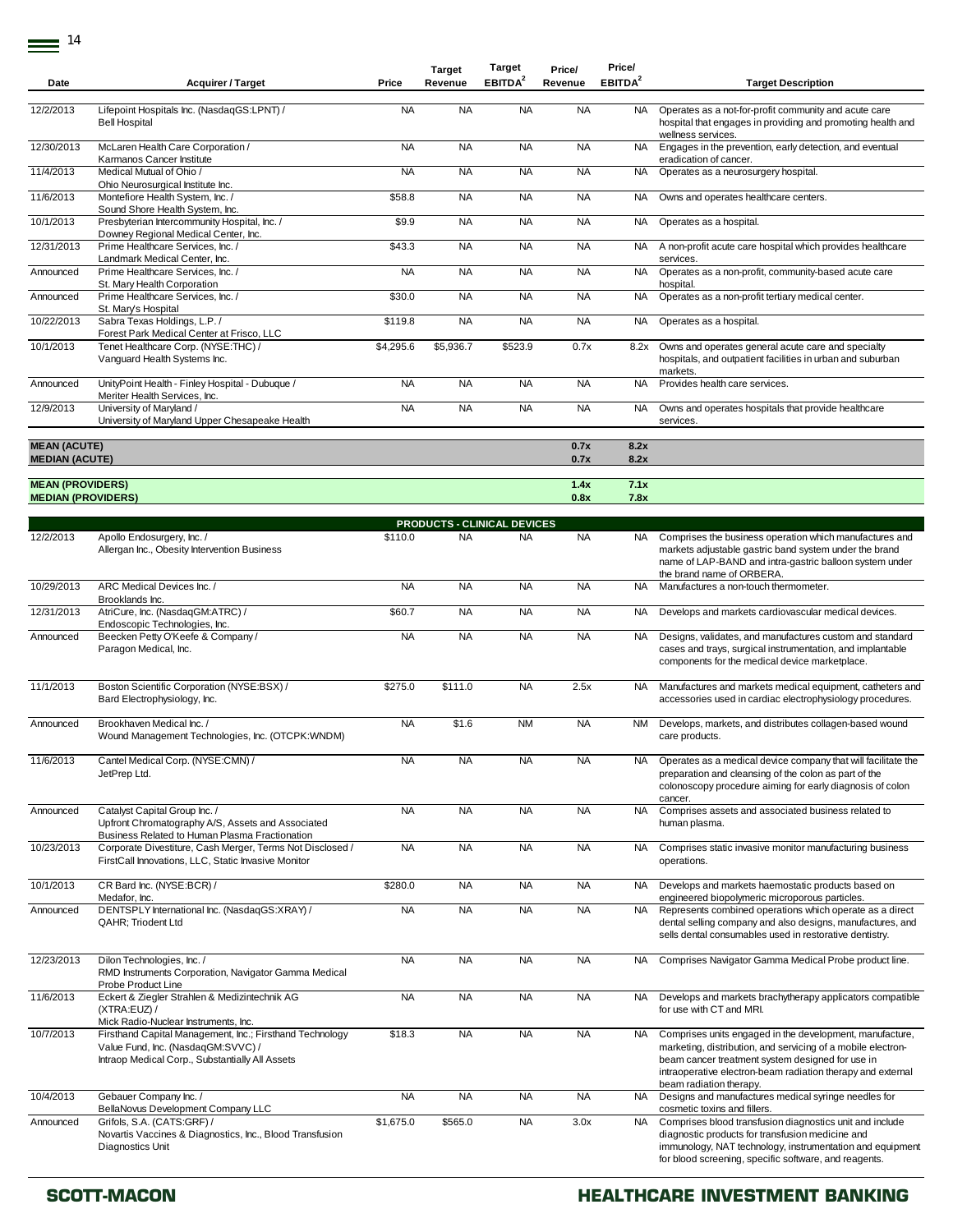| Date       | <b>Acquirer / Target</b>                                                                                                           | Price     | <b>Target</b><br>Revenue | Target<br>EBITDA <sup>2</sup>                | Price/<br>Revenue | Price/<br>EBITDA <sup>2</sup> | <b>Target Description</b>                                                                                                                                                                                   |
|------------|------------------------------------------------------------------------------------------------------------------------------------|-----------|--------------------------|----------------------------------------------|-------------------|-------------------------------|-------------------------------------------------------------------------------------------------------------------------------------------------------------------------------------------------------------|
| 10/1/2013  | HCA Holdings, Inc. /<br>Mazor Robotics Ltd., Renaissance System                                                                    | <b>NA</b> | <b>NA</b>                | <b>NA</b>                                    | <b>NA</b>         | NA.                           | Comprises surgical guidance system and its complementary<br>products.                                                                                                                                       |
| 12/1/2013  | Heartware International Inc. (NasdaqGS:HTWR) /<br>CircuLite, Inc.                                                                  | \$401.8   | <b>NA</b>                | <b>NA</b>                                    | <b>NA</b>         | <b>NA</b>                     | Engages in the design and development of minimally-<br>invasive devices for long term partial circulatory support.                                                                                          |
| Announced  | Integra LifeSciences Holdings Corporation<br>(NasdaqGS:IART) /                                                                     | \$261.0   | \$65.0                   | <b>NA</b>                                    | 4.0x              | <b>NA</b>                     | Provides dural sealant systems for cranial surgeries.                                                                                                                                                       |
| 12/12/2013 | Confluent Surgical, Inc.<br>Katena Products, Inc. /<br><b>IOP Ophthalmics</b>                                                      | <b>NA</b> | <b>NA</b>                | <b>NA</b>                                    | <b>NA</b>         | <b>NA</b>                     | Develops ophthalmic surgical technologies and solutions.                                                                                                                                                    |
| 11/1/2013  | LVB Acquisition, Inc. /<br>Lanx, Inc.                                                                                              | \$147.0   | <b>NA</b>                | <b>NA</b>                                    | <b>NA</b>         | NA                            | Engages in developing and commercializing spinal surgery<br>products for surgeons.                                                                                                                          |
| 10/8/2013  | MAKO Surgical Corp. (NasdaqGS:MAKO) /<br>Pipeline Biomedical, Inc.                                                                 | \$119.3   | <b>NA</b>                | <b>NA</b>                                    | <b>NA</b>         | <b>NA</b>                     | Engages in the research, development, manufacture, sale,<br>and distribution of orthopedic implants.                                                                                                        |
| 12/12/2013 | Médicus Orthopedic Laboratory Inc. /<br>Savard Ortho Confort Inc.                                                                  | <b>NA</b> | <b>NA</b>                | <b>NA</b>                                    | <b>NA</b>         | <b>NA</b>                     | Manufactures and distributes medical supplies and<br>equipment.                                                                                                                                             |
| 10/7/2013  | MedPlast Inc./<br>Orthoplastics Ltd.                                                                                               | <b>NA</b> | <b>NA</b>                | <b>NA</b>                                    | <b>NA</b>         | <b>NA</b>                     | A manufacturer of ultra high molecular weight polyethylene<br>products and components for the global OEMs serving the<br>orthopedic device implant market.                                                  |
| 10/7/2013  | Merit Medical Systems, Inc. (NasdaqGS:MMSI) /<br>Datascope Corp., Pressure-Assisted Hemostatic Devices                             | <b>NA</b> | \$40.0                   | <b>NA</b>                                    | <b>NA</b>         | <b>NA</b>                     | Comprises medical products which assist in obtaining and<br>maintaining homeostasis after a femoral procedure.                                                                                              |
| 10/7/2013  | Merit Medical Systems, Inc. (NasdaqGS:MMSI) /<br>Radial Assist, LLC                                                                | \$2.5     | <b>NA</b>                | <b>NA</b>                                    | <b>NA</b>         | NA                            | Offers devices for upper extremity arterial access for vascular<br>procedures; and radial artery access for cardiac<br>catheterization and intervention.                                                    |
| 12/9/2013  | Orthotic Group, Inc. /                                                                                                             | <b>NA</b> | <b>NA</b>                | <b>NA</b>                                    | <b>NA</b>         | <b>NA</b>                     | Develops diabetic footwear and durable medical equipment.                                                                                                                                                   |
| 10/29/2013 | SafeStep LLC<br>ReliantHeart Inc. /                                                                                                | <b>NA</b> | <b>NA</b>                | <b>NA</b>                                    | <b>NA</b>         | <b>NA</b>                     | Provides mechanical circulatory support solutions.                                                                                                                                                          |
| 10/14/2013 | MicroMed Cardiovascular, Inc.<br>St. Jude Medical Inc. (NYSE:STJ) /<br>Nanostim, Inc.                                              | <b>NA</b> | <b>NA</b>                | <b>NA</b>                                    | <b>NA</b>         | <b>NA</b>                     | Engages in development of miniaturized, leadless cardiac<br>pacemaker for the healthcare industry.                                                                                                          |
| 12/17/2013 | Stryker Corporation (NYSE:SYK) /<br>MAKO Surgical Corp.                                                                            | \$1,488.8 | \$112.4                  | <b>NM</b>                                    | 13.2x             | <b>NM</b>                     | A medical device company which markets its advanced<br>robotic arm solution, joint specific applications for the knee<br>and hip, and orthopedic implants for orthopedic procedures.                        |
| 12/2/2013  | Teleflex Incorporated (NYSE:TFX) /<br>Vidacare Corporation                                                                         | \$262.5   | <b>NA</b>                | <b>NA</b>                                    | <b>NA</b>         | <b>NA</b>                     | A medical device company which engages in the<br>development, manufacture, and marketing of intraosseous<br>access devices for diagnostic, monitoring, and therapeutic                                      |
| 12/18/2013 | Temptime Corporation /<br>William Laboratories, Inc.                                                                               | <b>NA</b> | <b>NA</b>                | <b>NA</b>                                    | <b>NA</b>         | <b>NA</b>                     | applications.<br>Develops and markets products in the area of temperature<br>monitoring for blood products and other temperature-<br>sensitive biologicals.                                                 |
| Announced  | Valeant Pharmaceuticals International, Inc. (TSX:VRX) /<br>Solta Medical, Inc. (NasdaqGS:SLTM)                                     | \$271.5   | \$151.1                  | <b>NM</b>                                    | 1.8x              | NM                            | Designs, develops, manufactures, and markets energy-<br>based medical device systems for aesthetic applications.                                                                                            |
| 10/1/2013  | Vikon Surgical, LLC /<br>Alpha Med-Surge, Inc., ONE Technology Platform                                                            | <b>NA</b> | <b>NA</b>                | <b>NA</b>                                    | <b>NA</b>         | <b>NA</b>                     | Comprises solid state illumination platform to develop and<br>deliver products that will optimize visual recognition of<br>specific tissue differentiation for the surgeon.                                 |
| 12/16/2013 | Worldwide Internet Inc. (OTCPK:WNTR) /                                                                                             | <b>NA</b> | <b>NA</b>                | <b>NA</b>                                    | <b>NA</b>         | <b>NA</b>                     | Manufactures medical device products.                                                                                                                                                                       |
| 11/15/2013 | DPS Ventures, LLC<br>Wright Medical Group Inc. (NasdaqGS:WMGI) /<br><b>Biotech International SARL</b>                              | \$80.1    | \$15.0                   | <b>NA</b>                                    | 5.3x              | <b>NA</b>                     | Designs, manufactures, and distributes dental and<br>orthopedic implants for surgeons and laboratory technicians.                                                                                           |
|            | <b>MEAN (CLINICAL DEVICES)</b><br><b>MEDIAN (CLINICAL DEVICES)</b>                                                                 |           |                          |                                              | 5.0x<br>3.5x      | <b>NA</b><br><b>NA</b>        |                                                                                                                                                                                                             |
|            |                                                                                                                                    |           |                          |                                              |                   |                               |                                                                                                                                                                                                             |
| 11/14/2013 | Alpha Capital AG; HS Contrarian Investments LLC; Hudson<br>Bay Capital Management LP; Melechdavid, Inc.; Sandor<br>Advisors, LLC / | \$3.0     | <b>NA</b>                | PRODUCTS - NON-CLINICAL DEVICES<br><b>NM</b> | <b>NA</b>         |                               | NM Develops and markets innovative, implantable RFID<br>technologies.                                                                                                                                       |
| 12/10/2013 | VeriTeQ Corp. (OTCPK:DIGA.D)<br>Calbiotech, Inc. /                                                                                 | <b>NA</b> | <b>NA</b>                | <b>NA</b>                                    | <b>NA</b>         | <b>NA</b>                     | Develops and manufactures microplate and vial filling                                                                                                                                                       |
| 10/1/2013  | Moduline Systems, Inc.<br>Electrical Geodesics Incorporated (AIM:EGI) /                                                            | \$0.3     | \$0.1                    | <b>NA</b>                                    | 3.3x              |                               | equipment for the IVD industry and researchers.<br>NA Offers portable EEG recorders for sleep and neuroscience                                                                                              |
| 11/12/2013 | Avatar EEG Solutions Inc.<br>Excelitas Technologies Corp./<br>Lumen Dynamics Group Inc.                                            | <b>NA</b> | <b>NA</b>                | <b>NA</b>                                    | <b>NA</b>         | <b>NA</b>                     | research applications.<br>Engages in the design, manufacture, and marketing of light-<br>based delivery systems for life science cellular imaging,<br>medical device and optoelectronics manufacturing, and |
| 11/7/2013  | PROTEC S.A. /<br>RMD Instruments Corporation, Assets Of X-Ray                                                                      | \$0.9     | <b>NA</b>                | <b>NA</b>                                    | <b>NA</b>         | NA.                           | graphics digital printing applications.<br>Comprises a portable X-ray fluorescence instrument for the<br>determination of lead in workplace air samples.                                                    |
| Announced  | Florescence Lead Paint Detector Product Line<br>Stryker Corporation (NYSE:SYK) /<br>Patient Safety Technologies, Inc. (OTCPK:PSTX) | \$81.3    | \$20.0                   | <b>NM</b>                                    | 4.1x              | NM                            | Engages in the development, marketing, and sale of products<br>and the provision of services in the medical patient safety<br>markets.                                                                      |
|            | <b>MEAN (NON-CLINICAL DEVICES)</b><br><b>MEDIAN (NON-CLINICAL DEVICES)</b>                                                         |           |                          |                                              | 3.7x<br>3.7x      | <b>NA</b><br><b>NA</b>        |                                                                                                                                                                                                             |
|            |                                                                                                                                    |           |                          | <b>PRODUCTS - DISPOSABLES</b>                |                   |                               |                                                                                                                                                                                                             |
| Announced  | Ansell Ltd. (ASX:ANN) /<br>BarrierSafe Solutions International, Inc.                                                               | \$615.0   | \$285.0                  | \$64.0                                       | 2.2x              | 9.6x                          | Develops and markets disposable gloves, disposable barrier<br>protection, infection control, and related products for end use<br>markets.                                                                   |
| 12/31/2013 | CareFusion Corporation (NYSE:CFN) /<br>Vital Signs, Inc.                                                                           | \$500.0   | \$250.0                  | <b>NA</b>                                    | 2.0x              | <b>NA</b>                     | Provides medical products and services.                                                                                                                                                                     |
| 11/14/2013 | CR Bard Inc. (NYSE:BCR) /<br>Rochester Medical Corporation                                                                         | \$238.8   | \$67.8                   | <b>NM</b>                                    | 3.5x              | <b>NM</b>                     | Engages in the development, manufacture, and marketing of<br>PVC-free and latex-free urinary continence and urine<br>drainage care products for the home and acute care markets.                            |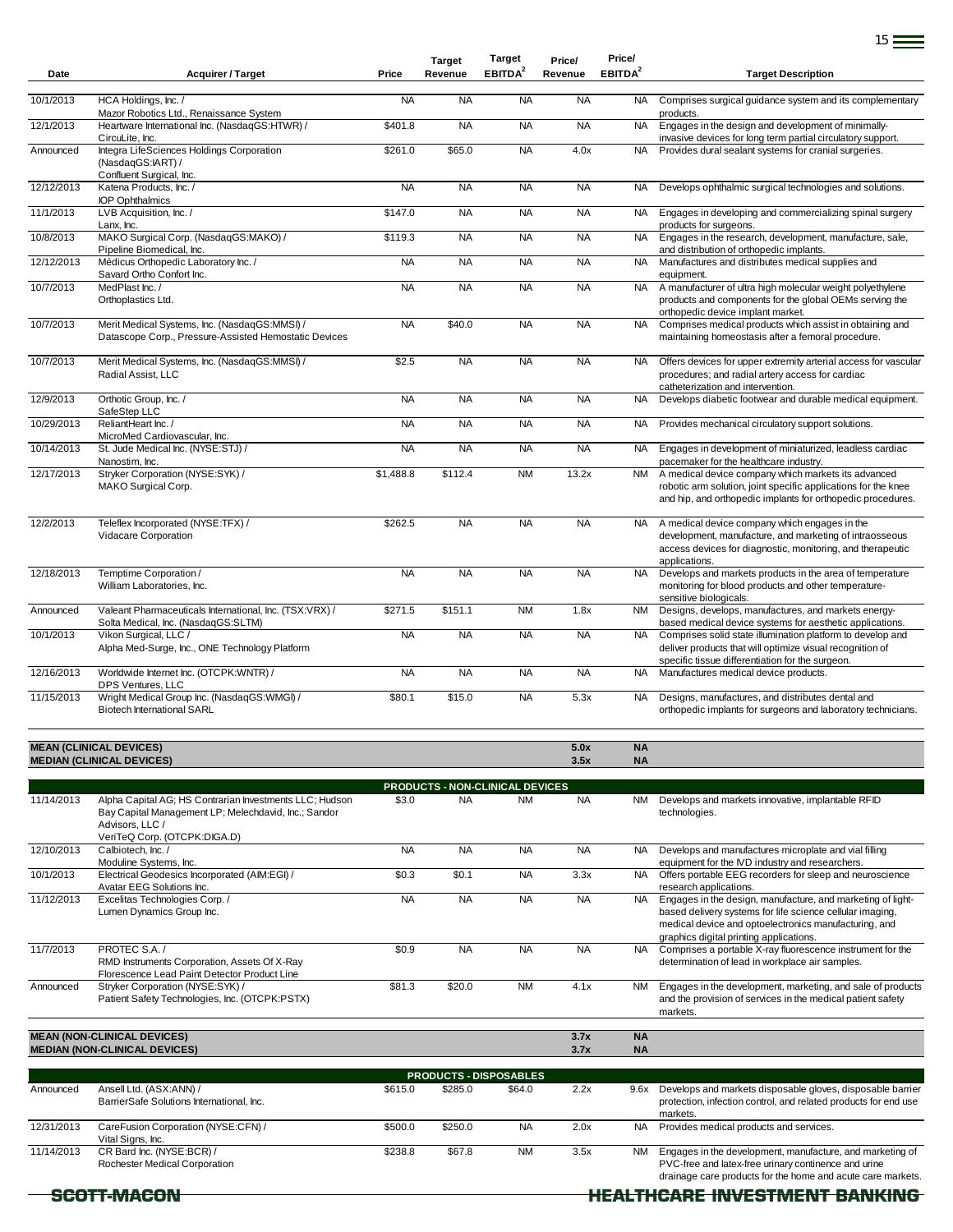$\equiv$  <sup>16</sup>

| Date                                                   | <b>Acquirer / Target</b>                                                                                                         | Price     | <b>Target</b><br>Revenue     | <b>Target</b><br>EBITDA <sup>2</sup> | Price/<br>Revenue | Price/<br>EBITDA <sup>2</sup> | <b>Target Description</b>                                                                                                                                                                                                                                                                                                                                                |
|--------------------------------------------------------|----------------------------------------------------------------------------------------------------------------------------------|-----------|------------------------------|--------------------------------------|-------------------|-------------------------------|--------------------------------------------------------------------------------------------------------------------------------------------------------------------------------------------------------------------------------------------------------------------------------------------------------------------------------------------------------------------------|
| 10/29/2013                                             | Juniper Investment Company, LLC /<br>Theragenics Corp.                                                                           | \$53.5    | \$78.8                       | \$9.2                                | 0.7x              | 5.8x                          | Manufactures, markets, and sells disposable devices<br>primarily to the surgical products and cancer treatment                                                                                                                                                                                                                                                           |
| 10/8/2013                                              | Laborie Medical Technologies, Inc. /<br>UroMed Technology, Inc.                                                                  | <b>NA</b> | <b>NA</b>                    | <b>NA</b>                            | <b>NA</b>         | <b>NA</b>                     | markets.<br>Develops, manufactures and distributes biofeedback and<br>electrical stimulation equipment, accessories, and<br>consumables for pelvic floor dysfunction in the treatment of<br>urinary and fecal incontinence.                                                                                                                                              |
| Announced                                              | Pall Corporation (NYSE:PLL) /<br>ATMI Inc., LifeSciences Business                                                                | \$185.0   | <b>NA</b>                    | <b>NA</b>                            | <b>NA</b>         | <b>NA</b>                     | Produces and sells bioprocess systems and consumables<br>for the pharma and biopharma industries.                                                                                                                                                                                                                                                                        |
| <b>MEAN (DISPOSABLES)</b>                              | <b>MEDIAN (DISPOSABLES)</b>                                                                                                      |           |                              |                                      | 2.1x<br>2.1x      | 7.7x<br>7.7x                  |                                                                                                                                                                                                                                                                                                                                                                          |
|                                                        |                                                                                                                                  |           | <b>PRODUCTS - COMMERCIAL</b> |                                      |                   |                               |                                                                                                                                                                                                                                                                                                                                                                          |
| 11/13/2013                                             | American Innotek, Inc. /<br>Advanced Thermoforming Enterprise Inc.                                                               | <b>NA</b> | <b>NA</b>                    | <b>NA</b>                            | <b>NA</b>         | NA.                           | Manufactures custom design thermoformed parts for the<br>medical, pharma and bio-pharma industries.                                                                                                                                                                                                                                                                      |
| 10/28/2013                                             | Cambridge Major Laboratories, Inc. /<br>AAIPharma Services Corp.                                                                 | <b>NA</b> | <b>NA</b>                    | <b>NA</b>                            | <b>NA</b>         | <b>NA</b>                     | Provides pharmaceutical product development and<br>manufacturing services to pharmaceutical and biotechnology<br>companies.                                                                                                                                                                                                                                              |
| Announced                                              | Eternity Healthcare, Inc. (OTCPK:ETAH) /                                                                                         | <b>NA</b> | <b>NA</b>                    | <b>NA</b>                            | <b>NA</b>         | <b>NA</b>                     | Provides products and services targeting improved patient                                                                                                                                                                                                                                                                                                                |
| 11/21/2013                                             | Global Medical Equipment of America, Inc.<br>Filtration Group, Inc. /<br>Porex Corporation                                       | <b>NA</b> | <b>NA</b>                    | <b>NA</b>                            | <b>NA</b>         | <b>NA</b>                     | care and enhance service plan outcomes.<br>Offers precision filtration, separation, extraction, and<br>purification solutions for the life sciences sector; products for<br>clinical testing, screening, and diagnostic applications in the<br>clinical science sector; vents, applicators, filters, and more for<br>drug delivery, sterilization, and surgical devices. |
| 10/1/2013                                              | Gallus Biopharmaceuticals, LLC /<br>Laureate Biopharmaceutical Services, Inc.                                                    | <b>NA</b> | <b>NA</b>                    | <b>NA</b>                            | <b>NA</b>         | <b>NA</b>                     | Offers biopharmaceutical contract development and<br>manufacturing services.                                                                                                                                                                                                                                                                                             |
| 12/19/2013                                             | Genstar Capital, LLC /<br>Tecomet, Inc.                                                                                          | <b>NA</b> | <b>NA</b>                    | <b>NA</b>                            | <b>NA</b>         | <b>NA</b>                     | Provides net shape forging, precision machining, and<br>photochemical etching for medical implants,<br>aerospace/defense systems, and specialty<br>commercial/industrial applications.                                                                                                                                                                                   |
| 10/15/2013                                             | Global Resources International, Inc. /<br>Eastern Technologies, Inc.                                                             | <b>NA</b> | <b>NA</b>                    | <b>NA</b>                            | <b>NA</b>         | <b>NA</b>                     | Provides proprietary and patented radiological protective<br>clothing.                                                                                                                                                                                                                                                                                                   |
| 10/21/2013                                             | Greenville Hospital System, Inc. /<br>Intelligent Hospital Systems, Inc., Two RIVA Units                                         | <b>NA</b> | <b>NA</b>                    | <b>NA</b>                            | <b>NA</b>         | <b>NA</b>                     | Comprises two RIVA units for medication preparation<br>systems.                                                                                                                                                                                                                                                                                                          |
| Announced                                              | JLL Partners; Koninklijke DSM N.V. (ENXTAM:DSM) /<br>Patheon Inc. (TSX:PTI)                                                      | \$1,883.0 | \$943.1                      | \$117.9                              | 2.0x              | 16.0x                         | Provides drug development and manufacturing services to<br>the pharmaceutical, biotechnology, and specialty<br>pharmaceutical companies worldwide.                                                                                                                                                                                                                       |
| 11/4/2013                                              | MSGI Technology Solutions, Inc. (OTCPK:MSGI) /<br>Vantage Health, Inc. (OTCBB:VNTH)                                              | <b>NA</b> | <b>NM</b>                    | <b>NM</b>                            | <b>NM</b>         | <b>NM</b>                     | Intends to build and operate an active pharmaceutical<br>ingredients manufacturing plant to meet the market needs for<br>antiretrovirals for the treatment of HIV/AIDS.                                                                                                                                                                                                  |
| Announced                                              | Omnicell, Inc. (NasdaqGS:OMCL) /<br>SurgiChem Ltd.                                                                               | \$19.6    | <b>NA</b>                    | <b>NA</b>                            | <b>NA</b>         | <b>NA</b>                     | Supplies medication management systems for the<br>community and care home markets.                                                                                                                                                                                                                                                                                       |
| 10/22/2013                                             | Pharmachem Laboratories, Inc. /<br>Powder Processors, Inc.                                                                       | <b>NA</b> | <b>NA</b>                    | <b>NA</b>                            | <b>NA</b>         | <b>NA</b>                     | Manufactures nutritional ingredient powders such as tablet<br>and capsule ready blends.                                                                                                                                                                                                                                                                                  |
| 11/18/2013                                             | PL Developments, Inc. /<br>Aaron Industries, Incorporated                                                                        | <b>NA</b> | <b>NA</b>                    | <b>NA</b>                            | <b>NA</b>         | <b>NA</b>                     | Produces pharmaceuticals and food grade chemicals.                                                                                                                                                                                                                                                                                                                       |
| Announced                                              | Shenzhen Hepalink Pharmaceutical Co., Ltd.<br>(SZSE:002399) /<br>Scientific Protein Laboratories LLC                             | \$337.5   | <b>NA</b>                    | <b>NA</b>                            | <b>NA</b>         | NA                            | Engages in manufacturing active pharmaceutical ingredients<br>for pharmaceutical, veterinary, and food industries worldwide.                                                                                                                                                                                                                                             |
| 10/22/2013                                             | Terms Not Disclosed /                                                                                                            | NA        | NA                           | NA.                                  | NA.               | NA.                           | Manufactures compression garments for men and women.                                                                                                                                                                                                                                                                                                                     |
| 10/29/2013                                             | Marena Group, Inc.<br>Vention Medical, Inc. /<br><b>Fast Forward Medical</b>                                                     | <b>NA</b> | <b>NA</b>                    | <b>NA</b>                            | <b>NA</b>         | <b>NA</b>                     | Develops, manufactures, packages, and labels medical<br>components and products.                                                                                                                                                                                                                                                                                         |
| <b>MEAN (COMMERCIAL)</b><br><b>MEDIAN (COMMERCIAL)</b> |                                                                                                                                  |           |                              |                                      | 2.0x<br>2.0x      | 16.0x<br>16.0x                |                                                                                                                                                                                                                                                                                                                                                                          |
|                                                        |                                                                                                                                  |           | <b>PRODUCTS - CONSUMER</b>   |                                      |                   |                               |                                                                                                                                                                                                                                                                                                                                                                          |
| Announced                                              | Caisse de dépôt et placement du Québec; Fonds de<br>solidarité FTQ; Permira Advisers Ltd. /<br>Atrium Innovations Inc. (TSX:ATB) | \$993.2   | \$496.6                      | \$95.5                               | 2.0x              | 10.4x                         | Engages in the development, manufacture, and<br>commercialization of science-based and professionally<br>endorsed products for the health and nutrition industry.                                                                                                                                                                                                        |
| Announced                                              | Curves International, Inc. /<br>Jenny Craig, Inc.                                                                                | <b>NA</b> | <b>NA</b>                    | <b>NA</b>                            | <b>NA</b>         | <b>NA</b>                     | Provides food/body/mind solutions that help clients to<br>manage their weight.                                                                                                                                                                                                                                                                                           |
| 11/19/2013                                             | Fairhaven Health, LLC /<br>BellyRest, LLC                                                                                        | <b>NA</b> | <b>NA</b>                    | <b>NA</b>                            | <b>NA</b>         | <b>NA</b>                     | Manufactures maternity support pillow for pregnant women to<br>support their baby belly.                                                                                                                                                                                                                                                                                 |
| 10/23/2013                                             | FB Health S.p.A./<br>BELLUS Health Inc., VIVIMIND                                                                                | <b>NA</b> | <b>NA</b>                    | <b>NA</b>                            | <b>NA</b>         | NA                            | Provides a natural health product for memory protection.                                                                                                                                                                                                                                                                                                                 |
| 12/24/2013                                             | Innovus Pharmaceuticals, Inc. (OTCPK:INNV) /<br>Semprae Laboratories, Inc.                                                       | \$1.1     | <b>NA</b>                    | <b>NA</b>                            | <b>NA</b>         | NA                            | Offers arousal oils for women's sexual health.                                                                                                                                                                                                                                                                                                                           |
| 12/30/2013                                             | Intelligent Living Inc. (OTCPK:ILIV) /<br>Health and Beyond LLC                                                                  | <b>NA</b> | <b>NA</b>                    | <b>NA</b>                            | <b>NA</b>         | NA                            | Provides nutritional supplement products.                                                                                                                                                                                                                                                                                                                                |
| 10/2/2013                                              | Intrexon Corporation (NYSE:XON) /<br>Yonder, LLC                                                                                 | <b>NA</b> | <b>NA</b>                    | <b>NA</b>                            | <b>NA</b>         | NA                            | Creates a unique DNA portrait using a person's DNA code.                                                                                                                                                                                                                                                                                                                 |
| 12/20/2013                                             | Moberg Pharma AB (publ) (OM:MOB) /<br>Bayer HealthCare, LLC, OTC Brands                                                          | \$4.9     | \$3.1                        | <b>NA</b>                            | 1.6x              | NA                            | Comprises three over-the-counter brands.                                                                                                                                                                                                                                                                                                                                 |
| 11/22/2013                                             | Numotion /<br>Barnes Healthcare Services, Custom Mobility Division                                                               | <b>NA</b> | <b>NA</b>                    | <b>NA</b>                            | <b>NA</b>         | NA.                           | Provides mobility solutions for individuals with complex<br>medical mobility limitations.                                                                                                                                                                                                                                                                                |
| 11/1/2011                                              | Piramal Enterprises Limited (BSE:500302) /<br>Valeant Pharmaceuticals International, Inc., Caladryl                              | <b>NA</b> | <b>NA</b>                    | <b>NA</b>                            | <b>NA</b>         | <b>NA</b>                     | Comprises over the counter skincare brand which is an anti<br>pruritic solution for dermatosis application for minor skin<br>irritations and itching.                                                                                                                                                                                                                    |
| 12/23/2013                                             | Polymer Technology Systems, Inc. /<br>Bayer HealthCare, LLC, A1CNow Product Portfolio                                            | <b>NA</b> | <b>NA</b>                    | <b>NA</b>                            | <b>NA</b>         | <b>NA</b>                     | Comprises a diabetes testing product line.                                                                                                                                                                                                                                                                                                                               |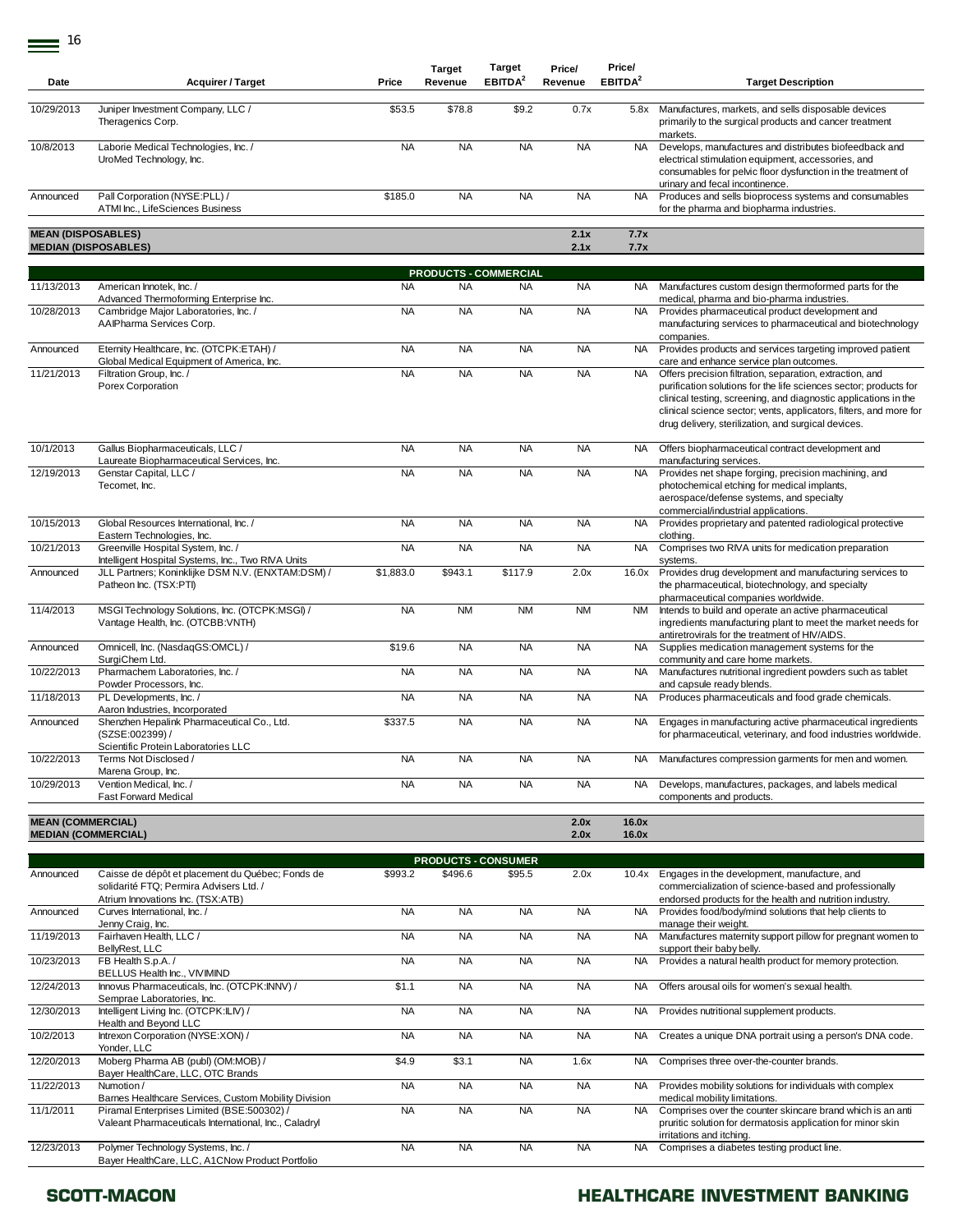| Date       | <b>Acquirer / Target</b>                                                                                                   | Price     | <b>Target</b><br>Revenue   | Target<br>EBITDA <sup>2</sup> | Price/<br>Revenue | Price/<br>EBITDA <sup>2</sup> | <b>Target Description</b>                                                                                                                                                                             |
|------------|----------------------------------------------------------------------------------------------------------------------------|-----------|----------------------------|-------------------------------|-------------------|-------------------------------|-------------------------------------------------------------------------------------------------------------------------------------------------------------------------------------------------------|
| 11/21/2013 | Stratus Media Group, Inc. (OTCBB:SMDI) /<br>Canterbury Laboratories, LLC; Hygeia Therapeutics, Inc.                        | \$12.7    | <b>NA</b>                  | <b>NA</b>                     | <b>NA</b>         | NA.                           | Represents combined operations which develop<br>cosmeceuticals that revitalize hormonally-aged skin and hair<br>in women.                                                                             |
| Announced  | Youngevity International, Inc. (OTCPK:YGYI) /<br>Biometics International Inc., Certain Assets                              | <b>NA</b> | <b>NA</b>                  | <b>NA</b>                     | <b>NA</b>         | NA.                           | Comprises production of liquid health products multivitamins<br>and supplements.                                                                                                                      |
|            | <b>MEAN (CONSUMER PRODUCTS)</b><br><b>MEDIAN (CONSUMER PRODUCTS)</b>                                                       |           |                            |                               | 1.8x<br>1.8x      | 10.4x<br>10.4x                |                                                                                                                                                                                                       |
|            |                                                                                                                            |           | PRODUCTS - PHARMACEUTICALS |                               |                   |                               |                                                                                                                                                                                                       |
| 10/1/2013  | Actavis, Inc. /<br>Warner Chilcott plc                                                                                     | \$8,430.5 | \$2,449.0                  | \$1,341.0                     | 3.4x              | 6.3x                          | Engages in the development, manufacture, promotion, and<br>franchise of branded pharmaceutical products focusing on<br>the women's healthcare, gastroenterology, urology, and<br>dermatology markets. |
| 11/15/2013 | Akorn, Inc. (NasdaqGS:AKRX) /<br>Inspire Pharmaceuticals, Inc.                                                             | <b>NA</b> | <b>NA</b>                  | <b>NA</b>                     | <b>NA</b>         | NA.                           | Focuses on developing and commercializing ophthalmic<br>products.                                                                                                                                     |
| Announced  | Almirall, S.A. (CATS:ALM) /<br>Aqua Pharmaceuticals, LLC                                                                   | \$380.0   | <b>NA</b>                  | <b>NA</b>                     | <b>NA</b>         | <b>NA</b>                     | Engages in acquiring, developing, and marketing<br>prescription dermatology products.                                                                                                                 |
| 10/23/2013 | Alzheon, Inc. /<br>BELLUS Health Inc., BLU8499                                                                             | <b>NA</b> | <b>NA</b>                  | <b>NA</b>                     | <b>NA</b>         | NA                            | Offers drugs for the treatment of Alzheimer's disease.                                                                                                                                                |
| 12/26/2013 | ANI Pharmaceuticals, Inc. (NasdaqGM:ANIP) /<br>Teva Pharmaceutical Industries Limited, 31 Generic Drug<br>Products         | \$12.5    | <b>NA</b>                  | <b>NA</b>                     | <b>NA</b>         | <b>NA</b>                     | Comprises 31 previously marketed generic drug products,<br>which includes 20 solid-oral immediate release products, 4<br>extended release products and 7 liquid products.                             |
| Announced  | AstraZeneca PLC (LSE:AZN) /<br><b>Global Diabetes Business</b>                                                             | \$7,025.0 | <b>NA</b>                  | <b>NA</b>                     | <b>NA</b>         | NA                            | Engages in research, development, and commercialization of<br>investigational drugs for type two diabetes.                                                                                            |
| 12/16/2013 | Avista Capital Holdings, L.P./<br>Vertical / Trigen Holdings                                                               | <b>NA</b> | <b>NA</b>                  | <b>NA</b>                     | <b>NA</b>         | <b>NA</b>                     | Develops branded and generic prescription pharmaceuticals.                                                                                                                                            |
| 10/9/2013  | BHP PTS Holdings LLC /                                                                                                     | <b>NA</b> | <b>NA</b>                  | <b>NA</b>                     | <b>NA</b>         | NA.                           | A pharmaceutical company which produces soft gelatin                                                                                                                                                  |
| 12/1/2013  | Relthy Laboratórios Ltda.<br>Broadleaf Capital Partners Inc. (OTCPK:BDLF) /                                                | <b>NA</b> | <b>NA</b>                  | <b>NA</b>                     | <b>NA</b>         | <b>NA</b>                     | capsules.<br>Develops drug delivery systems.                                                                                                                                                          |
| 10/1/2013  | Sustained Release, Inc.<br>Capsugel Holdings S.A. /                                                                        | <b>NA</b> | <b>NA</b>                  | <b>NA</b>                     | <b>NA</b>         | NA                            | Develops, advances, and commercializes pharmaceutical                                                                                                                                                 |
| 11/18/2013 | Bend Research Inc.<br>Cardiome Pharma Corp. (TSX:COM) /<br>Correvio LLC                                                    | \$21.9    | \$30.0                     | <b>NA</b>                     | 0.7x              | <b>NA</b>                     | technologies.<br>Engages in commercialization of Aggrastat cardiology drug<br>utilized in the prevention of early heart attacks in patients.                                                          |
| 10/28/2013 | Centaur Guernsey L.P. Inc. /                                                                                               | \$485.0   | \$196.0                    | <b>NA</b>                     | 2.5x              | NA.                           | Engages in developing and marketing diagnostic and                                                                                                                                                    |
| 12/16/2013 | Systagenix Wound Management, Limited<br>Chemo Iberica, S.A./<br>Quinnova Pharmaceuticals, Inc.                             | <b>NA</b> | <b>NA</b>                  | <b>NA</b>                     | <b>NA</b>         | <b>NA</b>                     | therapeutic solutions, and wound dressings.<br>Engages in the development and commercial sale of<br>prescription drug products based on dermal drug delivery                                          |
| Announced  | Cocrystal Discovery, Inc. /<br>Biozone Pharmaceuticals, Inc. (OTCBB:BZNE)                                                  | <b>NA</b> | <b>NA</b>                  | <b>NA</b>                     | <b>NA</b>         | <b>NA</b>                     | platforms.<br>Engages in developing and manufacturing over the counter<br>drug products, and cosmetic and beauty products on behalf                                                                   |
| Announced  | Crealta Pharmaceuticals, Inc. /                                                                                            | \$120.4   | <b>NA</b>                  | <b>NA</b>                     | <b>NA</b>         | <b>NA</b>                     | of third parties.<br>Comprises substantially all assets.                                                                                                                                              |
| 10/24/2013 | Savient Pharmaceuticals Inc., Substantially All Assets<br>Cubist Pharmaceuticals Inc. (NasdaqGS:CBST) /                    | \$696.3   | \$76.9                     | <b>NM</b>                     | 9.1x              | NM                            | Engages in the development and commercialization of                                                                                                                                                   |
| Announced  | Optimer Pharmaceuticals, Inc.<br>Emergent BioSolutions, Inc. (NYSE:EBS) /                                                  | \$180.3   | \$115.5                    | <b>NM</b>                     | 1.6x              | <b>NM</b>                     | pharmaceutical products.<br>Develops, manufactures, and commercializes immune                                                                                                                         |
| Announced  | Cangene Corp. (TSX:CNJ)<br>Endo Health Solutions Inc. (NasdaqGS:ENDP) /                                                    | \$256.0   | <b>NA</b>                  | <b>NM</b>                     | <b>NA</b>         | <b>NM</b>                     | therapeutics.<br>Focuses on the development and commercialization of                                                                                                                                  |
|            | NuPathe, Inc. (NasdaqGM:PATH)                                                                                              |           |                            |                               |                   |                               | branded therapeutics for neurological and psychiatric<br>disorders.                                                                                                                                   |
| Announced  | Endo Health Solutions Inc. (NasdaqGS:ENDP) /<br>Paladin Labs Inc. (TSX:PLB)                                                | \$1,521.9 | \$267.1                    | \$86.0                        | 5.8x              | 18.0x                         | Engages in researching, developing, acquiring, in-licensing,<br>marketing, and distributing pharmaceutical products to<br>pharmaceutical wholesalers, chain pharmacies, and<br>licensees.             |
| 10/21/2013 | Ferris Holding, Inc. /<br>BioSwan, Inc.                                                                                    | <b>NA</b> | <b>NA</b>                  | <b>NA</b>                     | <b>NA</b>         | NA.                           | Develops natural formulations and modalities, designed to<br>increase the body's production of pluripotent adult stem cells.                                                                          |
| 10/21/2013 | Meda AB (OM:MEDA A) /<br>Acton Pharmaceuticals, Inc.                                                                       | \$145.0   | <b>NA</b>                  | <b>NA</b>                     | <b>NA</b>         | NA.                           | Focuses on the acquisition, development, and<br>commercialization of products to treat allergic, pulmonary,<br>and other respiratory related diseases.                                                |
| 12/3/2013  | Medicines Company (NasdaqGS:MDCO) /<br>Rempex Pharmaceuticals, Inc.                                                        | \$467.7   | <b>NA</b>                  | <b>NA</b>                     | <b>NA</b>         | NA                            | Engages in the discovery and development of antibacterial<br>drugs.                                                                                                                                   |
| 12/4/2013  | Mylan, Inc. (NasdaqGS:MYL) /                                                                                               | \$1,850.0 | \$255.0                    | <b>NM</b>                     | 7.3x              | NM                            | Manufactures and markets pharmaceutical products.                                                                                                                                                     |
| 12/18/2013 | Agila Specialties Private Limited<br>Mylan, Inc. (NasdaqGS:MYL) /<br>Pfizer Inc., Exclusive Worldwide Rights to Novel LAMA | <b>NA</b> | <b>NA</b>                  | <b>NA</b>                     | <b>NA</b>         | NA                            | Exclusive worldwide rights of novel LAMA respiratory<br>compound.                                                                                                                                     |
| Announced  | <b>Respiratory Compound</b><br>Opko Health, Inc. (NYSE:OPK) /<br>Laboratorio Arama de Uruguay Limitada                     | <b>NA</b> | <b>NA</b>                  | <b>NA</b>                     | <b>NA</b>         | <b>NA</b>                     | Manufactures pharmaceutical products.                                                                                                                                                                 |
| 10/31/2013 | Otonomy, Inc./<br>NeuroSystec Corporation, Assets and Patent Rights for                                                    | <b>NA</b> | <b>NA</b>                  | <b>NA</b>                     | <b>NA</b>         | NA                            | Comprises certain assets and patent rights for Tinnitus<br>Program.                                                                                                                                   |
| 10/11/2013 | Tinnitus Program<br>Otsuka Holdings Co., Ltd. (TSE:4578) /<br>Astex Pharmaceuticals, Inc.                                  | \$723.6   | \$80.0                     | <b>NM</b>                     | 9.1x              | NM                            | Engages in the discovery and development of small molecule<br>therapeutics with a focus on oncology and hematology using<br>its fragment-based drug discovery platform, Pyramid.                      |
| 11/14/2013 | Oxygen Biotherapeutics, Inc. (NasdaqCM:OXBT) /<br>Phyxius Pharma, Inc.                                                     | \$4.8     | <b>NA</b>                  | <b>NA</b>                     | <b>NA</b>         | NA                            | Engages in the development and commercialization of<br>critical care pharmaceutical products for use in acute care<br>settings.                                                                       |
| 12/9/2013  | PharMerica Corporation (NYSE:PMC) /<br>Onco360                                                                             | <b>NA</b> | \$100.0                    | <b>NA</b>                     | <b>NA</b>         | NA.                           | Provides oncology pharmaceuticals and care management<br>services for physicians, patients, payers, and pharmaceutical<br>manufacturers.                                                              |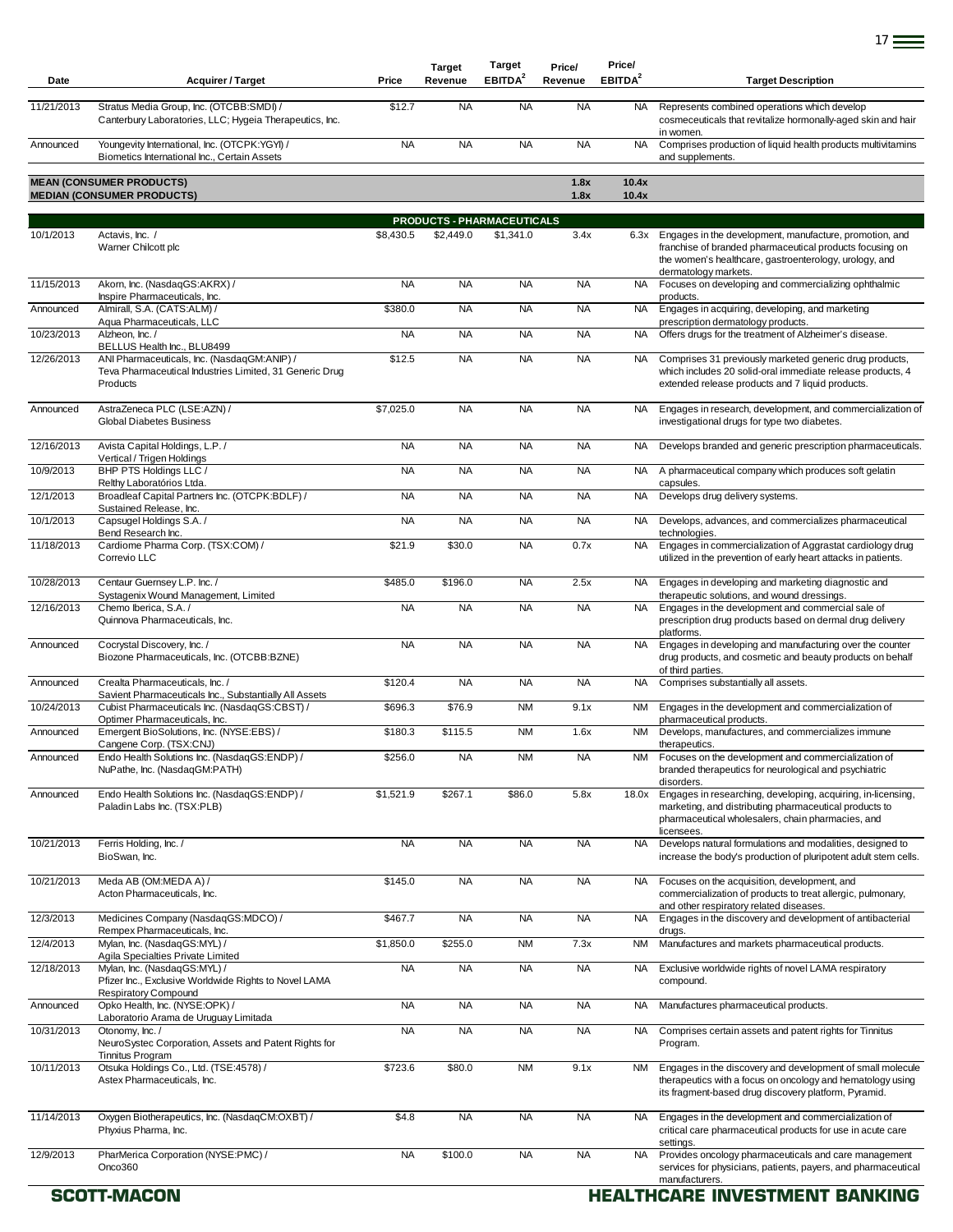$- 18$ 

|            |                                                                                                                                                        |           | <b>Target</b>             | Target              | Price/       | Price/              |                                                                                                                                                                            |
|------------|--------------------------------------------------------------------------------------------------------------------------------------------------------|-----------|---------------------------|---------------------|--------------|---------------------|----------------------------------------------------------------------------------------------------------------------------------------------------------------------------|
| Date       | <b>Acquirer / Target</b>                                                                                                                               | Price     | Revenue                   | EBITDA <sup>2</sup> | Revenue      | EBITDA <sup>2</sup> | <b>Target Description</b>                                                                                                                                                  |
| 10/30/2013 | Precision Dermatology, Inc. /                                                                                                                          | <b>NA</b> | <b>NA</b>                 | <b>NA</b>           | <b>NA</b>    | NA.                 | Comprises a topical antibiotic.                                                                                                                                            |
|            | Galderma Laboratories, L.P., Clindagel                                                                                                                 |           |                           |                     |              |                     |                                                                                                                                                                            |
| 10/3/2013  | Strathspey Crown LLC /<br>Evolus, Inc.                                                                                                                 | <b>NA</b> | <b>NA</b>                 | <b>NA</b>           | <b>NA</b>    | <b>NA</b>           | Manufactures clinical neurotoxins used in cosmetic surgery.                                                                                                                |
| Announced  | Stratus Media Group, Inc. (OTCBB:SMDI) /<br>Histogen, Inc.                                                                                             | <b>NA</b> | <b>NA</b>                 | <b>NA</b>           | <b>NA</b>    | NA.                 | Engages in the research, development, manufacture, and<br>sale of regenerative medicine.                                                                                   |
| 10/1/2013  | United Therapeutics Corporation (NasdaqGS:UTHR) /<br>UCB SA, Manufacturing Plant In Rochester                                                          | <b>NA</b> | <b>NA</b>                 | <b>NA</b>           | <b>NA</b>    | NA                  | Comprises pharmaceutical production plant.                                                                                                                                 |
| Announced  | US WorldMeds, LLC /<br>Savient Pharmaceuticals, Inc., Substantially All Assets                                                                         | \$55.0    | <b>NA</b>                 | <b>NA</b>           | <b>NA</b>    | <b>NA</b>           | Develops and commercializes KRYSTEXXA for the<br>treatment of chronic gout in adult patients refractory to<br>conventional therapy.                                        |
|            | <b>MEAN (PHARMACEUTICALS)</b><br><b>MEDIAN (PHARMACEUTICALS)</b>                                                                                       |           |                           |                     | 4.9x<br>4.6x | 12.1x<br>12.1x      |                                                                                                                                                                            |
|            |                                                                                                                                                        |           | <b>PRODUCTS - BIOTECH</b> |                     |              |                     |                                                                                                                                                                            |
| 10/1/2013  | Amgen Inc. (NasdaqGS:AMGN) /<br>Onyx Pharmaceuticals, Inc.                                                                                             | \$9,259.3 | \$516.0                   | <b>NM</b>           | 18.0x        | NM                  | Engages in the development and commercialization of<br>therapies that target the molecular mechanisms that cause<br>cancer.                                                |
| 11/19/2013 | Amicus Therapeutics, Inc. (NasdaqGM:FOLD) /                                                                                                            | \$130.6   | <b>NA</b>                 | <b>NA</b>           | <b>NA</b>    | <b>NA</b>           | Develops protein therapeutics to treat lysosomal storage                                                                                                                   |
| 11/1/2013  | Callidus Biopharma, Inc.<br>Aspen Pharmacare Holdings Limited (JSE:APN) /<br>Merck & Co. Inc., Portfolio of 11 Branded Finished Dose<br>Form Molecules | \$600.0   | \$248.0                   | <b>NA</b>           | 2.4x         | <b>NA</b>           | diseases.<br>Comprises a portfolio of eleven branded finished dose form<br>molecules.                                                                                      |
| 10/4/2013  | AstraZeneca PLC (LSE:AZN) /<br>Amplimmune, Inc.                                                                                                        | \$500.0   | <b>NA</b>                 | <b>NA</b>           | <b>NA</b>    | NA                  | Develops immune-based biologics to treat patients in the<br>areas of cancer, autoimmunity, transplantation, and infectious<br>diseases.                                    |
| 10/8/2013  | Atrium Innovations Inc. (TSX:ATB) /<br>MUCOS Pharma CZ, s.r.o.                                                                                         | \$15.8    | <b>NA</b>                 | <b>NA</b>           | <b>NA</b>    | <b>NA</b>           | Producer of combined enzyme preparations for systemic                                                                                                                      |
| Announced  | BIOQUAL, Inc. (OTCPK:BIOQ) /<br>Advanced BioScience Laboratories Inc., In-Vivo Animal<br>Model Services Related Assets                                 | <b>NA</b> | <b>NA</b>                 | <b>NA</b>           | <b>NA</b>    | <b>NA</b>           | enzyme therapy.<br>Comprises in-vivo animal model services-related assets.                                                                                                 |
| 10/1/2013  | BioTime, Inc. (AMEX:BTX) /<br>Geron Corp., Intellectual Property and Assets related to<br>Discontinued Human Embryonic Stem Cell Unit                  | <b>NA</b> | <b>NA</b>                 | <b>NA</b>           | <b>NA</b>    | NA                  | Comprises manufacturing rights to develop therapies for<br>cancer.                                                                                                         |
| 11/21/2013 | Capricor, Inc. /                                                                                                                                       | <b>NA</b> | <b>NA</b>                 | <b>NA</b>           | <b>NA</b>    | <b>NA</b>           | Develops pharmaceutical products for the treatment of                                                                                                                      |
| 11/19/2013 | Nile Therapeutics, Inc.<br>Clovis Oncology, Inc. (NasdaqGS:CLVS) /                                                                                     | \$409.6   | <b>NA</b>                 | <b>NA</b>           | <b>NA</b>    | <b>NA</b>           | cardiovascular and renal diseases.<br>Engaged in the development of drug product candidates for                                                                            |
| 12/24/2013 | EOS S.p.A.<br>Concordia Healthcare Corp. (TSX:CXR) /                                                                                                   | <b>NA</b> | <b>NA</b>                 | <b>NA</b>           | <b>NA</b>    | <b>NA</b>           | the treatment of cancer.<br>Develops and manufactures therapies for oncology and rare                                                                                      |
| 11/26/2013 | Pinnacle Biologics, Inc.<br>Cross-Border, Leveraged Buy Out, Individual Investors                                                                      | \$0.6     | <b>NM</b>                 | <b>NM</b>           | <b>NM</b>    | <b>NM</b>           | diseases.<br>Engages in the development of biomedical products for                                                                                                         |
|            | Participated /                                                                                                                                         |           |                           |                     |              |                     | women.                                                                                                                                                                     |
| 11/6/2013  | Eaton Scientific Systems, Inc. (OTCPK:ESSI)<br>Easton Pharmaceuticals Inc. (OTCPK:EAPH) /                                                              | <b>NA</b> | <b>NA</b>                 | <b>NA</b>           | <b>NA</b>    | <b>NA</b>           | Comprises a drug named Xilive used for the treatment of                                                                                                                    |
| Announced  | Experimental Cancer Drug: Xilive<br>Genentech, Inc.; Roche Holding AG (SWX:ROG) /                                                                      | <b>NA</b> | <b>NA</b>                 | <b>NA</b>           | <b>NA</b>    | NA                  | cancer.<br>Comprises a platform technology that generates fully human                                                                                                      |
| 10/31/2013 | Open Monoclonal Technology, Inc., OmniRat® Assets<br>Infinity Oil & Gas Company /                                                                      | <b>NA</b> | <b>NA</b>                 | <b>NA</b>           | <b>NA</b>    | <b>NA</b>           | antibodies using transgenic rats.<br>Engages in catalyzing personalized medicine in autoimmune                                                                             |
|            | Ignyta, Inc.                                                                                                                                           |           |                           |                     |              |                     | diseases.                                                                                                                                                                  |
| Announced  | Intrexon Corporation (NYSE:XON) /<br>Medistem, Inc. (OTCPK:MEDS)                                                                                       | \$19.8    | <b>NA</b>                 | <b>NA</b>           | <b>NA</b>    | NA                  | Engages in the development and commercialization of adult<br>stem cell therapies.                                                                                          |
| Announced  | Madison Dearborn Partners, LLC /<br>Ikaria, Inc.                                                                                                       | \$1,600.0 | <b>NA</b>                 | <b>NA</b>           | <b>NA</b>    | NA.                 | Focuses on developing and commercializing biotherapeutic<br>solutions for the critical care market.                                                                        |
| 10/10/2013 | New York Blood Center, Inc. /                                                                                                                          | <b>NA</b> | <b>NA</b>                 | <b>NA</b>           | <b>NA</b>    | <b>NA</b>           | Provides blood products and services.                                                                                                                                      |
| 12/6/2013  | Coral Blood Services, Inc.<br>NewLeaf Symbiotics, Inc. /                                                                                               | <b>NA</b> | <b>NA</b>                 | <b>NA</b>           | <b>NA</b>    | NA                  | Develops bioinformatics solutions to analyze genome-scale                                                                                                                  |
| 10/7/2013  | Intuitive Genomics, Inc.<br>Novozymes A/S (CPSE:NZYM B) /                                                                                              | <b>NA</b> | <b>NA</b>                 | <b>NA</b>           | <b>NA</b>    | NA                  | datasets.<br>Develops industrial and therapeutic proteins.                                                                                                                 |
| 10/30/2013 | Allopartis Biotechnologies, Inc.<br>Novus Biologicals, LLC /                                                                                           | <b>NA</b> | <b>NA</b>                 | <b>NA</b>           | <b>NA</b>    | NA                  | Develops and commercializes reagents for the scientific                                                                                                                    |
|            | Imgenex Corporation                                                                                                                                    |           |                           |                     |              |                     | study of human biology and diseases and for the production<br>of diagnostic assays and therapies of such diseases.                                                         |
| 11/7/2013  | Nuvilex, Inc. (OTCPK:NVLX) /<br>SG Austria Pte. Ltd., Worldwide Rights to Live-Cell<br><b>Encapsulation Technology for Diabetes</b>                    | \$1.0     | <b>NA</b>                 | <b>NA</b>           | <b>NA</b>    | <b>NA</b>           | Comprises rights to use the cellulose-based live-cell<br>encapsulation technology for the development of treatments<br>for diabetes.                                       |
| 12/23/2013 | Retrophin, Inc. (OTCPK:RTRX) /<br>Kyalin Biosciences, Inc.                                                                                             | <b>NA</b> | <b>NA</b>                 | <b>NA</b>           | <b>NA</b>    | <b>NA</b>           | Develops therapies targeting the core symptoms of autism<br>and related conditions.                                                                                        |
| Announced  | Salix Pharmaceuticals Ltd. (NasdaqGS:SLXP) /<br>Santarus, Inc. (NasdaqGS:SNTS)                                                                         | \$1,979.7 | \$337.8                   | <b>NM</b>           | 5.9x         | <b>NM</b>           | A specialty biopharmaceutical company, that focuses on<br>acquiring, developing, and commercializing proprietary<br>products that address the needs of patients treated by |
| 10/1/2013  | Sangamo Biosciences Inc. (NasdaqGS:SGMO) /<br>Ceregene, Inc.                                                                                           | \$1.0     | <b>NA</b>                 | <b>NA</b>           | <b>NA</b>    | <b>NA</b>           | physician specialists.<br>Focuses on the development and commercialization of gene-<br>based neurotrophic therapies for the treatment of                                   |
| Announced  | Senesco Technologies Inc. (OTCBB:SNTI) /                                                                                                               | <b>NA</b> | <b>NA</b>                 | <b>NA</b>           | <b>NA</b>    | <b>NA</b>           | neurodegenerative and retinal disorders.<br>Engages in discovering, developing, and engineering                                                                            |
| Announced  | Fabrus, LLC<br>Shire plc (LSE:SHP) /<br>ViroPharma Inc. (NasdaqGS:VPHM)                                                                                | \$3,555.4 | \$430.4                   | <b>NM</b>           | 8.3x         | <b>NM</b>           | therapeutic antibodies.<br>A biotechnology company which develops and<br>commercializes therapeutic products that address serious                                          |
| Announced  | Sillajen Co. Ltd. /                                                                                                                                    | \$150.0   | <b>NA</b>                 | <b>NA</b>           | <b>NA</b>    | <b>NA</b>           | diseases.<br>Focuses on the development and commercialization of                                                                                                           |
| 12/19/2013 | Jennerex Biotherapeutics, Inc.<br>Sorrento Therapeutics, Inc. (NasdaqCM:SRNE) /                                                                        | \$11.6    | <b>NA</b>                 | <b>NA</b>           | <b>NA</b>    | NA                  | oncolytic products for cancer.<br>Develops biotherapeutics using its conjugation technologies                                                                              |
| 10/9/2013  | Concortis Biosystems, Corp.<br>Sorrento Therapeutics, Inc. (OTCPK:SRNE) /                                                                              | \$1.6     | <b>NA</b>                 | <b>NA</b>           | <b>NA</b>    | NA                  | and drug delivery systems.<br>Develops chronic and refractory pain treatment for end-stage                                                                                 |
|            | Sherrington Pharmaceuticals, Inc.                                                                                                                      |           |                           |                     |              |                     | cancer patients and other severe pain indications.                                                                                                                         |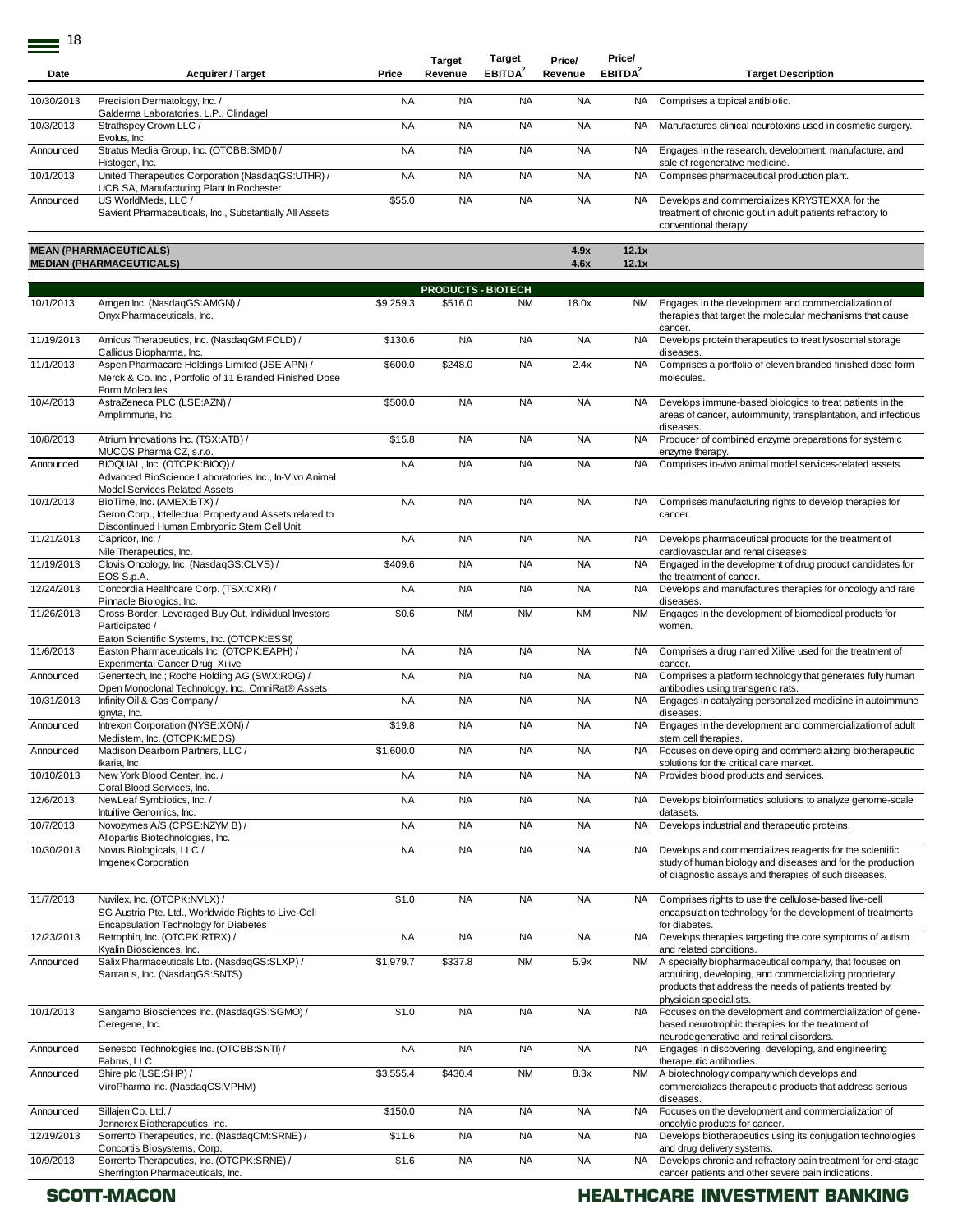|                                                            |                                                                                                                          |           | <b>Target</b> | <b>Target</b>                  | Price/       | Price/              |                                                                                                                                                                                                                                                           |
|------------------------------------------------------------|--------------------------------------------------------------------------------------------------------------------------|-----------|---------------|--------------------------------|--------------|---------------------|-----------------------------------------------------------------------------------------------------------------------------------------------------------------------------------------------------------------------------------------------------------|
| Date                                                       | <b>Acquirer / Target</b>                                                                                                 | Price     | Revenue       | <b>EBITDA</b>                  | Revenue      | EBITDA <sup>2</sup> | <b>Target Description</b>                                                                                                                                                                                                                                 |
| Announced                                                  | StemCells Inc. (NasdaqCM:STEM) /<br>Neurospheres Holdings Ltd, Seminal Neural Stem Cell<br>Patent Portfolio              | \$0.2     | <b>NA</b>     | <b>NA</b>                      | <b>NA</b>    | <b>NA</b>           | Comprises the patents right for the manufacturing and<br>proliferation of purified populations of human neural stem<br>cells and their use as therapeutics and as tools for drug<br>discovery.                                                            |
| <b>MEAN (BIOTECH)</b>                                      |                                                                                                                          |           |               |                                | 8.6x         | <b>NA</b>           |                                                                                                                                                                                                                                                           |
| <b>MEDIAN (BIOTECH)</b>                                    |                                                                                                                          |           |               |                                | 7.1x         | <b>NA</b>           |                                                                                                                                                                                                                                                           |
|                                                            |                                                                                                                          |           |               | <b>PRODUCTS - DISTRIBUTION</b> |              |                     |                                                                                                                                                                                                                                                           |
| 12/11/2013                                                 | Alpha Imaging, LLC /<br>Tristar Midatlantic Imaging, Inc.                                                                | <b>NA</b> | <b>NA</b>     | <b>NA</b>                      | <b>NA</b>    | NA.                 | Offers x-ray equipment, supplies, and service.                                                                                                                                                                                                            |
| Announced                                                  | Clayton, Dubilier & Rice, Inc. /<br>PharMEDium Services, LLC                                                             | <b>NA</b> | <b>NA</b>     | <b>NA</b>                      | <b>NA</b>    | <b>NA</b>           | Provides pharmacy sterile admixture compounding services<br>for hospital intravenous and epidural therapies.                                                                                                                                              |
| 12/3/2013                                                  | Crown Marketing (OTCPK:CWNM) /<br>Crown Marketing, Prior to Reverse Merger with Okra<br>Energy, Inc.                     | <b>NA</b> | <b>NA</b>     | <b>NA</b>                      | <b>NA</b>    | <b>NA</b>           | Engages in the wholesale distribution of non-addictive<br>generic pharmaceutical products to the non-U.S. distributors.                                                                                                                                   |
| 12/9/2013                                                  | Giant Eagle, Inc. /<br>RX-21 LLC                                                                                         | <b>NA</b> | <b>NA</b>     | <b>NA</b>                      | <b>NA</b>    | <b>NA</b>           | Offers pharmaceutical services and provides consulting and<br>medication services to hepatitis C and organ transplant<br>patients.                                                                                                                        |
| 11/7/2013                                                  | HemaSource, Inc. /<br>Medical Supplies of America, Blood Plasma Supply<br>Operations                                     | <b>NA</b> | <b>NA</b>     | <b>NA</b>                      | <b>NA</b>    | <b>NA</b>           | Comprises blood plasma supplies operations.                                                                                                                                                                                                               |
| 11/20/2013                                                 | International Digital Holding Inc. (OTCPK:IDIG) /<br>PH Squared LLC                                                      | \$1.0     | <b>NA</b>     | <b>NA</b>                      | <b>NA</b>    | <b>NA</b>           | Owns and operates a pharmacy.                                                                                                                                                                                                                             |
| Announced                                                  | IRB Medical Equipment, LLC /<br>McLaren Health Care Corp., McLaren Home Medical<br>Durable Medical Equipments Operations | <b>NA</b> | <b>NA</b>     | <b>NA</b>                      | <b>NA</b>    | <b>NA</b>           | Comprises durable medical equipment retail business.                                                                                                                                                                                                      |
| Announced                                                  | Marcolin SpA/<br>Davis Vision, Inc.; Visionworks of America, Inc.; Viva<br>Optique, Inc.                                 | <b>NA</b> | \$282.0       | <b>NA</b>                      | <b>NA</b>    | <b>NA</b>           | Represents the combined operations which operates a chain<br>of optical retail stores, provides vision care programs to<br>members and develops and manufactures ophthalmic frames<br>and sunglass eyewear.                                               |
| Announced                                                  | McKesson Corporation (NYSE:MCK) /<br>Celesio AG (DB:CLS1)                                                                | \$9,198.2 | \$30,660.7    | \$593.4                        | 0.3x         | 15.5x               | Provides logistics and services in the pharmaceutical and<br>healthcare sector.                                                                                                                                                                           |
| 11/1/2013                                                  | Medical Pharmacies Group Limited /<br>Desjardins Healthcare Group Inc.                                                   | <b>NA</b> | <b>NA</b>     | <b>NA</b>                      | <b>NA</b>    | <b>NA</b>           | Provides its products and services to long term care facilities<br>and retirement homes.                                                                                                                                                                  |
| 12/2/2013                                                  | New Look Eyewear Inc. (TSX:BCI) /<br>Voque Optical Inc.                                                                  | \$70.8    | \$38.3        | <b>NA</b>                      | 1.9x         | <b>NA</b>           | Operates as an optical retailer.                                                                                                                                                                                                                          |
| 12/2/2013                                                  | New Mountain Capital, LLC /<br>Medical Specialties Distributors, LLC                                                     | <b>NA</b> | <b>NA</b>     | <b>NA</b>                      | <b>NA</b>    | <b>NA</b>           | Distributes and rents infusion related products and<br>biomedical equipment for home infusion providers, specialty<br>pharmacies, oncology markets, and institutional pharmacies.                                                                         |
| 12/18/2013                                                 | Numotion /<br>Southeastern Health Plus, Inc., Rehab Division                                                             | <b>NA</b> | <b>NA</b>     | <b>NA</b>                      | <b>NA</b>    | <b>NA</b>           | Comprises distribution business of rehabilitation products<br>such as power wheelchairs, custom manual wheelchair, high-<br>performance sports and recreation wheelchairs, scooters,<br>seating and positioning products, and pressure relief<br>systems. |
| 12/18/2013                                                 | RecoverCare LLC /<br>Global Medical, LLC                                                                                 | <b>NA</b> | <b>NA</b>     | <b>NA</b>                      | <b>NA</b>    | <b>NA</b>           | Supplies medical equipment to the acute, long-term, and<br>hospice healthcare markets.                                                                                                                                                                    |
| 10/24/2013                                                 | ResMed Inc. (NYSE:RMD) /<br>Mediserv Sp. z o.o.                                                                          | <b>NA</b> | <b>NA</b>     | <b>NA</b>                      | <b>NA</b>    | <b>NA</b>           | Distributes equipment for the treatment of sleep disordered-<br>breathing and respiratory disorders.                                                                                                                                                      |
| 12/6/2013                                                  | ResMed Inc. (NYSE:RMD) /<br>unimedis s.r.o.                                                                              | <b>NA</b> | <b>NA</b>     | <b>NA</b>                      | <b>NA</b>    | <b>NA</b>           | Distributes equipment for the treatment of sleep disordered-<br>breathing.                                                                                                                                                                                |
| 11/1/2013                                                  | Sheridan Legacy Group /<br>Progenicare, LLC                                                                              | <b>NA</b> | <b>NA</b>     | <b>NA</b>                      | <b>NA</b>    | <b>NA</b>           | Focuses on providing biologic products for orthopedic, spine,<br>vascular, and cosmetic indications.                                                                                                                                                      |
| 12/23/2013                                                 | Supplement Research and Development, LLC /<br>AmeriReach.com, LLC                                                        | <b>NA</b> | <b>NA</b>     | <b>NA</b>                      | <b>NA</b>    | <b>NA</b>           | Sells dietary supplements through a multilevel network of<br>distributors.                                                                                                                                                                                |
| <b>MEAN (DISTRIBUTION)</b><br><b>MEDIAN (DISTRIBUTION)</b> |                                                                                                                          |           |               |                                | 1.1x<br>1.1x | 15.5x<br>15.5x      |                                                                                                                                                                                                                                                           |
| <b>MEAN (PRODUCTS)</b><br><b>MEDIAN (PRODUCTS)</b>         |                                                                                                                          |           |               |                                | 4.4x<br>3.0x | 11.7x<br>10.4x      |                                                                                                                                                                                                                                                           |

1) Source: Financial Information from SEC filings and other publicly-available sources 2) EBITDA: Earnings Before Interest, Taxes, Depreciation and Amortization 3) NA: Not Available

4) NM: Not Meaningful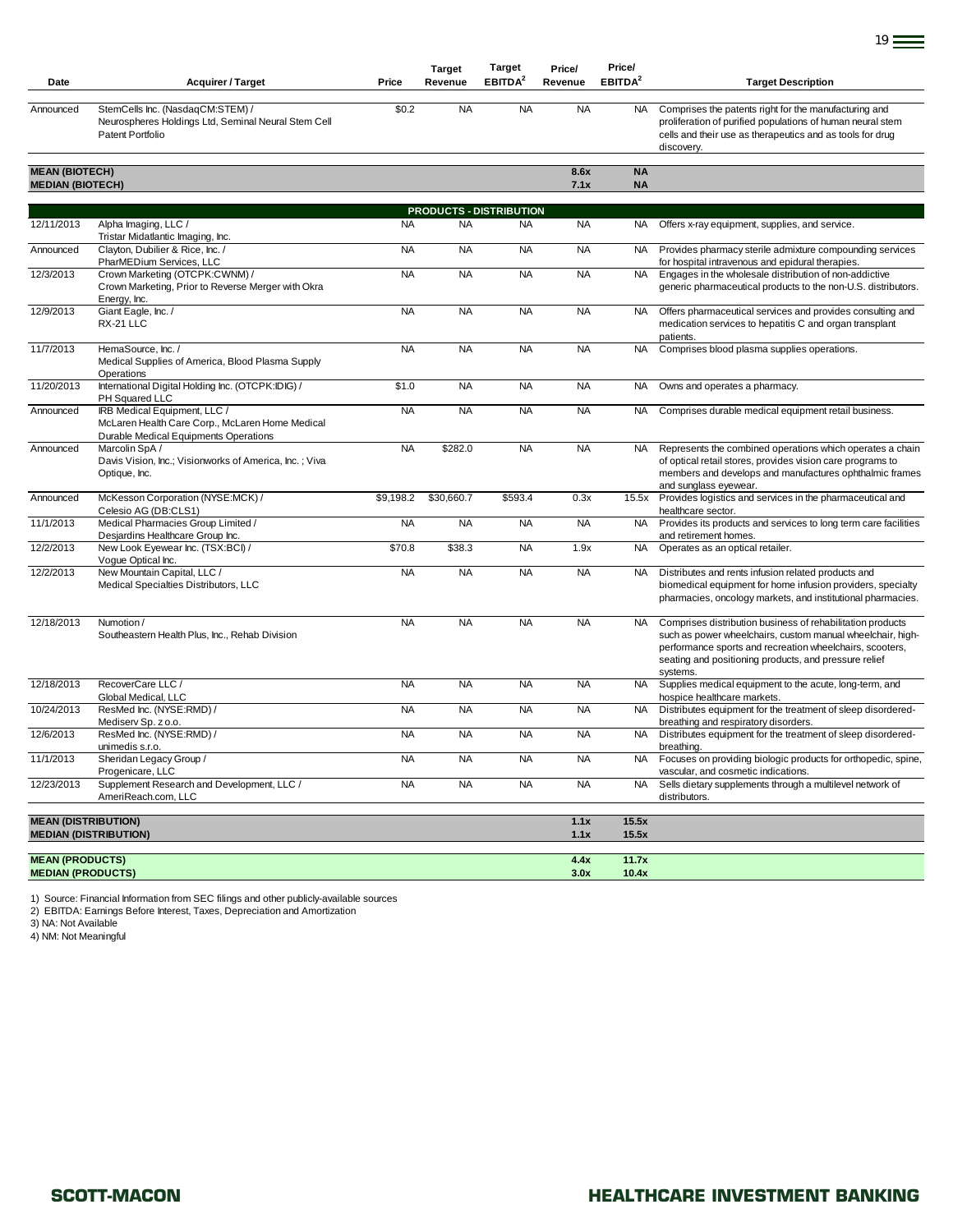# <sup>20</sup> ANALYSIS OF SELECTED **PUBLICLY-TRADED HEALTHCARE COMPANIES<sup>1</sup> FOURTH QUARTER (DECEMBER 31, 2013)**

**(\$ millions Except Per Share Data)** 

| <b>Company Name (Ticker Symbol)</b>        | <b>Stock</b><br>Price | <b>Stock</b><br>Price<br>52 Wk<br>High | <b>Stock</b><br>Price<br>52 Wk<br>Low | Market Cap <sup>2</sup>     | TEV <sup>3</sup> | LTM <sup>4</sup><br>Revenue | LTM <sup>4</sup><br>EBITDA <sup>5</sup> | LTM <sup>4</sup><br><b>Diluted EPS</b><br><b>Before</b><br>Extra | TEV <sup>3</sup> /<br>Revenue | TEV <sup>3</sup> /<br>EBITDA <sup>5</sup> | P/Diluted<br><b>EPS Before</b><br>Extra |
|--------------------------------------------|-----------------------|----------------------------------------|---------------------------------------|-----------------------------|------------------|-----------------------------|-----------------------------------------|------------------------------------------------------------------|-------------------------------|-------------------------------------------|-----------------------------------------|
|                                            |                       |                                        |                                       | <b>SERVICES - INSURANCE</b> |                  |                             |                                         |                                                                  |                               |                                           |                                         |
| Aetna Inc. (NYSE:AET)                      | 68.59                 | 69.47                                  | 44.38                                 | 25,206.83                   | 31,992.23        | 44,037.60                   | 3,921.30                                | 4.95                                                             | 0.7x                          | 8.2x                                      | 13.9x                                   |
| Amerisafe, Inc. (NasdaqGS:AMSF)            | 42.24                 | 44.50                                  | 27.62                                 | 770.77                      | 653.99           | 347.61                      | 48.13                                   | 1.89                                                             | 1.9x                          | 13.6x                                     | 22.3x                                   |
| Centene Corp. (NYSE:CNC)                   | 58.95                 | 67.84                                  | 40.57                                 | 3,228.63                    | 3,013.87         | 10,589.17                   | 274.55                                  | 2.11                                                             | 0.3x                          | 11.0x                                     | <b>NM</b>                               |
| CIGNA Corp. (NYSE:CI)                      | 87.48                 | 88.57                                  | 53.91                                 | 24,180.52                   | 26,464.52        | 31,849.00                   | 3,732.00                                | 5.30                                                             | 0.8x                          | 7.1x                                      | 16.5x                                   |
| CNO Financial Group, Inc. (NYSE:CNO)       | 17.69                 | 17.91                                  | 9.34                                  | 3,927.57                    | 7,304.77         | 4.378.70                    | 869.80                                  | 2.00                                                             | 1.7x                          | 8.4x                                      | 8.8x                                    |
| Health Net Inc. (NYSE:HNT)                 | 29.67                 | 33.90                                  | 24.16                                 | 2,359.02                    | 2,172.13         | 11.148.28                   | 343.43                                  | 1.96                                                             | 0.2x                          | 6.3x                                      | 15.1x                                   |
| Humana Inc. (NYSE:HUM)                     | 103.22                | 105.80                                 | 65.88                                 | 16,093.34                   | 17,714.34        | 40.683.00                   | 2,645.00                                | 9.08                                                             | 0.4x                          | 6.7x                                      | 11.4x                                   |
| Independence Holding Co. (NYSE:IHC)        | 13.49                 | 14.95                                  | 9.00                                  | 238.61                      | 281.55           | 544.39                      | 32.49                                   | 1.13                                                             | 0.5x                          | 8.7x                                      | 11.9x                                   |
| Molina Healthcare Inc. (NYSE:MOH)          | 34.75                 | 40.90                                  | 25.70                                 | 1,590.16                    | 1,503.79         | 6.575.83                    | 234.91                                  | 1.63                                                             | 0.2x                          | 6.4x                                      | 21.3x                                   |
| ProAssurance Corporation (NYSE:PRA)        | 48.48                 | 55.44                                  | 42.29                                 | 2,989.96                    | 2,710.90         | 742.68                      | 457.12                                  | 5.29                                                             | 3.7x                          | 5.9x                                      | 9.2x                                    |
| Triple-S Management Corporation (NYSE:GTS) | 19.44                 | 23.70                                  | 16.88                                 | 549.81                      | 571.34           | 2,391.54                    | 116.83                                  | 2.64                                                             | 0.2x                          | 4.9x                                      | 7.4x                                    |
| Unitedhealth Group, Inc. (NYSE:UNH)        | 75.30                 | 75.88                                  | 51.36                                 | 75,808.88                   | 85,514.88        | 122,489.00                  | 10,998.00                               | 5.50                                                             | 0.7x                          | 7.8x                                      | 13.7x                                   |
| Universal American Corp (NYSE:UAM)         | 7.30                  | 11.13                                  | 6.85                                  | 624.45                      | 691.72           | 2.171.64                    | 72.62                                   | (0.87)                                                           | 0.3x                          | 9.5x                                      | <b>NM</b>                               |
| WellCare Health Plans, Inc. (NYSE:WCG)     | 70.42                 | 75.31                                  | 44.75                                 | 3.077.64                    | 2,023.57         | 9.077.32                    | 325.29                                  | 4.12                                                             | 0.2x                          | 6.2x                                      | 17.1x                                   |
| WellPoint Inc. (NYSE:WLP)                  | 92.39                 | 94.36                                  | 58.75                                 | 27,293.58                   | 40,809.68        | 68,988.70                   | 5,499.30                                | 9.20                                                             | 0.6x                          | 7.4x                                      | 10.0x                                   |

**MEAN (INSURANCE) 0.8x 7.9x 13.7x MEDIAN (INSURANCE) 0.5x 7.4x 13.7x**

| <b>SERVICES - TECHNOLOGY</b>                          |        |        |       |           |           |                          |         |        |           |           |           |
|-------------------------------------------------------|--------|--------|-------|-----------|-----------|--------------------------|---------|--------|-----------|-----------|-----------|
| Accelrys Inc. (NasdaqGS:ACCL)                         | 9.54   | 10.00  | 7.75  | 531.04    | 427.62    | 166.25                   | 11.04   | (0.05) | 2.6x      | <b>NM</b> | <b>NM</b> |
| Accretive Health, Inc. (NYSE:AH)                      | 9.16   | 13.54  | 7.98  | 890.96    | 694.59    | 973.65                   | 28.68   | 0.17   | 0.7x      | <b>NM</b> | <b>NM</b> |
| Allscripts Healthcare Solutions, Inc. (NasdaqNM:MDRX) | 15.46  | 16.43  | 9.25  | 2,729.29  | 3,213.35  | 1,373.05                 | 28.54   | (0.62) | 2.3x      | <b>NM</b> | <b>NM</b> |
| BioTelemetry, Inc. (NasdaqGS:BEAT)                    | 7.94   | 11.88  | 2.11  | 204.49    | 184.17    | 117.65                   | 10.35   | (0.46) | 1.6x      | 17.8x     | <b>NM</b> |
| Cerner Corp. (NasdaqNM:CERN)                          | 55.74  | 59.42  | 39.36 | 19,133.48 | 18,394.55 | 2,760.62                 | 811.67  | 1.28   | <b>NM</b> | <b>NM</b> | <b>NM</b> |
| CompuGroup Medical AG                                 | 18.53  | 20.28  | 13.92 | 919.58    | 1,194.96  | 462.02                   | 79.30   | 0.39   | 2.6x      | 15.1x     | <b>NM</b> |
| Computer Programs & Systems Inc. (NasdagNM:CPSI)      | 61.81  | 62.87  | 46.08 | 689.74    | 676.12    | 197.50                   | 50.03   | 2.87   | 3.4x      | 13.5x     | 21.5x     |
| Craneware plc (AIM:CRW)                               | 5.25   | 5.35   | 3.20  | 141.80    | 121.88    | 41.45                    | 11.55   | 0.31   | 2.9x      | 10.6x     | 17.2x     |
| iCAD, Inc. (NasdaqCM:ICAD)                            | 11.66  | 12.18  | 4.24  | 126.51    | 132.01    | 31.36                    | 0.50    | (0.55) | 4.2x      | <b>NM</b> | <b>NM</b> |
| MedAssets, Inc. (NasdaqNM:MDAS)                       | 19.83  | 26.58  | 16.31 | 1,226.86  | 2,029.34  | 673.73                   | 207.57  | 0.08   | 3.0x      | 9.8x      | <b>NM</b> |
| Medbox, Inc. (OTCPK:MDBX)                             | 18.26  | 100.99 | 8.11  | 269.34    | 269.48    | 5.94                     | 0.93    | 0.00   | <b>NM</b> | <b>NM</b> | <b>NM</b> |
| Medidata Solutions, Inc. (NasdaqGS:MDSO)              | 60.50  | 63.89  | 20.00 | 3,237.70  | 3,106.21  | 260.90                   | 42.50   | 0.43   | <b>NM</b> | <b>NM</b> | <b>NM</b> |
| Merge Healthcare Incorporated. (NasdaqGS:MRGE)        | 2.32   | 4.71   | 2.13  | 218.29    | 445.11    | 242.72                   | 16.38   | (0.60) | 1.8x      | <b>NM</b> | <b>NM</b> |
| NanoString Technologies, Inc. (NasdaqGM:NSTG)         | 17.24  | 18.09  | 7.01  | 252.00    | 218.00    | 27.78                    | (23.43) | (8.11) | <b>NM</b> | <b>NM</b> | <b>NM</b> |
| Organovo Holdings, Inc. (AMEXONVO)                    | 11.07  | 13.65  | 2.35  | 855.47    | 802.13    | 0.69                     | (12.73) | (0.63) | <b>NM</b> | <b>NM</b> | <b>NM</b> |
| OvaScience, Inc. (NasdaqGM:OVAS)                      | 9.14   | 16.00  | 8.14  | 166.64    | 117.07    | $\overline{\phantom{a}}$ | (21.76) | (1.48) | <b>NM</b> | <b>NM</b> | <b>NM</b> |
| Quality Systems Inc. (NasdaqGS:QSII)                  | 5.23   | 6.50   | 1.60  | 345.97    | 234.87    | 24.93                    | (76.39) | (1.39) | <b>NM</b> | <b>NM</b> | <b>NM</b> |
| Quality Systems Inc. (NasdaqGS:QSII)                  | 21.06  | 24.15  | 17.01 | 1,266.23  | 1,181.93  | 446.42                   | 89.05   | 0.58   | 2.6x      | 13.3x     | <b>NM</b> |
| Raysearch Laboratories AB (OM:RAY B)                  | 27.40  | 32.70  | 19.90 | 931.14    | 897.28    | 191.24                   | 4.86    | (0.02) | 4.7x      | <b>NM</b> | <b>NM</b> |
| Streamline Health Solutions, Inc. (NasdaqCM:STRM)     | 6.98   | 8.50   | 5.02  | 121.45    | 137.52    | 28.72                    | 0.61    | (1.44) | 4.8x      | <b>NM</b> | <b>NM</b> |
| Veeva Systems Inc. (NYSE:VEEV)                        | 32.10  | 49.00  | 31.43 | 3,999.88  | 3,726.50  | 187.14                   | 38.45   | 0.16   | <b>NM</b> | <b>NM</b> | <b>NM</b> |
| Vocera Communications, Inc. (NYSE:VCRA)               | 15.61  | 29.47  | 11.99 | 388.56    | 263.82    | 100.77                   | (5.30)  | (0.32) | 2.6x      | <b>NM</b> | <b>NM</b> |
| Waters Corporation (NYSE:WAT)                         | 100.00 | 108.89 | 85.01 | 8,513.00  | 8,107.65  | 1,860.54                 | 580.87  | 5.58   | 4.4x      | 14.0x     | 17.9x     |

**MEAN (TECHNOLOGY) 3.0x 13.4x 18.9x MEDIAN (TECHNOLOGY) 2.6x 13.5x 17.9x**

| <b>SERVICES - OUTSOURCING</b>                  |        |        |       |           |           |           |        |        |           |           |           |
|------------------------------------------------|--------|--------|-------|-----------|-----------|-----------|--------|--------|-----------|-----------|-----------|
| Advisory Board Co. (NasdaqGS:ABCO)             | 63.67  | 70.55  | 44.20 | 2,294.89  | 2,217.00  | 487.49    | 62.70  | 0.65   | 4.5x      | <b>NM</b> | <b>NM</b> |
| Air Methods Corp. (NasdaqNM:AIRM)              | 58.26  | 59.07  | 32.24 | 2,274.47  | 2,882.41  | 874.05    | 223.07 | 1.80   | 3.3x      | 12.9x     | <b>NM</b> |
| Albany Molecular Research Inc. (NasdaqGS:AMRI) | 10.08  | 14.37  | 4.80  | 318.70    | 286.39    | 246.67    | 44.49  | 0.33   | 1.2x      | 6.4x      | <b>NM</b> |
| AMN Healthcare Services Inc. (NYSE:AHS)        | 14.70  | 16.20  | 10.34 | 676.33    | 793.30    | 1,011.00  | 73.90  | 0.66   | 0.8x      | 10.7x     | 22.3x     |
| Athenahealth, Inc. (NasdaqGM:ATHN)             | 134.50 | 144.42 | 74.45 | 5,001.92  | 5,182.54  | 539.73    | 47.94  | (0.14) | <b>NM</b> | <b>NM</b> | <b>NM</b> |
| BioScrip Inc. (NasdaqNM:BIOS)                  | 7.40   | 17.62  | 5.61  | 504.01    | 919.62    | 779.42    | 36.49  | (0.65) | 1.2x      | <b>NM</b> | <b>NM</b> |
| Catamaran Corporation (TSX:CCT)                | 50.45  | 60.93  | 45.86 | 10.407.73 | 11.012.72 | 13.580.84 | 689.71 | 1.12   | 0.8x      | 16.0x     | <b>NM</b> |
| Cegedim SA (ENXTPA:CGM)                        | 22.89  | 27.50  | 18.12 | 318.97    | 844.72    | 905.92    | 121.62 | 1.37   | 0.9x      | 6.9x      | 16.7x     |
| Centric Health Corporation (TSX:CHH)           | 0.35   | 0.74   | 0.29  | 46.01     | 335.14    | 457.00    | 34.62  | (0.68) | 0.7x      | 9.7x      | <b>NM</b> |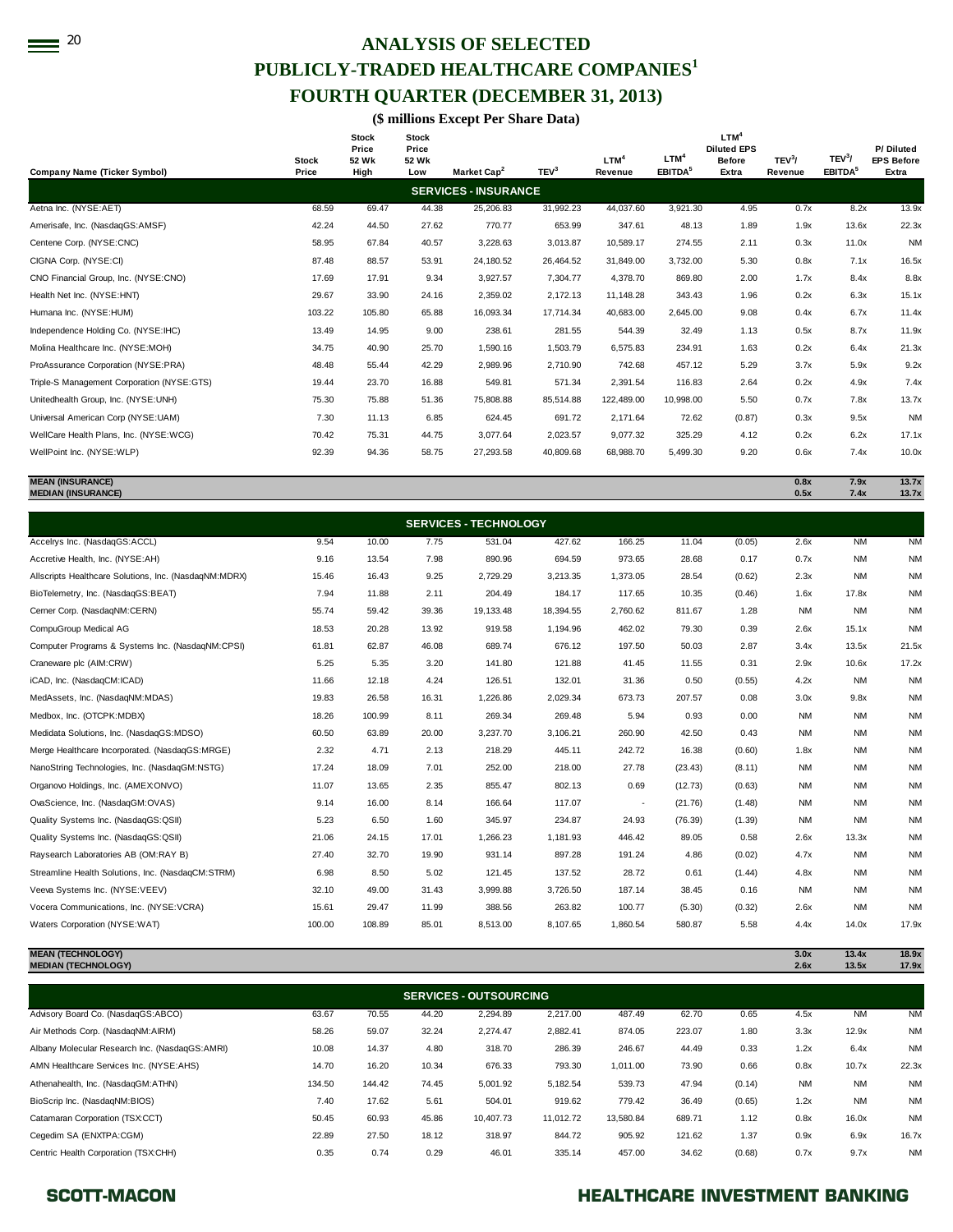| <b>Company Name (Ticker Symbol)</b>               | <b>Stock</b><br>Price | <b>Stock</b><br>Price<br>52 Wk<br>High | <b>Stock</b><br>Price<br>52 Wk<br>Low | Market Cap <sup>2</sup> | TEV <sup>3</sup> | LTM <sup>4</sup><br>Revenue | LTM <sup>4</sup><br>EBITDA <sup>5</sup> | LTM <sup>4</sup><br><b>Diluted EPS</b><br><b>Before</b><br>Extra | TEV <sup>3</sup> /<br>Revenue | TEV <sup>3</sup> /<br>EBITDA <sup>5</sup> | P/Diluted<br><b>EPS Before</b><br>Extra |
|---------------------------------------------------|-----------------------|----------------------------------------|---------------------------------------|-------------------------|------------------|-----------------------------|-----------------------------------------|------------------------------------------------------------------|-------------------------------|-------------------------------------------|-----------------------------------------|
| CorVel Corp. (NasdaqNM:CRVL)                      | 46.70                 | 49.49                                  | 21.29                                 | 977.66                  | 955.47           | 456.72                      | 67.12                                   | 1.41                                                             | 2.1x                          | 14.2x                                     | <b>NM</b>                               |
| Covance Inc. (NYSE:CVD)                           | 88.06                 | 91.99                                  | 57.49                                 | 4,946.24                | 4,618.65         | 2,341.40                    | 350.96                                  | 2.97                                                             | 2.0x                          | 13.2x                                     | <b>NM</b>                               |
| Cross Country Healthcare Inc. (NasdaqNM:CCRN)     | 9.98                  | 10.53                                  | 4.59                                  | 310.23                  | 278.03           | 440.86                      | 6.11                                    | (0.14)                                                           | 0.6x                          | <b>NM</b>                                 | <b>NM</b>                               |
| eHealth, Inc. (NasdaqGS:EHTH)                     | 46.49                 | 48.34                                  | 14.85                                 | 865.71                  | 767.96           | 170.32                      | 18.62                                   | 0.29                                                             | 4.5x                          | <b>NM</b>                                 | <b>NM</b>                               |
| Envision Healthcare Holdings, Inc. (NYSE:EVHC)    | 35.52                 | 35.55                                  | 24.50                                 | 6.407.20                | 8.075.70         | 3.615.39                    | 431.25                                  | 0.08                                                             | 2.2x                          | 18.7x                                     | <b>NM</b>                               |
| EPS Corporation (TSE:4282)                        | 138,000.00            | 169.100.00                             | 89,000,00                             | 49.355.98               | 44.926.98        | 37.584.00                   | 4.135.00                                | 4.778.39                                                         | 1.2x                          | 10.9x                                     | <b>NM</b>                               |
| ExamWorks Group, Inc. (NYSE:EXAM)                 | 29.87                 | 30.50                                  | 13.32                                 | 1,087.66                | 1,427.15         | 596.84                      | 77.36                                   | (0.32)                                                           | 2.4x                          | 18.4x                                     | <b>NM</b>                               |
| Express Scripts Inc. (NasdaqNM:ESRX)              | 70.24                 | 70.79                                  | 53.05                                 | 56.599.39               | 69,007.49        | 105.826.30                  | 6.552.50                                | 2.28                                                             | 0.7x                          | 10.5x                                     | <b>NM</b>                               |
| Healthcare Services Group Inc. (NasdaqNM:HCSG)    | 28.37                 | 29.53                                  | 21.60                                 | 1,980.37                | 1,918.25         | 1.123.10                    | 82.63                                   | 0.79                                                             | 1.7x                          | <b>NM</b>                                 | <b>NM</b>                               |
| Healthways Inc. (NasdaqNM:HWAY)                   | 15.35                 | 22.20                                  | 9.59                                  | 538.17                  | 796.73           | 669.23                      | 39.69                                   | (0.08)                                                           | 1.2x                          | <b>NM</b>                                 | <b>NM</b>                               |
| HMS Holdings Corp. (NasdaqNM:HMSY)                | 22.70                 | 31.93                                  | 17.39                                 | 2,003.82                | 2,140.78         | 503.27                      | 146.10                                  | 0.54                                                             | 4.3x                          | 14.7x                                     | <b>NM</b>                               |
| ICON plc (NasdaqGS:ICLR)                          | 40.42                 | 44.23                                  | 26.70                                 | 2,473.62                | 2,257.27         | 1,290.98                    | 161.04                                  | 1.47                                                             | 1.7x                          | 14.0x                                     | <b>NM</b>                               |
| IPC The Hospitalist Company, Inc. (NasdaqGS:IPCM) | 59.39                 | 63.70                                  | 38.70                                 | 1,005.24                | 1,027.76         | 585.49                      | 64.18                                   | 2.35                                                             | 1.8x                          | 16.0x                                     | <b>NM</b>                               |
| Magellan Health Services Inc. (NasdaqNM:MGLN)     | 59.91                 | 62.00                                  | 46.00                                 | 1,621.63                | 1,293.66         | 3,368.38                    | 242.64                                  | 5.19                                                             | 0.4x                          | 5.3x                                      | 11.5x                                   |
| Nordion Inc. (TSX:NDN)                            | 9.02                  | 9.25                                   | 6.22                                  | 558.42                  | 311.66           | 232.79                      | 34.18                                   | 3.83                                                             | 1.3x                          | 9.1x                                      | 2.4x                                    |
| Omnicare Inc. (NYSE:OCR)                          | 60.36                 | 60.93                                  | 36.12                                 | 6,215.89                | 7,685.20         | 6,205.85                    | 718.30                                  | 0.91                                                             | 1.2x                          | 10.7x                                     | <b>NM</b>                               |
| On Assignment Inc. (NYSE:ASGN)                    | 34.92                 | 35.71                                  | 20.41                                 | 1,880.09                | 2,192.83         | 1,681.86                    | 161.90                                  | 1.02                                                             | 1.3x                          | 13.5x                                     | <b>NM</b>                               |
| Parexel International Corp. (NasdaqNM:PRXL)       | 45.18                 | 55.02                                  | 30.39                                 | 2,552.90                | 2,749.63         | 1,788.93                    | 225.59                                  | 1.82                                                             | 1.5x                          | 12.2x                                     | 24.9x                                   |
| PerkinElmer Inc. (NYSE:PKI)                       | 41.23                 | 41.41                                  | 29.50                                 | 4,633.96                | 5,437.57         | 2,145.87                    | 332.92                                  | 0.74                                                             | 2.5x                          | 16.3x                                     | <b>NM</b>                               |
| Quintiles Transnational Holdings Inc. (NYSE:Q)    | 46.34                 | 47.50                                  | 40.10                                 | 5,974.57                | 7,438.14         | 3,750.16                    | 524.14                                  | 1.53                                                             | 2.0x                          | 14.2x                                     | <b>NM</b>                               |
| Stericycle, Inc. (NasdaqGS:SRCL)                  | 116.17                | 121.61                                 | 93.19                                 | 9,956.93                | 11,313.28        | 2,078.55                    | 628.44                                  | 3.47                                                             | <b>NM</b>                     | 18.0x                                     | <b>NM</b>                               |
| Synergy Health plc (LSE:SYR)                      | 12.03                 | 12.07                                  | 9.64                                  | 707.79                  | 879.12           | 381.80                      | 103.30                                  | 0.57                                                             | 2.3x                          | 8.5x                                      | 21.2x                                   |
| Team Health Holdings, Inc. (NYSE:TMH)             | 45.55                 | 48.83                                  | 29.20                                 | 3,182.12                | 3,557.02         | 2,306.65                    | 230.02                                  | 1.14                                                             | 1.5x                          | 15.5x                                     | <b>NM</b>                               |
| USMD Holdings, Inc. (NasdaqCM:USMD)               | 20.11                 | 43.99                                  | 7.30                                  | 203.21                  | 241.55           | 231.99                      | 13.04                                   | 0.14                                                             | 1.0x                          | 18.5x                                     | <b>NM</b>                               |

**MEAN (OUTSOURCING) 1.8x 12.9x 16.5x MEDIAN (OUTSOURCING) 1.5x 13.4x 19.0x**

3i Infotech, Ltd. (BSE:532628) 7.99 9.65 3.60 4,569.80 25,606.80 13,308.60 503.95 (6.05) 1.9x NM NM Firstsource Solutions Limited (BSE:532809) 22.10 23.65 9.40 14,558.04 23,570.89 29,291.06 3,311.90 2.69 0.8x 7.1x 8.2x HCL Technologies Ltd. (BSE:532281) 1,263.10 1,269.00 620.25 882,686.19 841,639.26 249,060.50 66,708.73 69.06 3.4x 12.6x 18.3x Hexaware Technologies Ltd. (BSE:532129) 131.75 139.35 72.30 39,508.66 33,961.92 21,676.19 4,601.82 11.37 1.6x 7.4x 11.6x Infosys Technologies Ltd. (BSE:500209) 3,485.50 3,575.00 2,190.00 1,991,623.64 1,733,104.49 8,095.00 2,133.00 2.99 NM NM NM KPIT Cummins Infosystems Ltd. (BSE:532400) 171.55 186.30 92.40 33,171.47 33,193.28 24,491.34 3,775.44 11.66 1.4x 8.8x 14.7x Mphasis Limited (BSE:526299) 437.60 513.00 513.00 335.00 91,951.76 79,557.96 57,962.97 10,086.57 35.35 1.4x 7.9x 12.4x NIIT Technologies Ltd. (BSE:532541) 360.50 365.75 234.25 21,859.18 18,980.20 20,213.59 3,136.87 35.10 0.9x 6.1x 10.3x Tata Consultancy Services Limited (BSE:532540) 2,170.95 2,258.05 1,255.00 4,252,300.51 4,198,484.31 768,684.30 234,076.40 88.85 NM 17.9x 24.4x Tech Mahindra Limited (BSE:532755) 1,838.05 1,875.00 895.25 428,545.33 397,447.13 125,730.00 26,005.10 110.95 3.2x 15.3x 16.6x Wipro Ltd. (BSE:507685) 559.05 561.25 315.30 1,369,042.46 1,262,446.46 412,443.00 87,429.00 27.61 3.1x 14.4x 20.2x **SERVICES - INDIA-BASED OUTSOURCING**

**MEAN (INDIA-BASED OUTSOURCING) 2.0x 10.8x 15.2x MEDIAN (INDIA-BASED OUTSOURCING) 1.6x** 8.8x

| <b>SERVICES - INFORMATION</b>             |       |       |       |          |          |        |         |         |           |           |           |
|-------------------------------------------|-------|-------|-------|----------|----------|--------|---------|---------|-----------|-----------|-----------|
| Foundation Medicine, Inc. (NasdaqGS:FMI)  | 23.82 | 41.46 | 20.00 | 670.25   | 534.26   | 24.51  | (30.05) | (11.80) | <b>NM</b> | <b>NM</b> | <b>NM</b> |
| Healthstream Inc. (NasdaqNM:HSTM)         | 32.63 | 39.77 | 19.50 | 889.29   | 784.59   | 123.06 | 22.99   | 0.31    | <b>NM</b> | <b>NM</b> | <b>NM</b> |
| National Research Corp. (NasdaqGS:NRCI.B) | 34.71 | 46.52 | 14.29 | 510.13   | 502.32   | 91.66  | 28.44   | 0.63    | <b>NM</b> | 17.7x     | <b>NM</b> |
| WebMD Health Corp. (NasdaqNM:WBMD)        | 39.50 | 40.86 | 14.74 | 1.775.26 | 1.699.16 | 501.75 | 61.42   | (0.04)  | 3.4x      | <b>NM</b> | <b>NM</b> |

| <b>MEAN (INFORMATION)</b>   | 3.4x | 17.7x | <b>NM</b> |
|-----------------------------|------|-------|-----------|
| <b>MEDIAN (INFORMATION)</b> | 3.4x | 17.7x | <b>NM</b> |
|                             |      |       |           |
|                             |      |       |           |
| <b>MEAN (SERVICES)</b>      | 1.9x | 11.4x | 15.2x     |
| <b>MEDIAN (SERVICES)</b>    | 1.6x | 10.8x | 15.1x     |

| <b>PROVIDERS - LABS</b>                                  |       |        |       |          |           |          |          |        |           |           |           |
|----------------------------------------------------------|-------|--------|-------|----------|-----------|----------|----------|--------|-----------|-----------|-----------|
| Bio-Reference Laboratories Inc. (NasdaqNM:BRLI)          | 25.54 | 37.97  | 23.36 | 706.77   | 739.24    | 715.35   | 101.71   | 1.65   | 1.0x      | 7.3x      | 15.5x     |
| Charles River Laboratories International Inc. (NYSE:CRL) | 53.04 | 53.81  | 37.38 | 2.552.18 | 3.068.64  | 1.156.44 | 265.70   | 2.22   | 2.7x      | 11.5x     | 23.9x     |
| Discovery Laboratories Inc. (NasdaqCM:DSCO)              | 2.25  | 3.05   | 1.50  | 181.69   | 167.00    | 0.51     | (45.04)  | (0.88) | <b>NM</b> | <b>NM</b> | <b>NM</b> |
| Laboratory Corp. of America Holdings (NYSE:LH)           | 91.37 | 108.00 | 85.80 | 7.985.74 | 10.495.54 | 5.776.60 | 1.273.80 | 6.07   | 1.8x      | 8.2x      | 15.1x     |
| Neogenomics Inc. (NasdagCM:NEO)                          | 3.62  | 4.20   | 2.05  | 177.28   | 180.35    | 63.04    | 6.51     | 0.02   | 2.9x      | <b>NM</b> | <b>NM</b> |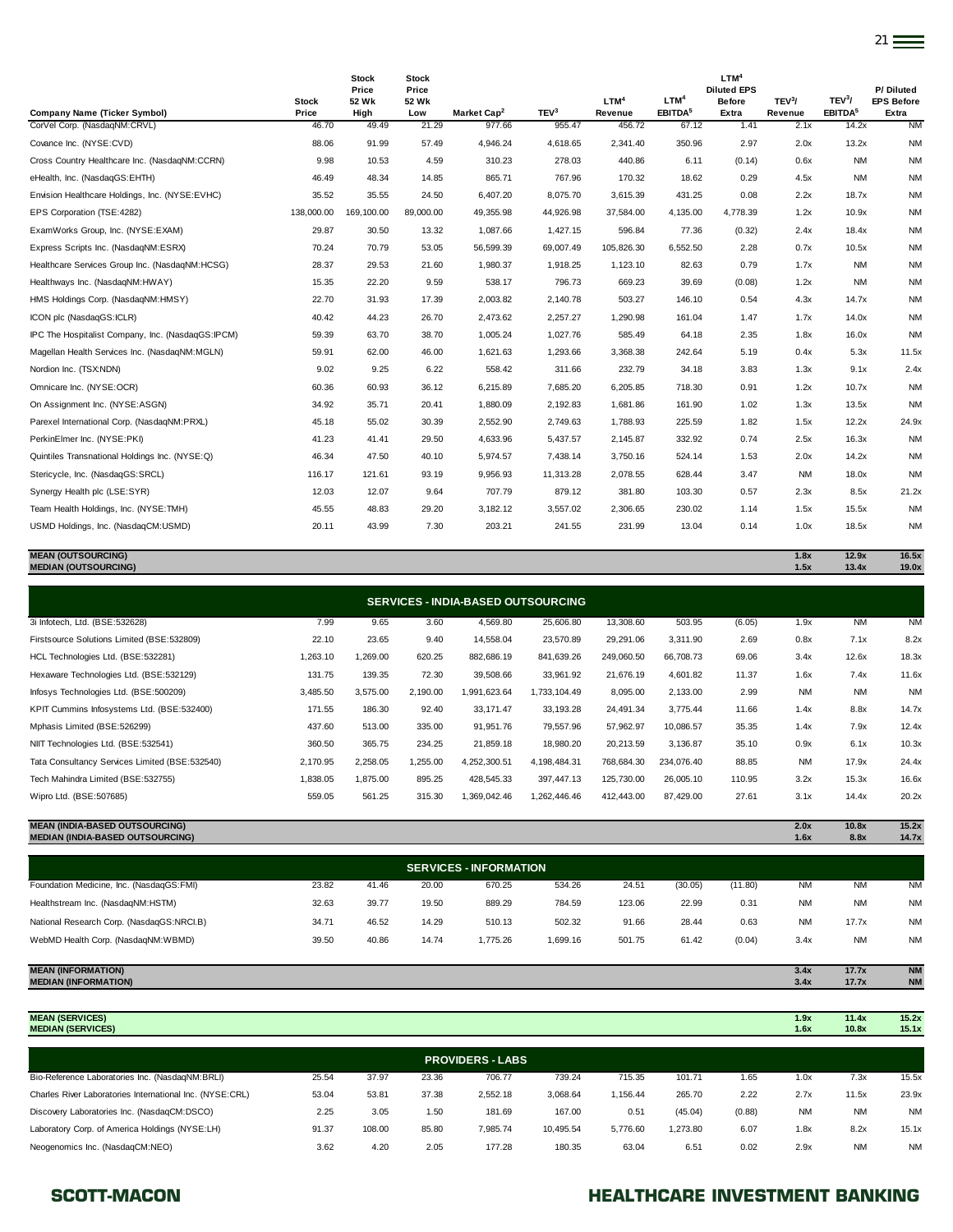| <b>Company Name (Ticker Symbol)</b>                                                  | <b>Stock</b><br>Price | <b>Stock</b><br>Price<br>52 Wk<br>High | <b>Stock</b><br>Price<br>52 Wk<br>Low | Market Cap <sup>2</sup>                      | TEV <sup>3</sup> | LTM <sup>4</sup><br>Revenue | LTM <sup>4</sup><br>EBITDA <sup>5</sup> | LTM <sup>4</sup><br><b>Diluted EPS</b><br><b>Before</b><br>Extra | TEV <sup>3</sup><br>Revenue | TEV <sup>3</sup> /<br>EBITDA <sup>5</sup> | P/Diluted<br><b>EPS Before</b><br>Extra |
|--------------------------------------------------------------------------------------|-----------------------|----------------------------------------|---------------------------------------|----------------------------------------------|------------------|-----------------------------|-----------------------------------------|------------------------------------------------------------------|-----------------------------|-------------------------------------------|-----------------------------------------|
| Quest Diagnostics Inc. (NYSE:DGX)                                                    | 53.54                 | 64.10                                  | 52.50                                 | 7,786.16                                     | 11,050.69        | 7,163.29                    | 1,424.94                                | 5.19                                                             | 1.5x                        | 7.8x                                      | 10.3x                                   |
| Sonic Healthcare Ltd. (ASX:SHL)                                                      | 16.58                 | 17.24                                  | 12.50                                 | 6,644.16                                     | 8,409.11         | 3,484.07                    | 632.00                                  | 0.84                                                             | 2.4x                        | 13.3x                                     | 19.7x                                   |
| <b>MEAN (LABS)</b><br><b>MEDIAN (LABS)</b>                                           |                       |                                        |                                       |                                              |                  |                             |                                         |                                                                  | 2.1x<br>2.1x                | 9.6x<br>8.2x                              | 16.9x<br>15.5x                          |
|                                                                                      |                       |                                        |                                       | <b>PROVIDERS - HOME HEALTH &amp; HOSPICE</b> |                  |                             |                                         |                                                                  |                             |                                           |                                         |
| Addus HomeCare Corp. (NasdaqGS:ADUS)                                                 | 22.45                 | 32.40                                  | 7.12                                  | 245.00                                       | 215.53           | 259.83                      | 19.50                                   | 1.05                                                             | 0.8x                        | 11.1x                                     | 21.4x                                   |
| Almost Family Inc. (NasdaqNM:AFAM)                                                   | 32.33                 | 33.97                                  | 17.66                                 | 304.19                                       | 277.05           | 352.97                      | 22.68                                   | 1.29                                                             | 0.8x                        | 12.2x                                     | <b>NM</b>                               |
| Amedisys Inc. (NasdagNM:AMED)                                                        | 14.63                 | 18.70                                  | 8.81                                  | 474.89                                       | 502.91           | 1.325.98                    | 52.82                                   | (6.23)                                                           | 0.4x                        | 9.5x                                      | <b>NM</b>                               |
| Chemed Corp. (NYSE:CHE)                                                              | 76.62                 | 82.00                                  | 61.68                                 | 1,351.12                                     | 1,449.25         | 1,433.30                    | 190.94                                  | 4.29                                                             | 1.0x                        | 7.6x                                      | 17.9x                                   |
| Gentiva Health Services Inc. (NasdaqNM:GTIV)                                         | 12.41                 | 13.85                                  | 8.47                                  | 450.06                                       | 1,179.95         | 1,665.52                    | 159.66                                  | (6.13)                                                           | 0.7x                        | 7.4x                                      | <b>NM</b>                               |
| LHC Group, Inc. (NasdaqNM:LHCG)                                                      | 24.04                 | 26.90                                  | 19.06                                 | 423.18                                       | 462.18           | 641.52                      | 60.07                                   | 1.45                                                             | 0.7x                        | 7.7x                                      | 16.5x                                   |
| National Healthcare Corp. (AMEX:NHC)                                                 | 53.91                 | 56.69                                  | 44.68                                 | 757.51                                       | 741.41           | 757.46                      | 104.80                                  | 3.75                                                             | 1.0x                        | 7.1x                                      | 14.4x                                   |
| <b>MEAN (HOME HEALTH &amp; HOSPICE)</b><br><b>MEDIAN (HOME HEALTH &amp; HOSPICE)</b> |                       |                                        |                                       |                                              |                  |                             |                                         |                                                                  | 0.8x<br>0.8x                | 8.9x<br>7.7x                              | 17.6x<br>17.2x                          |

| <b>PROVIDERS - NON-ACUTE</b>                      |       |       |       |           |           |           |          |        |      |       |           |  |  |
|---------------------------------------------------|-------|-------|-------|-----------|-----------|-----------|----------|--------|------|-------|-----------|--|--|
| Alliance Healthcare Services, Inc. (NasdaqGM:AIQ) | 24.74 | 32.85 | 6.25  | 257.74    | 804.14    | 453.00    | 140.62   | (2.12) | 1.8x | 5.7x  | <b>NM</b> |  |  |
| AmSurg Corp. (NasdagNM:AMSG)                      | 45.92 | 48.71 | 29.02 | 1,479.86  | 2,582.15  | 1,042.05  | 351.04   | 2.16   | 2.5x | 7.4x  | 21.3x     |  |  |
| Corrections Corporation of America (NYSE:CXW)     | 32.07 | 41.40 | 31.10 | 3,715.25  | 4,830.15  | 1,727.10  | 389.82   | 2.82   | 2.8x | 12.4x | 11.4x     |  |  |
| DaVita HealthCare Partners Inc. (NYSE:DVA)        | 63.37 | 65.67 | 52.75 | 13,478.80 | 21,747.46 | 11,174.25 | 2,277.57 | 2.65   | 1.9x | 9.5x  | 23.9x     |  |  |
| GEO Group, Inc. (NYSE: GEO)                       | 32.22 | 39.35 | 28.51 | 2,321.59  | 3,825.96  | 1,517.26  | 270.81   | 2.67   | 2.5x | 14.1x | 12.1x     |  |  |
| Hanger, Inc. (NYSE:HGR)                           | 39.34 | 39.75 | 27.26 | 1,358.95  | 1,822.79  | 1,048.96  | 174.18   | 1.86   | 1.7x | 10.5x | 21.2x     |  |  |
| HEALTHSOUTH Corp. (NYSE:HLS)                      | 33.32 | 37.01 | 21.53 | 2,913.17  | 4,645.07  | 2,224.40  | 537.20   | 3.16   | 2.1x | 8.6x  | 10.5x     |  |  |
| MEDNAX, Inc. (NYSE:MD)                            | 53.38 | 56.45 | 40.33 | 5,235.31  | 5,337.90  | 2,057.96  | 468.80   | 2.65   | 2.6x | 11.4x | 20.1x     |  |  |
| Providence Service Corp. (NasdaqGS:PRSC)          | 25.72 | 31.31 | 15.86 | 347.32    | 386.68    | 1,132.36  | 58.44    | 1.39   | 0.3x | 6.6x  | 18.4x     |  |  |
| RadNet, Inc. (NasdaqNM:RDNT)                      | 1.67  | 3.35  | 1.51  | 66.95     | 653.38    | 683.98    | 96.14    | 1.32   | 1.0x | 6.8x  | 1.3x      |  |  |
| Select Medical Holdings Corporation (NYSE:SEM)    | 11.61 | 11.89 | 7.21  | 1,620.13  | 3,150.02  | 2,935.68  | 378.13   | 0.89   | 1.1x | 8.3x  | 13.0x     |  |  |
| Surgical Care Affiliates, Inc. (NasdaqGS:SCAI)    | 34.84 | 35.80 | 25.50 | 1,328.90  | 2,249.47  | 769.73    | 184.98   | (0.09) | 2.9x | 12.2x | <b>NM</b> |  |  |
| US Physical Therapy Inc. (NYSE:USPH)              | 35.26 | 35.84 | 22.80 | 426.89    | 452.31    | 255.67    | 42.70    | 1.47   | 1.8x | 10.6x | 23.9x     |  |  |
| VCA Antech Inc. (NasdaqGS:WOOF)                   | 31.36 | 31.67 | 20.32 | 2,783.20  | 3,292.64  | 1,786.11  | 325.52   | 0.61   | 1.8x | 10.1x | <b>NM</b> |  |  |

### **MEAN (NON-ACUTE) 1.9x 9.6x 16.1x MEDIAN (NON-ACUTE) 1.9x 9.8x 18.4x**

| <b>PROVIDERS - LONG-TERM CARE</b> |       |       |           |             |          |                          |        |           |           |           |  |  |
|-----------------------------------|-------|-------|-----------|-------------|----------|--------------------------|--------|-----------|-----------|-----------|--|--|
| 47.33                             | 49.14 | 22.64 | 2,391.21  | 2,972.43    | 637.66   | 126.15                   | 0.72   | 4.7x      | <b>NM</b> | <b>NM</b> |  |  |
| 4.30                              | 6.26  | 3.62  | 67.80     | 229.47      | 228.01   | 9.24                     | (1.09) | 1.0x      | <b>NM</b> | <b>NM</b> |  |  |
| 8.09                              | 9.80  | 7.70  | 248.91    | 757.49      | 106.04   | 31.78                    | (0.21) | <b>NM</b> | <b>NM</b> | <b>NM</b> |  |  |
| 27.18                             | 30.65 | 24.42 | 3,378.08  | 5,942.67    | 2,518.02 | 407.97                   | (0.21) | 2.4x      | 14.6x     | <b>NM</b> |  |  |
| 23.99                             | 27.90 | 18.81 | 669.74    | 1,092.33    | 338.12   | 56.17                    | (0.55) | 3.2x      | 19.4x     | <b>NM</b> |  |  |
| 21.63                             | 30.95 | 18.15 | 1,032.53  | 4,955.57    | 1,828.51 | 336.04                   | (2.73) | 2.7x      | 14.7x     | <b>NM</b> |  |  |
| 44.27                             | 46.39 | 27.54 | 974.16    | 1,140.02    | 879.62   | 121.37                   | 0.64   | 1.3x      | 9.4x      | <b>NM</b> |  |  |
| 6.82                              | 8.79  | 5.12  | 594.56    | 1,650.90    | 2,002.13 | 176.24                   | 0.32   | 0.8x      | 9.4x      | 21.3x     |  |  |
| 5.49                              | 6.87  | 4.41  | 265.01    | 296.10      | 1,231.42 | 45.52                    | 0.27   | 0.2x      | 6.5x      | 20.6x     |  |  |
| 53.57                             | 80.07 | 52.43 | 15,464.11 | 27, 151. 15 | 2,607.02 | 1,416.75                 | 0.21   | <b>NM</b> | 19.2x     | <b>NM</b> |  |  |
| 11.42                             | 13.19 | 10.00 | 413.86    | 831.12      | 339.02   | 47.51                    | (0.15) | 2.5x      | 17.5x     | <b>NM</b> |  |  |
| 7.49                              | 9.88  | 6.98  | 155.40    | 354.43      | 55.80    | $\overline{\phantom{a}}$ | (0.39) | <b>NM</b> | <b>NM</b> | <b>NM</b> |  |  |
| 26.14                             | 32.40 | 21.55 | 990.24    | 1,450.43    | 125.51   | 110.38                   | 0.51   | <b>NM</b> | 13.1x     | <b>NM</b> |  |  |
| 4.81                              | 7.51  | 4.10  | 188.56    | 620.77      | 864.22   | 76.98                    | (0.05) | 0.7x      | 8.1x      | <b>NM</b> |  |  |
| 57.28                             | 84.11 | 54.89 | 16,844.96 | 26,454.84   | 2,749.69 | 1,511.08                 | 1.62   | <b>NM</b> | 17.5x     | <b>NM</b> |  |  |
|                                   |       |       |           |             |          |                          |        |           |           |           |  |  |

# **MEAN (LONG-TERM CARE) 1.9x 13.6x 21.0x MEDIAN (LONG-TERM CARE) 1.8x 14.6x 21.0x**

| <b>PROVIDERS - ACUTE</b>                     |       |       |       |           |           |           |          |        |      |       |           |  |  |
|----------------------------------------------|-------|-------|-------|-----------|-----------|-----------|----------|--------|------|-------|-----------|--|--|
| Chindex International Inc. (NasdaqGS:CHDX)   | 17.43 | 19.21 | 10.48 | 291.72    | 303.32    | 169.99    | 15.75    | (0.03) | 1.8x | 19.3x | <b>NM</b> |  |  |
| Community Health Systems, Inc. (NYSE:CYH)    | 39.27 | 51.29 | 30.85 | 3.664.44  | 13.606.16 | 13.043.32 | .627.85  | 1.89   | 1.0x | 8.4x  | 20.7x     |  |  |
| HCA Holdings, Inc. (NYSE:HCA)                | 47.71 | 49.52 | 30.65 | 20.845.31 | 50.330.31 | 33.780.00 | 6.433.00 | 3.12   | 1.5x | 7.8x  | 15.3x     |  |  |
| Health Management Associates Inc. (NYSE:HMA) | 13.10 | 17.28 | 8.76  | 3.464.88  | 7.191.17  | 5.842.69  | 762.56   | (0.14) | 1.2x | 9.4x  | <b>NM</b> |  |  |
| Kindred Healthcare Inc. (NYSE:KND)           | 19.74 | 20.51 | 9.75  | 1.069.65  | 2.360.07  | 6.161.60  | 390.99   | (1.23) | 0.4x | 6.0x  | <b>NM</b> |  |  |
| Lifepoint Hospitals Inc. (NasdagNM:LPNT)     | 52.84 | 53.87 | 38.08 | 2.484.33  | 4.106.73  | 3.619.00  | 485.10   | 2.69   | 1.1x | 8.5x  | 19.6x     |  |  |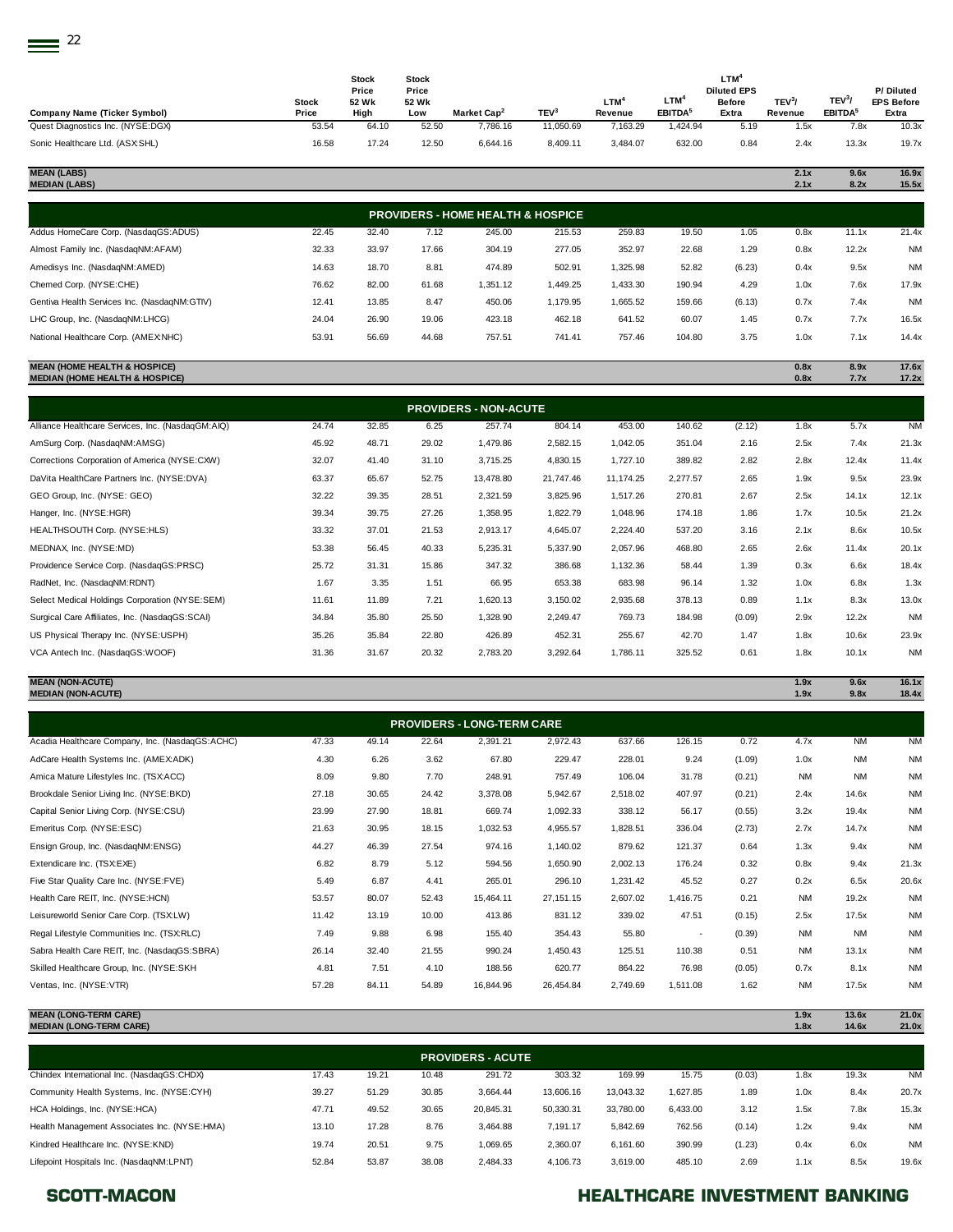|                                                     |              | <b>Stock</b>   | <b>Stock</b>   |                         |                  |            |                        | <b>LTM</b>                          |                    |                    |                                |
|-----------------------------------------------------|--------------|----------------|----------------|-------------------------|------------------|------------|------------------------|-------------------------------------|--------------------|--------------------|--------------------------------|
|                                                     | <b>Stock</b> | Price<br>52 Wk | Price<br>52 Wk |                         |                  | <b>LTM</b> | <b>LTM</b> <sup></sup> | <b>Diluted EPS</b><br><b>Before</b> | TEV <sup>3</sup> / | TEV <sup>3</sup> / | P/Diluted<br><b>EPS Before</b> |
| Company Name (Ticker Symbol)                        | Price        | High           | Low            | Market Cap <sup>2</sup> | TEV <sup>3</sup> | Revenue    | EBITDA <sup>5</sup>    | Extra                               | Revenue            | <b>EBITDA</b>      | Extra                          |
| Medical Facilities Corp. (TSX:DR)                   | 17.94        | 18.00          | 13.86          | 562.72                  | 662.94           | 291.41     | 92.62                  | 1.09                                | 2.3x               | 7.2x               | 16.5x                          |
| Tenet Healthcare Corp. (NYSE:THC)                   | 42.12        | 49.48          | 33.00          | 4.179.44                | 10.098.44        | 9.548.00   | 1.226.00               | (0.48)                              | 1.1x               | 8.2x               | <b>NM</b>                      |
| Universal Health Services Inc. (NYSE:UHS)           | 81.26        | 83.83          | 48.94          | 7.985.33                | 11.770.91        | 7.247.90   | 1.382.78               | 5.27                                | 1.6x               | 8.5x               | 15.4x                          |
| University General Health System, Inc. (OTCPK:UGHS) | 0.39         | 0.73           | 0.27           | 146.28                  | 271.86           | 113.22     | 24.64                  | (0.01)                              | 2.4x               | 11.0x              | <b>NM</b>                      |

### **MEAN (ACUTE) 1.4x 9.4x 17.5x MEDIAN (ACUTE) 1.4x 8.4x 16.5x**

**MEAN (PROVIDERS) 1.7x 10.4x 17.1x MEDIAN (PROVIDERS) 1.6x 9.4x 17.9x**

| <b>PRODUCTS - CLINICAL DEVICES</b>                  |               |               |               |            |                  |                          |                  |                |           |           |           |  |
|-----------------------------------------------------|---------------|---------------|---------------|------------|------------------|--------------------------|------------------|----------------|-----------|-----------|-----------|--|
| Abiomed Inc. (NasdaqNM:ABMD)                        | 26.74         | 29.24         | 11.96         | 1,022.93   | 951.86           | 168.94                   | 13.94            | 0.14           | <b>NM</b> | <b>NM</b> | <b>NM</b> |  |
| Accuray Incorporated (NasdaqNM:ARAY)                | 8.70          | 8.87          | 3.76          | 651.40     | 689.72           | 309.87                   | (40.03)          | (1.23)         | 2.2x      | <b>NM</b> | <b>NM</b> |  |
| Affymetrix Inc. (NasdaqNM:AFFX)                     | 8.57          | 8.90          | 3.22          | 616.33     | 734.97           | 322.11                   | 26.96            | (0.53)         | 2.3x      | <b>NM</b> | <b>NM</b> |  |
| Align Technology Inc. (NasdaqNM:ALGN)               | 57.14         | 60.00         | 25.61         | 4,589.43   | 4,265.85         | 619.45                   | 155.91           | 0.38           | NM        | <b>NM</b> | NM        |  |
| Alphatec Holdings, Inc. (NasdaqNM:ATEC)             | 2.01          | 2.41          | 1.55          | 192.61     | 246.33           | 204.40                   | 14.90            | (0.29)         | 1.2x      | 16.5x     | <b>NM</b> |  |
| Analogic Corporation (NasdaqGS:ALOG)                | 88.56         | 98.00         | 68.86         | 1,100.89   | 995.81           | 540.58                   | 59.38            | 1.84           | 1.8x      | 16.8x     | <b>NM</b> |  |
| AngioDynamics Inc. (NasdaqNM:ANGO)                  | 17.16         | 17.37         | 9.52          | 602.50     | 721.29           | 340.22                   | 46.52            | (0.07)         | 2.1x      | 15.5x     | <b>NM</b> |  |
| ArthroCare Corporation (NasdaqGS:ARTC)              | 40.24         | 40.48         | 31.56         | 1,141.93   | 1,017.04         | 373.22                   | 86.91            | 0.63           | 2.7x      | 11.7x     | <b>NM</b> |  |
| AtriCure, Inc. (NasdaqNM:ATRC)                      | 18.68         | 19.11         | 6.87          | 392.63     | 369.91           | 77.97                    | (4.51)           | (0.44)         | 4.7x      | <b>NM</b> | <b>NM</b> |  |
| Baxter International Inc. (NYSE:BAX)                | 69.55         | 74.60         | 62.80         | 37,744.65  | 44,431.65        | 14,644.00                | 4,071.00         | 3.95           | 3.0x      | 10.9x     | 17.6x     |  |
| Boston Scientific Corp. (NYSE:BSX)                  | 12.02         | 12.48         | 5.76          | 16,049.36  | 19,727.36        | 7,126.00                 | 1,618.00         | (0.12)         | 2.8x      | 12.2x     | <b>NM</b> |  |
| Bruker BioSciences Corp. (NasdaqNM:BRKR)            | 19.77         | 21.33         | 15.41         | 3,312.46   | 3,364.86         | 1,804.60                 | 229.10           | 0.34           | 1.9x      | 14.7x     | <b>NM</b> |  |
| Cardiovascular Systems Inc. (NasdaqGS:CSII)         | 34.29         | 34.59         | 12.70         | 954.26     | 901.85           | 110.37                   | (23.00)          | (1.15)         | NM        | <b>NM</b> | <b>NM</b> |  |
| CareFusion Corporation (NYSE:CFN)                   | 39.82         | 40.29         | 28.74         | 8,415.52   | 8,093.52         | 3,543.00                 | 804.00           | 1.71           | 2.3x      | 10.1x     | 23.3x     |  |
| Cepheid (NasdaqNM:CPHD)                             | 46.67         | 47.21         | 30.95         | 3,166.00   | 3,093.22         | 380.46                   | 22.33            | (0.03)         | NM        | <b>NM</b> | <b>NM</b> |  |
| CONMED Corp. (NasdaqNM:CNMD)                        | 42.50         | 45.57         | 27.86         | 1,173.60   | 1,348.87         | 756.09                   | 125.80           | 1.29           | 1.8x      | 10.7x     | <b>NM</b> |  |
| CR Bard Inc. (NYSE:BCR)                             | 133.94        | 141.02        | 97.14         | 10,432.59  | 11,154.89        | 2,998.70                 | 831.30           | 1.81           | 3.7x      | 13.4x     | <b>NM</b> |  |
| CryoLife Inc. (NYSE:CRY)                            | 11.09         | 11.15         | 5.52          | 306.21     | 288.53           | 137.34                   | 21.36            | 0.33           | 2.1x      | 13.5x     | <b>NM</b> |  |
| Cyberonics Inc. (NasdaqNM:CYBX)                     | 65.42         | 71.93         | 42.31         | 1,765.09   | 1,642.36         | 270.02                   | 88.87            | 1.70           | NM        | 18.5x     | NM        |  |
| DexCom, Inc. (NasdaqNM:DXCM)                        | 35.41         | 35.97         | 13.69         | 2,541.87   | 2,501.27         | 141.60                   | (26.60)          | (0.51)         | ΝM        | <b>NM</b> | <b>NM</b> |  |
| Edwards Lifesciences Corp. (NYSE:EW)                | 65.76         | 94.98         | 60.62         | 7,194.60   | 6,969.10         | 2,020.00                 | 530.50           | 3.52           | 3.5x      | 13.1x     | 18.7x     |  |
| Endologix Inc. (NasdaqNM:ELGX)                      | 17.44         | 18.85         | 12.26         | 1,108.09   | 1,058.60         | 126.23                   | (12.64)          | (0.31)         | NM        | <b>NM</b> | <b>NM</b> |  |
| EnteroMedics Inc. (NasdaqCM:ETRM)                   | 2.04          | 3.23          | 0.81          | 123.82     | 110.50           |                          | (24.95)          | (0.52)         | ΝM        | <b>NM</b> | <b>NM</b> |  |
| Exactech Inc. (NasdaqNM:EXAC)                       | 23.76         | 24.95         | 16.50         | 321.50     | 360.65           | 234.76                   | 40.76            | 1.08           | 1.5x      | 8.8x      | 22.0x     |  |
| Fresenius SE & Co KGaA (DB:FRE)                     | 111.91        | 112.13        | 81.78         | 20,079.66  | 35,832.66        | 20,222.00                | 3,770.00         | 5.37           | 1.8x      | 9.5x      | 20.8x     |  |
| Genomic Health Inc. (NasdaqGS:GHDX)                 | 29.27         | 38.99         | 26.25         | 899.70     | 785.66           | 253.20                   | 4.95             | (0.05)         | 3.1x      | <b>NM</b> | <b>NM</b> |  |
| GI Dynamics, Inc. (ASX:GID)                         | 0.75          | 0.98          | 0.55          | 327.82     | 303.47           | 1.14                     | (34.06)          | (0.12)         | NM        | <b>NM</b> | NM        |  |
| Globus Medical, Inc. (NYSE:GMED)                    | 20.18         | 20.25         | 10.55         | 1,881.66   | 1,668.51         | 419.75                   | 137.55           | 0.73           | 4.0x      | 12.1x     | <b>NM</b> |  |
| Greatbatch, Inc. (NYSE:GB)                          | 44.24         | 45.02         | 23.22         | 1,067.78   | 1,272.80         | 646.51                   | 117.23           | 0.86           | 2.0x      | 10.9x     | <b>NM</b> |  |
| Heartware International Inc. (NasdaqGS:HTWR)        | 93.90         | 99.68         | 69.31         | 1,567.41   | 1,448.98         | 187.54                   | (39.52)          | (3.76)         | NM        | <b>NM</b> | <b>NM</b> |  |
| Hologic Inc. (NasdaqNM:HOLX)                        | 22.35         | 23.96         | 18.46         | 6,104.43   | 10,121.35        | 2,476.58                 | 842.55           | (4.36)         | 4.1x      | 12.0x     | <b>NM</b> |  |
| Illumina Inc. (NasdaqNM:ILMN)                       | 110.59        | 115.00        | 48.00         | 13,978.13  | 13,809.64        | 1,343.12                 | 379.22           | 0.84           | NM        | <b>NM</b> | <b>NM</b> |  |
| IMRIS, Inc. (TSX:IM)                                | 1.66          | 4.47          | 1.23          | 86.37      | 85.79            | 56.15                    | (18.47)          | (0.55)         | 1.5x      | <b>NM</b> | <b>NM</b> |  |
| Integra LifeSciences Holdings Corp. (NasdaqNM:IART) | 47.71         | 48.24         | 30.87         | 1,507.73   | 1,936.81         | 829.88                   | 140.32           | (0.59)         | 2.3x      | 13.8x     | <b>NM</b> |  |
| Intuitive Surgical Inc. (NasdaqNM:ISRG)             | 384.08        | 585.67        | 351.14        | 14,619.62  | 13,406.72        | 2,298.20                 | 956.60           | 16.72          | ΝM        | 14.0x     | 23.0x     |  |
|                                                     |               |               |               | 180.76     |                  | $\overline{\phantom{a}}$ |                  |                | NM        | <b>NM</b> | <b>NM</b> |  |
| InVivo Therapeutics Holdings Corp. (OTCPK:NVIV)     | 2.30<br>52.61 | 6.20<br>66.04 | 0.94<br>45.89 | 501.90     | 164.51<br>635.14 | 150.20                   | (18.46)<br>43.14 | (0.60)<br>0.49 | 4.2x      | 14.7x     | <b>NM</b> |  |
| Landauer Inc. (NYSE:LDR)                            | 23.60         | 27.89         | 17.79         |            |                  |                          |                  |                | NM        | <b>NM</b> | <b>NM</b> |  |
| LDR Holding Corporation (NasdaqGS:LDRH)             |               |               |               | 552.85     | 629.51           | 104.08                   | 2.56             | (3.25)         |           |           |           |  |
| LeMaitre Vascular, Inc. (NasdaqGM:LMAT)             | 8.01          | 8.96          | 5.70          | 123.48     | 109.86           | 60.97                    | 5.65             | 0.20           | 1.8x      | 19.4x     | ΝM        |  |
| Masimo Corporation (NasdaqNM:MASI)                  | 29.23         | 29.68         | 19.03         | 1,652.46   | 1,561.16         | 532.07                   | 100.46           | 1.11           | 2.9x      | 15.5x     | <b>NM</b> |  |
| Medtronic Inc. (NYSE:MDT)                           | 57.39         | 58.85         | 41.16         | 57,295.31  | 56,999.31        | 16,764.00                | 5,646.00         | 3.74           | 3.4x      | 10.1x     | 15.3x     |  |
| MELA Sciences, Inc. (NasdaqCM:MELA)                 | 0.64          | 2.19          | 0.63          | 30.32      | 27.70            | 0.52                     | (22.62)          | (0.70)         | ΝM        | <b>NM</b> | NM        |  |
| Meridian Bioscience Inc. (NasdaqNM:VIVO)            | 26.53         | 26.65         | 19.15         | 1,101.68   | 1,057.40         | 188.69                   | 62.94            | 0.91           | NM        | 16.8x     | <b>NM</b> |  |
| Natus Medical Inc. (NasdaqNM:BABY)                  | 22.50         | 23.38         | 11.27         | 696.69     | 700.56           | 344.30                   | 55.39            | 0.61           | 2.0x      | 12.6x     | ΝM        |  |
| Novadaq Technologies Inc. (TSX:NDQ)                 | 17.26         | 19.51         | 8.68          | 947.09     | 857.75           | 31.12                    | (0.62)           | (0.38)         | NM        | <b>NM</b> | <b>NM</b> |  |
| NuVasive, Inc. (NasdaqNM:NUVA)                      | 32.33         | 33.91         | 15.70         | 1,442.53   | 1,584.51         | 660.11                   | 95.14            | (0.02)         | 2.4x      | 16.7x     | <b>NM</b> |  |
| Nxstage Medical, Inc. (NasdaqNM:NXTM)               | 10.00         | 14.64         | 8.77          | 609.31     | 526.15           | 259.00                   | (4.02)           | (0.26)         | 2.0x      | <b>NM</b> | <b>NM</b> |  |
| Orthofix International NV (NasdaqNM:OFIX)           | 22.82         | 40.99         | 19.35         | 443.92     | 430.24           | 446.53                   | 89.73            | 2.39           | 1.0x      | 4.8x      | 9.6x      |  |
| Ossur Hf. (ICSE:OSSRU)                              | 229.00        | 246.00        | 159.50        | 103,395.10 | 113,062.09       | 406.20                   | 62.85            | 0.08           | NM        | <b>NM</b> | <b>NM</b> |  |

# SCOTT-MACON **SCOTT-MACON HEALTHCARE INVESTMENT BANKING**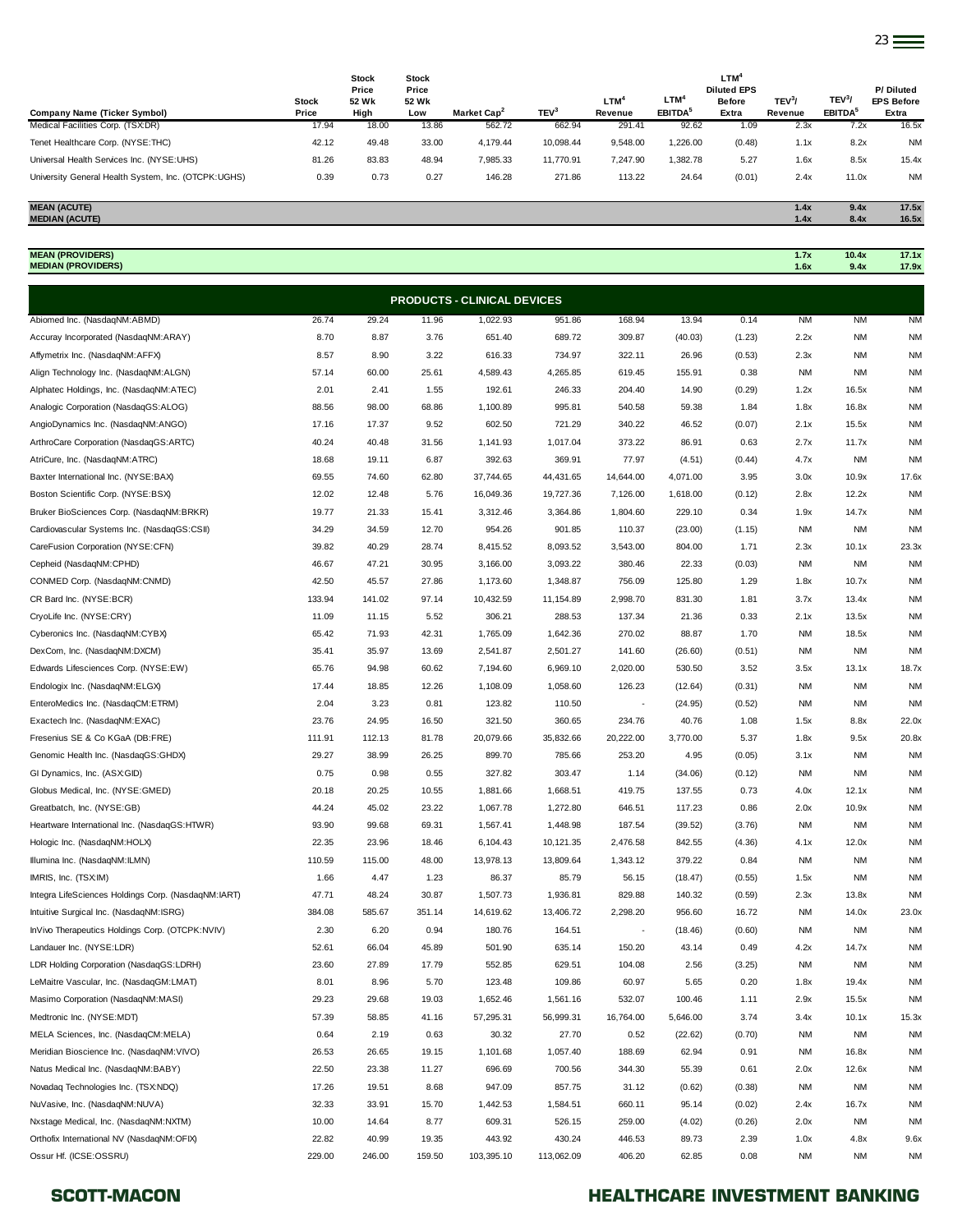| <b>Company Name (Ticker Symbol)</b>        | <b>Stock</b><br>Price | <b>Stock</b><br>Price<br>52 Wk<br>High | <b>Stock</b><br>Price<br>52 Wk<br>Low | Market Cap <sup>2</sup> | TEV <sup>3</sup> | LTM <sup>4</sup><br>Revenue | LTM <sup>4</sup><br>EBITDA <sup>5</sup> | LTM <sup>4</sup><br><b>Diluted EPS</b><br><b>Before</b><br>Extra | TEV <sup>3</sup> /<br>Revenue | TEV <sup>3</sup> /<br>EBITDA <sup>5</sup> | P/Diluted<br><b>EPS Before</b><br>Extra |
|--------------------------------------------|-----------------------|----------------------------------------|---------------------------------------|-------------------------|------------------|-----------------------------|-----------------------------------------|------------------------------------------------------------------|-------------------------------|-------------------------------------------|-----------------------------------------|
| Quidel Corp. (NasdaqNM:QDEL)               | 30.89                 | 32.01                                  | 19.00                                 | 1,048.72                | 1,044.13         | 177.67                      | 44.64                                   | 0.42                                                             | <b>NM</b>                     | <b>NM</b>                                 | <b>NM</b>                               |
| ResMed Inc. (NYSE:RMD)                     | 47.08                 | 57.34                                  | 41.98                                 | 6,689.17                | 6,073.41         | 1,532.39                    | 473.48                                  | 2.17                                                             | 4.0x                          | 12.8x                                     | 21.7x                                   |
| REVA Medical, Inc. (ASX:RVA)               | 0.48                  | 0.65                                   | 0.39                                  | 159.70                  | 130.59           | $\sim$                      | (25.71)                                 | (0.08)                                                           | <b>NM</b>                     | <b>NM</b>                                 | <b>NM</b>                               |
| Sirona Dental Systems Inc. (NasdaqNM:SIRO) | 70.20                 | 75.81                                  | 62.48                                 | 3,861.42                | 3,697.54         | 1,101.49                    | 273.68                                  | 2.61                                                             | 3.4x                          | 13.5x                                     | <b>NM</b>                               |
| Smith & Nephew plc (LSE:SN.)               | 8.61                  | 8.76                                   | 6.78                                  | 7,680.17                | 7,817.77         | 4,253.00                    | 1,176.00                                | 0.60                                                             | 1.8x                          | 6.6x                                      | 14.4x                                   |
| Solta Medical, Inc. (NasdaqGS:SLTM)        | 2.95                  | 2.99                                   | 1.44                                  | 238.18                  | 257.16           | 151.06                      | 2.46                                    | 0.02                                                             | 1.7x                          | <b>NM</b>                                 | <b>NM</b>                               |
| Sonova Holding AG (SWX:SOON)               | 120.00                | 129.40                                 | 95.50                                 | 8,059.61                | 7,905.36         | 1,870.61                    | 450.13                                  | 1.83                                                             | 4.2x                          | 17.6x                                     | <b>NM</b>                               |
| Spectranetics Corporation (NasdaqNM:SPNC)  | 25.00                 | 25.60                                  | 14.58                                 | 1,025.43                | 901.86           | 152.07                      | 10.09                                   | (0.02)                                                           | <b>NM</b>                     | <b>NM</b>                                 | <b>NM</b>                               |
| St. Jude Medical Inc. (NYSE:STJ)           | 61.95                 | 63.15                                  | 36.12                                 | 18,077.82               | 20,453.82        | 5,451.00                    | 1,725.00                                | 2.45                                                             | 3.8x                          | 11.9x                                     | <b>NM</b>                               |
| STAAR Surgical Co. (NasdaqNM:STAA)         | 16.19                 | 16.34                                  | 5.07                                  | 603.84                  | 586.14           | 69.59                       | 5.50                                    | (0.01)                                                           | <b>NM</b>                     | <b>NM</b>                                 | <b>NM</b>                               |
| Stryker Corp. (NYSE:SYK)                   | 75.14                 | 75.55                                  | 55.24                                 | 28,434.40               | 26,070.40        | 8,891.00                    | 1,648.00                                | 2.33                                                             | 2.9x                          | 15.8x                                     | <b>NM</b>                               |
| Symmetry Medical, Inc. (NYSE:SMA)          | 10.08                 | 12.83                                  | 7.44                                  | 375.51                  | 554.39           | 404.61                      | 50.47                                   | (0.85)                                                           | 1.4x                          | 11.0x                                     | <b>NM</b>                               |
| Synergetics USA, Inc. (NasdaqCM:SURG)      | 3.62                  | 5.50                                   | 2.88                                  | 91.57                   | 78.03            | 63.29                       | 4.94                                    | 0.08                                                             | 1.2x                          | 15.8x                                     | <b>NM</b>                               |
| Sunshine Heart Inc. (NasdaqCM:SSH)         | 9.71                  | 13.80                                  | 4.85                                  | 163.51                  | 103.70           | 0.06                        | (19.82)                                 | (1.77)                                                           | <b>NM</b>                     | <b>NM</b>                                 | <b>NM</b>                               |
| Thoratec Corp. (NasdaqNM:THOR)             | 36.60                 | 43.58                                  | 29.91                                 | 2,085.14                | 1,806.29         | 503.11                      | 130.92                                  | 0.78                                                             | 3.6x                          | 13.8x                                     | <b>NM</b>                               |
| TransEnterix, Inc. (OTCBB:TRXC)            | 1.65                  | 1.78                                   | 1.25                                  | 402.75                  | 417.42           | 1.59                        | (16.89)                                 | (0.14)                                                           | <b>NM</b>                     | <b>NM</b>                                 | <b>NM</b>                               |
| Unilife Corporation (ASX:UNS)              | 0.81                  | 0.89                                   | 0.30                                  | 471.35                  | 487.45           | 5.24                        | (54.67)                                 | (0.12)                                                           | <b>NM</b>                     | <b>NM</b>                                 | <b>NM</b>                               |
| Utah Medical Products Inc. (NasdaqNM:UTMD) | 57.16                 | 64.84                                  | 36.18                                 | 213.78                  | 209.83           | 40.24                       | 18.28                                   | 2.71                                                             | <b>NM</b>                     | 11.5x                                     | 21.1x                                   |
| Varian Medical Systems Inc. (NYSE:VAR)     | 77.69                 | 80.66                                  | 63.10                                 | 8,230.40                | 7,556.09         | 2,942.90                    | 678.45                                  | 3.98                                                             | 2.6x                          | 11.1x                                     | 19.5x                                   |
| Volcano Corporation (NasdaqNM:VOLC)        | 21.85                 | 26.23                                  | 16.37                                 | 1,199.28                | 1,196.54         | 390.76                      | 31.93                                   | (0.21)                                                           | 3.1x                          | <b>NM</b>                                 | <b>NM</b>                               |
| Wright Medical Group Inc. (NasdaqNM:WMGI)  | 30.71                 | 30.87                                  | 20.69                                 | 1,432.05                | 1,417.88         | 502.56                      | 14.65                                   | (3.11)                                                           | 2.8x                          | <b>NM</b>                                 | <b>NM</b>                               |
| Zimmer Holdings Inc. (NYSE:ZMH)            | 93.19                 | 93.70                                  | 67.34                                 | 15,933.72               | 16,118.92        | 4,563.20                    | 1,701.20                                | 3.95                                                             | 3.5x                          | 9.5x                                      | 23.6x                                   |

**MEAN (CLINICAL) 2.6x 13.0x 19.3x MEDIAN (CLINICAL) 2.4x 13.0x 20.8x**

| <b>PRODUCTS - NON-CLINICAL DEVICES</b>       |        |        |        |           |           |           |          |        |           |           |           |  |  |
|----------------------------------------------|--------|--------|--------|-----------|-----------|-----------|----------|--------|-----------|-----------|-----------|--|--|
| Abaxis Inc. (NasdaqNM:ABAX)                  | 40.01  | 51.84  | 32.11  | 891.11    | 805.95    | 188.77    | 33.98    | 0.84   | 4.3x      | <b>NM</b> | <b>NM</b> |  |  |
| Accelerate Diagnostics, Inc. (NasdagCM:AXDX) | 12.20  | 16.45  | 4.00   | 505.93    | 461.52    | 0.04      | (12.34)  | (0.39) | <b>NM</b> | <b>NM</b> | <b>NM</b> |  |  |
| Agilent Technologies Inc. (NYSE:A)           | 57.19  | 57.94  | 40.19  | 18,976.16 | 19,003.16 | 6,782.00  | 1,391.00 | 2.10   | 2.8x      | 13.7x     | <b>NM</b> |  |  |
| Careview Communications, Inc. (OTCBB:CRVW)   | 0.35   | 0.90   | 0.25   | 48.36     | 60.86     | 1.73      | (6.81)   | (0.12) | <b>NM</b> | <b>NM</b> | <b>NM</b> |  |  |
| Cerus Corp. (NasdaqNM:CERS)                  | 6.45   | 7.13   | 2.90   | 454.44    | 404.75    | 40.95     | (23.52)  | (0.64) | <b>NM</b> | <b>NM</b> | <b>NM</b> |  |  |
| Enzo Biochem Inc. (NYSE:ENZ)                 | 2.92   | 3.16   | 1.83   | 120.74    | 118.08    | 92.21     | (13.54)  | (0.43) | 1.3x      | <b>NM</b> | <b>NM</b> |  |  |
| GenMark Diagnostics, Inc. (NasdagGM:GNMK)    | 13.29  | 16.00  | 8.75   | 551.31    | 439.03    | 30.40     | (24.01)  | (0.84) | <b>NM</b> | <b>NM</b> | <b>NM</b> |  |  |
| Getinge AB (OM:GETI B)                       | 220.00 | 244.40 | 185.30 | 52,431.06 | 67,448.06 | 25,345.00 | 5,637.00 | 8.83   | 2.7x      | 12.0x     | 24.9x     |  |  |
| Haemonetics Corp. (NYSE:HAE)                 | 42.13  | 45.90  | 37.71  | 2,170.87  | 2,475.06  | 952.63    | 170.60   | 0.60   | 2.6x      | 14.5x     | <b>NM</b> |  |  |
| Hansen Medical, Inc. (NasdaqGM:HNSN)         | 1.73   | 2.75   | 1.14   | 166.80    | 157.88    | 15.71     | (18.06)  | (0.48) | <b>NM</b> | <b>NM</b> | <b>NM</b> |  |  |
| Harvard Bioscience Inc. (NasdaqGM:HBIO)      | 4.70   | 6.15   | 4.04   | 145.75    | 132.39    | 105.57    | 2.90     | (0.03) | 1.3x      | <b>NM</b> | <b>NM</b> |  |  |
| IDEXX Laboratories Inc. (NasdaqNM:IDXX)      | 106.37 | 113.11 | 81.57  | 5,519.96  | 5,654.05  | 1,342.52  | 323.91   | 3.43   | 4.2x      | 17.5x     | <b>NM</b> |  |  |
| Invacare Corp. (NYSE:IVC)                    | 23.21  | 23.40  | 10.26  | 742.88    | 766.34    | 1,395.07  | 21.36    | (1.40) | 0.5x      | <b>NM</b> | <b>NM</b> |  |  |
| Omnicell, Inc. (NasdaqGS:OMCL)               | 25.53  | 25.89  | 14.68  | 909.25    | 793.06    | 365.00    | 50.85    | 0.64   | 2.2x      | 15.6x     | <b>NM</b> |  |  |
| Steris Corp. (NYSE:STE)                      | 48.05  | 48.50  | 34.80  | 2,828.85  | 3,175.53  | 1,560.04  | 287.75   | 2.56   | 2.0x      | 11.0x     | 18.8x     |  |  |
| SurModics, Inc. (NasdaqGS:SRDX)              | 24.39  | 27.98  | 19.24  | 335.02    | 309.31    | 56.13     | 21.18    | 0.99   | <b>NM</b> | 14.6x     | 24.6x     |  |  |
| Thermo Fisher Scientific, Inc. (NYSE:TMO)    | 111.35 | 111.44 | 64.54  | 40,238.22 | 45.491.92 | 12.882.70 | 2,732.30 | 3.63   | 3.5x      | 16.6x     | <b>NM</b> |  |  |
|                                              |        |        |        |           |           |           |          |        |           |           |           |  |  |

**MEAN (NON-CLINICAL) 2.5x 14.4x 22.8x MEDIAN (NON-CLINICAL) 2.6x 14.6x 24.6x**

| <b>PRODUCTS - DISPOSABLES</b>                            |          |          |          |            |              |            |           |        |              |                |                |  |  |
|----------------------------------------------------------|----------|----------|----------|------------|--------------|------------|-----------|--------|--------------|----------------|----------------|--|--|
| ATRION Corp. (NasdaqNM:ATRI)                             | 296.25   | 299.00   | 186.00   | 593.39     | 554.22       | 128.64     | 45.08     | 12.73  | 4.3x         | 12.3x          | 23.3x          |  |  |
| Becton Dickinson & Co. (NYSE:BDX)                        | 110.49   | 110.94   | 78.73    | 21,432.52  | 22,794.52    | 8,014.00   | 2,129.00  | 4.67   | 2.8x         | 10.7x          | 23.7x          |  |  |
| Derma Sciences Inc. (NasdaqCM:DSCI)                      | 10.82    | 15.45    | 9.93     | 187.02     | 160.91       | 79.13      | (18.88)   | (1.37) | 2.0x         | <b>NM</b>      | <b>NM</b>      |  |  |
| ICU Medical Inc. (NasdaqNM:ICUI)                         | 63.71    | 85.00    | 53.01    | 938.77     | 677.92       | 318.45     | 77.70     | 2.61   | 2.1x         | 8.7x           | 24.5x          |  |  |
| Medical Action Industries Inc. (NasdaqNM:MDCI)           | 8.56     | 10.07    | 2.80     | 140.31     | 195.84       | 432.76     | 19.92     | (3.27) | 0.5x         | 9.8x           | <b>NM</b>      |  |  |
| Merit Medical Systems Inc. (NasdaqNM:MMSI)               | 15.74    | 17.08    | 9.15     | 672.82     | 914.86       | 431.26     | 59.07     | 0.24   | 2.1x         | 15.5x          | <b>NM</b>      |  |  |
| Nipro Corp. (TSE:8086)                                   | 951.00   | 1,520.00 | 611.00   | 143,331.80 | 455,922.80   | 267,147.00 | 37,928.00 | 33.64  | 1.7x         | 12.0x          | <b>NM</b>      |  |  |
| Terumo Corp. (TSE:4543)                                  | 5,070.00 | 5,830.00 | 3,400.00 | 962,671.76 | 1,052,865.76 | 436,490.00 | 91,377.00 | 273.59 | 2.4x         | 11.5x          | 18.5x          |  |  |
| Vascular Solutions Inc. (NasdagNM:VASC)                  | 23.15    | 23.40    | 13.92    | 389.68     | 365.58       | 105.74     | 20.86     | 0.63   | 3.5x         | 17.5x          | <b>NM</b>      |  |  |
|                                                          |          |          |          |            |              |            |           |        |              |                |                |  |  |
| <b>MEAN (DISPOSABLES)</b><br><b>MEDIAN (DISPOSABLES)</b> |          |          |          |            |              |            |           |        | 2.4x<br>2.1x | 12.3x<br>11.8x | 22.5x<br>23.5x |  |  |
|                                                          |          |          |          |            |              |            |           |        |              |                |                |  |  |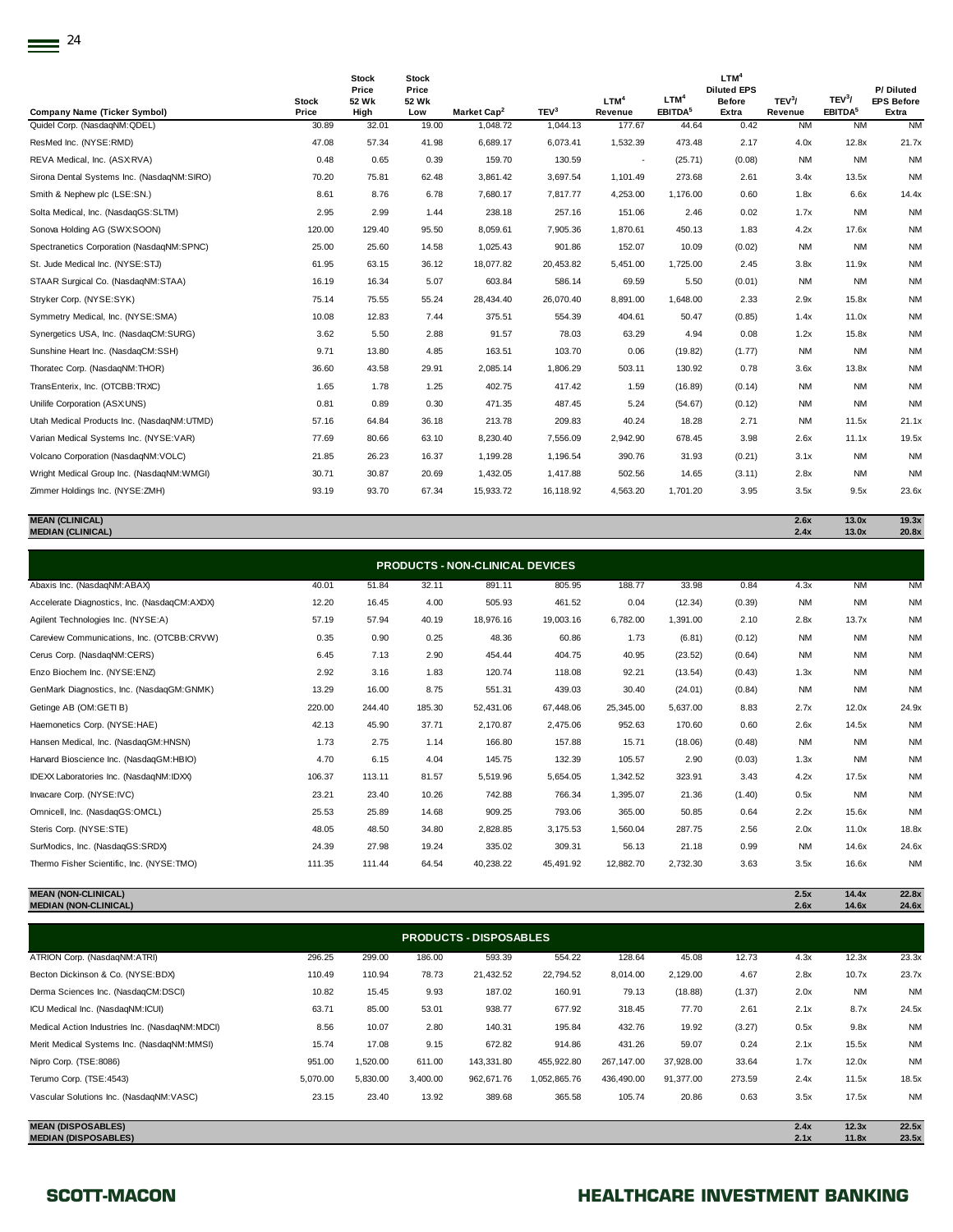| <b>Company Name (Ticker Symbol)</b>          | <b>Stock</b><br>Price | <b>Stock</b><br>Price<br>52 Wk<br>High | <b>Stock</b><br>Price<br>52 Wk<br>Low | Market Cap <sup>2</sup>      | TEV <sup>3</sup> | LTM <sup>4</sup><br>Revenue | LTM <sup>4</sup><br>EBITDA <sup>5</sup> | LTM <sup>4</sup><br><b>Diluted EPS</b><br><b>Before</b><br>Extra | TEV <sup>3</sup> /<br>Revenue | TEV <sup>3</sup> /<br>EBITDA <sup>5</sup> | P/Diluted<br><b>EPS Before</b><br>Extra |
|----------------------------------------------|-----------------------|----------------------------------------|---------------------------------------|------------------------------|------------------|-----------------------------|-----------------------------------------|------------------------------------------------------------------|-------------------------------|-------------------------------------------|-----------------------------------------|
|                                              |                       |                                        |                                       | <b>PRODUCTS - COMMERCIAL</b> |                  |                             |                                         |                                                                  |                               |                                           |                                         |
| Anika Therapeutics Inc. (NasdaqGS:ANIK)      | 38.16                 | 38.68                                  | 10.00                                 | 525.31                       | 469.66           | 76.44                       | 36.80                                   | 1.26                                                             | <b>NM</b>                     | 12.8x                                     | <b>NM</b>                               |
| Bio-Rad Laboratories Inc. (NYSE:BIO)         | 123.61                | 127.17                                 | 106.10                                | 3,547.49                     | 3,422.91         | 2,103.90                    | 316.51                                  | 3.10                                                             | 1.6x                          | 10.8x                                     | <b>NM</b>                               |
| Cambrex Corporation. (NYSE:CBM)              | 17.83                 | 19.74                                  | 10.92                                 | 539.29                       | 615.92           | 285.34                      | 58.53                                   | 2.11                                                             | 2.2x                          | 10.5x                                     | 8.5x                                    |
| Cancer Genetics, Inc. (NasdaqCM:CGIX)        | 13.78                 | 23.25                                  | 7.00                                  | 127.67                       | 124.13           | 5.83                        | (7.32)                                  | (6.53)                                                           | <b>NM</b>                     | <b>NM</b>                                 | <b>NM</b>                               |
| Cantel Medical Corp. (NYSE:CMN)              | 33.91                 | 38.04                                  | 19.11                                 | 1,381.36                     | 1,435.05         | 440.57                      | 84.68                                   | 0.99                                                             | 3.3x                          | 16.9x                                     | <b>NM</b>                               |
| Cell Therapeutics, Inc. (NasdaqCM:CTIC)      | 1.91                  | 2.17                                   | 0.97                                  | 203.42                       | 182.40           | 1.79                        | (68.24)                                 | (0.75)                                                           | <b>NM</b>                     | <b>NM</b>                                 | <b>NM</b>                               |
| ChromaDex Corporation (OTCPK:CDXC)           | 1.52                  | 1.65                                   | 0.50                                  | 159.37                       | 158.61           | 11.28                       | (5.04)                                  | (0.06)                                                           | <b>NM</b>                     | NM                                        | <b>NM</b>                               |
| Concordia Healthcare Corp. (TSX:CXR)         | 8.00                  | 8.99                                   | 6.25                                  | 143.89                       | 138.83           | $\overline{\phantom{a}}$    |                                         | $\sim$                                                           | <b>NM</b>                     | <b>NM</b>                                 | <b>NM</b>                               |
| Cynosure, Inc. (NasdaqGS:CYNO)               | 26.64                 | 30.20                                  | 21.09                                 | 596.59                       | 499.85           | 194.14                      | 29.99                                   | (0.29)                                                           | 2.6x                          | 16.7x                                     | <b>NM</b>                               |
| Dentsply International, Inc. (NasdaqNM:XRAY) | 48.48                 | 50.99                                  | 39.36                                 | 6,915.77                     | 8,453.19         | 2,950.40                    | 562.50                                  | 2.53                                                             | 2.9x                          | 15.0x                                     | 19.2x                                   |
| Exact Sciences Corporation (NasdaqCM:EXAS)   | 11.75                 | 14.70                                  | 6.93                                  | 833.29                       | 687.24           | 4.14                        | (47.23)                                 | (0.74)                                                           | <b>NM</b>                     | <b>NM</b>                                 | <b>NM</b>                               |
| Fluidigm Corporation (NasdaqGS:FLDM)         | 38.28                 | 39.59                                  | 14.00                                 | 980.56                       | 916.88           | 65.96                       | (14.11)                                 | (0.61)                                                           | <b>NM</b>                     | NM                                        | <b>NM</b>                               |
| Hill-Rom Holdings, Inc.                      | 41.34                 | 42.56                                  | 28.94                                 | 2,412.89                     | 2,592.49         | 1,716.20                    | 268.40                                  | 1.74                                                             | 1.5x                          | 9.7x                                      | 23.8x                                   |
| Hospira Inc. (NYSE:HSP)                      | 41.28                 | 42.60                                  | 28.71                                 | 6,847.32                     | 8,037.02         | 4,017.30                    | 307.10                                  | (0.22)                                                           | 2.0x                          | <b>NM</b>                                 | <b>NM</b>                               |
| Ion Beam Applications SA (ENXTBR:IBAB)       | 7.80                  | 7.87                                   | 5.36                                  | 210.20                       | 272.21           | 212.39                      | 35.85                                   | (0.07)                                                           | 1.3x                          | 7.6x                                      | <b>NM</b>                               |
| Luminex Corp. (NasdaqNM:LMNX)                | 19.40                 | 24.10                                  | 15.39                                 | 812.24                       | 751.29           | 213.80                      | 31.54                                   | 0.15                                                             | 3.5x                          | NM                                        | <b>NM</b>                               |
| Mettler-Toledo International Inc. (NYSE:MTD) | 242.59                | 255.00                                 | 193.72                                | 7,201.60                     | 7,516.27         | 2,352.01                    | 479.50                                  | 9.71                                                             | 3.2x                          | 15.7x                                     | 25.0x                                   |
| Neovasc Inc. (TSXV:NVC)                      | 4.10                  | 4.55                                   | 1.60                                  | 197.64                       | 193.72           | 10.90                       | (5.60)                                  | (0.02)                                                           | <b>NM</b>                     | <b>NM</b>                                 | <b>NM</b>                               |
| OraSure Technologies Inc. (NasdaqNM:OSUR)    | 6.29                  | 7.52                                   | 3.75                                  | 349.74                       | 267.15           | 92.32                       | (17.72)                                 | (0.42)                                                           | 2.9x                          | NM                                        | <b>NM</b>                               |
| Patheon Inc. (TSX:PTI)                       | 9.81                  | 9.86                                   | 3.00                                  | 1,382.59                     | 1,969.02         | 1.023.10                    | 128.00                                  | (0.25)                                                           | 1.9x                          | 15.4x                                     | <b>NM</b>                               |
| Repligen Corporation (NasdaqGS:RGEN)         | 13.64                 | 14.05                                  | 5.73                                  | 435.23                       | 372.23           | 71.60                       | 27.85                                   | 0.69                                                             | <b>NM</b>                     | 13.4x                                     | 19.6x                                   |
| West Pharmaceutical Services Inc. (NYSE:WST) | 49.06                 | 50.60                                  | 27.31                                 | 3,426.11                     | 3,603.21         | 1,347.20                    | 242.10                                  | 1.55                                                             | 2.7x                          | 14.9x                                     | <b>NM</b>                               |
| ZELTIQ Aesthetics, Inc. (NasdaqGS:ZLTQ)      | 18.91                 | 19.42                                  | 3.20                                  | 691.63                       | 648.43           | 94.38                       | (18.87)                                 | (0.57)                                                           | <b>NM</b>                     | NM                                        | <b>NM</b>                               |

**MEAN (COMMERCIAL) 2.4x 13.3x 19.2x MEDIAN (COMMERCIAL) 2.6x 14.1x 19.6x**

| <b>PRODUCTS - CONSUMER</b>                              |        |        |       |           |           |          |          |        |           |           |           |  |  |
|---------------------------------------------------------|--------|--------|-------|-----------|-----------|----------|----------|--------|-----------|-----------|-----------|--|--|
| Alere Inc. (NYSE:ALR)                                   | 36.20  | 36.78  | 18.64 | 2,964.09  | 7,080.14  | 3,012.88 | 629.55   | (1.86) | 2.3x      | 11.2x     | <b>NM</b> |  |  |
| Cooper Companies Inc. (NYSE:COO)                        | 123.84 | 135.41 | 93.46 | 5,944.44  | 6,230.67  | 1,587.73 | 452.96   | 5.96   | 3.9x      | 13.8x     | 20.8x     |  |  |
| Essilor International (ENXTPA:EI)                       | 77.28  | 89.99  | 71.90 | 16,215.97 | 16,902.45 | 5,034.09 | 1,144.64 | 2.80   | 3.4x      | 14.8x     | <b>NM</b> |  |  |
| The Female Health Company (NasdaqCM:FHCO)               | 8.50   | 10.21  | 6.64  | 244.17    | 235.25    | 31.46    | 10.35    | 0.50   | <b>NM</b> | <b>NM</b> | 17.0x     |  |  |
| Fibrocell Science, Inc. (AMEX-FCSC)                     | 4.06   | 7.20   | 3.03  | 161.72    | 144.84    | 0.20     | (37.01)  | (1.79) | <b>NM</b> | <b>NM</b> | <b>NM</b> |  |  |
| Insulet Corporation (NasdaqNM:PODD)                     | 37.10  | 40.50  | 20.87 | 2,023.41  | 1,989.31  | 236.38   | (23.63)  | (1.01) | <b>NM</b> | <b>NM</b> | <b>NM</b> |  |  |
| New Look Eyewear Inc. (TSX:BCI)                         | 15.02  | 16.05  | 9.00  | 189.50    | 202.30    | 86.26    | 16.06    | 0.70   | 2.3x      | 12.6x     | 21.5x     |  |  |
| Nutraceutical International Corporation (NasdaqGS:NUTR) | 26.78  | 27.54  | 15.17 | 263.30    | 287.57    | 208.40   | 38.05    | 1.73   | 1.4x      | 7.6x      | 15.5x     |  |  |
| Nutrisystem, Inc. (NasdaqGS:NTRI)                       | 16.44  | 20.54  | 7.18  | 460.16    | 419.04    | 350.74   | 12.66    | 0.04   | 1.2x      | <b>NM</b> | <b>NM</b> |  |  |
| PhotoMedex, Inc. (NasdaqGS:PHMD)                        | 12.95  | 17.05  | 10.51 | 257.39    | 208.60    | 215.97   | 29.76    | 0.99   | 1.0x      | 7.0x      | 13.1x     |  |  |
| Prestige Brands Holdings, Inc. (NYSE:PBH)               | 35.80  | 36.69  | 19.48 | 1,851.36  | 2,803.51  | 626.16   | 213.90   | 1.64   | 4.5x      | 13.1x     | 21.8x     |  |  |
| Tandem Diabetes Care, Inc. (NasdaqGM:TNDM)              | 25.77  | 27.00  | 18.61 | 550.91    | 564.71    | 21.02    | (37.07)  | (5.08) | <b>NM</b> | <b>NM</b> | <b>NM</b> |  |  |
| TherapeuticsMD, Inc. (AMEX:TXMD)                        | 5.21   | 5.50   | 1.65  | 755.28    | 695.71    | 7.15     | (23.16)  | (0.22) | <b>NM</b> | <b>NM</b> | <b>NM</b> |  |  |
| USANA Health Sciences Inc. (NYSE:USNA)                  | 75.58  | 92.00  | 32.03 | 1,048.45  | 933.10    | 700.44   | 129.38   | 5.42   | 1.3x      | 7.2x      | 13.9x     |  |  |

**MEAN (CONSUMER) 2.4x 10.9x 17.7x MEDIAN (CONSUMER) 2.3x 11.9x 17.0x**

| <b>PRODUCTS - PHARMACEUTICALS</b>               |        |        |       |           |           |                          |           |         |           |           |           |
|-------------------------------------------------|--------|--------|-------|-----------|-----------|--------------------------|-----------|---------|-----------|-----------|-----------|
| Abbott Laboratories (NYSE:ABT)                  | 38.33  | 38.81  | 31.64 | 59,265.31 | 59,014.46 | 40,205.20                | 11,039.88 | 4.20    | 1.5x      | 5.3x      | 9.1x      |
| ACADIA Pharmaceuticals Inc. (NasdaqGS:ACAD)     | 24.99  | 29.73  | 4.60  | 2,270.74  | 2,074.56  | 1.49                     | (32.89)   | (0.42)  | <b>NM</b> | <b>NM</b> | <b>NM</b> |
| Acasti Pharma Inc. (TSXV:APO)                   | 1.34   | 4.32   | 1.15  | 139.34    | 135.38    | 0.35                     | (9.04)    | (0.14)  | <b>NM</b> | <b>NM</b> | <b>NM</b> |
| Acceleron Pharma, Inc. (NasdaqGM:XLRN)          | 39.60  | 40.02  | 16.78 | 1,111.89  | 1,014.04  | 49.70                    | 3.10      | (12.99) | <b>NM</b> | <b>NM</b> | <b>NM</b> |
| AcelRx Pharmaceuticals, Inc. (NasdaqGM:ACRX)    | 11.31  | 13.50  | 4.12  | 486.77    | 421.32    | 3.57                     | (32.15)   | (1.46)  | <b>NM</b> | <b>NM</b> | <b>NM</b> |
| Achillion Pharmaceuticals, Inc. (NasdaqGS:ACHN) | 3.32   | 10.17  | 2.26  | 320.87    | 181.54    | 0.12                     | (56.85)   | (0.63)  | <b>NM</b> | <b>NM</b> | <b>NM</b> |
| Acorda Therapeutics, Inc. (NasdaqNM:ACOR)       | 29.20  | 40.87  | 24.48 | 1,205.23  | 917.26    | 325.31                   | 26.84     | 3.46    | 2.8x      | <b>NM</b> | 8.4x      |
| Actavis, Inc. (NYSE:ACT)                        | 168.00 | 170.51 | 82.02 | 29,240.06 | 35,181.96 | 7,648.50                 | 1,668.40  | (4.41)  | 4.6x      | <b>NM</b> | <b>NM</b> |
| Actinium Pharmaceuticals, Inc. (OTCPK:ATNM)     | 5.89   | 7.91   | 2.00  | 139.34    | 135.35    | $\overline{\phantom{a}}$ | (8.81)    | (0.45)  | <b>NM</b> | <b>NM</b> | <b>NM</b> |
| Aegerion Pharmaceuticals, Inc. (NasdagGS:AEGR)  | 70.96  | 101.00 | 25.19 | 2,075.30  | 1,957.61  | 24.05                    | (70.01)   | (2.55)  | <b>NM</b> | <b>NM</b> | <b>NM</b> |
| Aerie Pharmaceuticals, Inc. (NasdaqGM:AERI)     | 17.96  | 18.50  | 10.25 | 418.00    | 500.61    | ٠                        | (18.63)   | (25.71) | <b>NM</b> | <b>NM</b> | <b>NM</b> |
| Agios Pharmaceuticals, Inc. (NasdagGS:AGIO)     | 23.95  | 33.59  | 15.77 | 746.55    | 551.59    | 25.09                    | (31.72)   | (4.81)  | <b>NM</b> | <b>NM</b> | <b>NM</b> |
| Akorn, Inc. (NasdaqGS:AKRX)                     | 24.62  | 26.16  | 12.44 | 2,372.31  | 2,404.41  | 304.28                   | 96.75     | 0.40    | <b>NM</b> | <b>NM</b> | <b>NM</b> |
| Alexion Pharmaceuticals, Inc. (NasdaqGS:ALXN)   | 132.88 | 133.75 | 81.82 | 26,055.10 | 24,889.59 | 1,429.96                 | 536.58    | 1.77    | <b>NM</b> | <b>NM</b> | <b>NM</b> |

## SCOTT-MACON **SCOTT-MACON HEALTHCARE INVESTMENT BANKING**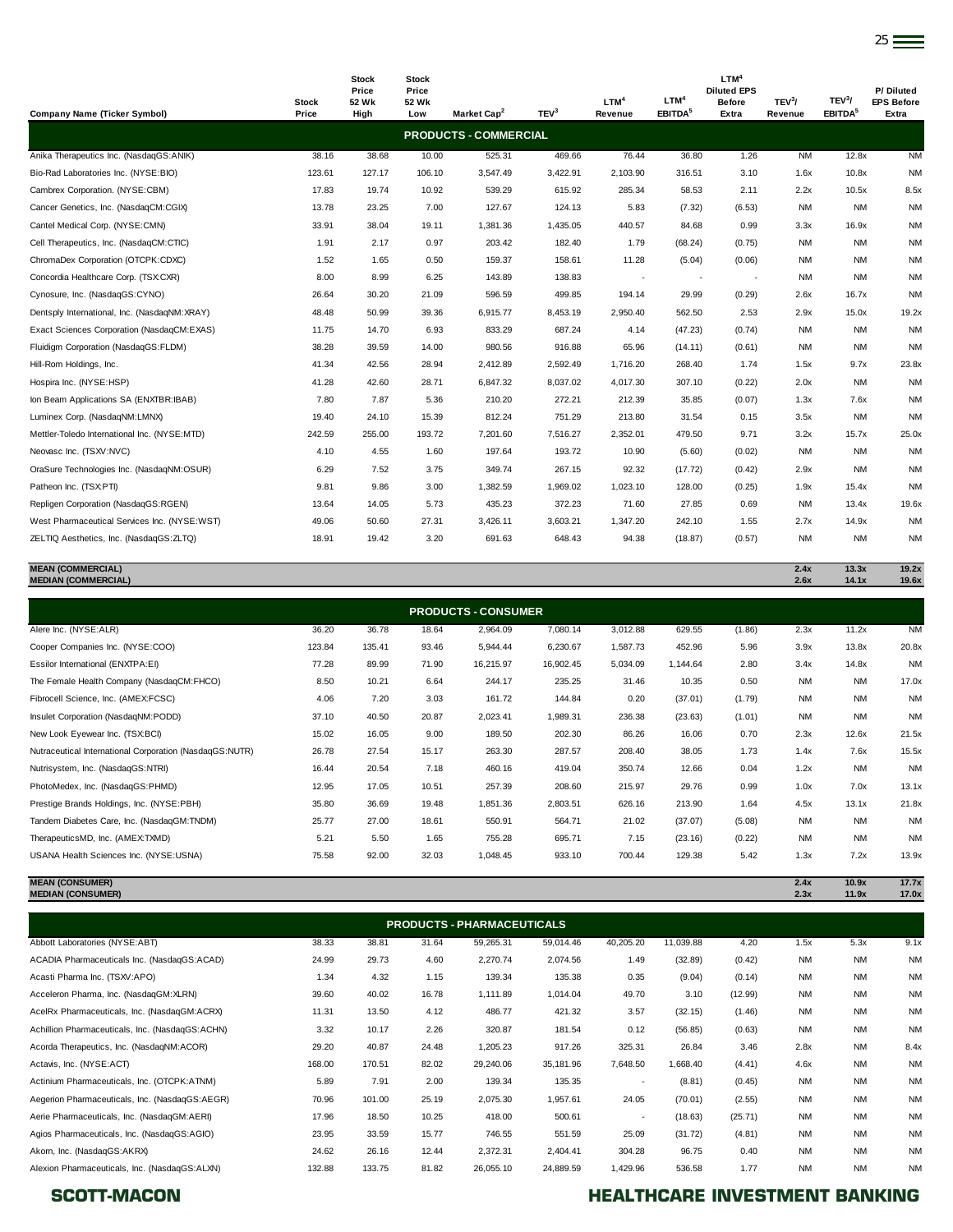| <b>Company Name (Ticker Symbol)</b>                                                                | <b>Stock</b><br>Price | <b>Stock</b><br>Price<br>52 Wk<br>High | <b>Stock</b><br>Price<br>52 Wk<br>Low | Market Cap <sup>2</sup> | TEV <sup>3</sup> | LTM <sup>4</sup><br>Revenue | LTM <sup>4</sup><br><b>EBITDA</b> <sup>5</sup> | LTM <sup>4</sup><br><b>Diluted EPS</b><br><b>Before</b><br>Extra | TEV <sup>3</sup> /<br>Revenue | TEV <sup>3</sup> /<br>EBITDA <sup>5</sup> | P/Diluted<br><b>EPS Before</b><br>Extra |
|----------------------------------------------------------------------------------------------------|-----------------------|----------------------------------------|---------------------------------------|-------------------------|------------------|-----------------------------|------------------------------------------------|------------------------------------------------------------------|-------------------------------|-------------------------------------------|-----------------------------------------|
| Allergan Inc. (NYSE:AGN)                                                                           | 111.08                | 116.45                                 | 81.33                                 | 33,008.75               | 31,963.75        | 6,247.60                    | 2,060.70                                       | 4.23                                                             | <b>NM</b>                     | 15.5x                                     | <b>NM</b>                               |
| Alnylam Pharmaceuticals, Inc. (NasdaqGS:ALNY)                                                      | 64.30                 | 67.97                                  | 18.61                                 | 4,078.55                | 3,884.77         | 44.82                       | (77.09)                                        | (2.03)                                                           | ΝM                            | <b>NM</b>                                 | ΝM                                      |
| Ampio Pharmaceuticals, Inc. (AMEX:AMPE)                                                            | 7.13                  | 10.86                                  | 3.50                                  | 297.96                  | 266.22           | 0.05                        | (20.13)                                        | (0.55)                                                           | <b>NM</b>                     | <b>NM</b>                                 | <b>NM</b>                               |
| ANI Pharmaceuticals, Inc. (NasdaqGM:ANIP)                                                          | 20.08                 | 23.00                                  | 4.80                                  | 190.36                  | 179.43           | 24.87                       | (2.76)                                         | (4.13)                                                           | NM                            | <b>NM</b>                                 | <b>NM</b>                               |
| Antares Pharma Inc. (NasdaqCM:ATRS)                                                                | 4.47                  | 5.15                                   | 3.35                                  | 570.56                  | 500.54           | 21.37                       | (19.70)                                        | (0.16)                                                           | NM                            | <b>NM</b>                                 | <b>NM</b>                               |
| Array Biopharma Inc. (NasdaqNM:ARRY)                                                               | 5.01                  | 7.10                                   | 3.66                                  | 619.68                  | 596.71           | 67.98                       | (37.27)                                        | (0.58)                                                           | ΝM                            | <b>NM</b>                                 | <b>NM</b>                               |
| Astellas Pharma, Inc. (TSE:4503)                                                                   | 6,230.00              | 6,240.00                               | 3,985.00                              | 2,811,087.74            | 2,463,186.74     | 1,085,481.00                | 212,567.00                                     | 162.00                                                           | 2.3x                          | 11.6x                                     | <b>NM</b>                               |
| AstraZeneca plc (LSE:AZN)                                                                          | 35.75                 | 36.70                                  | 28.95                                 | 44,874.96               | 46,207.85        | 26,149.00                   | 9,897.00                                       | 3.71                                                             | 1.8x                          | 4.7x                                      | 9.6x                                    |
| AV Therapeutics, Inc. (OTCBB:AVTH)                                                                 | 2.00                  | 2.00                                   | 2.00                                  | 150.60                  | 150.82           | $\overline{\phantom{a}}$    | (0.53)                                         | (0.01)                                                           | NM                            | <b>NM</b>                                 | <b>NM</b>                               |
| Avanir Pharmaceuticals (NasdaqGS:AVNR)                                                             | 3.36                  | 6.00                                   | 2.60                                  | 511.10                  | 485.20           | 75.37                       | (70.60)                                        | (0.53)                                                           | NM                            | <b>NM</b>                                 | <b>NM</b>                               |
| BIND Therapeutics, Inc. (NasdaqGS:BIND)                                                            | 15.09                 | 15.89                                  |                                       | 246.99                  | 170.95           | 9.38                        | (21.12)                                        | (12.33)                                                          | NM                            | <b>NM</b>                                 | <b>NM</b>                               |
| BioCryst Pharmaceuticals, Inc. (NasdaqGS:BCRX)                                                     | 7.60                  | 7.84                                   | 1.12                                  | 449.09                  | 436.50           | 10.87                       | (32.91)                                        | (0.67)                                                           | ΝM                            | <b>NM</b>                                 | <b>NM</b>                               |
| Bristol-Myers Squibb Co. (NYSE:BMY)                                                                | 53.15                 | 54.49                                  | 32.50                                 | 87,513.76               | 91,976.76        | 16,135.00                   | 4,403.00                                       | 1.67                                                             | NM                            | <b>NM</b>                                 | <b>NM</b>                               |
| Cempra, Inc. (NasdaqGS:CEMP)                                                                       | 12.39                 | 13.78                                  | 5.97                                  | 435.56                  | 339.68           | 5.74                        | (32.98)                                        | (1.28)                                                           | ΝM                            | <b>NM</b>                                 | <b>NM</b>                               |
| Chelsea Therapeutics International Ltd. (NasdaqCM:CHTP)                                            | 4.44                  | 4.53                                   | 0.76                                  | 343.42                  | 322.54           |                             | (13.29)                                        | (0.20)                                                           | NM                            | <b>NM</b>                                 | <b>NM</b>                               |
| Cipher Pharmaceuticals Inc. (TSX:DND)                                                              | 7.74                  | 9.59                                   | 2.39                                  | 192.93                  | 172.90           | 17.38                       | 10.28                                          | 0.37                                                             | NM                            | 16.8x                                     | 20.7x                                   |
| Clovis Oncology, Inc. (NasdaqGS:CLVS)                                                              | 60.27                 | 86.29                                  | 15.96                                 | 2,042.73                | 1,686.11         | $\overline{\phantom{a}}$    | (74.61)                                        | (2.81)                                                           | NM                            | <b>NM</b>                                 | <b>NM</b>                               |
| Corcept Therapeutics Incorporated (NasdaqCM:CORT)                                                  | 3.21                  | 3.24                                   | 1.43                                  | 320.40                  | 291.87           | 7.62                        | (41.38)                                        | (0.46)                                                           | NM                            | <b>NM</b>                                 | <b>NM</b>                               |
| Cornerstone Therapeutics Inc. (NasdaqCM:CRTX)                                                      | 9.49                  | 10.37                                  | 4.81                                  | 255.46                  | 275.47           | 167.01                      | 38.14                                          | 0.39                                                             | 1.6x                          | 7.2x                                      | 24.4x                                   |
| Cubist Pharmaceuticals Inc. (NasdaqNM:CBST)                                                        | 68.87                 | 72.64                                  | 40.44                                 | 5,100.58                | 4,992.44         | 1,000.62                    | 194.50                                         | 0.38                                                             | 5.0x                          | <b>NM</b>                                 | <b>NM</b>                               |
| Curis Inc. (NasdaqGM:CRIS)                                                                         | 2.82                  | 4.74                                   | 2.44                                  | 241.95                  | 209.32           | 15.16<br>120.19             | (9.24)                                         | (0.25)                                                           | <b>NM</b>                     | <b>NM</b><br><b>NM</b>                    | <b>NM</b>                               |
| DepoMed Inc. (NasdaqGS:DEPO)<br>Durata Therapeutics, Inc. (NasdaqGM:DRTX)                          | 10.58                 | 10.77                                  | 4.99                                  | 602.92                  | 522.35           | $\overline{\phantom{a}}$    | 5.24                                           | (0.04)                                                           | 4.3x                          |                                           | <b>NM</b>                               |
|                                                                                                    | 12.79                 | 13.21<br>1.85                          | 6.65                                  | 340.62                  | 292.74           |                             |                                                | (2.70)                                                           | ΝM                            | <b>NM</b><br><b>NM</b>                    | <b>NM</b><br><b>NM</b>                  |
| DURECT Corporation (NasdaqGM:DRRX)                                                                 | 1.73                  | 9.29                                   | 0.76                                  | 188.91<br>912.11        | 171.77<br>947.37 | 14.30                       | (20.67)                                        | (0.22)                                                           | NM                            | <b>NM</b>                                 | <b>NM</b>                               |
| Dyax Corp. (NasdaqNM:DYAX)                                                                         | 7.54<br>51.00         |                                        | 2.26                                  |                         | 55,681.39        | 53.10                       | (19.16)                                        | (0.30)                                                           | ΝM                            | 7.7x                                      |                                         |
| Eli Lilly & Co. (NYSE:LLY)                                                                         |                       | 58.41                                  | 47.53                                 | 55,775.79<br>490.00     | 390.14           | 23,261.70                   | 7,262.30                                       | 4.37                                                             | 2.4x<br><b>NM</b>             | <b>NM</b>                                 | 11.7x<br><b>NM</b>                      |
| Enanta Pharmaceuticals, Inc. (NasdaqGS:ENTA)<br>Endo Pharmaceuticals Holdings Inc. (NasdaqNM:ENDP) | 27.28<br>67.46        | 38.48<br>67.63                         | 14.31<br>25.01                        | 7,747.04                | 10,269.76        | 32.05<br>2,991.04           | 9.25<br>1,069.19                               | (0.67)<br>(5.55)                                                 | 3.4x                          | 9.6x                                      | <b>NM</b>                               |
| Forest Laboratories Inc. (NYSE:FRX)                                                                | 60.03                 | 60.29                                  | 35.14                                 | 16,172.56               | 14,494.75        | 3,209.31                    | 148.81                                         | (0.06)                                                           | 4.5x                          | <b>NM</b>                                 | <b>NM</b>                               |
| Furiex Pharmaceuticals, Inc. (NasdaqGS:FURX)                                                       | 42.01                 | 49.50                                  | 19.02                                 | 435.69                  | 458.02           | 67.08                       | (27.65)                                        | (3.20)                                                           | ΝM                            | <b>NM</b>                                 | <b>NM</b>                               |
| Glaxosmithkline plc (LSE:GSK)                                                                      | 16.12                 | 20.76                                  | 13.37                                 | 77,211.95               | 93,126.95        | 26,401.00                   | 9,281.00                                       | 0.79                                                             | 3.5x                          | 10.0x                                     | 20.4x                                   |
| Hi Tech Pharmacal Co. Inc. (NasdaqGS:HITK)                                                         | 43.39                 | 44.33                                  | 29.24                                 | 601.08                  | 492.24           | 231.91                      | 45.85                                          | 0.51                                                             | 2.1x                          | 10.7x                                     | <b>NM</b>                               |
| Horizon Pharma, Inc. (NasdaqGS:HZNP)                                                               | 7.62                  | 7.80                                   | 1.97                                  | 501.84                  | 488.77           | 54.39                       | (58.01)                                        | (1.12)                                                           | ΝM                            | <b>NM</b>                                 | <b>NM</b>                               |
| Idera Pharmaceuticals, Inc. (NasdaqCM:IDRA)                                                        | 4.63                  | 4.75                                   | 0.19                                  | 294.88                  | 267.13           | 0.05                        | (16.27)                                        | (0.61)                                                           | NM                            | <b>NM</b>                                 | <b>NM</b>                               |
| Immunogen Inc. (NasdaqGS:IMGN)                                                                     | 14.67                 | 20.25                                  | 12.55                                 | 1,252.74                | 1,077.91         | 48.66                       | (54.47)                                        | (0.70)                                                           | NM                            | <b>NM</b>                                 | <b>NM</b>                               |
| Impax Laboratories Inc. (NasdaqGS:IPXL)                                                            | 25.14                 | 25.50                                  | 14.41                                 | 1,687.53                | 1,250.89         | 551.84                      | 131.93                                         | 1.69                                                             | 2.3x                          | 9.5x                                      | 14.9x                                   |
| Infinity Pharmaceuticals, Inc. (NasdaqGS:INFI)                                                     | 13.81                 | 50.51                                  | 11.57                                 | 664.08                  | 413.78           |                             | (138.80)                                       | (3.05)                                                           | <b>NM</b>                     | <b>NM</b>                                 | <b>NM</b>                               |
| Inovio Pharmaceuticals, Inc. (AMEXINO)                                                             | 2.90                  | 3.03                                   | 0.49                                  | 604.29                  | 558.58           | 12.86                       | (16.81)                                        | (0.31)                                                           | ΝM                            | <b>NM</b>                                 | <b>NM</b>                               |
| INSYS Therapeutics, Inc. (NasdaqGM:INSY)                                                           | 38.71                 | 53.64                                  | 7.10                                  | 831.76                  | 800.41           | 64.25                       | 16.58                                          | 4.85                                                             | ΝM                            | <b>NM</b>                                 | 8.0x                                    |
| Intercept Pharmaceuticals, Inc. (NasdaqGS:ICPT)                                                    | 68.28                 | 77.53                                  | 30.38                                 | 1,320.26                | 1,163.51         | 1.62                        | (32.18)                                        | (5.08)                                                           | <b>NM</b>                     | <b>NM</b>                                 | <b>NM</b>                               |
| InterMune Inc. (NasdaqNM:ITMN)                                                                     | 14.73                 | 16.00                                  | 8.21                                  | 1,303.21                | 1,229.57         | 52.87                       | (199.09)                                       | (2.84)                                                           | <b>NM</b>                     | <b>NM</b>                                 | <b>NM</b>                               |
| Intrexon Corporation (NYSE:XON)                                                                    | 23.80                 | 31.44                                  | 17.52                                 | 2,309.77                | 2,128.51         | 23.55                       | (45.13)                                        | (0.73)                                                           | ΝM                            | <b>NM</b>                                 | <b>NM</b>                               |
| Ironwood Pharmaceuticals Inc. (NasdaqGS:IRWD)                                                      | 11.61                 | 19.67                                  | 8.95                                  | 1,418.96                | 1,355.77         | 44.83                       | (237.71)                                       | (2.35)                                                           | <b>NM</b>                     | <b>NM</b>                                 | <b>NM</b>                               |
| Jazz Pharmaceuticals, Inc. (NasdaqGS:JAZZ)                                                         | 126.56                | 128.49                                 | 50.76                                 | 7,313.90                | 7,276.58         | 820.35                      | 418.00                                         | 5.33                                                             | <b>NM</b>                     | 17.4x                                     | 23.8x                                   |
| Johnson & Johnson (NYSE:JNJ)                                                                       | 91.59                 | 95.99                                  | 70.30                                 | 258,415.55              | 248,294.55       | 70,515.00                   | 22,686.00                                      | 4.48                                                             | 3.5x                          | 10.9x                                     | 20.4x                                   |
| KaloBios Pharmaceuticals, Inc. (NasdaqGM:KBIO)                                                     | 4.42                  | 8.25                                   | 3.60                                  | 145.52                  | 100.51           | 0.06                        | (42.65)                                        | (2.62)                                                           | <b>NM</b>                     | <b>NM</b>                                 | <b>NM</b>                               |
| Karyopharm Therapeutics, Inc. (NasdaqGS:KPTI)                                                      | 22.92                 | 25.69                                  | 15.50                                 | 681.87                  | 728.63           | 0.40                        | (25.90)                                        | (4.11)                                                           | ΝM                            | <b>NM</b>                                 | <b>NM</b>                               |
| Lannett Co. Inc. (NYSE:LC)                                                                         | 33.10                 | 33.95                                  | 4.86                                  | 1,153.77                | 1,114.60         | 161.59                      | 30.77                                          | 0.15                                                             | <b>NM</b>                     | <b>NM</b>                                 | <b>NM</b>                               |
| Meda AB (OM:MEDA A)                                                                                | 81.60                 | 89.50                                  | 67.40                                 | 24,663.03               | 38,242.03        | 12,859.00                   | 3,604.00                                       | 3.05                                                             | 3.0x                          | 10.6x                                     | <b>NM</b>                               |
| Medicines Co. (NasdaqGS:MDCO)                                                                      | 38.62                 | 39.40                                  | 24.01                                 | 2,060.26                | 1,831.22         | 662.35                      | 89.90                                          | 0.60                                                             | 2.8x                          | <b>NM</b>                                 | <b>NM</b>                               |
| MEI Pharma, Inc. (NasdaqCM:MEIP)                                                                   | 8.01                  | 12.45                                  | 4.37                                  | 172.16                  | 140.65           | $\overline{\phantom{a}}$    | (13.62)                                        | (1.00)                                                           | <b>NM</b>                     | <b>NM</b>                                 | ΝM                                      |
| Merck & Co. Inc. (NYSE:MRK)                                                                        | 50.05                 | 50.42                                  | 40.83                                 | 146,242.55              | 157,305.55       | 44,450.00                   | 15,360.00                                      | 1.49                                                             | 3.5x                          | 10.2x                                     | <b>NM</b>                               |
| Merrimack Pharmaceuticals, Inc. (NasdaqGM:MACK)                                                    | 5.33                  | 7.09                                   | 2.05                                  | 545.62                  | 474.09           | 54.15                       | (114.18)                                       | (1.26)                                                           | ΝM                            | <b>NM</b>                                 | <b>NM</b>                               |
| Mylan Laboratories Inc. (NasdaqGS:MYL)                                                             | 43.40                 | 44.73                                  | 27.38                                 | 16,615.99               | 22,493.78        | 6,823.47                    | 1,864.51                                       | 1.52                                                             | 3.3x                          | 12.1x                                     | <b>NM</b>                               |
| Novartis AG (SWX:NOVN)                                                                             | 71.20                 | 74.25                                  | 58.35                                 | 173,389.37              | 183,851.35       | 58,480.00                   | 17,190.00                                      | 3.79                                                             | 3.1x                          | 10.7x                                     | 18.8x                                   |
| Novo Nordisk A/S (CPSE:NOVO B)                                                                     | 198.80                | 220.00                                 | 169.60                                | 526,253.02              | 513,441.02       | 82,836.00                   | 34,356.00                                      | 9.18                                                             | ΝM                            | 14.9x                                     | 21.6x                                   |
| NuPathe, Inc. (NasdaqGM:PATH)                                                                      | 3.27                  | 4.00                                   | 1.57                                  | 102.45                  | 100.92           | $\overline{\phantom{a}}$    | (19.50)                                        | (1.89)                                                           | <b>NM</b>                     | <b>NM</b>                                 | <b>NM</b>                               |
| Nymox Pharmaceutical Corporation (NasdaqCM:NYMX)                                                   | 6.07                  | 8.19                                   | 4.20                                  | 209.54                  | 209.69           | 3.21                        | (6.37)                                         | (0.19)                                                           | <b>NM</b>                     | <b>NM</b>                                 | <b>NM</b>                               |
| Opko Health, Inc. (NYSE:OPK)                                                                       | 8.44                  | 12.95                                  | 4.83                                  | 3,443.43                | 3,486.53         | 92.10                       | (37.82)                                        | (0.30)                                                           | <b>NM</b>                     | <b>NM</b>                                 | <b>NM</b>                               |
| Ohr Pharmaceutical, Inc. (NasdaqCM:OHRP)                                                           | 7.88                  | 8.75                                   | 4.11                                  | 157.36                  | 152.25           |                             | (4.53)                                         | (0.30)                                                           | ΝM                            | <b>NM</b>                                 | <b>NM</b>                               |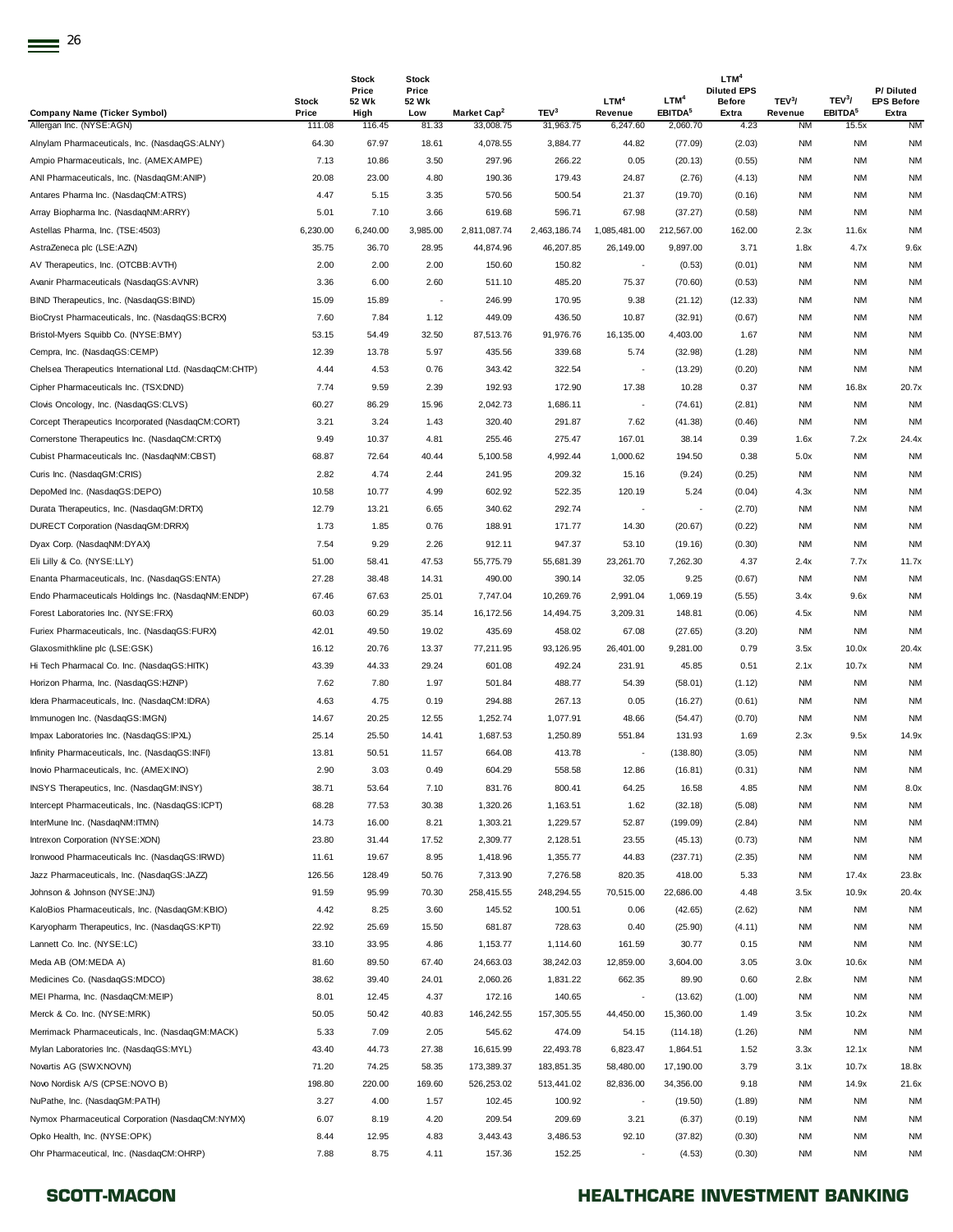|                                                                                      | <b>Stock</b>   | <b>Stock</b><br>Price<br>52 Wk | <b>Stock</b><br>Price<br>52 Wk |                                   |                            | LTM <sup>4</sup>         | LTM <sup>4</sup>               | LTM <sup>4</sup><br><b>Diluted EPS</b><br><b>Before</b> | TEV <sup>3</sup> /   | TEV <sup>3</sup> /               | P/Diluted<br><b>EPS Before</b> |
|--------------------------------------------------------------------------------------|----------------|--------------------------------|--------------------------------|-----------------------------------|----------------------------|--------------------------|--------------------------------|---------------------------------------------------------|----------------------|----------------------------------|--------------------------------|
| <b>Company Name (Ticker Symbol)</b><br>OncoMed Pharmaceuticals, Inc. (NasdaqGS:OMED) | Price<br>29.52 | High<br>32.39                  | Low<br>12.07                   | Market Cap <sup>2</sup><br>823.61 | TEV <sup>3</sup><br>694.96 | Revenue<br>25.73         | EBITDA <sup>5</sup><br>(24.43) | Extra<br>(0.94)                                         | Revenue<br><b>NM</b> | EBITDA <sup>5</sup><br><b>NM</b> | Extra<br><b>NM</b>             |
| Pacira Pharmaceuticals Inc. (NasdaqGS:PCRX)                                          | 57.49          | 58.22                          | 17.15                          | 1,928.16                          | 1,945.58                   | 62.44                    | (50.92)                        | (2.08)                                                  | <b>NM</b>            | <b>NM</b>                        | <b>NM</b>                      |
| Paladin Labs Inc. (TSX:PLB)                                                          | 118.47         | 118.99                         | 41.82                          | 2,453.51                          | 2,268.56                   | 274.78                   | 88.82                          | 2.41                                                    | <b>NM</b>            | <b>NM</b>                        | <b>NM</b>                      |
| Peregrine Pharmaceuticals, Inc. (NasdaqCM:PPHM)                                      | 1.39           | 2.78                           | 1.11                           | 222.85                            | 178.41                     | 23.34                    | (28.00)                        | (0.20)                                                  | <b>NM</b>            | <b>NM</b>                        | <b>NM</b>                      |
| Pernix Therapeutics Holdings, Inc. (NasdaqGM:PTX)                                    | 2.52           | 8.34                           | 1.68                           | 93.65                             | 99.19                      | 79.14                    | (6.53)                         | (0.62)                                                  | 1.3x                 | <b>NM</b>                        | <b>NM</b>                      |
| Perrigo Co. (NYSE:PRGO)                                                              | 153.46         | 157.47                         | 98.79                          | 20,514.38                         | 21,708.28                  | 3,703.40                 | 901.60                         | 4.74                                                    | <b>NM</b>            | <b>NM</b>                        | <b>NM</b>                      |
| Pfizer Inc. (NYSE:PFE)                                                               | 30.63          | 32.50                          | 25.33                          | 198,515.20                        | 201,971.20                 | 56,246.00                | 24,624.00                      | 1.50                                                    | 3.6x                 | 8.2x                             | 20.4x                          |
| Portola Pharmaceuticals, Inc. (NasdaqGS:PTLA)                                        | 25.75          | 30.95                          | 14.75                          | 1,022.53                          | 847.76                     | 10.43                    | (71.25)                        | (4.44)                                                  | <b>NM</b>            | <b>NM</b>                        | <b>NM</b>                      |
| POZEN Inc. (NasdaqGS:POZN)                                                           | 8.04           | 9.90                           | 4.26                           | 245.28                            | 155.58                     | 7.00                     | (19.39)                        | (0.68)                                                  | <b>NM</b>            | <b>NM</b>                        | <b>NM</b>                      |
| Progenics Pharmaceuticals, Inc. (NasdaqGS:PGNX)                                      | 5.33           | 6.47                           | 2.53                           | 324.20                            | 248.60                     | 13.78                    | (32.23)                        | (0.69)                                                  | <b>NM</b>            | <b>NM</b>                        | <b>NM</b>                      |
| Provectus Pharmaceuticals, Inc. (OTCPK:PVCT)                                         | 2.41           | 2.59                           | 0.55                           | 345.51                            | 337.26                     | $\overline{\phantom{a}}$ | (11.76)                        | (0.12)                                                  | <b>NM</b>            | <b>NM</b>                        | <b>NM</b>                      |
| Relypsa, Inc. (NasdaqGS:RLYP)                                                        | 25.00          | 30.45                          | 11.55                          | 716.63                            | 713.79                     | $\overline{\phantom{a}}$ | (41.56)                        | (2.52)                                                  | <b>NM</b>            | <b>NM</b>                        | <b>NM</b>                      |
| Rigel Pharmaceuticals, Inc. (NasdaqNM:RIGL)                                          | 2.85           | 7.61                           | 2.31                           | 249.18                            | 18.29                      | 1.40                     | (93.89)                        | (1.13)                                                  | <b>NM</b>            | <b>NM</b>                        | <b>NM</b>                      |
| Roche Holding AG (SWX:ROG)                                                           | 249.20         | 258.60                         | 188.10                         | 210,801.38                        | 226,540.38                 | 48,392.00                | 18,474.00                      | 13.11                                                   | 4.7x                 | 12.3x                            | 19.0x                          |
| Sagent Pharmaceuticals, Inc. (NasdaqGS:SGNT)                                         | 25.38          | 25.69                          | 13.39                          | 806.37                            | 669.38                     | 233.87                   | 23.94                          | 0.91                                                    | 2.9x                 | <b>NM</b>                        | <b>NM</b>                      |
| Salix Pharmaceuticals Ltd. (NasdaqNM:SLXP)                                           | 89.94          | 90.73                          | 41.52                          | 5,657.05                          | 5,712.01                   | 874.40                   | 283.43                         | 1.68                                                    | <b>NM</b>            | <b>NM</b>                        | <b>NM</b>                      |
| Sanofi-Aventis (ENXTPA:SAN)                                                          | 77.12          | 87.03                          | 65.91                          | 102,580.64                        | 113,106.64                 | 33,424.00                | 10,353.00                      | 2.35                                                    | 3.4x                 | 10.9x                            | <b>NM</b>                      |
| Sarepta Therapeutics, Inc. (NasdaqGS:SRPT)                                           | 20.37          | 55.61                          | 12.12                          | 765.55                            | 493.59                     | 18.93                    | (65.48)                        | (5.33)                                                  | <b>NM</b>            | <b>NM</b>                        | <b>NM</b>                      |
| SciClone Pharmaceuticals, Inc. (NasdaqGS:SCLN)                                       | 5.04           | 6.30                           | 4.29                           | 267.77                            | 178.68                     | 127.46                   | 13.51                          | 0.23                                                    | 1.4x                 | 13.2x                            | 22.0x                          |
| Sciele Pharma Inc. (NasdaqNM:SCRX)                                                   | 30.19          | 31.21                          | 16.89                          | 1,003.30                          | 1,226.70                   | 407.80                   | 104.70                         | 1.16                                                    | 3.0x                 | 11.7x                            | <b>NM</b>                      |
| SIGA Technologies, Inc. (NasdaqGM:SIGA)                                              | 30.19          | 31.21                          | 16.89                          | 1,003.30                          | 1,226.70                   | 407.80                   | 104.70                         | 1.16                                                    | 3.0x                 | 11.7x                            | <b>NM</b>                      |
| Sucampo Pharmaceuticals, Inc. (NasdaqNM:SCMP)                                        | 9.40           | 10.48                          | 4.55                           | 393.53                            | 396.28                     | 99.58                    | 25.48                          | 0.42                                                    | 4.0x                 | 15.6x                            | 22.2x                          |
| Sunesis Pharmaceuticals, Inc. (NasdaqCM:SNSS)                                        | 4.74           | 6.54                           | 3.92                           | 255.88                            | 230.43                     | 7.96                     | (32.23)                        | (0.61)                                                  | <b>NM</b>            | <b>NM</b>                        | <b>NM</b>                      |
| Supernus Pharmaceuticals, Inc. (NasdaqGM:SUPN)                                       | 7.54           | 9.05                           | 4.45                           | 255.18                            | 228.11                     | 2.77                     | (62.56)                        | (2.79)                                                  | <b>NM</b>            | <b>NM</b>                        | <b>NM</b>                      |
| Takeda Pharmaceutical Co. Ltd. (TSE:4502)                                            | 4,825.00       | 5,520.00                       | 3,915.00                       | 3,809,200.42                      | 3,946,274.42               | 1,598,674.00             | 326,552.00                     | 96.41                                                   | 2.5x                 | 12.1x                            | <b>NM</b>                      |
| Taro Pharmaceutical Industries Ltd. (NYSE:TARO)                                      | 98.90          | 99.97                          | 45.80                          | 4,235.79                          | 3,559.21                   | 709.34                   | 405.42                         | 6.58                                                    | <b>NM</b>            | 8.8x                             | 15.0x                          |
| Tekmira Pharmaceuticals Corporation (TSX:TKM)                                        | 8.45           | 11.62                          | 4.31                           | 160.73                            | 123.81                     | 12.05                    | (15.28)                        | 1.77                                                    | <b>NM</b>            | <b>NM</b>                        | 4.8x                           |
| TetraLogic Pharmaceuticals Corporation (NasdaqGM:TLOG)                               | 9.52           | 10.31                          | 6.91                           | 201.03                            | 198.58                     | $\overline{\phantom{a}}$ | (14.20)                        | (0.78)                                                  | <b>NM</b>            | <b>NM</b>                        | <b>NM</b>                      |
| Tetraphase Pharmaceuticals, Inc. (NasdaqGS:TTPH)                                     | 13.52          | 13.89                          | 6.62                           | 340.38                            | 284.47                     | 11.83                    | (19.80)                        | (1.08)                                                  | <b>NM</b>            | <b>NM</b>                        | <b>NM</b>                      |
| Teva Pharmaceutical Industries Limited (NYSE:TEVA)                                   | 40.08          | 41.74                          | 36.26                          | 33,867.60                         | 45,396.60                  | 20,133.00                | 5,508.00                       | 1.41                                                    | 2.3x                 | 8.2x                             | <b>NM</b>                      |
| Theravance Inc. (NasdaqNM:THRX)                                                      | 35.65          | 42.96                          | 19.71                          | 3,941.40                          | 3,722.74                   | 8.91                     | (136.64)                       | (1.53)                                                  | <b>NM</b>            | <b>NM</b>                        | <b>NM</b>                      |
| Threshold Pharmaceuticals Inc. (NasdaqCM:THLD)                                       | 4.67           | 6.11                           | 4.02                           | 276.58                            | 184.66                     | 11.30                    | (22.81)                        | 0.12                                                    | <b>NM</b>            | <b>NM</b>                        | <b>NM</b>                      |
| Valeant Pharmaceuticals International (NYSE:VRX)                                     | 124.62         | 125.71                         | 58.53                          | 41,609.37                         | 59,016.28                  | 4,692.14                 | 2,367.54                       | (3.44)                                                  | <b>NM</b>            | <b>NM</b>                        | <b>NM</b>                      |
| Vanda Pharmaceuticals, Inc. (NasdaqGM:VNDA)                                          | 12.41          | 15.65                          | 3.57                           | 411.89                            | 269.72                     | 33.02                    | (17.24)                        | (0.66)                                                  | <b>NM</b>            | <b>NM</b>                        | <b>NM</b>                      |
| ViroPharma Inc. (NasdaqNM:VPHM)                                                      | 49.85          | 49.91                          | 22.90                          | 3,288.45                          | 3,185.89                   | 430.41                   | 57.19                          | (0.97)                                                  | <b>NM</b>            | <b>NM</b>                        | <b>NM</b>                      |
| Zogenix, Inc. (NasdaqGM:ZGNX)                                                        | 3.44           | 3.50                           | 1.16                           | 462.45                            | 473.82                     | 32.59                    | (50.19)                        | (0.45)                                                  | <b>NM</b>            | <b>NM</b>                        | <b>NM</b>                      |

### **MEAN (PHARMACEUTICALS) 3.0x 11.0x 16.6x MEDIAN (PHARMACEUTICALS) 3.0x 10.8x 19.0x**

| <b>PRODUCTS - BIOTECH</b> |           |          |            |            |                          |                          |        |           |           |           |
|---------------------------|-----------|----------|------------|------------|--------------------------|--------------------------|--------|-----------|-----------|-----------|
| 52.81                     | 54.78     | 33.33    | 83,862.28  | 89,424.28  | 18,885.00                | 7,928.00                 | 2.84   | 4.7x      | 11.3x     | 18.6x     |
| 8,150.00                  | 12.350.00 | 7,590.00 | 211,900.00 | 192,042.52 | $\overline{\phantom{a}}$ | $\overline{\phantom{a}}$ |        | <b>NM</b> | <b>NM</b> | <b>NM</b> |
| 0.06                      | 0.10      | 0.05     | 161.04     | 159.44     | 0.31                     | (23.46)                  | (0.01) | <b>NM</b> | <b>NM</b> | <b>NM</b> |
| 4.70                      | 5.69      | 1.55     | 148.57     | 162.52     | 0.94                     | (33.44)                  | (1.32) | <b>NM</b> | <b>NM</b> | <b>NM</b> |
| 24.28                     | 28.42     | 15.00    | 527.75     | 314.21     | 80.29                    | (4.86)                   | (0.45) | 3.9x      | <b>NM</b> | <b>NM</b> |
| 114.08                    | 119.70    | 81.56    | 86,030.69  | 90,661.69  | 18,086.00                | 7,271.00                 | 6.30   | <b>NM</b> | 12.5x     | 18.1x     |
| 16.78                     | 17.90     | 3.00     | 683.72     | 676.96     | 12.03                    | (52.55)                  | (1.55) | <b>NM</b> | <b>NM</b> | <b>NM</b> |
| 0.50                      | 0.54      | 0.14     | 62.03      | 60.94      | ٠                        | (3.99)                   | (0.04) | <b>NM</b> | <b>NM</b> | <b>NM</b> |
| 19.10                     | 29.32     | 6.56     | 454.66     | 407.29     | ٠                        | (14.47)                  | (0.83) | <b>NM</b> | <b>NM</b> | <b>NM</b> |
| 5.85                      | 11.00     | 4.05     | 1,278.66   | 1,171.20   | 76.81                    | (13.01)                  | (0.08) | <b>NM</b> | <b>NM</b> | <b>NM</b> |
| 6.82                      | 23.00     | 2.15     | 1,266.17   | 1,048.08   | 37.28                    | (257.03)                 | (1.46) | <b>NM</b> | <b>NM</b> | <b>NM</b> |
| 10.85                     | 11.12     | 1.65     | 419.99     | 392.39     | 0.29                     | (20.01)                  | (1.30) | NM        | <b>NM</b> | <b>NM</b> |
| 2.50                      | 2.52      | 1.07     | 176.31     | 158.67     | 3.81                     | (22.27)                  | (0.45) | <b>NM</b> | <b>NM</b> | <b>NM</b> |
| 20.73                     | 22.14     | 13.87    | 1,024.13   | 1,451.49   | 447.29                   | 104.02                   | 2.20   | 3.2x      | 14.0x     | 9.4x      |
| 1.83                      | 8.94      | 1.54     | 94.91      | (13.86)    | 16.50                    | (94.19)                  | (2.29) | <b>NM</b> | 0.1x      | <b>NM</b> |
| 5.89                      | 6.09      | 3.52     | 224.06     | 204.86     | 27.23                    | (37.87)                  | (0.99) | <b>NM</b> | <b>NM</b> | <b>NM</b> |
| 279.57                    | 298.82    | 139.72   | 66,038.54  | 66,068.72  | 6,384.29                 | 2,731.03                 | 7.12   | <b>NM</b> | <b>NM</b> | <b>NM</b> |
| 2.83                      | 5.96      | 1.15     | 99.12      | 100.51     | 61.10                    | (6.95)                   | (0.26) | 1.6x      | <b>NM</b> | <b>NM</b> |
| 70.35                     | 80.67     | 49.71    | 10,004.68  | 9,703.34   | 533.55                   | (88.81)                  | (1.26) | <b>NM</b> | <b>NM</b> | <b>NM</b> |
| 4.00                      | 4.10      | 0.30     | 336.95     | 332.85     | ٠                        | (2.75)                   | (0.04) | <b>NM</b> | <b>NM</b> | <b>NM</b> |
|                           |           |          |            |            |                          |                          |        |           |           |           |

# SCOTT-MACON **SCOTT-MACON HEALTHCARE INVESTMENT BANKING**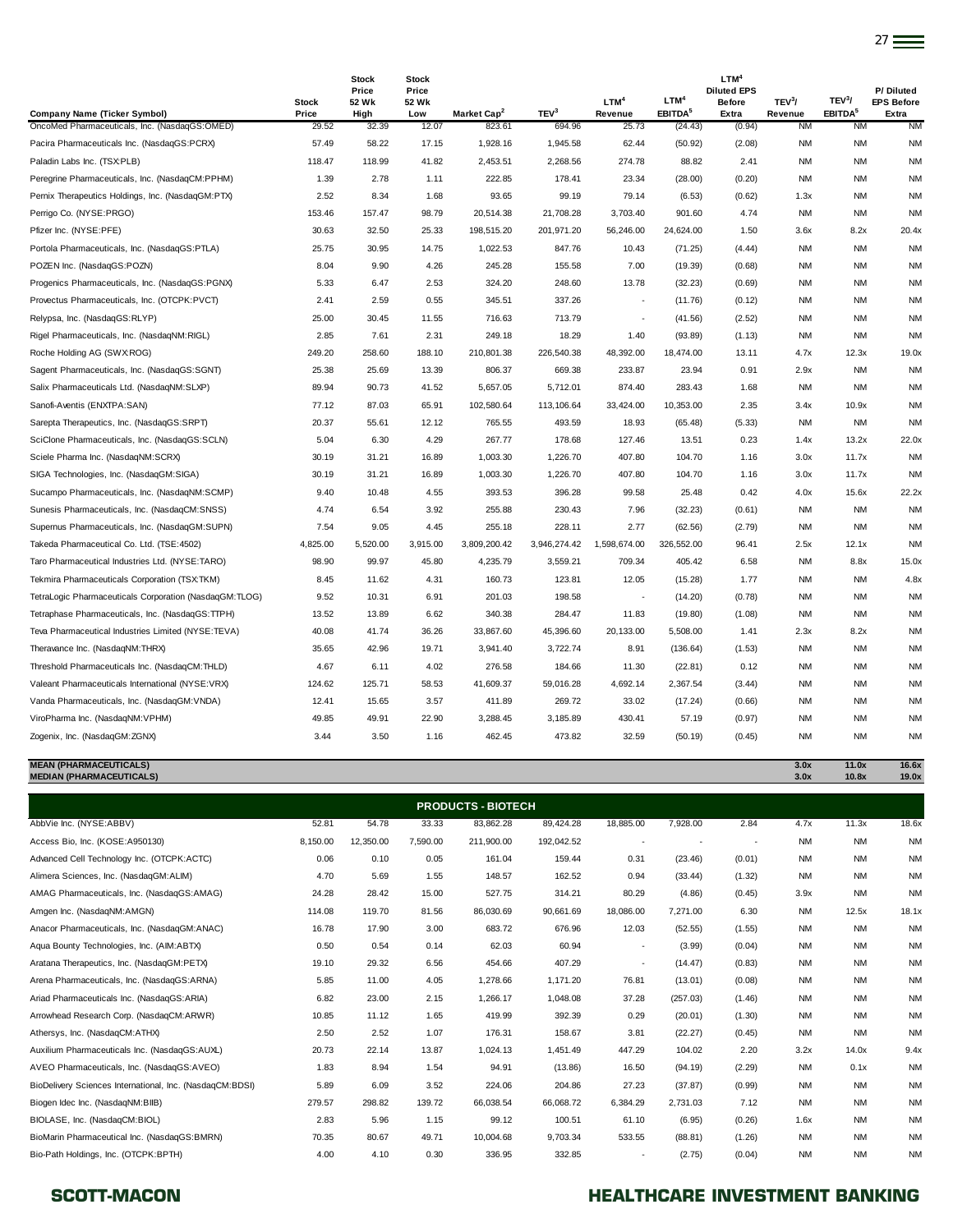|                                                                                        | <b>Stock</b>   | <b>Stock</b><br>Price<br>52 Wk | <b>Stock</b><br>Price<br>52 Wk |                                   |                            | LTM <sup>4</sup>         | LTM <sup>4</sup>            | LTM <sup>4</sup><br><b>Diluted EPS</b><br><b>Before</b> | TEV <sup>3</sup> /   | TEV <sup>3</sup> /           | P/Diluted<br><b>EPS Before</b> |
|----------------------------------------------------------------------------------------|----------------|--------------------------------|--------------------------------|-----------------------------------|----------------------------|--------------------------|-----------------------------|---------------------------------------------------------|----------------------|------------------------------|--------------------------------|
| <b>Company Name (Ticker Symbol)</b><br>BioSpecifics Technologies Corp. (NasdaqGM:BSTC) | Price<br>21.67 | High<br>23.80                  | Low<br>13.76                   | Market Cap <sup>2</sup><br>137.34 | TEV <sup>3</sup><br>126.01 | Revenue<br>13.90         | EBITDA <sup>5</sup><br>7.48 | Extra<br>0.67                                           | Revenue<br><b>NM</b> | EBITDA <sup>5</sup><br>16.8x | Extra<br><b>NM</b>             |
| BioTime, Inc. (AMEX:BTX)                                                               | 3.60           | 5.02                           | 3.15                           | 241.93                            | 247.64                     | 3.76                     | (30.62)                     | (0.58)                                                  | ΝM                   | <b>NM</b>                    | <b>NM</b>                      |
| bluebird bio, Inc. (NasdaqGS:BLUE)                                                     | 20.98          | 36.25                          | 17.03                          | 498.90                            | 282.11                     | 13.93                    | (25.08)                     | (3.16)                                                  | NM                   | <b>NM</b>                    | <b>NM</b>                      |
| Cadence Pharmaceuticals Inc. (NasdaqGS:CADX)                                           | 9.05           | 10.09                          | 4.45                           | 779.09                            | 754.02                     | 94.42                    | (35.12)                     | (0.48)                                                  | ΝM                   | <b>NM</b>                    | <b>NM</b>                      |
| Cangene Corp. (TSX:CNJ)                                                                | 3.42           | 3.44                           | 1.63                           | 228.27                            | 187.91                     | 115.45                   | 6.47                        | (0.15)                                                  | 1.6x                 | <b>NM</b>                    | <b>NM</b>                      |
| Celgene Corporation (NasdaqNM:CELG)                                                    | 168.97         | 173.80                         | 79.75                          | 69,626.64                         | 68,458.34                  | 6,185.41                 | 2,460.25                    | 3.47                                                    | NM                   | <b>NM</b>                    | ΝM                             |
| Cellceutix Corporation (OTCPK:CTIX)                                                    | 2.09           | 2.42                           | 1.40                           | 219.27                            | 216.66                     | $\overline{\phantom{a}}$ |                             | (0.04)                                                  | ΝM                   | <b>NM</b>                    | NM                             |
| Celldex Therapeutics, Inc. (NasdaqGS:CLDX)                                             | 24.21          | 38.84                          | 6.81                           | 2,133.09                          | 1,996.51                   | 7.14                     | (72.97)                     | (1.02)                                                  | NM                   | <b>NM</b>                    | <b>NM</b>                      |
|                                                                                        |                |                                |                                | 260.04                            | 203.29                     |                          |                             |                                                         |                      | <b>NM</b>                    | <b>NM</b>                      |
| Cellular Dynamics International, Inc. (NasdaqGM:ICEL)                                  | 16.50          | 24.11                          | 9.50                           |                                   |                            | 10.67                    | (22.33)                     | (1.83)                                                  | ΝM                   | <b>NM</b>                    |                                |
| ChemoCentryx, Inc. (NasdaqGS:CCXI)                                                     | 5.79           | 14.96                          | 4.57                           | 248.19                            | 124.12                     | 7.48                     | (38.78)                     | (0.99)                                                  | ΝM                   |                              | <b>NM</b>                      |
| Chimerix, Inc. (NasdaqGM:CMRX)                                                         | 15.11          | 27.00                          | 12.96                          | 399.21                            | 293.62                     | 7.07                     | (24.52)                     | (5.23)                                                  | ΝM                   | <b>NM</b>                    | <b>NM</b>                      |
| Cytokinetics, Incorporated (NasdaqCM:CYTK)                                             | 6.50           | 14.28                          | 3.94                           | 191.77                            | 110.13                     | 8.48                     | (51.34)                     | (2.01)                                                  | ΝM                   | <b>NM</b>                    | <b>NM</b>                      |
| Cytori Therapeutics, Inc. (NasdaqGM:CYTX)                                              | 2.57           | 3.93                           | 2.00                           | 172.88                            | 188.69                     | 16.06                    | (27.20)                     | (0.31)                                                  | NM                   | <b>NM</b>                    | <b>NM</b>                      |
| CytRx Corporation (NasdaqCM:CYTR)                                                      | 6.27           | 6.79                           | 1.83                           | 263.18                            | 240.15                     | 0.30                     | (22.36)                     | (0.55)                                                  | NM                   | <b>NM</b>                    | ΝM                             |
| Dendreon Corp. (NasdaqGS:DNDN)                                                         | 2.99           | 7.22                           | 2.23                           | 470.89                            | 901.83                     | 294.40                   | (193.86)                    | (1.63)                                                  | 3.1x                 | <b>NM</b>                    | ΝM                             |
| Dynavax Technologies Corporation (NasdaqCM:DVAX)                                       | 1.96           | 3.39                           | 0.98                           | 514.75                            | 438.27                     | 10.21                    | (63.39)                     | (0.41)                                                  | NM                   | <b>NM</b>                    | <b>NM</b>                      |
| Emergent BioSolutions, Inc. (NYSE:EBS)                                                 | 22.99          | 24.04                          | 13.02                          | 836.08                            | 722.50                     | 309.24                   | 63.42                       | 0.89                                                    | 2.3x                 | 11.4x                        | <b>NM</b>                      |
| Endocyte, Inc. (NasdaqGS:ECYT)                                                         | 10.68          | 19.00                          | 8.18                           | 386.01                            | 274.91                     | 62.05                    | (15.79)                     | (0.44)                                                  | 4.4x                 | <b>NM</b>                    | <b>NM</b>                      |
| Epizyme, Inc. (NasdaqGS:EPZM)                                                          | 20.80          | 45.72                          | 18.10                          | 591.12                            | 451.54                     | 41.06                    | (22.98)                     | (2.06)                                                  | ΝM                   | <b>NM</b>                    | ΝM                             |
| Esperion Therapeutics, Inc. (NasdaqGM:ESPR)                                            | 13.74          | 20.10                          | 10.90                          | 211.01                            | 139.11                     | $\overline{\phantom{a}}$ | (15.09)                     | (2.54)                                                  | NM                   | <b>NM</b>                    | <b>NM</b>                      |
| Exelixis Inc. (NasdaqNM:EXEL)                                                          | 6.13           | 6.20                           | 4.32                           | 1,129.17                          | 1,191.54                   | 34.81                    | (170.83)                    | (1.23)                                                  | ΝM                   | <b>NM</b>                    | <b>NM</b>                      |
| Fate Therapeutics, Inc. (NasdaqGM:FATE)                                                | 6.28           | 9.19                           | 4.30                           | 127.86                            | 191.01                     | 1.61                     | (16.22)                     | (2.56)                                                  | ΝM                   | <b>NM</b>                    | <b>NM</b>                      |
| Five Prime Therapeutics, Inc. (NasdaqGS:FPRX)                                          | 16.79          | 17.75                          | 8.02                           | 282.64                            | 196.01                     | 12.93                    | (27.25)                     | (2.49)                                                  | ΝM                   | <b>NM</b>                    | <b>NM</b>                      |
| Galectin Therapeutics, Inc. (NasdaqCM:GALT)                                            | 8.08           | 13.21                          | 1.96                           | 147.96                            | 145.75                     | $\overline{\phantom{a}}$ | (11.67)                     | (1.32)                                                  | NM                   | <b>NM</b>                    | <b>NM</b>                      |
| Galena Biopharma, Inc. (NasdaqCM:GALE)                                                 | 4.96           | 5.30                           | 1.55                           | 521.98                            | 477.58                     | 1.17                     | (26.90)                     | (0.39)                                                  | ΝM                   | <b>NM</b>                    | <b>NM</b>                      |
| Geron Corporation (NasdaqGS:GERN)                                                      | 4.74           | 7.79                           | 0.98                           | 611.30                            | 545.10                     | 1.75                     | (43.90)                     | (0.35)                                                  | ΝM                   | <b>NM</b>                    | <b>NM</b>                      |
| Gilead Sciences Inc. (NasdaqNM:GILD)                                                   | 75.10          | 76.11                          | 36.94                          | 115, 154.51                       | 120,686.29                 | 10,670.15                | 4,599.42                    | 1.82                                                    | ΝM                   | <b>NM</b>                    | <b>NM</b>                      |
| GTX Inc. (NasdaqGM:GTXI)                                                               | 1.65           | 7.24                           | 1.31                           | 104.26                            | 83.30                      | $\overline{\phantom{a}}$ | (46.84)                     | (0.71)                                                  | NM                   | <b>NM</b>                    | <b>NM</b>                      |
| Halozyme Therapeutics, Inc. (NasdaqGS:HALO)                                            | 14.99          | 16.36                          | 5.03                           | 1,683.78                          | 1,650.77                   | 64.09                    | (62.34)                     | (0.59)                                                  | NM                   | <b>NM</b>                    | ΝM                             |
| Hyperion Therapeutics, Inc. (NasdaqGS:HPTX)                                            | 20.22          | 29.50                          | 10.84                          | 406.54                            | 307.51                     | 23.58                    | (20.68)                     | 0.41                                                    | ΝM                   | <b>NM</b>                    | ΝM                             |
| Idenix Pharmaceuticals Inc. (NasdaqGS:IDIX)                                            | 5.98           | 7.45                           | 2.93                           | 801.33                            | 652.49                     | 1.31                     | (113.17)                    | (0.87)                                                  | NM                   | <b>NM</b>                    | <b>NM</b>                      |
| Immunomedics Inc. (NasdaqGM:IMMU)                                                      | 4.60           | 7.35                           | 2.11                           | 382.42                            | 347.28                     | 9.41                     | (27.44)                     | (0.12)                                                  | NM                   | <b>NM</b>                    | <b>NM</b>                      |
| Incyte Corporation (NasdaqNM:INCY)                                                     | 50.63          | 52.47                          | 16.58                          | 8,157.51                          | 8,053.47                   | 371.72                   | 58.41                       | (0.15)                                                  | ΝM                   | <b>NM</b>                    | <b>NM</b>                      |
| Insmed Incorporated (NasdaqCM:INSM)                                                    | 17.00          | 17.60                          | 5.56                           | 664.87                            | 556.52                     |                          | (63.24)                     | (1.68)                                                  | ΝM                   | <b>NM</b>                    | ΝM                             |
| Intra-Cellular Therapies, Inc. (OTCPK:ITCI)                                            | 20.00          | 20.00                          | 10.00                          | 442.70                            | 396.63                     | 2.58                     | (19.18)                     | (1.69)                                                  | NM                   | <b>NM</b>                    | <b>NM</b>                      |
| ISIS Pharmaceuticals Inc. (NasdaqNM:ISIS)                                              | 39.84          | 42.69                          | 10.36                          | 4,624.39                          | 4,117.49                   | 124.91                   | (47.06)                     | (0.37)                                                  | ΝM                   | <b>NM</b>                    | ΝM                             |
| Keryx Biopharmaceuticals Inc. (NasdaqCM:KERX)                                          | 12.95          | 14.87                          | 2.57                           | 1,065.99                          | 998.25                     | 7.00                     | (35.98)                     | (0.46)                                                  | NM                   | <b>NM</b>                    | <b>NM</b>                      |
| Kindred Biosciences, Inc. (NasdaqCM:KIN)                                               | 11.17          | 14.07                          | 8.75                           | 180.65                            | 169.66                     |                          |                             | (0.18)                                                  | ΝM                   | <b>NM</b>                    | ΝM                             |
| Kythera Biopharmaceuticals, Inc. (NasdaqGS:KYTH)                                       | 37.35          | 47.85                          | 14.07                          | 799.33                            | 758.10                     | $\overline{\phantom{a}}$ | (53.89)                     | (3.16)                                                  | ΝM                   | <b>NM</b>                    | <b>NM</b>                      |
| Lexicon Pharmaceuticals, Inc. (NasdaqGS:LXRX)                                          | 1.80           | 3.18                           | 1.70                           | 923.82                            | 795.32                     | 1.03                     | (103.90)                    | (0.22)                                                  | NM                   | <b>NM</b>                    | <b>NM</b>                      |
| Life Technologies Corporation (NasdaqGS:LIFE)                                          | 75.80          | 75.82                          | 49.87                          | 13,100.36                         | 14,818.13                  | 3,842.31                 | 1,199.92                    | 2.72                                                    | 3.9x                 | 12.3x                        | <b>NM</b>                      |
| Ligand Pharmaceuticals Incorporated (NasdaqGM:LGND)                                    | 52.60          | 58.48                          | 19.03                          | 1,073.58                          | 1,082.68                   | 47.87                    | 16.42                       | 0.47                                                    | NM                   | <b>NM</b>                    | <b>NM</b>                      |
| Lion Biotechnologies, Inc. (OTCPK:LBIO)                                                | 10.50          | 20.00                          | 1.01                           | 204.24                            | 204.10                     | $\overline{\phantom{a}}$ | (6.16)                      | (1.90)                                                  | ΝM                   | <b>NM</b>                    | ΝM                             |
| MacroGenics, Inc. (NasdaqGS:MGNX)                                                      | 27.43          | 30.25                          | 21.50                          | 686.30                            | 656.36                     | 52.93                    | 2.39                        | 0.39                                                    | NM                   | <b>NM</b>                    | <b>NM</b>                      |
| MannKind Corp. (NasdaqGM:MNKD)                                                         | 5.20           | 8.70                           | 2.32                           | 1,858.03                          | 2,169.91                   |                          | (146.49)                    | (0.70)                                                  | NM                   | <b>NM</b>                    | ΝM                             |
| Medivation, Inc. (NasdaqGS:MDVN)                                                       | 63.82          | 67.37                          | 41.89                          | 4,815.54                          | 4,777.75                   | 213.49                   | (53.89)                     | (1.03)                                                  | NM                   | <b>NM</b>                    | <b>NM</b>                      |
| MiMedx Group, Inc. (NasdaqCM:MDXG)                                                     | 8.74           | 8.80                           | 1.81                           | 904.27                            | 898.20                     | 51.70                    | (0.37)                      | (0.05)                                                  | ΝM                   | <b>NM</b>                    | <b>NM</b>                      |
| Momenta Pharmaceuticals Inc. (NasdaqGS:MNTA)                                           | 17.68          | 18.22                          | 11.22                          | 924.63                            | 648.73                     | 35.44                    | (90.01)                     | (1.89)                                                  | NM                   | <b>NM</b>                    | <b>NM</b>                      |
| Myriad Genetics Inc. (NasdaqNM:MYGN)                                                   | 20.98          | 38.27                          | 20.02                          | 1,568.32                          | 1,211.30                   | 682.20                   | 272.86                      | 2.09                                                    | 1.8x                 | 4.4x                         | 10.0x                          |
| NanoViricides, Inc. (AMEX:NNVC)                                                        | 4.80           | 7.59                           | 1.12                           | 240.14                            | 224.54                     | $\overline{\phantom{a}}$ | (6.67)                      | (0.28)                                                  | NM                   | <b>NM</b>                    | <b>NM</b>                      |
| Navidea Biopharmaceuticals, Inc (AMEX:NAVB)                                            | 2.07           | 3.59                           | 1.11                           | 276.81                            | 259.95                     | 0.60                     | (32.03)                     | (0.32)                                                  | ΝM                   | <b>NM</b>                    | ΝM                             |
| Nektar Therapeutics (NasdaqNM:NKTR)                                                    | 11.35          | 14.47                          | 7.43                           | 1,317.91                          | 1,268.36                   | 138.92                   | (113.04)                    |                                                         | NM                   | <b>NM</b>                    | ΝM                             |
|                                                                                        | 6.82           |                                |                                | 185.11                            |                            |                          |                             | (1.45)                                                  |                      | <b>NM</b>                    |                                |
| Neostem, Inc. (NasdaqCM:NBS)                                                           |                | 9.89                           | 5.00                           |                                   | 171.64                     | 13.34                    | (32.67)                     | (2.19)                                                  | ΝM                   |                              | ΝM                             |
| Neuralstem, Inc. (AMEX:CUR)                                                            | 2.91           | 3.04                           | 1.00                           | 223.09                            | 214.34                     | 0.11                     | (12.26)                     | (0.27)                                                  | ΝM                   | <b>NM</b>                    | <b>NM</b>                      |
| Neurocrine Biosciences Inc. (NasdaqNM:NBIX)                                            | 9.34           | 16.74                          | 7.56                           | 628.98                            | 472.07                     | 24.14                    | (27.92)                     | (0.39)                                                  | ΝM                   | <b>NM</b>                    | ΝM                             |
| NewLink Genetics Corporation (NasdaqGM:NLNK)                                           | 22.01          | 23.76                          | 11.19                          | 565.79                            | 515.09                     | 1.10                     | (28.67)                     | (1.23)                                                  | NM                   | <b>NM</b>                    | <b>NM</b>                      |
| Northwest Biotherapeutics, Inc. (NasdaqCM:NWBO)                                        | 3.77           | 6.89                           | 3.00                           | 166.40                            | 165.14                     | 1.13                     | (56.37)                     | (2.94)                                                  | NM                   | <b>NM</b>                    | <b>NM</b>                      |
| Novavax, Inc. (NasdaqGS:NVAX)                                                          | 5.12           | 5.45                           | 1.68                           | 1,067.40                          | 923.58                     | 16.73                    | (44.29)                     | (0.30)                                                  | ΝM                   | <b>NM</b>                    | ΝM                             |
| NPS Pharmaceuticals Inc. (NasdaqNM:NPSP)                                               | 30.36          | 35.72                          | 7.35                           | 3,099.79                          | 3,077.79                   | 128.33                   | (17.95)                     | (0.36)                                                  | NM                   | <b>NM</b>                    | ΝM                             |
| Ocera Therapeutics, Inc. (NasdaqGM:OCRX)                                               | 12.99          | 17.50                          | 2.00                           | 198.07                            | 176.38                     | 0.20                     | (8.05)                      | (1.45)                                                  | ΝM                   | <b>NM</b>                    | NM                             |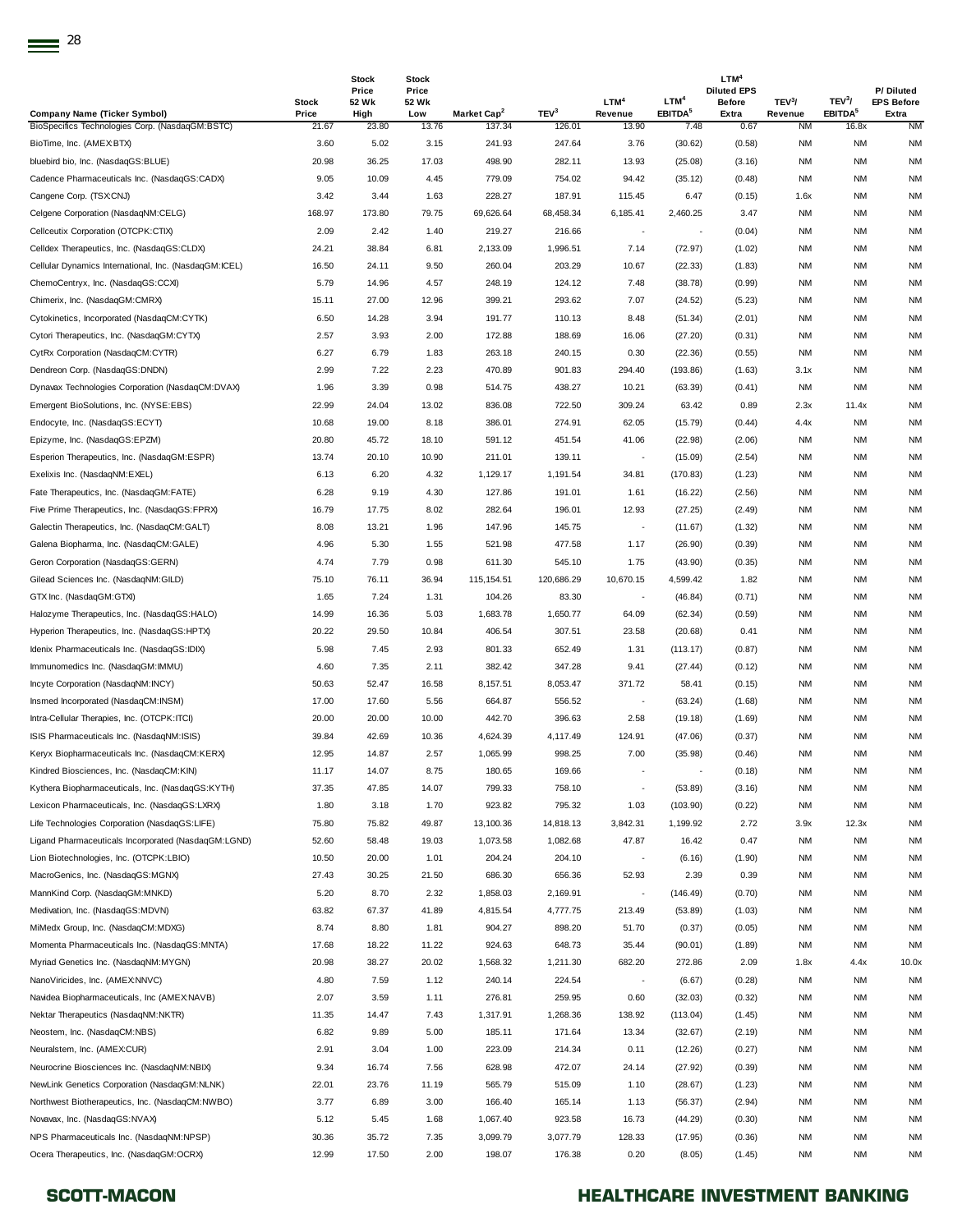|                                                                           | <b>Stock</b>   | Stock<br>Price<br>52 Wk | <b>Stock</b><br>Price<br>52 Wk |                                   |                            | LTM <sup>4</sup>         | LTM <sup>4</sup>               | LTM <sup>4</sup><br><b>Diluted EPS</b><br><b>Before</b> | TEV <sup>3</sup> /   | TEV <sup>3</sup> /               | P/Diluted<br><b>EPS Before</b> |
|---------------------------------------------------------------------------|----------------|-------------------------|--------------------------------|-----------------------------------|----------------------------|--------------------------|--------------------------------|---------------------------------------------------------|----------------------|----------------------------------|--------------------------------|
| <b>Company Name (Ticker Symbol)</b><br>Omeros Corporation (NasdaqGM:OMER) | Price<br>11.29 | High<br>13.76           | Low<br>3.65                    | Market Cap <sup>2</sup><br>342.31 | TEV <sup>3</sup><br>353.71 | Revenue<br>3.01          | EBITDA <sup>5</sup><br>(47.79) | Extra<br>(1.66)                                         | Revenue<br><b>NM</b> | EBITDA <sup>5</sup><br><b>NM</b> | Extra<br><b>NM</b>             |
| Oncolytics Biotech Inc. (TSX:ONC)                                         | 1.66           | 4.94                    | 1.54                           | 140.70                            | 109.23                     | $\overline{\phantom{a}}$ | (26.44)                        | (0.32)                                                  | ΝM                   | NM                               | <b>NM</b>                      |
| Onconova Therapeutics, Inc. (NasdaqGS:ONTX)                               | 11.48          | 31.13                   | 11.31                          | 245.80                            | 129.20                     | 5.79                     | (57.56)                        | (10.64)                                                 | NM                   | NM                               | <b>NM</b>                      |
| Ophthotech Corporation (NasdaqGS:OPHT)                                    | 32.35          | 36.60                   | 22.61                          | 1,014.92                          | 820.50                     | $\overline{\phantom{a}}$ | (30.51)                        | (1.56)                                                  | NM                   | <b>NM</b>                        | <b>NM</b>                      |
| Orexigen Therapeutics, Inc. (NasdaqGS:OREX)                               | 5.63           | 7.84                    | 4.60                           | 570.74                            | 487.92                     | 3.43                     | (88.56)                        | (0.98)                                                  | NM                   | NM                               | <b>NM</b>                      |
| Osiris Therapeutics, Inc. (NasdaqGM:OSIR)                                 | 16.08          | 27.40                   | 6.55                           | 544.24                            | 516.15                     | 23.12                    | (8.53)                         | (0.28)                                                  | NM                   | NM                               | <b>NM</b>                      |
| Pain Therapeutics Inc. (NasdaqGS:PTIE)                                    | 4.86           | 5.57                    | 2.15                           | 220.83                            | 169.80                     | 8.34                     | (3.29)                         | (0.08)                                                  | <b>NM</b>            | NM                               | <b>NM</b>                      |
| PDL BioPharma, Inc. (NasdaqGS:PDLI)                                       | 8.44           | 10.21                   | 6.50                           | 1,182.01                          | 1,173.63                   | 418.82                   | 390.05                         | 1.69                                                    | 2.8x                 | 3.0x                             | 5.0x                           |
| Pharmacyclics Inc. (NasdaqGS:PCYC)                                        | 105.78         | 143.34                  | 59.45                          | 7,797.26                          | 7,237.16                   | 194.58                   | 55.60                          | 0.59                                                    | <b>NM</b>            | NM                               | <b>NM</b>                      |
| ProMetic Life Sciences Inc. (TSX:PLI)                                     | 0.93           | 1.14                    | 0.26                           | 485.11                            | 485.25                     | 23.89                    | (3.80)                         | (0.02)                                                  | <b>NM</b>            | NM                               | <b>NM</b>                      |
| Protalex Inc. (OTCPK:PRTX)                                                | 8.60           | 10.00                   | 0.75                           | 243.35                            | 251.48                     |                          | (6.66)                         | (0.30)                                                  | NM                   | <b>NM</b>                        | <b>NM</b>                      |
| PTC Therapeutics, Inc. (NasdaqGS:PTCT)                                    | 16.97          | 24.38                   | 13.04                          | 403.94                            | 246.80                     | 36.93                    | (30.87)                        | 4.02                                                    | NM                   | NM                               | 4.2x                           |
| Puma Biotechnology, Inc. (NYSE:PBYI)                                      | 103.53         | 112.46                  | 18.47                          | 2,970.17                          | 2,874.53                   | $\overline{\phantom{a}}$ | (60.42)                        | (2.15)                                                  | <b>NM</b>            | NM                               | <b>NM</b>                      |
| QLT Inc. (NasdaqGS:QLTI)                                                  | 5.57           | 9.10                    | 3.69                           | 284.53                            | 170.44                     | $\sim$                   | (26.98)                        | (0.55)                                                  | NM                   | NM                               | <b>NM</b>                      |
| Questcor Pharmaceuticals, Inc. (NasdaqGS:QCOR)                            | 54.45          | 74.76                   | 24.75                          | 3,144.74                          | 2,955.30                   | 716.58                   | 406.27                         | 4.35                                                    | 4.1x                 | 7.3x                             | 12.5x                          |
| Raptor Pharmaceuticals Corp. (NasdaqGM:RPTP)                              | 13.02          | 15.29                   | 4.71                           | 798.02                            | 759.75                     | 6.62                     | (55.74)                        | (1.25)                                                  | ΝM                   | NM                               | <b>NM</b>                      |
| Receptos, Inc. (NasdaqGS:RCPT)                                            | 28.99          | 35.26                   | 13.00                          | 531.97                            | 456.05                     | 7.71                     | (36.85)                        | (5.07)                                                  | ΝM                   | NM                               | <b>NM</b>                      |
| Regeneron Pharmaceuticals Inc. (NasdaqNM:REGN)                            | 275.24         | 319.83                  | 154.16                         | 26,767.75                         | 26,804.60                  | 1,908.94                 | 733.32                         | 7.02                                                    | NM                   | <b>NM</b>                        | <b>NM</b>                      |
| Regulus Therapeutics Inc. (NasdaqGM:RGLS)                                 | 7.39           | 12.89                   | 4.67                           | 308.73                            | 198.75                     | 17.35                    | (16.17)                        | (0.66)                                                  | NM                   | <b>NM</b>                        | <b>NM</b>                      |
| Repros Therapeutics Inc. (NasdaqCM:RPRX)                                  | 18.30          | 29.79                   | 8.42                           | 421.08                            | 339.26                     | $\sim$                   | (28.39)                        | (1.48)                                                  | NM                   | NM                               | <b>NM</b>                      |
| Resverlogix Corp. (TSX:RVX)                                               | 0.49           | 3.83                    | 0.15                           | 39.51                             | 119.88                     |                          | (26.44)                        | 0.19                                                    | NM                   | <b>NM</b>                        | 2.6x                           |
| Retrophin, Inc. (NasdaqGM:RTRX)                                           | 7.00           | 9.99                    | 3.00                           | 128.67                            | 112.31                     | $\blacksquare$           | (25.79)                        | (3.11)                                                  | <b>NM</b>            | NM                               | <b>NM</b>                      |
| Rockwell Medical, Inc. (NasdaqGM:RMTI)                                    | 10.44          | 15.85                   | 3.16                           | 417.58                            | 406.36                     | 51.41                    | (52.20)                        | (1.92)                                                  | NM                   | NM                               | <b>NM</b>                      |
| RTI Biologics, Inc. (NasdaqNM:RTIX)                                       | 3.54           | 5.11                    | 2.77                           | 199.61                            | 301.27                     | 182.08                   | 13.42                          | (0.15)                                                  | 1.7x                 | NM                               | <b>NM</b>                      |
| Sangamo Biosciences Inc. (NasdaqGS:SGMO)                                  | 13.89          | 14.60                   | 6.03                           | 858.36                            | 738.14                     | 26.20                    | (21.30)                        | (0.41)                                                  | NM                   | <b>NM</b>                        | <b>NM</b>                      |
| Sarepta Therapeutics, Inc. (NasdaqGS:SRPT)                                | 20.37          | 55.61                   | 12.12                          | 765.55                            | 493.59                     | 18.93                    | (65.48)                        | (5.33)                                                  | <b>NM</b>            | NM                               | <b>NM</b>                      |
| Savient Pharmaceuticals, Inc. (OTCPK:SVNT.Q)                              | 0.02           | 1.27                    | 0.01                           | 1.22                              | 202.32                     | 22.87                    | (78.25)                        | (1.37)                                                  | NM                   | <b>NM</b>                        | <b>NM</b>                      |
| Seattle Genetics Inc. (NasdaqGS:SGEN)                                     | 39.89          | 49.23                   | 23.31                          | 4,885.77                          | 4,511.92                   | 265.77                   | (50.23)                        | (0.48)                                                  | <b>NM</b>            | NM                               | <b>NM</b>                      |
| Sequenom Inc. (NasdaqGS:SQNM)                                             | 2.34           | 5.36                    | 1.65                           | 270.78                            | 335.21                     | 150.97                   | (90.78)                        | (1.05)                                                  | 2.2x                 | NM                               | <b>NM</b>                      |
| Sorrento Therapeutics, Inc. (NasdaqCM:SRNE)                               | 8.10           | 22.50                   | 2.50                           | 186.38                            | 184.74                     | 0.48                     | (10.36)                        | (0.95)                                                  | <b>NM</b>            | ΝM                               | <b>NM</b>                      |
| Spectrum Pharmaceuticals, Inc. (NasdaqGS:SPPI)                            | 8.85           | 13.15                   | 6.92                           | 560.28                            | 510.11                     | 184.44                   | 12.76                          | (0.26)                                                  | 2.8x                 | NM                               | <b>NM</b>                      |
| Stellar Biotechnologies, Inc. (TSXV:KLH)                                  | 1.88           | 2.15                    | 0.28                           | 142.63                            | 134.33                     | 0.55                     | (3.55)                         | (0.29)                                                  | ΝM                   | NM                               | <b>NM</b>                      |
| Stemline Therapeutics, Inc. (NasdaqCM:STML)                               | 19.60          | 47.25                   | 10.33                          | 252.96                            | 165.29                     |                          |                                | (2.23)                                                  | ΝM                   | <b>NM</b>                        | <b>NM</b>                      |
| Synageva BioPharma Corp. (NasdaqGS:GEVA)                                  | 64.72          | 70.50                   | 38.58                          | 1,989.37                          | 1,553.90                   | 14.78                    | (73.75)                        | (3.02)                                                  | NM                   | NM                               | <b>NM</b>                      |
| Synergy Pharmaceuticals, Inc. (NasdaqGS:SGYP)                             | 5.63           | 7.44                    | 3.83                           | 507.72                            | 425.62                     | $\overline{\phantom{a}}$ | (53.46)                        | (0.68)                                                  | ΝM                   | NM                               | <b>NM</b>                      |
| Synta Pharmaceuticals Corp. (NasdaqGM:SNTA)                               | 5.24           | 11.88                   | 3.70                           | 361.88                            | 332.00                     | $\overline{\phantom{a}}$ | (81.33)                        | (1.25)                                                  | NM                   | NM                               | ΝM                             |
| Techne Corp. (NasdaqNM:TECH)                                              | 94.67          | 94.78                   | 62.55                          | 3,490.10                          | 3,305.41                   | 321.22                   | 176.47                         | 3.09                                                    | <b>NM</b>            | 18.7x                            | <b>NM</b>                      |
| Tesaro, Inc. (NasdaqGS:TSRO)                                              | 28.24          | 51.95                   | 16.52                          | 924.46                            | 768.02                     |                          | (84.74)                        | (2.91)                                                  | ΝM                   | ΝM                               | <b>NM</b>                      |
| Transition Therapeutics Inc. (TSX:TTH)                                    | 6.03           | 6.77                    | 1.95                           | 178.61                            | 141.35                     | 7.12                     | (2.75)                         | (0.37)                                                  | <b>NM</b>            | ΝM                               | <b>NM</b>                      |
| United Therapeutics Corp. (NasdaqNM:UTHR)                                 | 113.08         | 116.65                  | 51.38                          | 5,679.67                          | 5,246.09                   | 1,069.78                 | 478.39                         | 5.50                                                    | 4.9x                 | 11.0x                            | 20.5x                          |
| Vaccinogen, Inc. (OTCPK:VGEN)                                             | 7.91           | 7.91                    | 4.55                           | 248.61                            | 253.58                     |                          | (11.32)                        | (0.66)                                                  | <b>NM</b>            | NM                               | <b>NM</b>                      |
| Veracyte, Inc. (NasdaqGM:VCYT)                                            | 14.50          | 14.80                   | 10.88                          | 305.01                            | 373.72                     | 19.50                    | (21.68)                        | (1.98)                                                  | <b>NM</b>            | NM                               | <b>NM</b>                      |
| Verastem, Inc. (NasdaqGM:VSTM)                                            | 11.40          | 18.82                   | 8.27                           | 292.39                            | 192.46                     | $\overline{\phantom{a}}$ | (37.75)                        | (1.76)                                                  | NM                   | NM                               | <b>NM</b>                      |
| Vertex Pharmaceuticals Inc. (NasdaqNM:VRTX)                               | 74.30          | 89.96                   | 42.72                          | 17,368.15                         | 16,613.67                  | 1,194.81                 | (237.70)                       | (2.56)                                                  | NM                   | NM                               | <b>NM</b>                      |
| Vical Inc. (NasdaqGS:VICL)                                                | 1.18           | 4.51                    | 1.01                           | 102.40                            | 46.55                      | 6.89                     | (31.78)                        | (0.42)                                                  | NM                   | NM                               | <b>NM</b>                      |
| VIVUS Inc. (NasdaqGS:VVUS)                                                | 9.08           | 15.62                   | 8.00                           | 923.48                            | 786.67                     | 39.00                    | (176.72)                       | (2.12)                                                  | NM                   | NM                               | <b>NM</b>                      |
| Xencor, Inc. (NasdaqGM:XNCR)                                              | 9.14           | 10.90                   | $\overline{\phantom{a}}$       | 268.93                            | 338.92                     | 10.85                    | (8.40)                         | (0.38)                                                  | NM                   | NM                               | ΝM                             |
| Xenoport, Inc. (NasdaqGS:XNPT)                                            | 5.75           | 9.31                    | 4.24                           | 274.48                            | 200.18                     | 5.56                     | (80.91)                        | (1.36)                                                  | NM                   | NM                               | <b>NM</b>                      |
| XOMA Corporation (NasdaqGM:XOMA)                                          | 6.73           | 7.45                    | 2.43                           | 687.81                            | 654.85                     | 30.31                    | (51.91)                        | (0.84)                                                  | <b>NM</b>            | NM                               | <b>NM</b>                      |
| ZIOPHARM Oncology, Inc. (NasdaqCM:ZIOP)                                   | 4.34           | 5.95                    | 1.49                           | 361.31                            | 337.68                     | 0.80                     | (90.36)                        | (0.95)                                                  | <b>NM</b>            | NM                               | <b>NM</b>                      |
| <b>MEAN (BIOTECH)</b><br><b>MEDIAN (BIOTECH)</b>                          |                |                         |                                |                                   |                            |                          |                                |                                                         | 3.1x<br>2.9x         | 10.2x<br>11.3x                   | 11.2x<br>10.0x                 |

| <b>PRODUCTS - DISTRIBUTION</b>           |        |        |       |           |           |            |          |        |      |           |           |
|------------------------------------------|--------|--------|-------|-----------|-----------|------------|----------|--------|------|-----------|-----------|
| AmerisourceBergen Corporation (NYSE:ABC) | 70.31  | 71.38  | 43.01 | 16,173.56 | 16.339.16 | 87.959.17  | 1.155.61 | 2.10   | 0.2x | 14.1x     | <b>NM</b> |
| Cardinal Health, Inc. (NYSE:CAH)         | 66.81  | 67.75  | 41.06 | 22.814.08 | 23.944.08 | 99.727.00  | 2.514.00 | 1.17   | 0.2x | 9.5x      | <b>NM</b> |
| CVS Caremark Corporation (NYSE:CVS)      | 71.57  | 71.99  | 49.00 | 86,170.28 | 94.762.28 | 125.373.00 | 9.927.00 | 3.59   | 0.8x | 9.5x      | 19.9x     |
| ERBA Diagnostics, Inc. (AMEXERB)         | 2.73   | 3.10   | 0.62  | 119.19    | 117.76    | 27.51      | 0.16     | (0.02) | 4.3x | <b>NM</b> | <b>NM</b> |
| Fonar Corp. (NasdaqCM:FONR)              | 21.21  | 22.34  | 4.42  | 130.17    | 159.30    | 61.09      | 12.34    | 1.49   | 2.6x | 12.9x     | 14.3x     |
| Henry Schein, Inc. (NasdaqNM:HSIC)       | 114.26 | 116.07 | 81.59 | 9.809.68  | 10.624.70 | 9.442.72   | 800.93   | 4.75   | 1.1x | 13.3x     | 24.0x     |

### SCOTT-MACON **SCOTT-MACON HEALTHCARE INVESTMENT BANKING**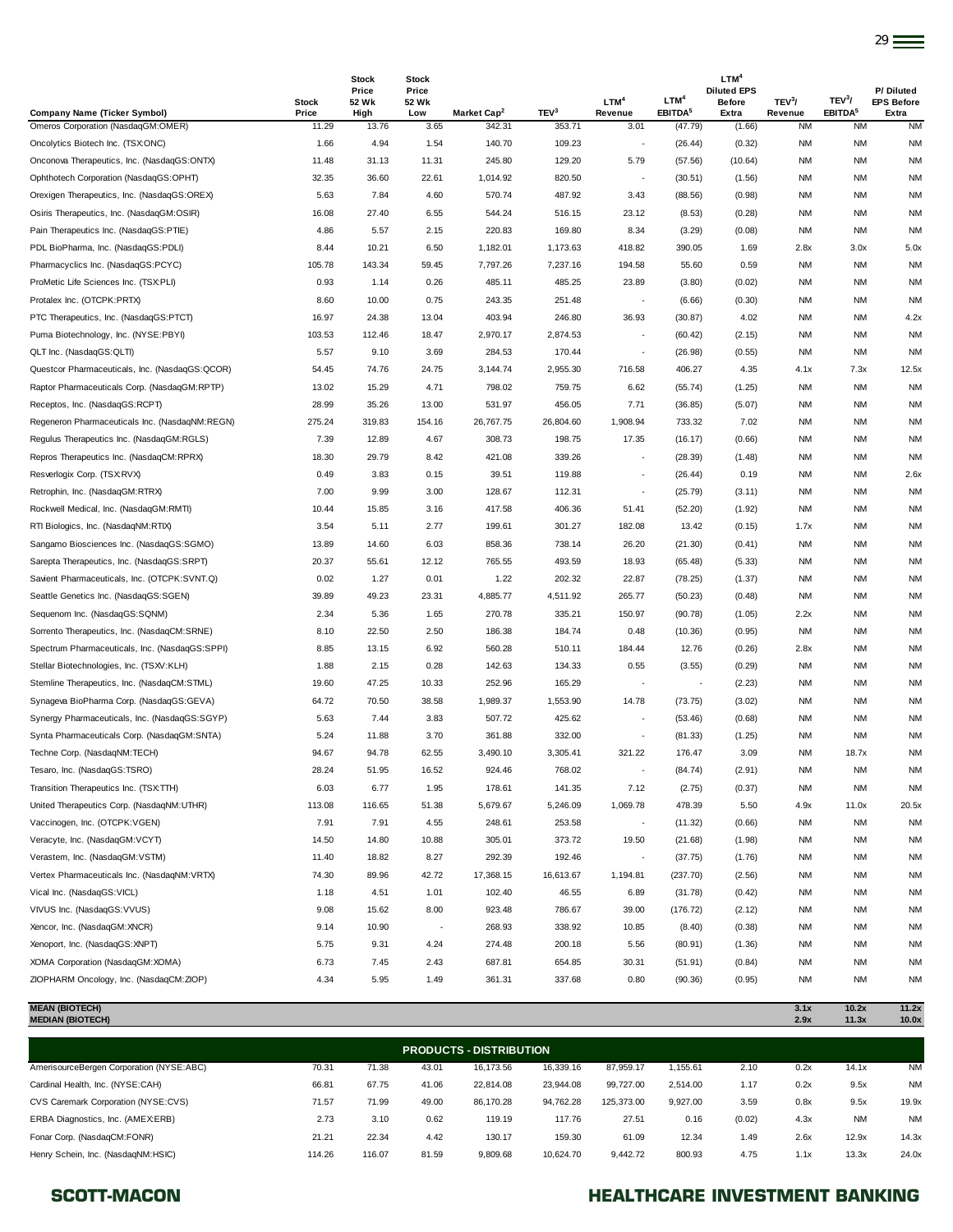| <b>Company Name (Ticker Symbol)</b>                        | <b>Stock</b><br>Price | <b>Stock</b><br>Price<br>52 Wk<br>High | <b>Stock</b><br>Price<br>52 Wk<br>Low | Market Cap <sup>2</sup> | TEV <sup>3</sup> | LTM <sup>4</sup><br>Revenue | LTM <sup>4</sup><br>EBITDA <sup>5</sup> | LTM <sup>4</sup><br><b>Diluted EPS</b><br><b>Before</b><br>Extra | TEV <sup>3</sup> /<br>Revenue | TEV <sup>3</sup> /<br>EBITDA <sup>5</sup> | P/Diluted<br><b>EPS Before</b><br>Extra |
|------------------------------------------------------------|-----------------------|----------------------------------------|---------------------------------------|-------------------------|------------------|-----------------------------|-----------------------------------------|------------------------------------------------------------------|-------------------------------|-------------------------------------------|-----------------------------------------|
| McKesson Corporation (NYSE:MCK)                            | 161.40                | 166.57                                 | 96.67                                 | 37,075.36               | 38,989.36        | 127, 163.00                 | 3,216.00                                | 5.93                                                             | 0.3x                          | 12.1x                                     | <b>NM</b>                               |
| MWI Veterinary Supply, Inc. (NasdaqGS:MWIV)                | 169.97                | 184.00                                 | 110.01                                | 2,184.40                | 2,202.37         | 2,347.49                    | 111.79                                  | 4.95                                                             | 0.9x                          | 19.7x                                     | <b>NM</b>                               |
| Owens & Minor Inc. (NYSE:OMI)                              | 36.56                 | 38.55                                  | 28.62                                 | 2,307.71                | 2,369.47         | 9,171.92                    | 239.27                                  | 1.70                                                             | 0.3x                          | 9.9x                                      | 21.5x                                   |
| Patterson Companies, Inc. (NasdaqNM:PDCO)                  | 41.20                 | 44.39                                  | 34.34                                 | 4,347.96                | 4,692.72         | 3,759.75                    | 397.64                                  | 2.00                                                             | 1.2x                          | 11.8x                                     | 20.6x                                   |
| PetMed Express, Inc. (NasdaqGS:PETS)                       | 16.63                 | 17.75                                  | 11.01                                 | 320.07                  | 268.68           | 235.40                      | 29.50                                   | 0.90                                                             | 1.1x                          | 9.1x                                      | 18.5x                                   |
| PharMerica Corporation (NYSE:PMC)                          | 21.50                 | 22.85                                  | 11.84                                 | 632.72                  | 814.72           | 1,740.60                    | 120.30                                  | 0.61                                                             | 0.5x                          | 6.8x                                      | <b>NM</b>                               |
| Premier, Inc. (NasdaqGS:PINC)                              | 36.76                 | 38.51                                  | 29.30                                 | 1,190.10                | 1,154.52         | 806.29                      | 328.93                                  | 5.34                                                             | 1.4x                          | 3.5x                                      | 6.9x                                    |
| Rite Aid Corporation (NYSE:RAD)                            | 5.06                  | 6.15                                   | 1.26                                  | 4,635.85                | 10,405.06        | 25,384.20                   | 1,358.19                                | 0.29                                                             | 0.4x                          | 7.7x                                      | 17.3x                                   |
| Vitacost.com, Inc. (NasdaqGS:VITC)                         | 5.79                  | 9.40                                   | 5.11                                  | 194.80                  | 175.57           | 370.47                      | (6.66)                                  | (0.43)                                                           | 0.5x                          | NM                                        | <b>NM</b>                               |
| Vitamin Shoppe, Inc. (NYSE:VSI)                            | 52.01                 | 65.93                                  | 39.92                                 | 1,561.03                | 1,506.83         | 1,049.92                    | 137.19                                  | 2.12                                                             | 1.4x                          | 11.0x                                     | 24.5x                                   |
| Walgreen Co. (NYSE:WAG)                                    | 57.44                 | 60.93                                  | 37.06                                 | 54,577.82               | 58,715.82        | 73,230.00                   | 5,005.00                                | 2.85                                                             | 0.8x                          | 11.7x                                     | 20.2x                                   |
| <b>MEAN (DISTRIBUTION)</b><br><b>MEDIAN (DISTRIBUTION)</b> |                       |                                        |                                       |                         |                  |                             |                                         |                                                                  | 1.1x<br>0.8x                  | 10.8x<br>11.0x                            | 18.8x<br>20.0x                          |

| <b>MEAN (PRODUCTS)</b>          | . .<br>--- | 12.0x | 17.6x             |
|---------------------------------|------------|-------|-------------------|
| <b><i>MEDIAN (PRODUCTS)</i></b> |            | 12.0x | 19.3 <sub>h</sub> |
|                                 |            |       |                   |

1) Source: Financial Information from SEC filings and other publicly-available sources<br>2) Market Cap: Total Value of Company's Stock; Equal to the Number of Shares Outstanding Times the Price per Share<br>3) TEV (Total Enterp

7) NM: Not Meaningful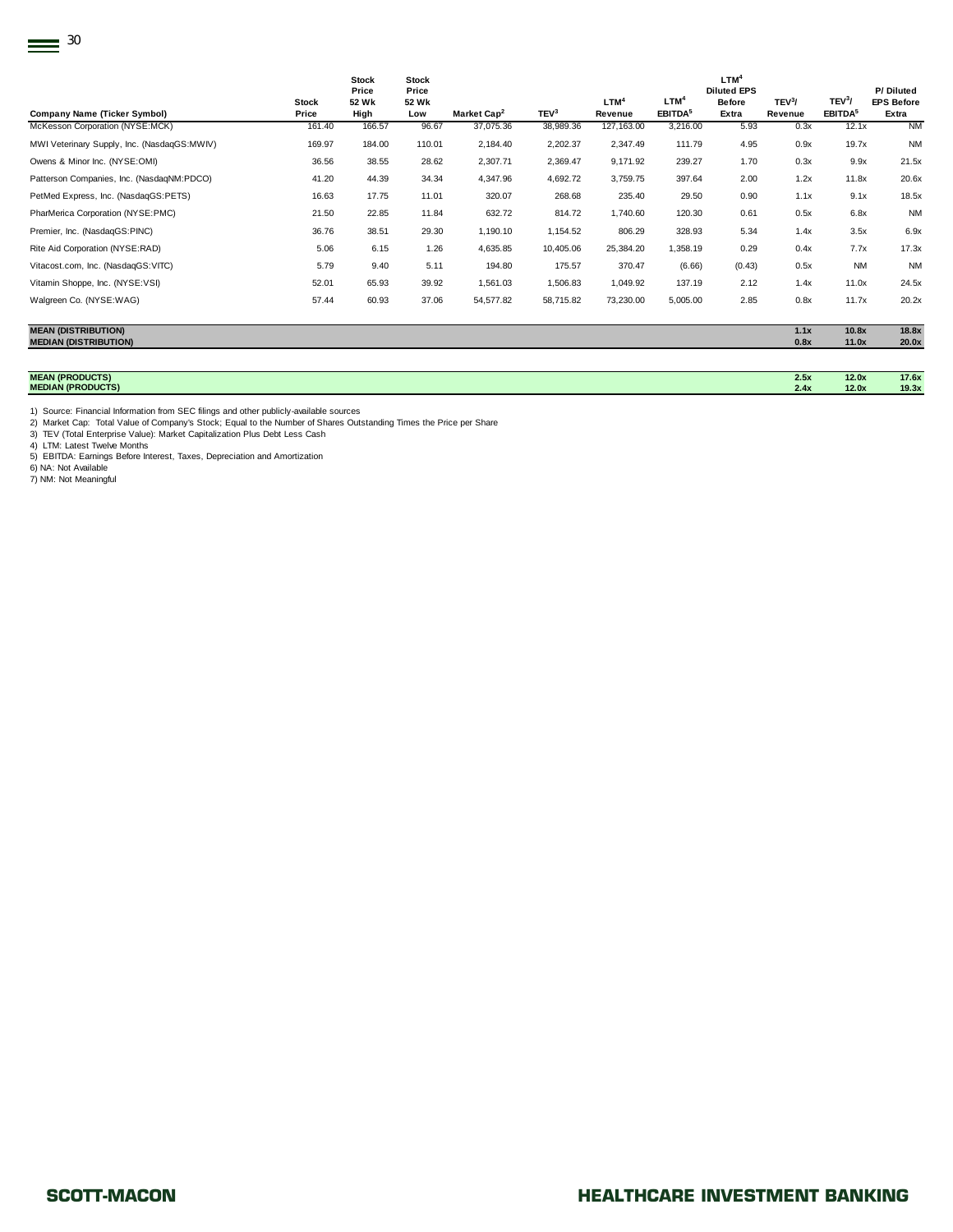Copyright 2014 © Scott-Macon, Ltd.

31

*Note: Disclaimer* 

*In the preparation of the information contained in this document, Scott-Macon, Ltd. has endeavored to present information that is as accurate and current as possible from sources believed to be reliable. However, inadvertent errors can occur. Therefore, the information is provided "as is", without any representation or warranty of any kind, expressed or implied. Any reproduction, retransmission, republication, or other use of all or part of this document is expressly prohibited, unless written permission has been granted by Scott-Macon, Ltd. All other rights are reserved.*